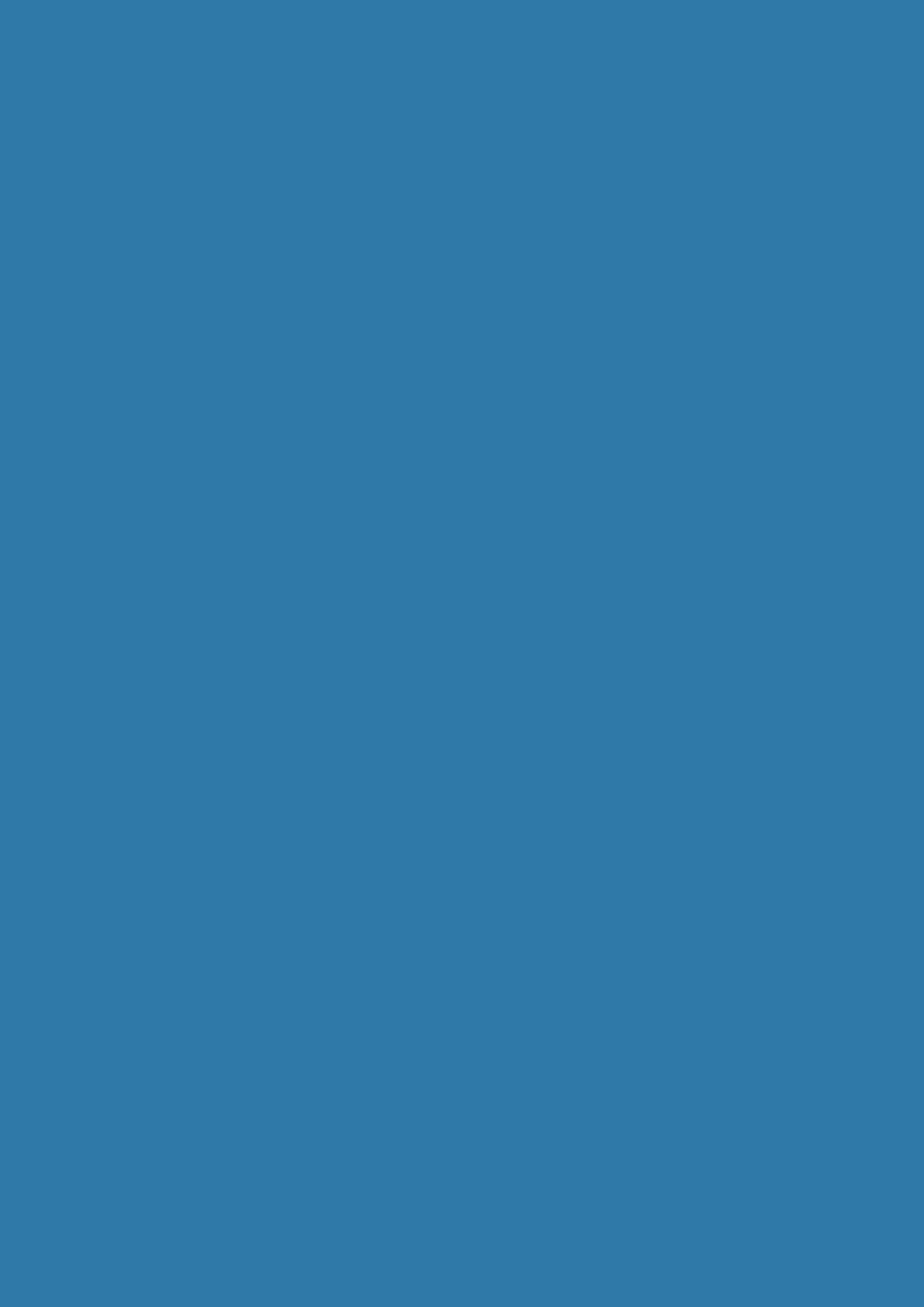#### **National Savings and Investments Annual Report and Accounts and Product Accounts 2011–12**

Accounts and Product Accounts presented to the House of Commons pursuant to section 7 of the Government Resources and Accounts Act 2000

Annual Report presented to the House of Commons by Command of Her Majesty

Ordered by the House of Commons to be printed on 18 December 2012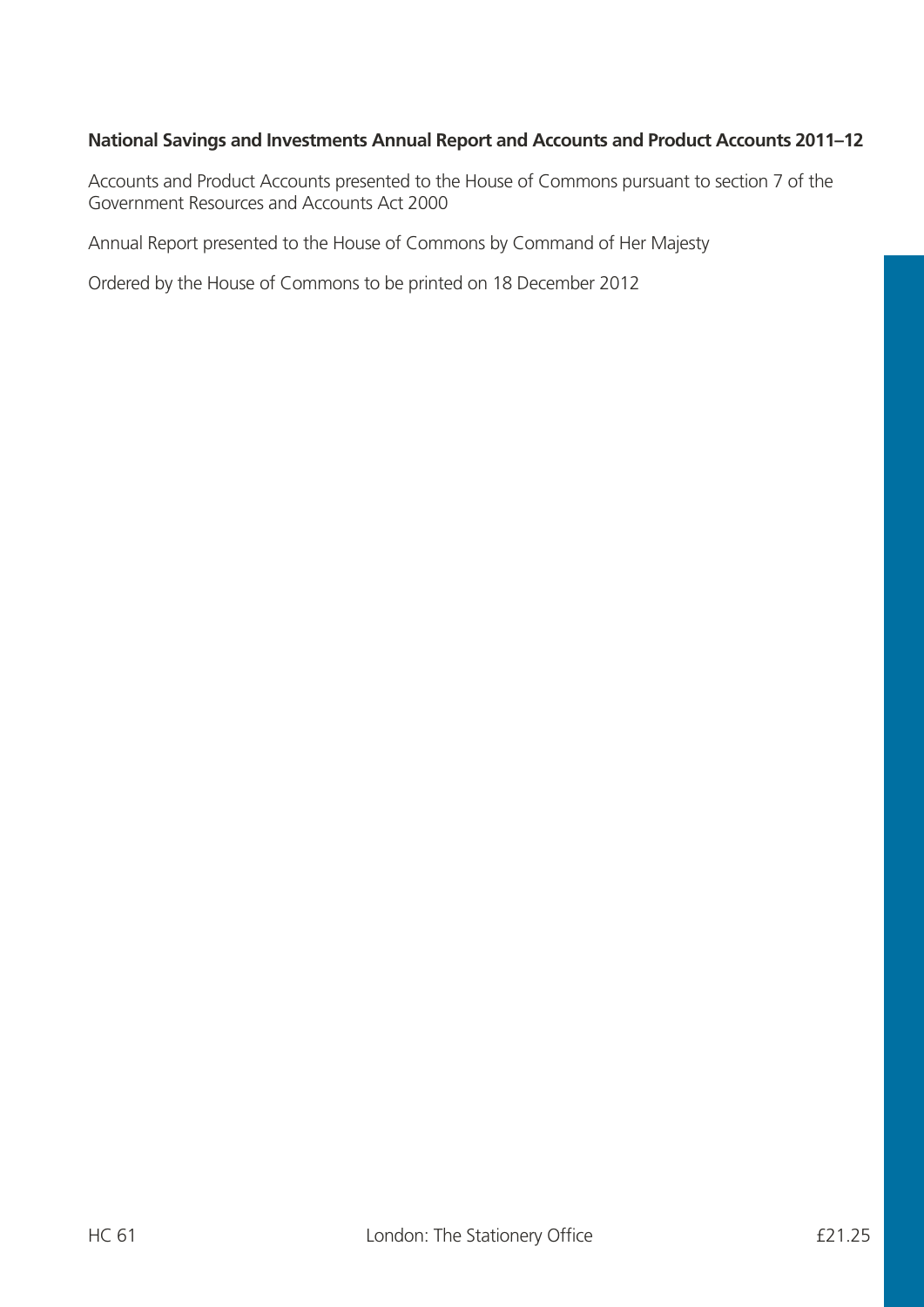This is part of a series of departmental publications which, along with the Main Estimates 2012-2013 and the document Public Expenditure: Statistical Analyses 2012, present the Government's outturn and planned expenditure for 2012-13.

#### **© Crown copyright 2012**

You may re-use this information (excluding logos) free of charge in any format or medium, under the terms of the Open Government Licence. To view this licence, visit www.nationalarchives.gov.uk/doc/open-government-licence or e-mail: psi@nationalarchives.gsi.gov.uk.

Where we have identified any third party copyright information you will need to obtain permission from the copyright holders concerned.

Any enquiries regarding this publication should be sent to us at National Savings and Investments, Glasgow, G58 1SB, or alternatively email us at enquiries@nsandi.com.

This publication is also available for download at www.official-documents.gov.uk and also available from our website at www.nsandi.com

ISBN: 9780102978452

Printed in the UK by The Stationery Office Limited on behalf of the Controller of Her Majesty's Stationery Office

ID: 2493473 07/12

Printed on paper containing 75% recycled fibre content minimum.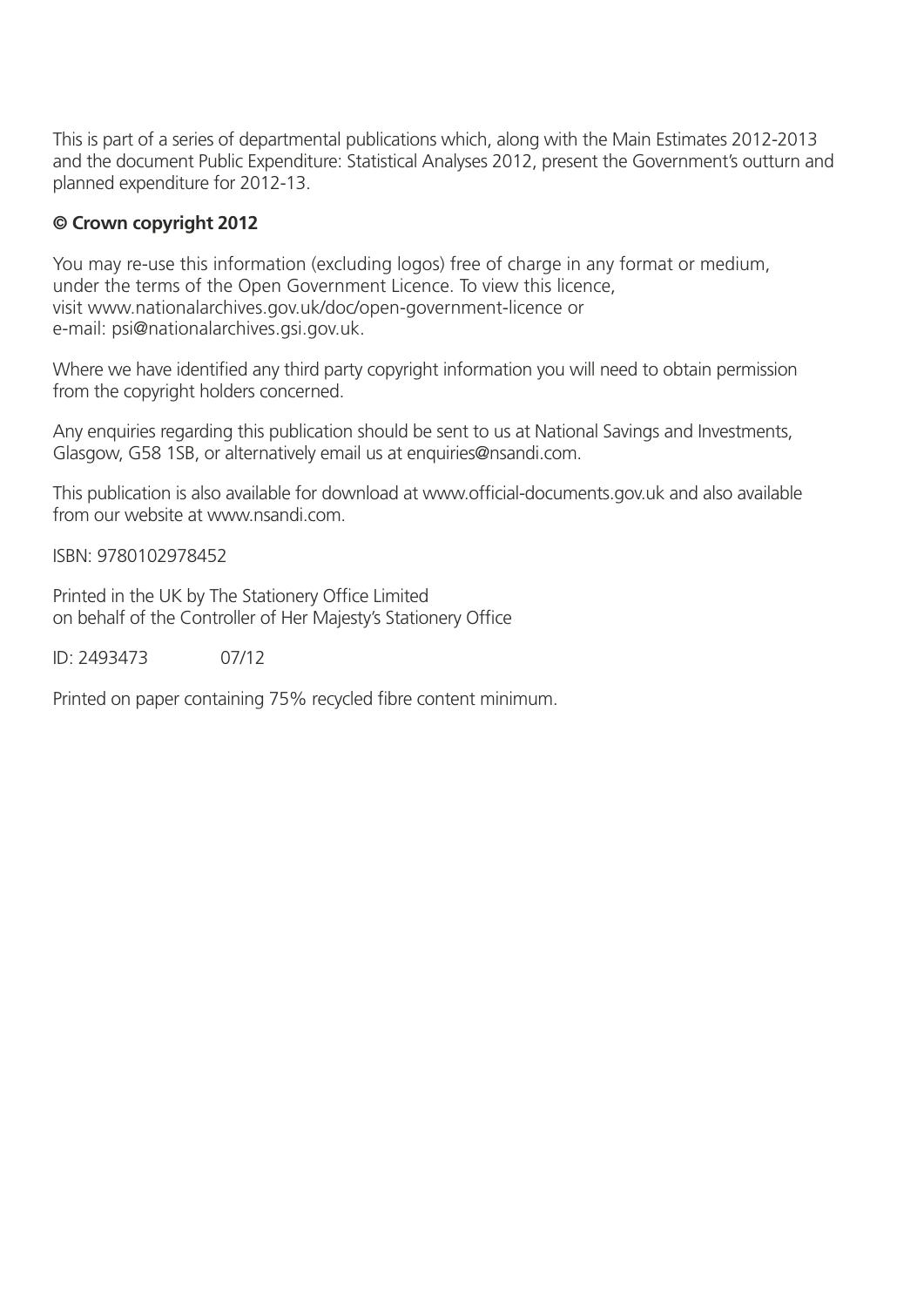## **Contents**

| Who we are                                                | $\overline{2}$   |
|-----------------------------------------------------------|------------------|
| <b>Chairman's statement</b>                               | 3                |
| <b>Chief Executive's review</b>                           | $\boldsymbol{4}$ |
| <b>Management commentary</b>                              | 8                |
| Strategy and performance                                  | 8                |
| Our customers                                             | 10               |
| Operational delivery                                      | 15               |
| Our people                                                | 16               |
| Sustainability report                                     | 19               |
| Board, committees and how we operate                      | 22               |
| <b>Remuneration report</b>                                | 32               |
| <b>Statement of Accounting Officer's responsibilities</b> | 37               |
| <b>Governance statement</b>                               | 38               |
| Accounts 2011-12                                          | 44               |
| <b>Product Accounts 2011-12</b>                           | 76               |
| <b>Annex 1: Product Accounts Direction</b>                | 94               |
| <b>Annex 2: Departmental Report information</b>           | 95               |
| Glossary                                                  | 101              |
| <b>Contacts and more information</b>                      | 104              |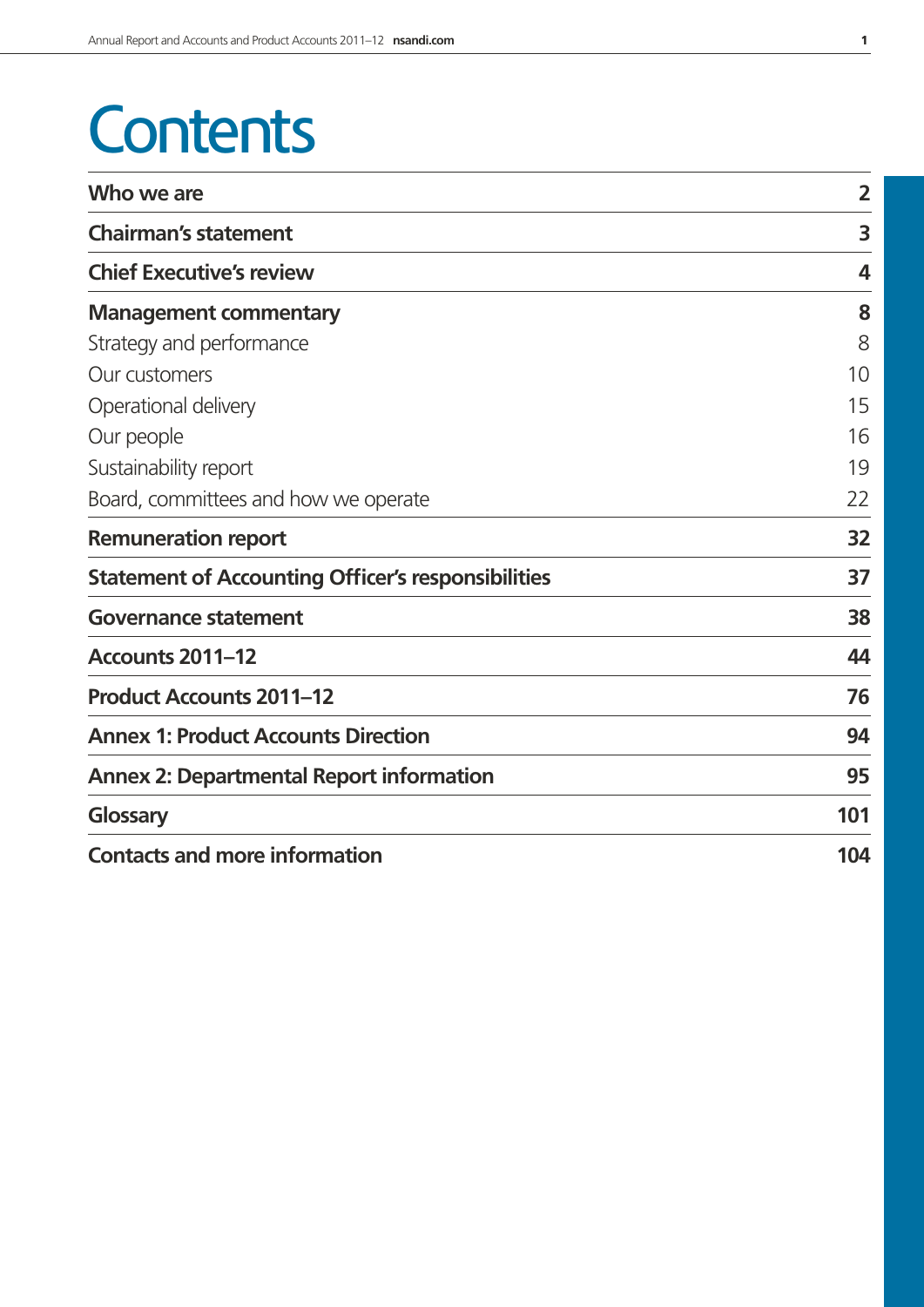# Who we are

NS&I (National Savings and Investments) is one of the largest savings organisations in the UK with 26 million customers and more than £102 billion invested. NS&I is both a government department and an Executive Agency of the Chancellor of the Exchequer. Its origins can be traced back to the Post Office Savings Bank, established over 150 years ago in 1861.

When customers invest in NS&I products, they are lending to the Government. In return the Government pays interest, stock market linked returns or prizes for Premium Bonds. NS&I offers 100% security on all deposits.

### **Our vision**

Service, Value and Trust

### **Our mission**

To help reduce the cost to the taxpayer of government borrowing now and in the future.

### **Our values**

Our values are at the heart of everything we do:

- **Security:** we offer 100% security, backed by HM Treasury
- **Integrity:** we are honest and responsible in everything that we do and say
- **Straightforwardness:** we always use clear, everyday language that is easy to understand
- **Delivered with a human touch, pace and confidence:** we treat our customers as individuals, recognise their needs and act on their behalf decisively and professionally.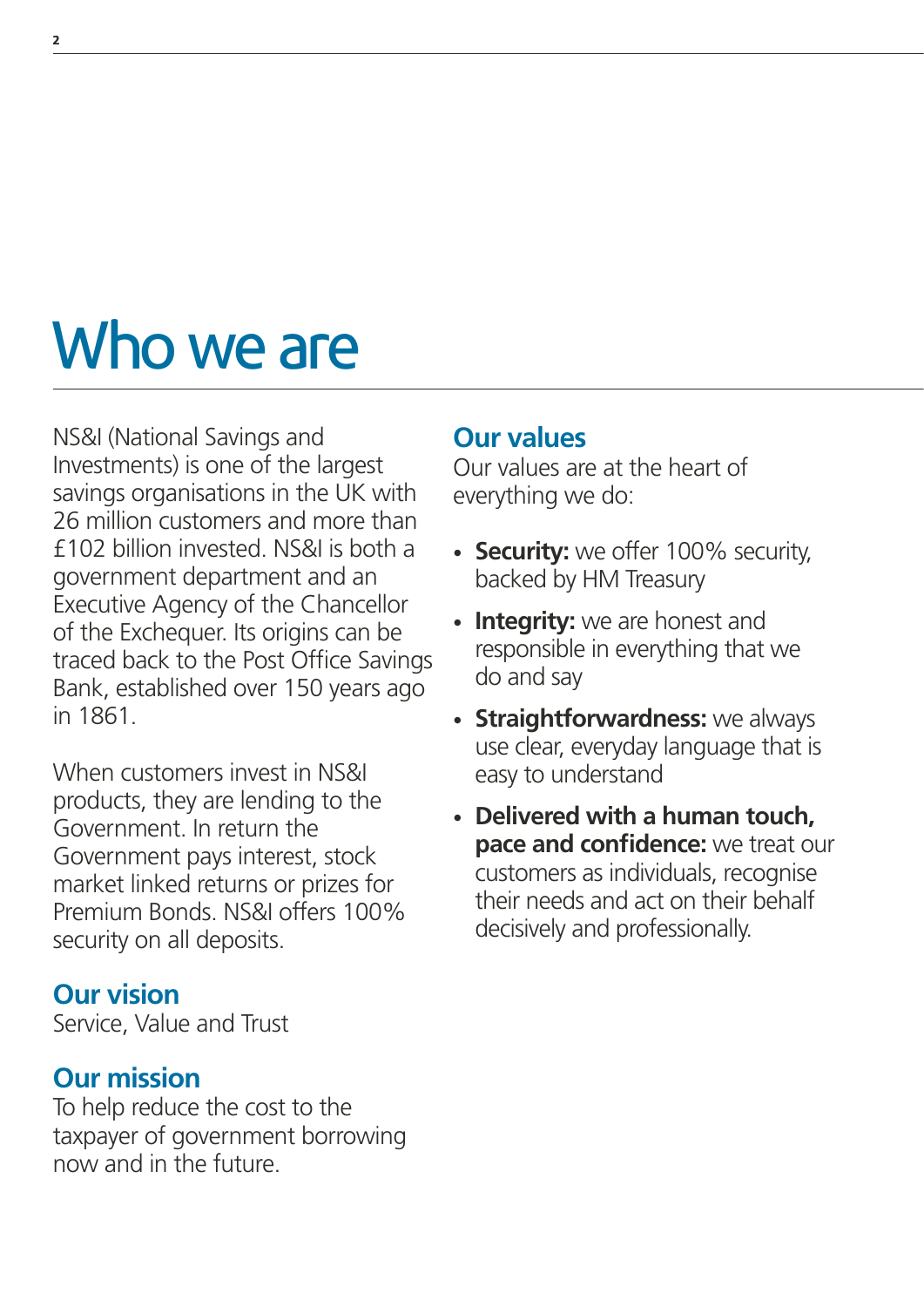# Chairman's statement

**Since I first joined the board of NS&I in January 2010, I have been consistently struck by the exceptional commitment of NS&I staff to the organisation and its values. That commitment has been repeatedly demonstrated in a year which saw NS&I embrace substantial structural and cultural change and respond responsibly to complex and evolving market conditions to ensure our performance targets were met.**

As my predecessor, Martin Gray, wrote last year, 2011-12 was a pivotal point in NS&I's future development, with the introduction of business-to-business services for the very first time. This expansion of our activities is crucial to enable NS&I to meet the budgetary requirements set out in the 2010 Spending Review and to deliver our core retail savings business.

The cultural shift involved in moving from a purely retail environment to one that also delivers for business-tobusiness clients is a significant one. The needs, concerns and priorities of business clients are very different: from their expectations to their requirements for detailed information. So the NS&I team had to introduce a different service model, without compromising in any way the service delivered to retail customers. The approach taken has been exemplary and the learning curve impressively swift: the business-tobusiness operations are already delivering to plan.

But while business-to-business services are an important addition to NS&I, we undertake them only to finance our retail business and deliver additional value to the Government and to taxpayers. As our performance against our service delivery measures shows, we have continued to run our operations extremely efficiently and equally importantly, maintained the very high standards of customer service we have set over recent years. That has remained absolutely focal throughout all the changes of 2011-12 and reflects a trait embedded deeply within the NS&I culture: customer needs are understood and prioritised.

This is something that reflects extremely positively on staff both within NS&I and our delivery partner Atos, and on the management team that have helped instil and maintain this belief.

In mentioning Atos, I would also commend those responsible both within NS&I and Atos for ensuring no disruption to customer service, after the latter acquired

Siemens IT Solutions and Services in July 2011. It stands as strong testimony to the quality of the management processes in place and once again, of a commitment to the bigger picture. The fact that this has taken place at the same time as we began the re-tender of our Public Private Partnership, which has already necessitated a number of changes in the way Atos and NS&I work together at a strategic level, makes this all the more impressive.

These internal changes took place against a background of considerable uncertainty in the global financial markets – which by the end of 2011 began to have a significant impact on savings patterns. As soon as that impact became clear, we took steps to limit the additional inflows we were experiencing. I am pleased to report that the steps we took, combined with calmer market conditions in February and March, meant that, the final figure for Net Financing was £4.02 billion, just £18 million above the top end of our target range for the year.

Looking ahead, it is clear that the next year will be equally challenging. Savings levels generally appear to be volatile, uncertain global market conditions look set to continue and competition for deposits is fierce. The re-tender process is gathering pace and we have been clear that the final stages of our long-term modernisation programme must be completed before our new Public Private Partnership contract commences in April 2014. The ongoing dedication of NS&I staff will be essential to delivering this change, as well as ensuring we meet our performance targets.

I believe we are well placed to achieve all of this, something that is in no small part a reflection on the calm influence that Martin Gray had as Chairman and on behalf of the board, I thank him for his input over seven years, both as Chairman and Non-executive Director.

John de Irafford

**Sir John de Trafford Bt. MBE Chairman NS&I**

For details of the board's composition, committees and activities, please see the section Board, committees and how we operate on page 22 to 31.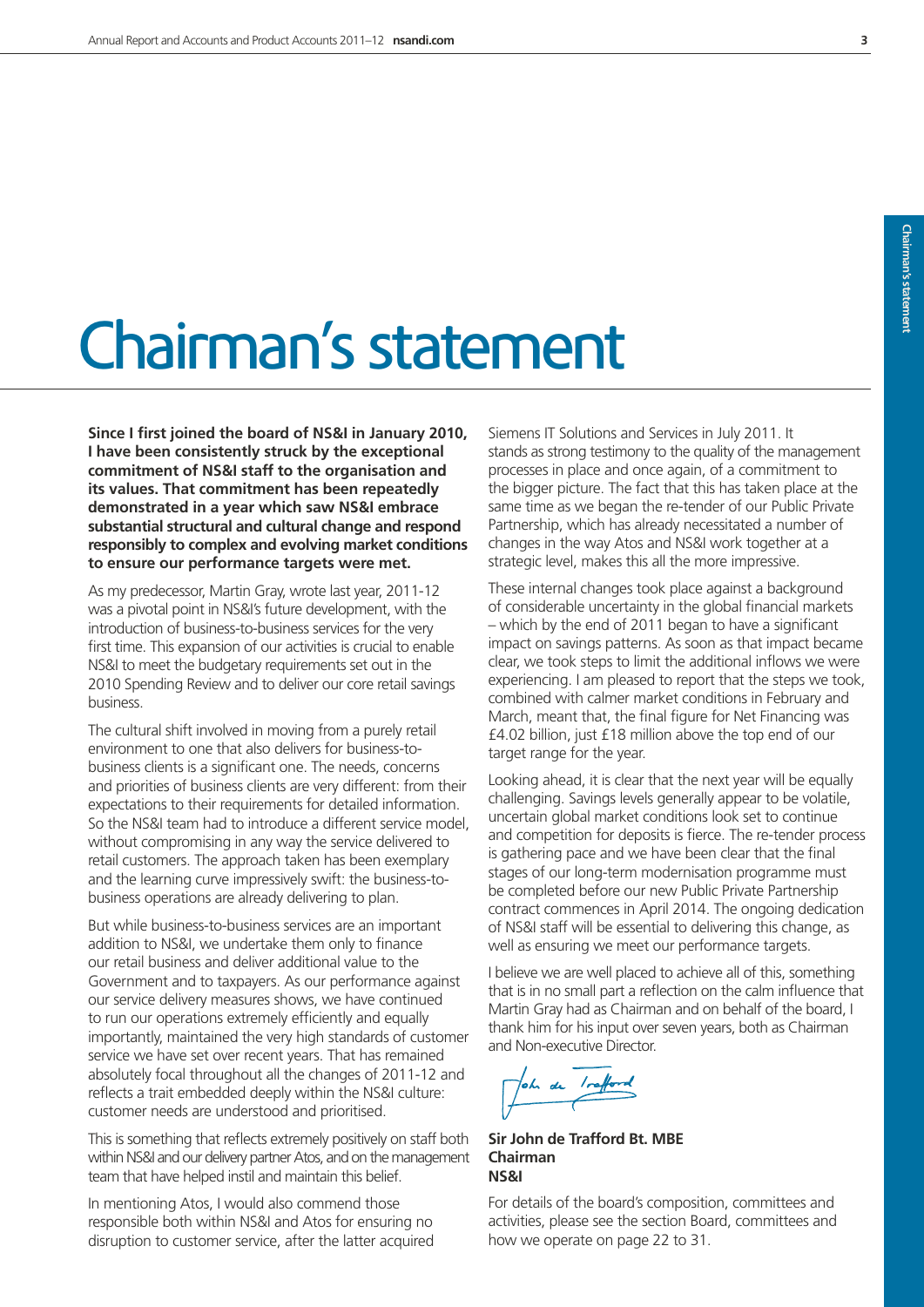## Chief Executive's review

**I am pleased once again to be reporting on a successful year for NS&I. We met our targets bar the Net Financing target which we narrowly missed and achieved significant progress in terms of our modernisation strategy. However, our headline performance results do not tell the full story of a year, or more specifically of a few weeks in the last third of a year, where fluctuations in the savings market pushed us well above our Net Financing range. Our swift response, combined with a return to more normal market conditions, reduced the overrun significantly and we ended up delivering Net Financing of £4.02 billion – just £18 million above the top end of our target range.**

For the first time since 2008-09, for 2011-12 HM Treasury had set us a positive Net Financing target of £2 billion (with a range of £2 billion either side). One of the main reasons for this was to enable us to meet market demand and reintroduce Index-linked Savings Certificates which we had taken off sale in July 2010. We knew that demand would be high for this product so at the start of the year we focused closely on preparing for their reintroduction to ensure they could remain on sale for a sustained period.

#### **Successful sales of Savings Certificates**

Savings Certificates went back on sale on 12 May 2011 and while demand overall was in line with our expectations, it is fair to say we saw a greater initial spike in sales than we had expected. Over a quarter of all purchases of this Issue of Savings Certificates took place in the first week. In preparation, extra staff had been deployed in our contact centres and, having made the decision to make this Issue only available to buy via our direct channels, a pleasingly large proportion of sales went through our website.

Our stated intention was to ensure the products were on sale for a sustained period, and we did so, keeping sales open until 7 September 2011. This meant that our Savings Certificates were on the market for almost three times as long as comparable products. According to Moneyfacts, an independent provider of financial information, the average

length of time fixed-term bonds were on sale in summer 2011 was just 37 days. In total, over 445,000 customers took the opportunity to invest.

#### **The impact of shifting market conditions**

When we took the decision to take Savings Certificates off sale, we expected that, based on our sales and repayment forecasts for the second half of the year, we would finish within our Net Financing target range – as was acknowledged in the Chancellor's Autumn Statement. However, in December 2011, we experienced a number of high value deposits into our Direct Saver account. In addition, across our entire product range, levels of customer withdrawals were substantially lower than expected. When the cash deposit market figures for December 2011 were released in January 2012, it was clear that this experience was not confined to NS&I: in uncertain market conditions, saving deposit levels had been unseasonably high.

This led to a significant increase in Net Financing for December, which pushed our forecast for the year over the top end of our agreed range and we needed to take action. All discretionary marketing was immediately stopped and in January, after examining a range of options, we made the decision to reduce the interest rate offered on Direct Saver from 1.75% to 1.5%. At the same time we brought forward the publication of our third quarter results and issued a revised end-of-year Net Financing forecast to ensure that banks and building societies understood fully what the impact of the unforeseen market conditions had been on our Net Financing. The publication of this figure was in line with our commitment to act transparently towards the wider savings market and to balance the interests of our savers, taxpayers and the stability of the broader financial services sector.

As we said at the time, while we wanted to do all we could to moderate inflows, we recognised that the actions we were able to take would not, on their own, bring our Net Financing figure within our target range, unless more normal savings patterns returned.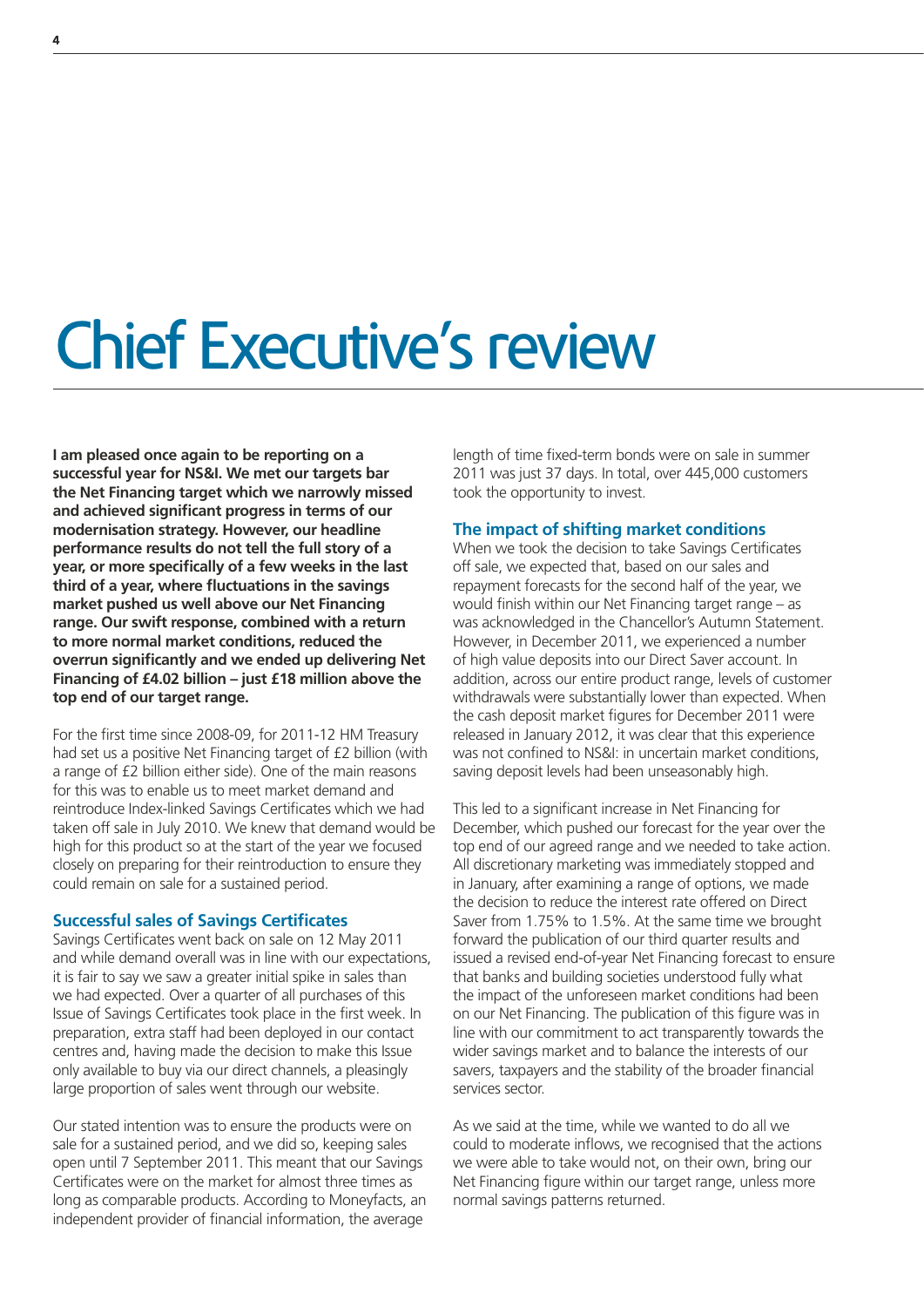



Our efficiency ratio - the ratio of total NS&I costs to average funds invested by customers – was 17 basis points, which compares extremely favourably to our competitors in the private sector.

The final quarter of 2011-12 did indeed bring less turbulent market conditions, which ensured that our actions were effective in reducing Net Financing. High value deposits over the last few months reduced and there was a modest increase in repayment levels. This enabled us to revise our forecast, cautiously, from the figure published in January. By the time of the Budget in March, we had already announced a lower predicted figure of £4.3 billion – again as part of our commitment to keep the savings market informed. By the end of the year, the combined impact of our actions and the changes in the wider market led to a final Net Financing figure of £4.02 billion: just £18 million above our target range. As a consequence of NS&I narrowly missing its Net Financing target, the pool for performancerelated pay in respect of NS&I's targets was reduced from its maximum.

What happened after December vindicated the decisions we had made, but at the same time, it underlines the challenges we face in anticipating and responding to the ongoing uncertainty and volatility in the wider economy. Our ability to meet these challenges will be key as we work towards our 2012-13 Net Financing target of £0 in a range of -£2.0 billion to £2.0 billion. The target was subsequently revised – see note 1 on page 9 for further details.

#### **Delivering value for taxpayers**

While Net Financing is rightly a focal point for any assessment of our performance, it is not the only measure. Our overall aim as an organisation is to help reduce the cost to the taxpayer of government borrowing now and in the future: something we seek to measure via the Value Indicator which compares the costs of raising funds via NS&I with the costs of raising an equivalent amount on the gilt markets.

This year we achieved our objective of delivering a positive Value Indicator figure, with a total value of £420 million. This is a pleasing performance in a year when the comparator rates have been materially depressed as a result of falling gilt yields which were not anticipated in the Office for Budget Responsibility's March 2011 forecast. The external factors affecting comparators, including gilt yields,

are why we term our value measure only an 'indicator', but we will continue to use it while the markets continue to recover from the banking and foreign debt crises.

We have also maintained our efficiency ratio, another of our service delivery measures, which is essential to maintaining our low operating costs. Our efficiency ratio – the ratio of total NS&I costs to average funds invested by customers – was 17 basis points, which compares extremely favourably to our competitors in the private sector.

#### **Launching business-to-business services**

As highlighted last year, a key element of achieving the cost reductions set out in the 2010 Spending Review target was the authorisation to start leveraging our infrastructure to provide transaction processing services to other government departments, which will help us become in part self-funding. We have both learned and achieved a great deal in this first year of business-to-business service delivery. I am delighted with the progress we have made, having successfully taken over transaction processing for the Court Funds Office and delivered the first year of the Equitable Life Payment Scheme.

In July 2011, Atos formally completed the acquisition of Siemens IT Solutions and Services, which had held the operational delivery contract to operate our back office and customer facing activity for 12 years. We engaged closely with senior management within Atos to ensure that the change would not impact on our customers. Atos has also been highly committed to the success of our business-tobusiness services and we have developed a good working relationship with their executive team: from a day-to-day perspective, the account team has remained largely in place.

All of this took place against the backdrop of our formal announcement of the re-tender of our operational delivery contract. The current contract expires in March 2014 and we are following best practice guidance on the re-tender process. We were delighted with the strong responses we received to our pre-qualification questionnaire and after a careful and thorough evaluation, selected a shortlist of three providers to enter the next stage of the tender process.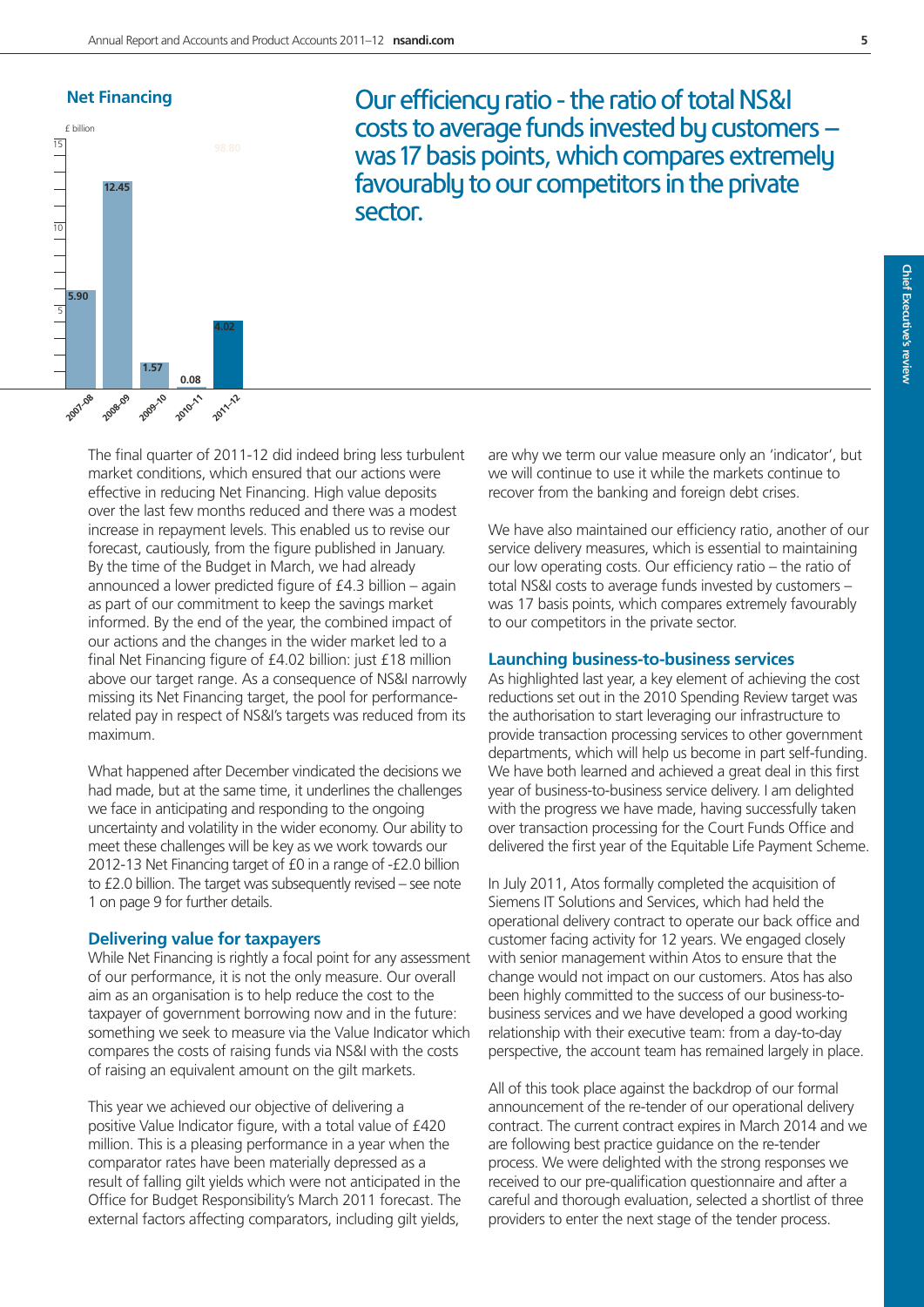**Gross inflows to NS&I (including reinvestments)**



#### **Maintaining Customer Service Excellence**

As I said last year, our overriding concern remains delivering the level of service our customers expect. We have met our targets for accuracy, timeliness and customer satisfaction and were delighted to achieve full accreditation under the independent Customer Service Excellence standard. Last year, although accreditation was achieved, we were 'partially compliant' in four areas. Having successfully addressed those areas, we became only the second public sector organisation to achieve full accreditation across all 57 categories. Equally satisfying was the fact that we are deemed to demonstrate 'best practice' in 10 areas.

These measures of service are essential as we continue to see more customers using our direct channels. While this helps deliver cost savings, more importantly it also reflects the needs and expectations of our customers. As already mentioned, a large proportion of customers chose to purchase Savings Certificates online. We have also seen a significant shift to online and telephone channels for managing Premium Bonds. By March 2012, more than 750,000 customers had registered to manage their Premium Bonds this way. Considering this capability was only launched in December 2010, this represents rapid progress.

#### **Evolving our product range**

As part of our long-term strategy to grow the number of customers investing and managing their money with us directly, which is also integral to meeting the terms of the Spending Review 2010, we announced in early November 2011 that we would be closing the Easy Access Savings Account in July 2012 and repositioning our Investment Account to become postal-only from May 2012. No new sales were accepted from 28 November 2011 while we began the process of writing to affected customers explaining the changes and their options. We also placed tailored information brochures in Post Offices® across the UK.

Both products were previously offered through the Post Office®. Our relationship with the Post Office® has been evolving over a number of years, reflecting not only our business direction but also theirs. Today, the Post Office® provides a broad range of financial services products, including very similar savings products to the two accounts we are changing. Post Office® senior management were kept well informed of our plans.

We analysed which customers would be affected and identified additional steps to support particular customer groups. These include providing specific information for customers in certain circumstances, such as those who do not have a bank account.

We are confident that the changes will simplify further our product range and offer our customers a better deal, with a higher interest rate available to both those customers who switch to our Direct Saver account and those who choose to remain in the postal-only Investment Account.

#### **An organisation ready for the future**

Alongside the changes to our product range, we have also made some important changes to our organisational structure, enabling us to deliver our business-to-business services. At the start of the year, we created a new directorate of Risk and Assurance, with a single accountable board director, ensuring we are in line with leading practice of our counterparts across the financial services sector. We also established a Business-to-business sub-directorate and created a new, integrated, Corporate Services directorate.

Together, these changes meant some jobs disappeared, others were created and a number of our people changed roles. I am delighted, that despite this restructure, staff engagement within NS&I has remained very high. The Civil Service-wide staff survey showed that NS&I exceeded the high performance benchmark by a considerable margin in virtually every category within the survey and we were third overall in terms of employee engagement out of 97 government departments and agencies. I am very grateful, as always, to the staff of both NS&I and Atos who have made such a huge contribution and enabled us to achieve so much during the year.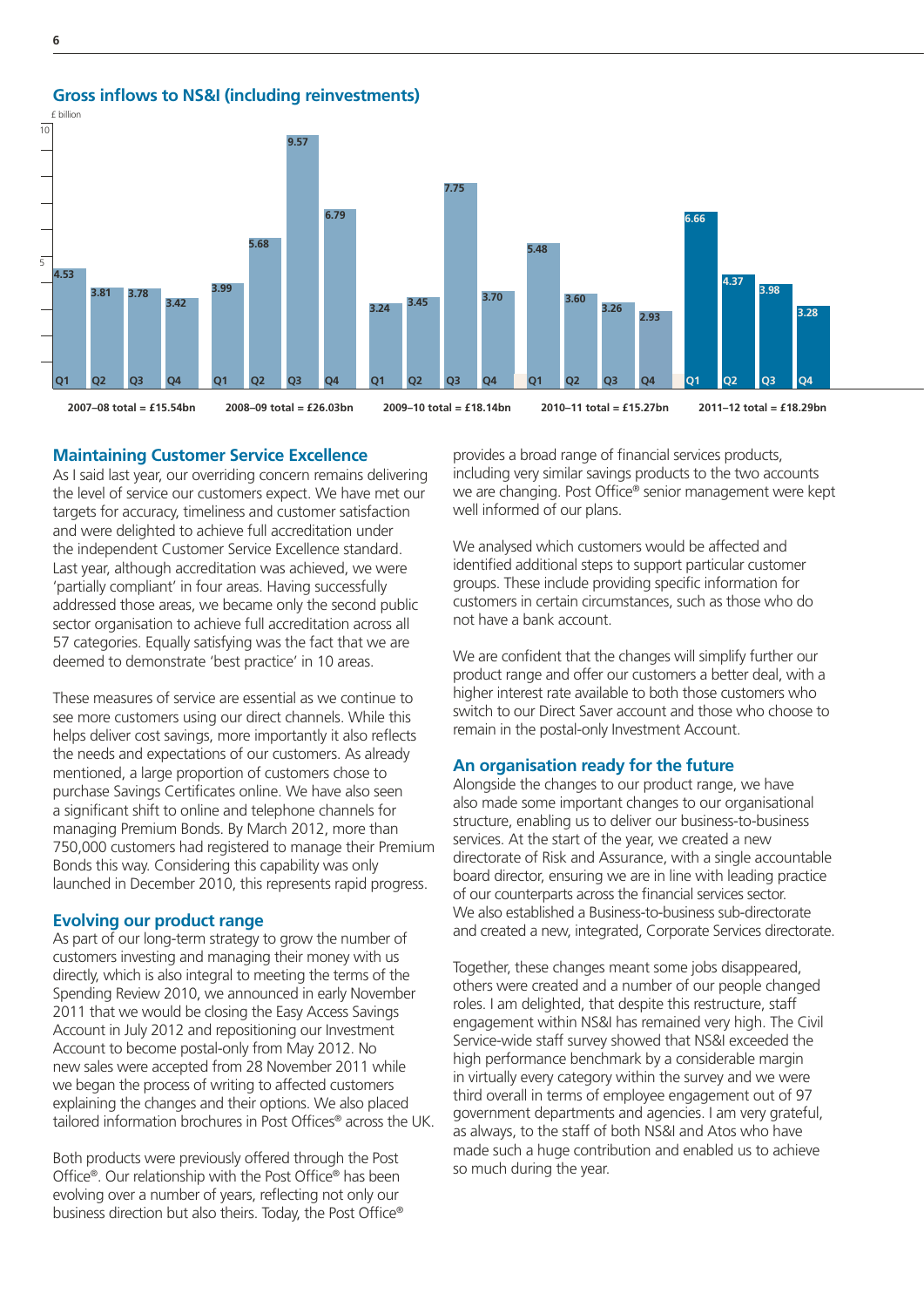I would also like to thank Martin Gray, who stepped down as Chairman this year having served on the NS&I board since 2005 and as Chair since 2009. His steady hand, direction and support through what has been a period of not only significant organisational change but also turbulence in the financial services sector, has been a great asset. He is succeeded as Chair by Sir John de Trafford, who has already brought his own style to board proceedings.

John has been the Chair of our Appointments and Remuneration Committee since joining NS&I in January 2010 as a Non-executive Director. He was also involved in the appointment of James Furse as a new Non-executive Director to our board in January 2012. James brings us retail experience from a long career with the John Lewis Partnership. This gives us a very strong board, with a complementary range of skills, as we continue to ensure NS&I is an organisation equipped not only to serve our customers today but equally importantly to continue to meet their needs tomorrow.

Jane Platt

**Jane Platt Chief Executive NS&I** 13 December 2012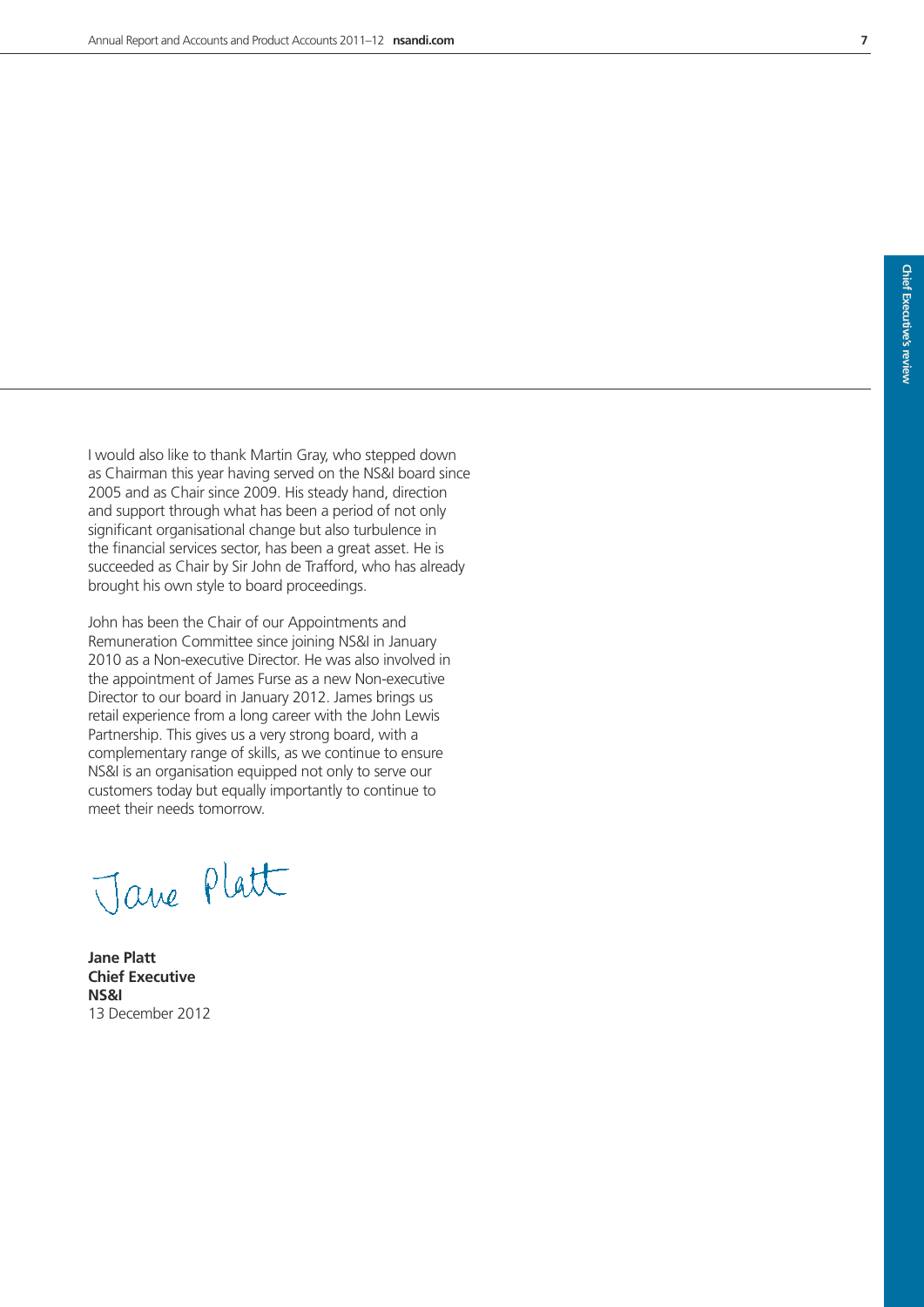## Management commentary

## Strategy and performance

#### **Our strategy**

NS&I direct+ is our business strategy, announced following the Spending Review 2010. It sets out NS&I's role in delivering the Coalition's programme for government. It seeks to balance the needs of our customers, taxpayers and the stability of the wider financial services sector. The table below summarises progress made during 2011-12 against the core objectives of the strategy.

| Objective                                                                                                                | Progress during 2011-12                                                                                                                                                                                                                                                                                                                                                                                                                                                                                                                                                                                                                                                                                                 |
|--------------------------------------------------------------------------------------------------------------------------|-------------------------------------------------------------------------------------------------------------------------------------------------------------------------------------------------------------------------------------------------------------------------------------------------------------------------------------------------------------------------------------------------------------------------------------------------------------------------------------------------------------------------------------------------------------------------------------------------------------------------------------------------------------------------------------------------------------------------|
| Delivering the agreed Net<br>Financing target each year                                                                  | Net Financing is the measure of the net change of NS&I funds: total inflows from deposits, plus<br>retention of maturing monies and capitalised and accrued interest, less the total outflows from<br>withdrawals and interest or Premium Bond prize draw payments. As the performance table shows,<br>we delivered a Net Financing figure of £4.02 billion just £18 million above our target range for<br>2011-12. For more detailed commentary on this, please see the Chief Executive's review (page 4 to 7).                                                                                                                                                                                                        |
| Delivering positive value as<br>measured by the Value Indicator                                                          | The Value Indicator is a measure of our cost-effectiveness in raising finance for the Government<br>which compares the total cost of delivering Net Financing and servicing existing customers' deposits<br>with how much it would cost the Government to raise funds through the wholesale market via<br>equivalent maturity gilts and Treasury Bills. These comparator rates have been materially depressed<br>as a result of falling gilt yields over the course of the year. On this basis, we delivered £420 million<br>of value this year, achieving our target. For more detailed commentary on this, please see the Chief<br>Executive's review (page 4 to 7).                                                  |
| Accelerating the move to direct<br>channels for our retail customers                                                     | During 2011-12, we announced that by March 2013 Premium Bonds will be the only NS&I product<br>available at the Post Office®. Our other products will be available via our direct channels: post,<br>telephone and online. For more detailed commentary on this, please see Our customers (page 10 to 13).                                                                                                                                                                                                                                                                                                                                                                                                              |
| Completing our modernisation<br>programme to ensure that we<br>have a low-cost business model                            | Premium Bonds, Direct Saver and Direct ISA all now run on our new banking system.                                                                                                                                                                                                                                                                                                                                                                                                                                                                                                                                                                                                                                       |
| Delivering the business-to-<br>business plan, providing<br>services to other government<br>departments and third parties | We have commenced full operations on our first two business-to-business contracts, delivering<br>payments for the Equitable Life Payment Scheme and the Court Funds Office and are covering an<br>increasing percentage of our costs.<br>We have also made the necessary changes to our internal processes and structure to enable the<br>growth of our business-to-business services, including the appointment of a new business team<br>and the creation of marketing materials and a dedicated website (www.nsandi-gps.com) for the<br>services, under the new NS&I Government Payment Services product name. See Our customers on<br>page 14 for further details on the progress of our business-to-business plan. |
| Ensuring the continuation of<br>high-quality, cost-effective<br>operational services beyond the<br>2014 re-tender        | Since 1999 NS&I's contact centres, IT and processing operations have been delivered under a highly<br>successful Public Private Partnership (PPP) contract. This contract expires in 2014 and this year we<br>formally launched the re-tender. After a strong response to our initial pre-qualification questionnaire,<br>we have selected a shortlist of three bidders to take forward to the next stage. For further details on<br>the partnership, see Operational delivery on page 15.                                                                                                                                                                                                                              |
| Continuing our risk and<br>compliance plan                                                                               | We have an established risk management framework and on a voluntary basis, aim to comply with<br>Financial Services Authority requirements where applicable and appropriate. This year, we created a<br>new directorate of Risk and Assurance, as part of the restructure to deliver our strategy and achieve<br>our targets. We have undertaken an extensive review of risk policies to ensure they are aligned with<br>the way we operate. Further details of our risk and compliance plan are included in our Governance<br>statement on page 38 to 43.                                                                                                                                                              |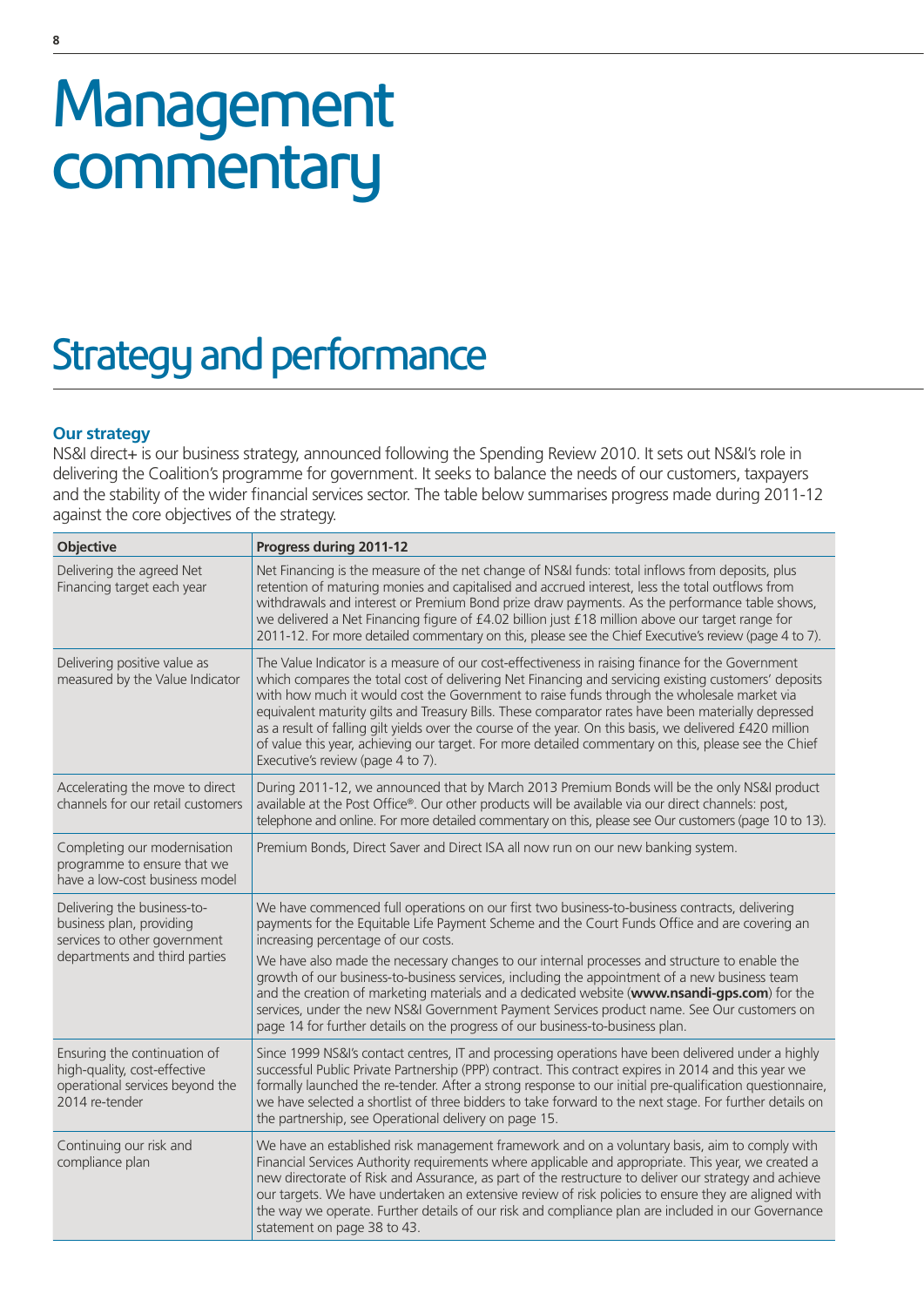#### **Our performance in 2011–12**

The table below shows our performance against our Service Delivery Measures (SDMs). These were agreed by NS&I and HM Treasury as part of our reporting process and measure our performance in relation to our overall objectives.

| <b>Goals and objectives</b>                                                                                                                                                        | <b>Measure</b>                                                                                                                                    | Performance<br>2010-11              | <b>Target</b><br>$2011 - 12$                                                            | <b>Performance</b><br>$2011 - 12$                     | <b>Target</b><br>$2012 - 13$                                                               |
|------------------------------------------------------------------------------------------------------------------------------------------------------------------------------------|---------------------------------------------------------------------------------------------------------------------------------------------------|-------------------------------------|-----------------------------------------------------------------------------------------|-------------------------------------------------------|--------------------------------------------------------------------------------------------|
| 1. Net Finance<br>To raise an amount of Net<br>Financing within an agreed<br>range                                                                                                 | Absolute amount of Net<br>Financing from NS&I<br>products                                                                                         | £0.08 billion                       | £2 billion<br>$(+/- f2 billion)$                                                        | £4.02 billion                                         | £0 billion<br>$(+/- f2 billion)$ (1)                                                       |
| 2. Value Indicator<br>To create at least an agreed<br>minimum amount of value,<br>measured using the Value<br>Indicator                                                            | Absolute amount<br>of value from NS&I<br>products                                                                                                 | £0.8 billion                        | Deliver positive<br>value                                                               | £420 million                                          | Deliver positive<br>value $(2)$                                                            |
| 3. Customer satisfaction (3)<br>To exceed a threshold level<br>of customer satisfaction<br>with NS&I                                                                               | Average level of<br>satisfaction against<br>question 'Taking<br>everything into account,<br>how would you rate<br>NS&l's customer<br>service?'    | 89%                                 | At least 87%                                                                            | 88%                                                   | At least 87%                                                                               |
| 4. Customer service -<br>timeliness<br>To meet a consistently high<br>timeliness target                                                                                            | Average performance<br>against timeliness key<br>performance indicator<br>(KPI) targets                                                           | 98.1%                               | At least 97%                                                                            | 97.9%                                                 | At least 97%                                                                               |
| 5. Customer service -<br>accuracy<br>To meet a consistently high<br>accuracy target                                                                                                | Average performance<br>against accuracy KPI<br>targets                                                                                            | 99.4%                               | At least 98.5%                                                                          | 99.2%                                                 | At least 98.5%                                                                             |
| <b>6. Efficient administration</b><br>of funds<br>To improve the efficiency of<br>administering total funds                                                                        | Ratio of total NS&I<br>administrative costs to<br>average funds invested<br>by customers                                                          | 17 basis points                     | Less than<br>19 basis points                                                            | 17 basis points                                       | Less than<br>19 basis points                                                               |
| <b>7. Customer Service</b><br><b>Excellence accreditation</b><br>To maintain our current<br><b>Customer Service Excellence</b><br>accreditation following the<br>annual assessment | A Cabinet-approved<br>external assessment<br>body confirming overall<br>accreditation following<br>its annual assessment                          | Accreditation<br>achieved           | Maintain<br>accreditation                                                               | Full accreditation<br>achieved across all<br>57 areas | Maintain<br>accreditation                                                                  |
| 8. Financial Ombudsman<br><b>Service (FOS)</b> (4)<br>To minimise the incidence<br>where FOS intervention is<br>justified                                                          | The ratio of the number<br>of complaints upheld<br>by FOS in favour of the<br>complainant to the total<br>number of complaints<br>closed by NS&I. | Achieved                            | Less than<br>0.5% of total<br>complaints<br>raised found<br>against us by<br><b>FOS</b> | 0.07%                                                 | Less than<br>$0.5\%$ of total<br>complaints<br>raised found<br>against us by<br><b>FOS</b> |
| 9. Fraud $(5)$<br>To mimimise the cost of<br>fraud                                                                                                                                 | The cost of fraud as<br>a percentage of total<br>stock                                                                                            | £23 per<br>£1 million<br>repayments | Below 0.001%<br>of average funds<br>invested by<br>customers                            | $0.00042\%$                                           | Below 0.001%<br>of average<br>funds invested<br>by customers                               |

(1) NS&I's original Net Financing target for 2012-13 was £0 (in a range of £2 billion either side of this, from -£2 billion to £2 billion). NS&I's latest forecast, published in the Autumn Statement (5 December 2012), is that it will deliver Net Financing of -£2 billion in 2012-13. This has been driven by a decrease in new deposits. Customer retention levels remain high and outflows (money withdrawn by savers) remain low and in line with forecasts. To reflect these changing market conditions, the Autumn Statement confirmed that NS&I's 2012-13 Net Financing target has been revised to -£1 billion (in a range of £2 billion either side of this, from -£3 billion to £1 billion).

(2) NS&I's original Value Indicator (a measure of NS&I's cost effectiveness in raising finance for the government in comparison to it raising funds through the wholesale markets) target for 2012-13 was to deliver positive value. However, gilt yields have since fallen and remained at historically low levels – well below the assumed levels on which NS&I's Value Indicator target for the year was based. If NS&I were to deliver a positive Value Indicator figure for 2012-13 then to do so it would have to reduce its interest rates to levels that were unfair to its savers. In recognition of this, the Autumn Statement confirmed that, while NS&I's overall 2012-13 Value Indicator target remains positive, a new lower limit of -£320 million has been set.

(3) From April 2011 this metric covered those using NS&I's website as well as those using post, telephone and the Post Office®. This measure will exclude the Post Office® from 1 April 2012, following the announced withdrawal of account based products from this channel during the year.

(4) In 2010-11 this metric was measured as the relative performance of NS&I in the FOS Performance Tables, based on the percentage of complaints resolved in favour of the customer (from lowest to highest).

(5) In 2010-11 fraud losses were measured by the ratio of net fraud losses to total customer repayments.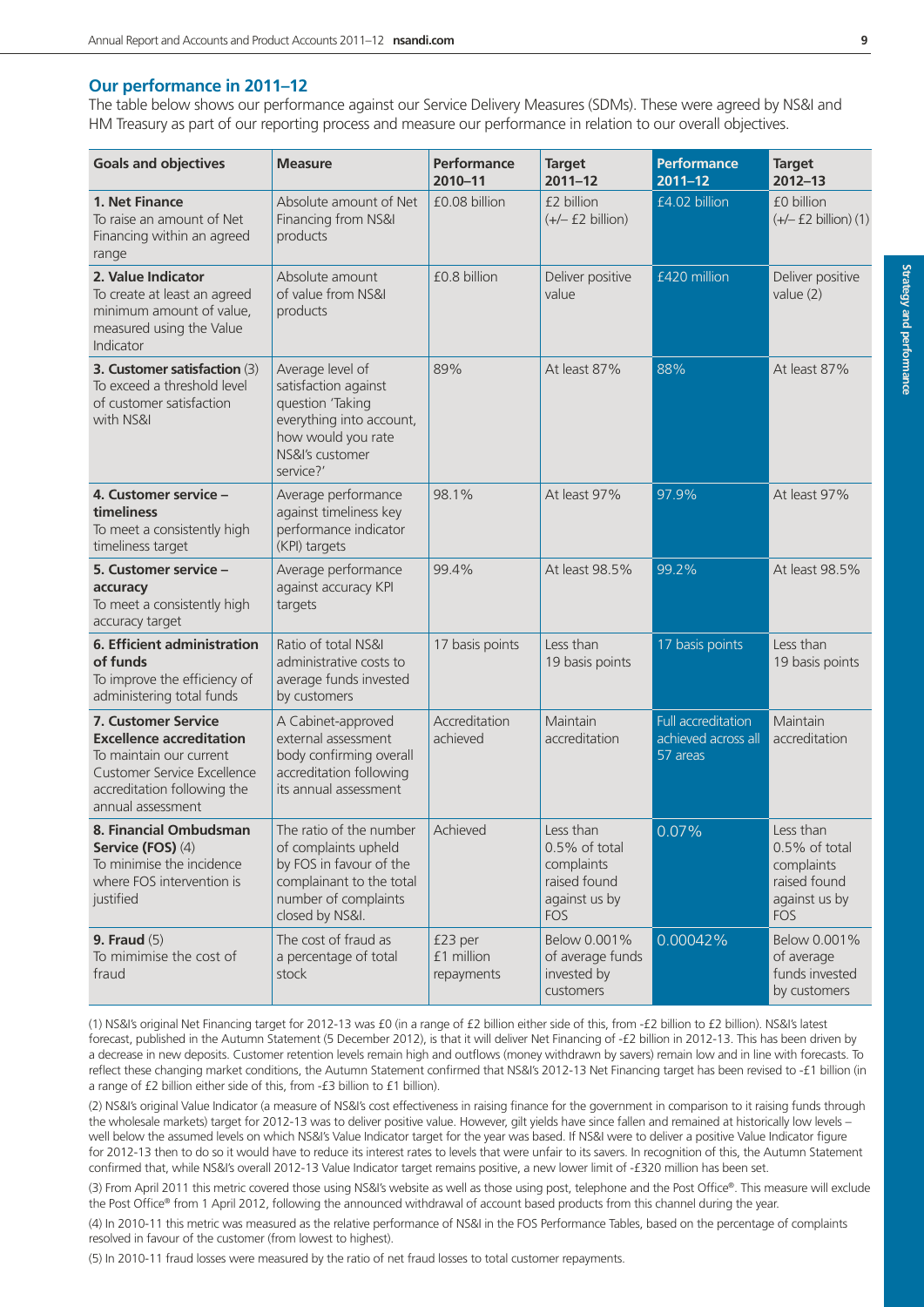### Our customers

**2011-12 saw the further acceleration of our shift towards direct channels, with a growing number of customers choosing to interact with us via the telephone and internet. This reflects positively on the high quality customer service experience we continue to deliver across all channels. This year, we also launched our first ever business-tobusiness services.**

Over a number of years, our retail business has evolved to make greater use of direct channels: the telephone, online and post. This evolution has been in line with customer demand, reflecting the way customers interact with other financial services providers and has also been essential to helping us to become an even more efficient and effective organisation.

#### **Increasing customer usage of direct channels**

Following the successful introduction of new Premium Bonds services in December 2010, we began promoting the opportunity for holders to manage their Premium Bonds fully by telephone or online. We have emphasised the new services in our direct marketing activity during the year and, by March 2012 this has led to more than 750,000 customers registering to manage their Premium Bonds in this way. All of our Direct Saver and Direct ISA customers manage their accounts online or by telephone.

We now offer Index-linked Savings Certificates and Fixed Interest Savings Certificates – when on sale – only via direct channels. This move has helped manage demand – crucial to enabling us to keep Savings Certificates on sale for a sustained period in the summer – and also reflects our longterm aim to grow the number of customers investing with us directly. 54% of all investment transactions during the most recent Issue came via **www.nsandi.com**, which played a particularly significant role during the initial surge in demand: in the first week, almost three-quarters of purchases were online. This was particularly important as the exceptionally high levels of demand meant that some customers were initially unable to get through to our contact centre, in spite of the extra staff and longer shifts we had deployed. We recognised this was a source of some frustration and are investing in increasing the flexibility of the UK contact centre to respond to future surges in call volumes.

Despite this short-term performance issue, customer satisfaction with our direct channels remains very high overall. This is essential as the move to direct channels continues, with the closure of the Easy Access Savings Account (EASA) and repositioning of the Investment Account to become postal-only. These changes were announced in early November 2011 and the products were closed to new savers at the end of November. However, the Investment

Account did not become postal-only until May 2012 and the Easy Access Savings Account did not close completely until late July 2012, allowing customers sufficient time to consider their options. We have taken significant steps to ensure customers have been fully informed of the changes and, in line with our brand values, have had their options explained to them in clear, everyday language.

Before announcing the changes, we carefully analysed the behaviour of customers of both of these products, including understanding how the accounts have been used by savers in recent years. Our findings underlined the observed trend in customer behaviour to move to direct channels: for example, only 10% of EASA customers used the product's cash card facility three or more times in 2010-11.

Our assessment highlighted that certain customer groups needed specific additional information, which we provided. This included guidance on opening a bank account for those who do not have one and offered help on setting up standing orders. We have also developed a series of online videos to help customers use our online services. These are available on nsandi.com.

As announced in November 2011, Children's Bonus Bonds was also removed from sale at the Post Office® during 2012-13. This means that from 20 September 2012 the only NS&I product available for sale via the Post Office® was Premium Bonds. These changes are in line with both our strategy and the ongoing development of the Post Office's own financial services portfolio. This year, the Post Office® accounted for 29% of our total sales by value, against 42% the previous year.

#### **Delivering Customer Service Excellence**

A key consideration in our move to direct channels has been to ensure that the service we provide to customers is of the highest quality. We were therefore delighted to achieve full accreditation under the independent Customer Service Excellence standard – making us only the second public sector organisation to achieve this. Of the 57 areas that are assessed, we were deemed to exhibit best practice in ten of them – two of which reflect specifically the efforts we have made to support customers through the transition towards direct channels. These are:

- providing customers with the information they need in ways which meet their needs and preferences, using a variety of appropriate channels
- making particular efforts to identify disadvantaged groups and individuals and developing tailored services in response to their specific needs.

As the performance figures on page 9 show, we have also met our headline targets for customer satisfaction, timeliness and accuracy and continued to receive a very low level of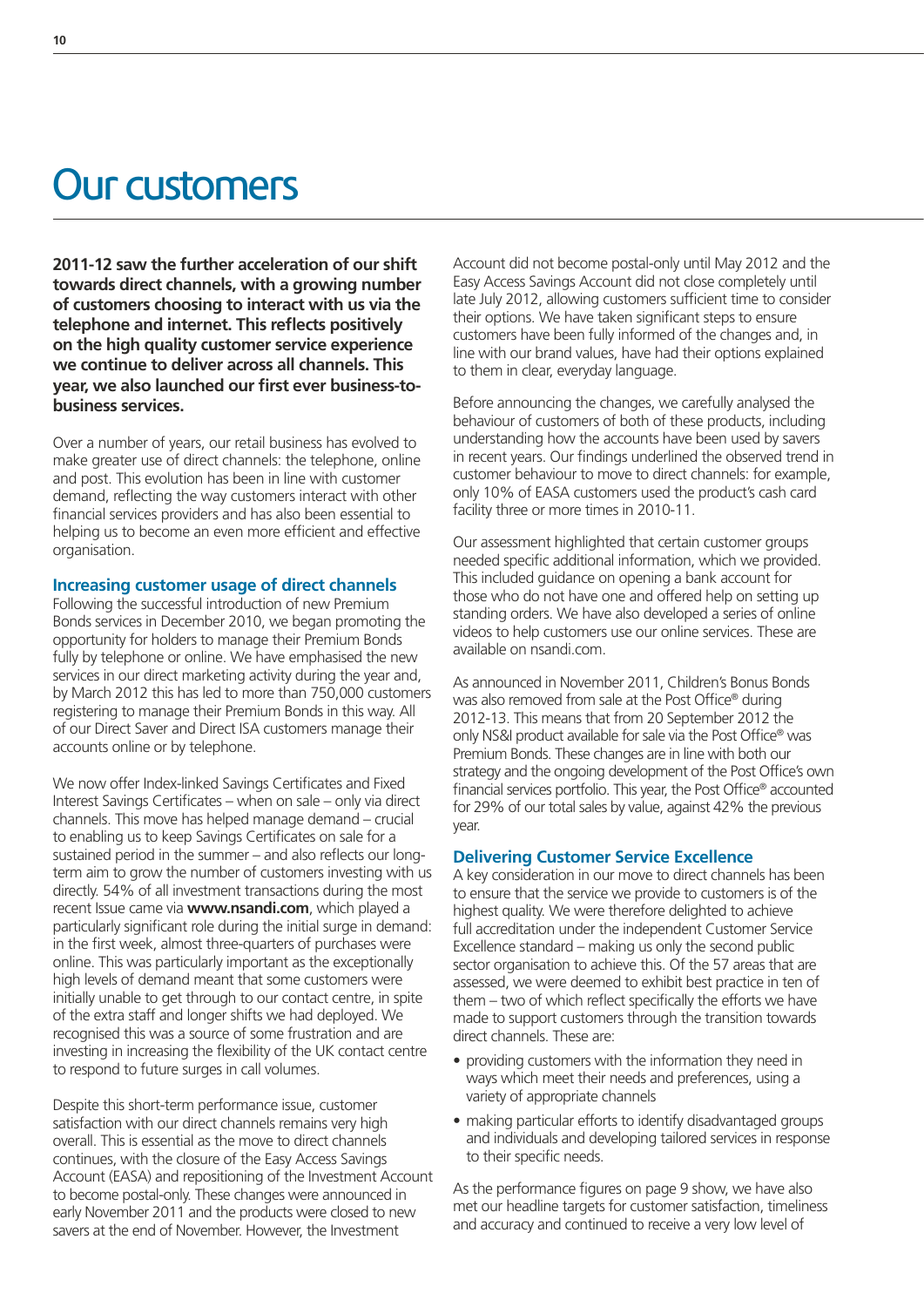|                               | <b>Estimate: held at</b><br>1 January 2012<br>£ million | <b>Estimate: held at</b><br>1 January 2011<br>£ million |
|-------------------------------|---------------------------------------------------------|---------------------------------------------------------|
| Accounts                      | 522                                                     | 504                                                     |
| Certificates                  | 575                                                     | 562                                                     |
| <b>Bonds</b>                  | $\mathcal{P}$                                           | $\overline{\phantom{0}}$                                |
| Other products**              | 28                                                      | 28                                                      |
| Unclaimed Premium Bond prizes | q                                                       | 9                                                       |
| Total                         | 1,136                                                   | 1,105                                                   |

\*'Unclaimed assets' are defined as holdings with no activity or customer contact for a period of 15 years or more.

\*\*'Other products', e.g. SAYE, Yearly Plan, Deposit Bonds, Savings Stamps, Gift Tokens, British Savings Bonds.

customer complaints. When issues do occur – and there were a small number during the year – we seek to remedy them as soon as possible. For example, in January 2012 there was a delay in the publication of Premium Bond prize winning numbers to the online prize checker. A related problem meant some users were unable to access our website. The Premium Bond Prize Checker was updated the following day and within a day of the incident the website was operating as normal. No Premium Bond prizes were paid late as a result.

In December 2011, a printing error meant that warrants (a type of payment similar to cheques) sent to around 1,400 Investment Account customers had the wrong sort code on them. This meant customers were unable to pay them in to their bank or building society. As soon as we realised the error we apologised to all customers affected and printed new warrants. The majority of customers received their payment within a matter of days; unfortunately, a few had to wait a little longer.

When we do have customer issues they are managed swiftly and effectively. This helps us to keep the number of complaints escalated to the Financial Ombudsman Service to a very low level. Only 47 new cases were accepted by the Ombudsman between 1 January and 30 June 2012 – a figure that compares extremely positively against all other financial services providers of comparable size.

We also continue to operate within the parameters of the Financial Services Authority's Treating Customers Fairly (TCF) agenda. TCF is well embedded within our organisational culture. It is monitored and managed through the NS&I Risk Management Framework and reported through the governance committee structure which feeds into the Executive Committee and the board.

During 2011-12 a TCF Assurance Review was completed by the Compliance Monitoring and Assurance team which incorporated tests to validate the design and effectiveness of key controls used to manage the TCF risks for NS&I. The results showed that the existing approach to TCF is well established across both NS&I and Atos, with staff in both organisations demonstrating a good understanding of and commitment to the six desired consumer outcomes. Some areas for improvement were identified and actions have been agreed to address these.

We constantly strive to find ways of improving fair outcomes for our customers. An example of this is an overall review of our complaints handling processes and systems, including extensive training for our complaints teams. Although we have been rating highly in the Financial Ombudsman Service complaints data publication scheme, we identified ways in which we could improve the speed and quality of our complaints handling. This has included introduction of a 'Rapid Response Team' of highly skilled staff who respond to complaints via the telephone and resolve issues quickly.

#### **Maintaining our brand, with minimal marketing**

Delivering excellent customer service is integral to the NS&I brand and all of our measures suggest that brand health remains very strong. The marketing effort through 2011- 12 has been largely focused on targeted communication supporting 'channel shift' objectives, plus of course explaining the changes we are making to products. In November 2011 and at the end of March 2012 we ran short targeted advertising campaigns to promote our enhanced telephone and online services, with the positioning 'NS&I. Always changing, always the same'.

We continued in 2011-2012 to sponsor Classic FM as their listenership overlaps closely with NS&I's customer demographic. In response to guidance from the Cabinet Office's Efficiency and Reform Group this relationship ended on 31 August 2012. We used this relationship on air and online to promote awareness of our brand and direct channels.

Our partnership with WHSmith has played a key role in raising the profile of our direct channels and the extra services we offer online. However, we are now entering the final stages of our move to a predominantly direct business and it is therefore right that we re-position our marketing activity on key aspects of the new model. Accordingly, we ended our marketing partnership with WHSmith on 31 August 2012.

#### **Intermediaries**

Although we have no commercial relationship with Independent Financial Advisers (IFAs), we know that a significant number of our customers use them to help manage their finances. To ensure IFAs have the right information about our products, so they can provide the

### **Total amount invested by Unclaimed assets\* customers at the end of the year**

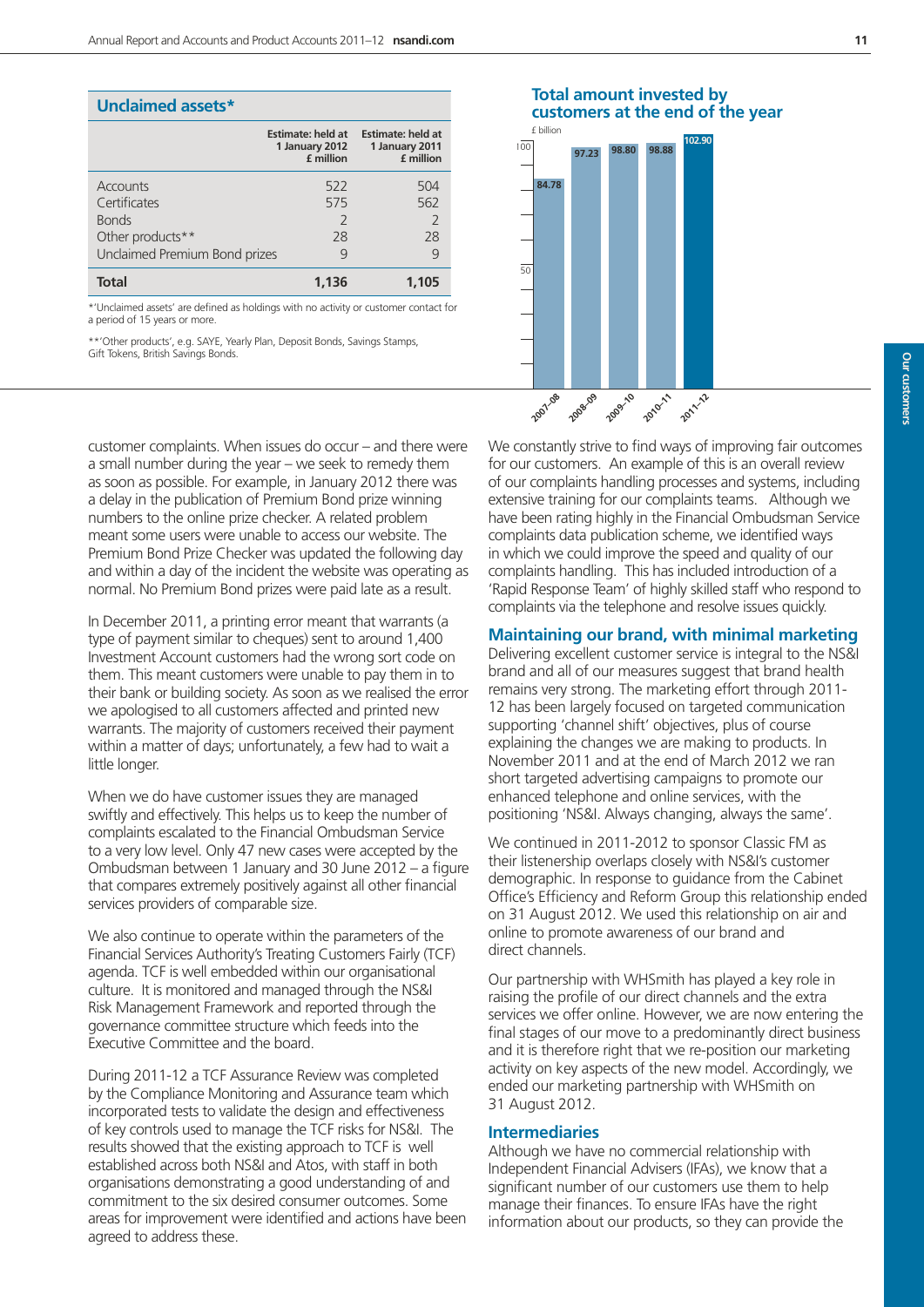best possible advice to their customers, we send regular communications about rates and product changes to registered recipients in the IFA community.

We continue to engage in marketing and sponsorship activity with the IFA sector to maintain NS&I's profile and strengthen our relationships with IFAs who we estimate advise a significant proportion of our higher value customer base.

We support elements of the annual conferences held by the Institute of Financial Planning (IFP) and the Personal Finance Society, professional bodies representing large parts of the intermediary sector. In 2011-12 we again supported the IFP's Financial Planning Week and were pleased with the interest it generated. However, as a result of budget prioritisation we have decided not to sponsor this event in 2012-13.

NS&I had sponsored an award at the Money Management Awards for a number of years to ensure we maintained the association of NS&I as the cornerstone of a client portfolio. However, again as a result of budget prioritisation we have decided not to participate in the 2012-13 event.

We continue to use the Assureweb IFA online portal to deliver marketing and information messages quickly and at a low cost to large IFA audiences. We also have a relationship with Unbiased.co.uk, the leading consumer resource for those looking for financial advice – run by an independent not-for-profit body. We deploy their 'Find an IFA' tool on various parts of our website for customer use, and now have open access to their comprehensive IFA email database. This coincided with our decision to cease all postal mailings to IFAs from April 2012, and concentrate on email communication, in order to save costs and deliver a more efficient and timely way of communicating to IFAs.

#### **Our product range**

Our product range is designed to offer options that meet customers' different savings needs and evolves in line with market conditions and customer demand. The changes to our products this year have already been highlighted. During 2012-13, we continued to modernise our range; in September 2012 we began migrating our fixed-term products onto our new banking infrastructure which will allow us to introduce full online and telephone management services for them. As different Issues of products have different maturity terms, the changes will be phased. New sales will be held on the new infrastructure and visible when customers log-in to view their accounts on nsandi.com. Existing holdings will only be transferred as they reach the end of the current term and are reinvested for a further term. We also took the opportunity to standardise terms and conditions across our range of fixed term products.

At the time of production (December 2012) of the 2011- 12 Annual Report we have six products on general sale. The pricing and nature of our range is determined by our operating framework which is to balance the interests of our savers, taxpayers and the stability of the broader financial services sector.

Our full product range and the key benefits of each are shown on the next page. Due to the requirement to balance the interests of our savers, taxpayers and the stability of the broader financial services sector, the full range is not always available.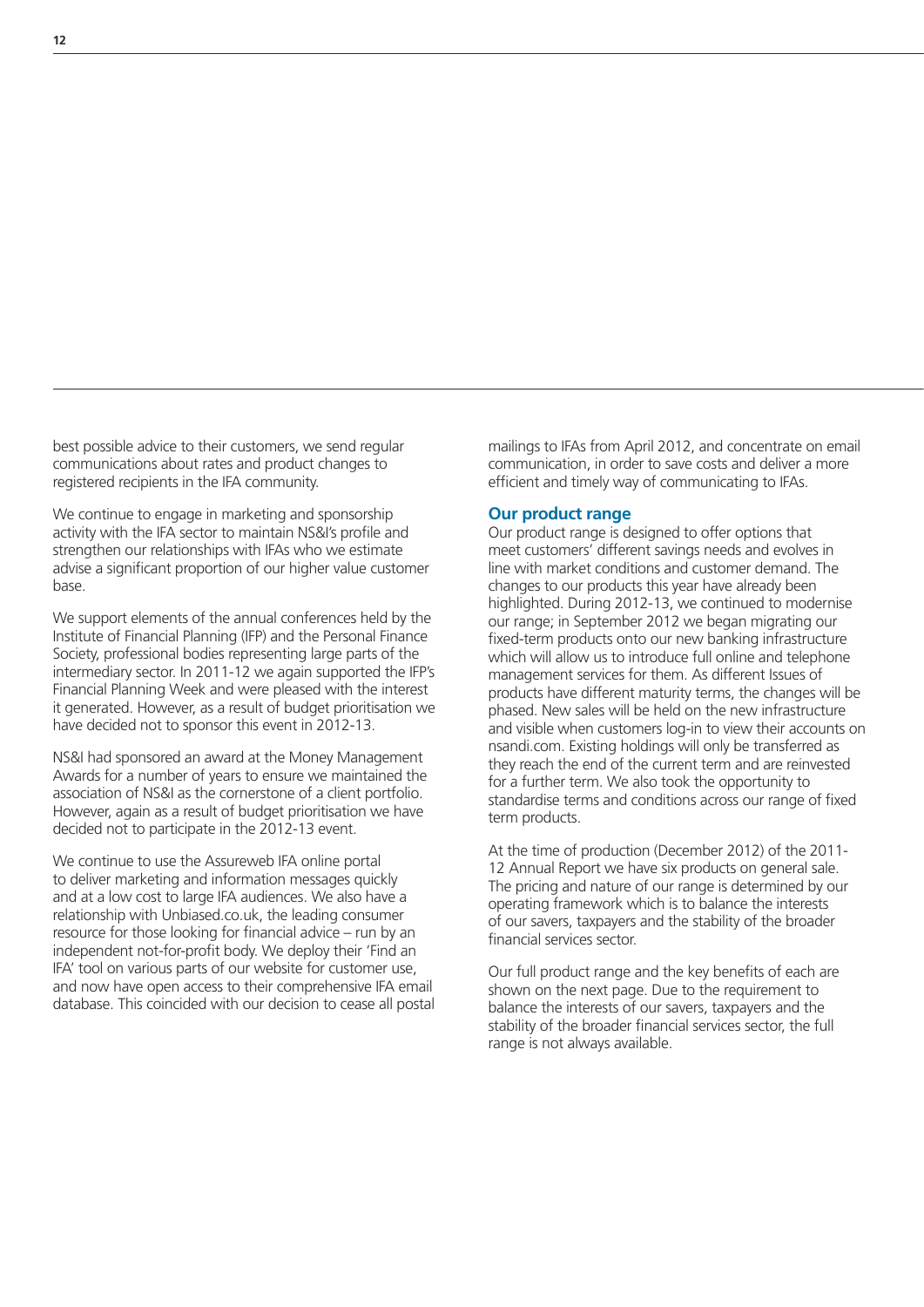**Our** 

**customers**





\*Figures differ slightly from those in Product Accounts note 15, 'Related party transactions', due to timing differences (see page 93).

\*\*These are sales where a customer picks up an NS&I application form at the Post Office® and then sends this by post to NS&I.

| <b>Our product range</b>                       |                                                                                                  |              |                      |                          |                                                |                                                     |                 |                        |
|------------------------------------------------|--------------------------------------------------------------------------------------------------|--------------|----------------------|--------------------------|------------------------------------------------|-----------------------------------------------------|-----------------|------------------------|
| <b>Product</b>                                 | <b>Status at</b><br>31 March<br>2012                                                             | Tax-<br>free | <b>Fixed</b><br>rate | <b>Monthly</b><br>income | <b>Manage</b><br>online<br>and by<br>telephone | Growth<br>potential<br>linked to<br><b>FTSE 100</b> | <b>Passbook</b> | <b>Tiered</b><br>rates |
| Children's Bonus Bonds                         | On sale<br>Renamed Children's Bonds and available directly from NS&I only from 20 September 2012 | $\sqrt{}$    | $\sqrt{ }$           |                          |                                                |                                                     |                 |                        |
| Direct ISA                                     | On sale                                                                                          | $\sqrt{}$    |                      |                          | $\sqrt{}$                                      |                                                     |                 |                        |
| Direct Saver                                   | On sale                                                                                          |              |                      |                          | $\sqrt{}$                                      |                                                     |                 |                        |
| Easy Access Savings Account                    | Closed to<br>new sales;<br>product<br>formally<br>closed on 27<br><b>July 2012</b>               |              |                      |                          |                                                |                                                     |                 | $\sqrt{ }$             |
| <b>Fixed Interest Savings</b><br>Certificates* | Not currently<br>on sale                                                                         | $\sqrt{}$    | $\sqrt{}$            |                          |                                                |                                                     |                 |                        |
| <b>Guaranteed Equity Bonds</b>                 | Not currently<br>on sale                                                                         |              |                      |                          |                                                | $\sqrt{}$                                           |                 |                        |
| Guaranteed Growth Bonds*                       | Not currently<br>on sale                                                                         |              | $\sqrt{}$            |                          |                                                |                                                     |                 |                        |
| Guaranteed Income Bonds*                       | Not currently<br>on sale                                                                         |              | $\sqrt{}$            | $\sqrt{}$                |                                                |                                                     |                 |                        |
| Income Bonds                                   | On sale                                                                                          |              |                      | $\sqrt{}$                |                                                |                                                     |                 |                        |
| Index-linked Savings<br>Certificates*          | Not currently<br>on sale                                                                         | $\sqrt{}$    |                      |                          |                                                |                                                     |                 |                        |
| <b>Investment Account</b>                      | Closed to<br>new sales;<br>reopened as<br>a postal only<br>account on<br>21 May 2012             |              |                      |                          |                                                |                                                     | $\sqrt{ }$      |                        |
| Premium Bonds                                  | On sale                                                                                          | $\sqrt{}$    |                      |                          | $\sqrt{}$                                      |                                                     |                 |                        |

\*Reinvestment at maturity still permitted.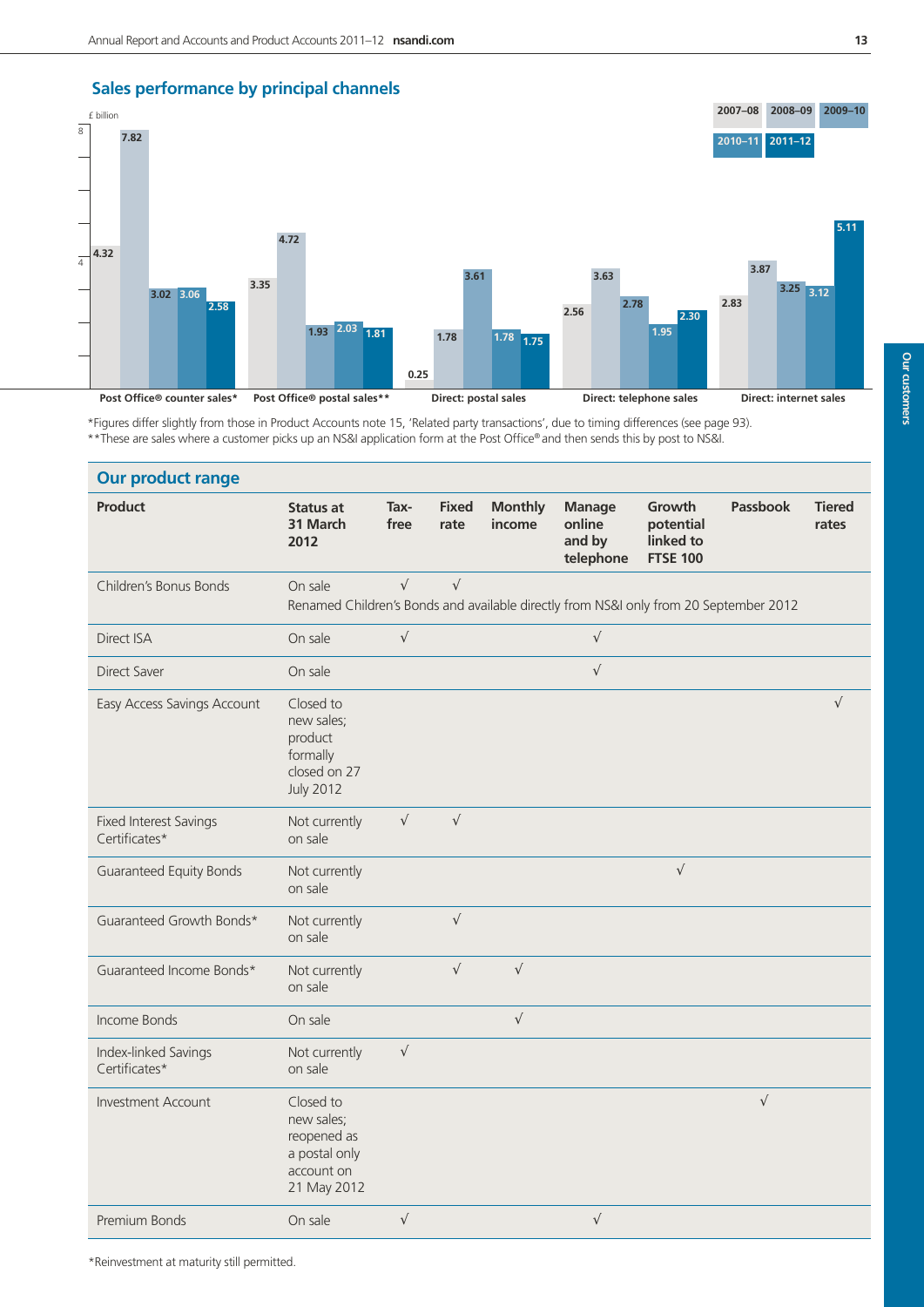### The main product to date in our business-to-business portfolio is payment processing, which we have named NS&I Government Payment Services.

#### **Business-to-business services**

We developed a business-to-business product portfolio, of which the main product to date has been payment processing – which we have named NS&I Government Payment Services. This involves using our infrastructure to provide transaction processing services to other government departments and public sector organisations. This will help us deliver the cost reduction targets set out in our 2010 Spending Review settlement (which requires NS&I to deliver a 10% reduction in its budget in real terms over the duration of the Spending Review period), while continuing to invest in our business. It also offers an opportunity for other government bodies to use our proven services to reduce their operating costs.

To support the introduction of business-to-business services, we created a dedicated sub-directorate within NS&I and realigned other aspects of our operations to ensure core functions are provided centrally such as IT, business continuity, marketing and procurement. We set up a website that explains NS&I Government Payment Services, **www.nsandi-gps.com**, and have secured our first two clients, the Court Funds Office and the Equitable Life Payment Scheme. Operations on both commenced during the year, indicating the speed with which we have progressed with service development.

#### **Delivering for our clients**

The Court Funds Office provides a banking and administration service for some 140,000 customers with a total of £3.3 billion cash and £0.2 billion securities held under the control of the civil courts in England and Wales, including the Court of Protection. It also acts as custodian for any investments made with that money. It had been looking to modernise the service offered to customers, improving customer satisfaction and eliminating some of the operational challenges around its legacy systems.

We worked closely with the Court Funds Office team to understand their processes and priorities and developed a 'Model Office' – a full prototype of operations which enabled us to simulate the working environment and test capabilities. Our approach is helping increase the efficiency of the Court Funds Office's operations, with an estimated saving of around 30% on previous running costs. The service went live on schedule in December, with little disruption to customers, who interact with the Court Funds Office in exactly the same way as they did previously.

Eddie Bloomfield, Head of the Office of the Accountant General, commented: '*Transferring the Court Funds Office banking and administration business for over 140,000*

*clients with assets of circa £3 billion was a very challenging programme. It has been successfully delivered through close co-operation between the parties involved. We have enjoyed working with colleagues from NS&I throughout the transition programme and look forward to building on that relationship as we work together to deliver an important service to vulnerable clients*.'

The Equitable Life Payment Scheme was established by the Government to '*implement the Parliamentary and Health Ombudsman's recommendation to make fair and transparent payments to Equitable Life policy holders, through an independent payment scheme, for their relative loss as a consequence of regulatory failure*'. It was announced in October 2010 and we were formally appointed by HM Treasury in May 2011 to deliver payments and services for the scheme.

The scheme was launched in June 2011 with commitments to contact all eligible individual policyholders by June 2012 to inform them of their status within the Scheme, to start to make payments to holders of With-Profit Annuities by June 2012 and to prioritise payments to estates of deceased policyholders.

The first payments were made in June 2011 and the volume of payments increased substantially from December onwards. The Scheme reported that, by the end of June 2012, we had processed payments to 288,823 individual policyholders, with a total amount of £277,727,668 paid out.

#### **Developing our business-to-business services**

Although we have two Government Payment Services clients, their requirements are very different. The Court Funds Office contract involved the transfer and transformation of an existing service, to increase its effectiveness, while the Equitable Life Payment Scheme required us to design and build a new system and operation from scratch. Together they demonstrate the breadth of our capability to leverage our existing platform and deliver effective business-to-business services.

The two contracts have ensured we have met our targets in this area to date and we are well on the way to achieving our targets for 2012-13. We are also in discussion with a number of other government organisations to examine what value we can bring to them.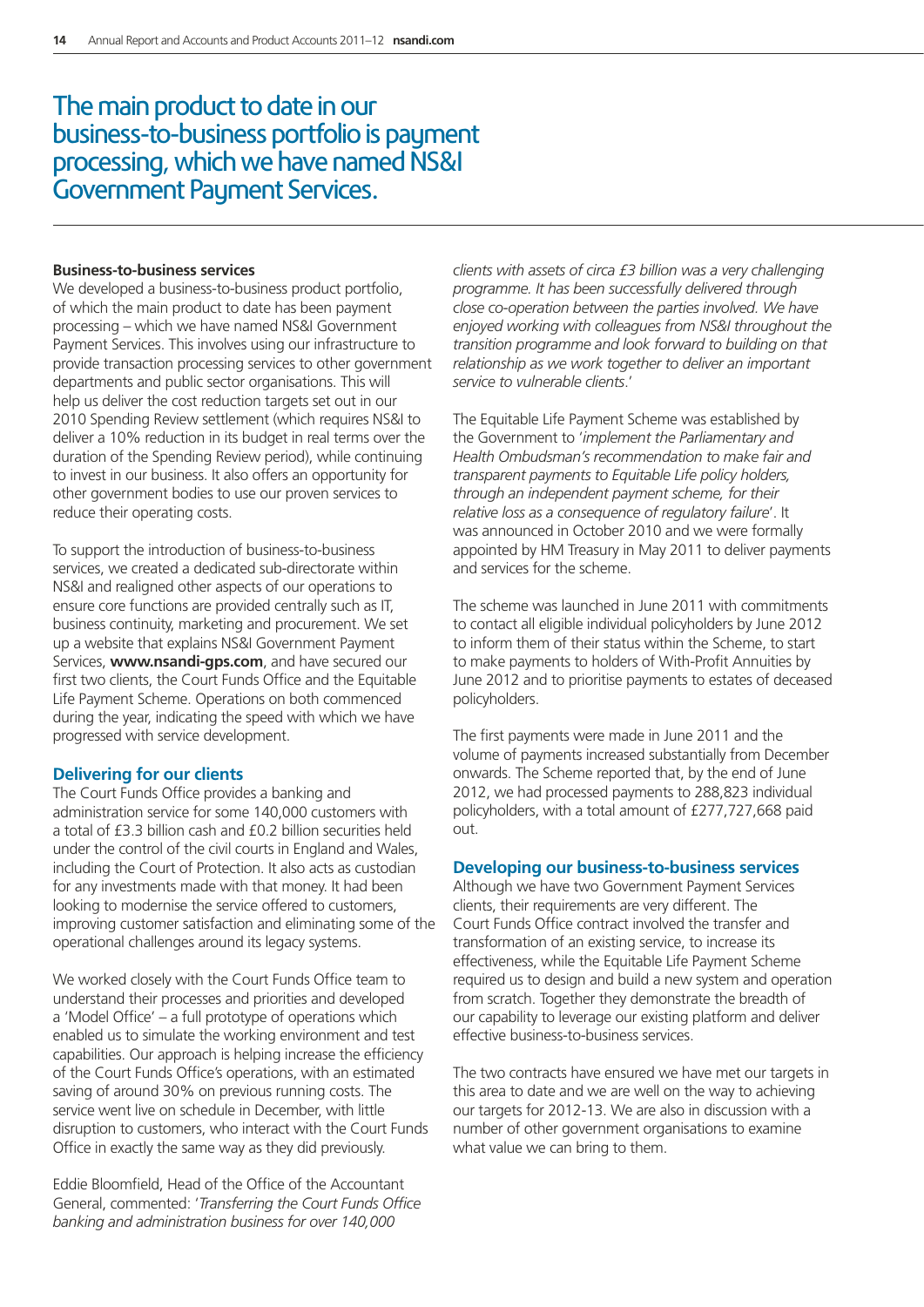## Operational delivery

#### **Our operations maintained the very high service standards of previous years as well as ensuring that all efficiency targets were met, in a year of considerable change behind the scenes.**

Since 1999 NS&I's call centre, IT and processing operations have been delivered under a highly successful Public Private Partnership contract. The contract was originally held by Siemens IT Solutions and Services (SIS), which was formally acquired by Atos in July 2011.

We worked closely with Atos during the acquisition process to ensure that our operations would not be disrupted and to understand their future plans for SIS clients and staff. We welcomed the engagement of senior Atos executives, who made it clear that they understood the importance of our contract. Their commitment to its success was evidenced through their agreement that key members of the contract management team would stay in post and that all SIS staff working for NS&I, across all four sites, would transfer across.

#### **Meeting operational targets**

Even though the change of ownership took place at relatively short notice, there was no disruption to service – as our delivery performance demonstrates. Customer satisfaction across all channels remains consistently high, at an average of over 88% during 2011-12. Once again, we exceeded targets for accuracy and timeliness.

That is not to suggest there were no operational issues: the enormous demand for Index-linked Savings Certificates in their first fortnight on sale created significant pressure on our contact centres. Even though we had carefully prepared for the launch, callers experienced a longer than usual wait before they could speak to an adviser.

We re-allocated resources to increase the number of contact centre staff available, by redeploying staff from other functions and extending working hours, but unsurprisingly, satisfaction with the telephone channel dropped at this time to around 79%. Although this quickly rebounded, we are investing in additional flexible capacity and new technologies for the contact centre so that we are better equipped to respond to future peaks in demand.

Behind the scenes our operations continue to absorb and deliver change to ensure we offer the best service possible to our customers. Anticipating the increasing use of direct channels, we have changed some processes. We can respond more rapidly to customer complaints and queries, linking customer records, moving work to make space for business-to-business activities in the most efficient way and commenced training to put us in the best position to cope with the challenges we know we will face next year.

#### **A partnership that remains strong**

The decision to invest in additional capacity in the contact centre was made jointly by NS&I and Atos and is a good example of what we mean by partnership working.

The annual partnership survey, conducted as before by independent provider Service Matters, examined 18 areas across the partnership. The survey asked the same 22 questions to over 30 key staff from each organisation. Respondents identified a positive change, from what – as has been highlighted in previous years – is already a highperforming partnership compared to industry benchmarks. The overall partnership score increased from 7.4 to 7.5 out of 10.

Not only is it very gratifying to see that, after 12 years in partnership, we are still making improvements to the way we work together, but it is even more satisfying in a year which not only saw the change of control from SIS to Atos, but also the development of our new business-to-business services.

Atos has been closely involved in that development, setting up its own dedicated business-to-business team to support ours and retraining a core of experienced operational staff to handle the different transaction types. While the systems and infrastructure are unchanged, the processes are different and the Atos team has been highly supportive and responsive in ensuring that we meet the business-tobusiness service levels we have agreed.

#### **Beginning procurement for the new contract**

This willingness to adapt and work together is notable given the fact that the current operational delivery contract expires in 2014. As planned, the procurement exercise began this year, with an 'Industry Day' in July 2011 designed to provide information and seek feedback from prospective suppliers. The procurement process was formally launched in November 2011 and is being conducted in accordance with Public Procurement Regulations.

The response to the Pre-Qualification Questionnaire was very strong. A robust and quality assured process enabled us to select, in February, a shortlist of three organisations to take forward to the next stage: Atos, Capita and Hewlett-Packard. We are committed to a fair and open competition that delivers best value for HM Treasury and Government, but also recognises the costs and commitment required of organisations to participate in a tender process of this scale. The procurement is expected to be completed by April 2013 in time to allow a managed transition to the new contract and services.

To ensure fair and open competition, there has been a formal separation between the Atos bid team and operational delivery team. Atos has been excluded from NS&I discussions that relate to the period beyond the contract end-date. Because our core IT infrastructure is managed by Atos, we have introduced a completely separate IT network for the NS&I team managing the procurement exercise. We have also ensured that all bidders receive the same information, including relevant operational details.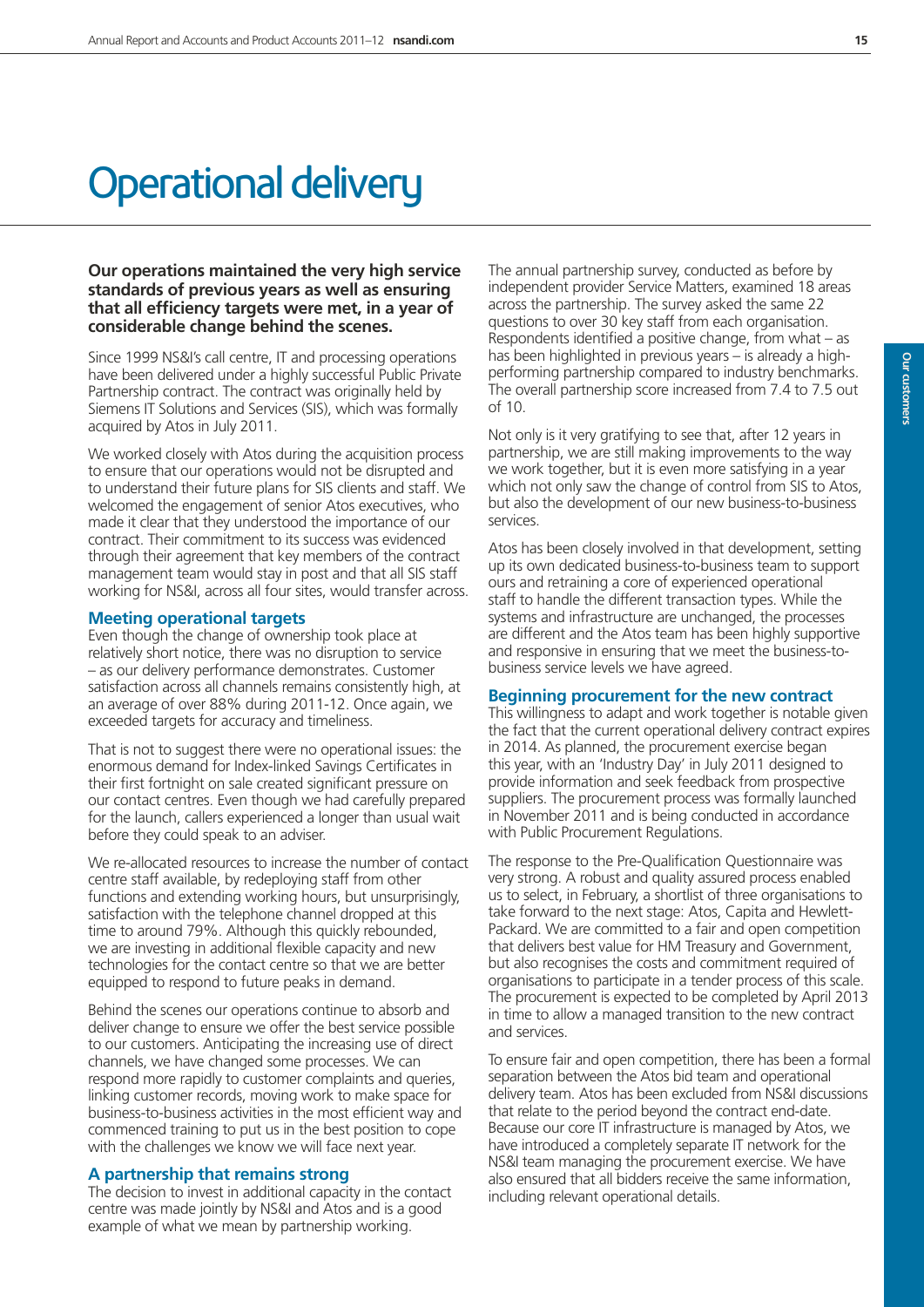In the independent Civil Service staff survey... our overall engagement level rose from last year's figure of 68% to 71%, which saw us rank third of the 97 organisations surveyed.

## Our people

**In 2011-12, we restructured our organisation to ensure we were best equipped to meet our strategic objectives and performance targets. Despite the disruption that comes with any restructure and the ongoing backdrop of public sector austerity, staff engagement and commitment have risen.**

The restructure saw the creation of six new directorates, with responsibilities more clearly aligned with our NS&I direct+ strategy and Spending Review targets. These new directorates are:

- Retail Customer
- Business-to-Business and Change
- Operations and Commercial Management
- Corporate Services
- Finance and Business Insight
- Risk and Assurance.

These directorates replaced existing structures. To staff them, a number of people were moved to different roles or into a different directorate and one chose to take voluntary redundancy in 2011–12, in addition to those noted in the Accounts as having left in 2010–11 (see page 62).

These structural changes reflect the fact that we now have two distinct customer operations within the overall business. To maximise our efficiency, many of the supporting services for both customer operations and for NS&I as a whole – such as procurement, communications and the management of corporate IT applications – are integrated within Corporate Services.

Any restructure brings with it an element of disruption, so we have been delighted with the response of our people, which has been highly positive. This was reflected both in our overall business performance and in the results of the staff engagement survey. As in previous years, we participated in the independent Civil Service staff survey which asks the same questions of staff across government. Our overall engagement level rose from last year's figure of 68% to 71%, which saw us rank third of the 97 organisations surveyed.

We reached the high performers benchmark, the score achieved by the top quartile of organisations covered by the survey, in every category. We were particularly pleased with the significant improvements in our scores for line management (74%) and learning and development (54%), both of which were identified as areas to target following last year's survey. In terms of management, we have sought to clarify the manager's role and the standards we expect and extended our leadership development programme to line managers across the organisation. For leadership and managing change, we came second, which means for the last three years we have been in the top two of all organisations that have participated in the survey. During a time of considerable organisational change, this is very satisfying.

As ever, the survey provides valuable insights to learn from: this year the detailed results indicated some important differences between the engagement of levels of staff in different directorates. We are examining these in detail and will work closely with the individual directorates on the most relevant areas.

#### **Learning and development**

In the current climate of public sector austerity, learning and development has been an important focal point for employee satisfaction, as well as being essential to supporting the restructure.

This year, while our overall learning and development budget remained unchanged, we have improved our method of allocation. Training is increasingly focused on learning requirements identified in individuals' 'Personal Development Plans' and we have developed a number of internal programmes for development of core, common skills that reduce our reliance on external training. We continue to invest in specialist skills and this year a number of staff have studied for and achieved the Certificate in Financial Planning (CF2), a qualification held by Independent Financial Advisers and other finance professionals.

NS&I supports the training and development of employees by:

- providing the time, equipment and opportunities to ensure that our people have the right skills and the knowledge required to carry out their roles
- ensuring that all managers are aware of their role in supporting their team's training and development and that managers themselves have the skills and knowledge required to help their team in identifying and fulfilling learning and development needs
- encouraging our people to pursue development over and above their job role and to give consideration to career development, and
- providing mentoring to colleagues across the business.

Learning and development opportunities are offered on a fair basis to all employees. Senior managers are responsible for ensuring that no employee receives less favourable treatment or consideration in relation to training and development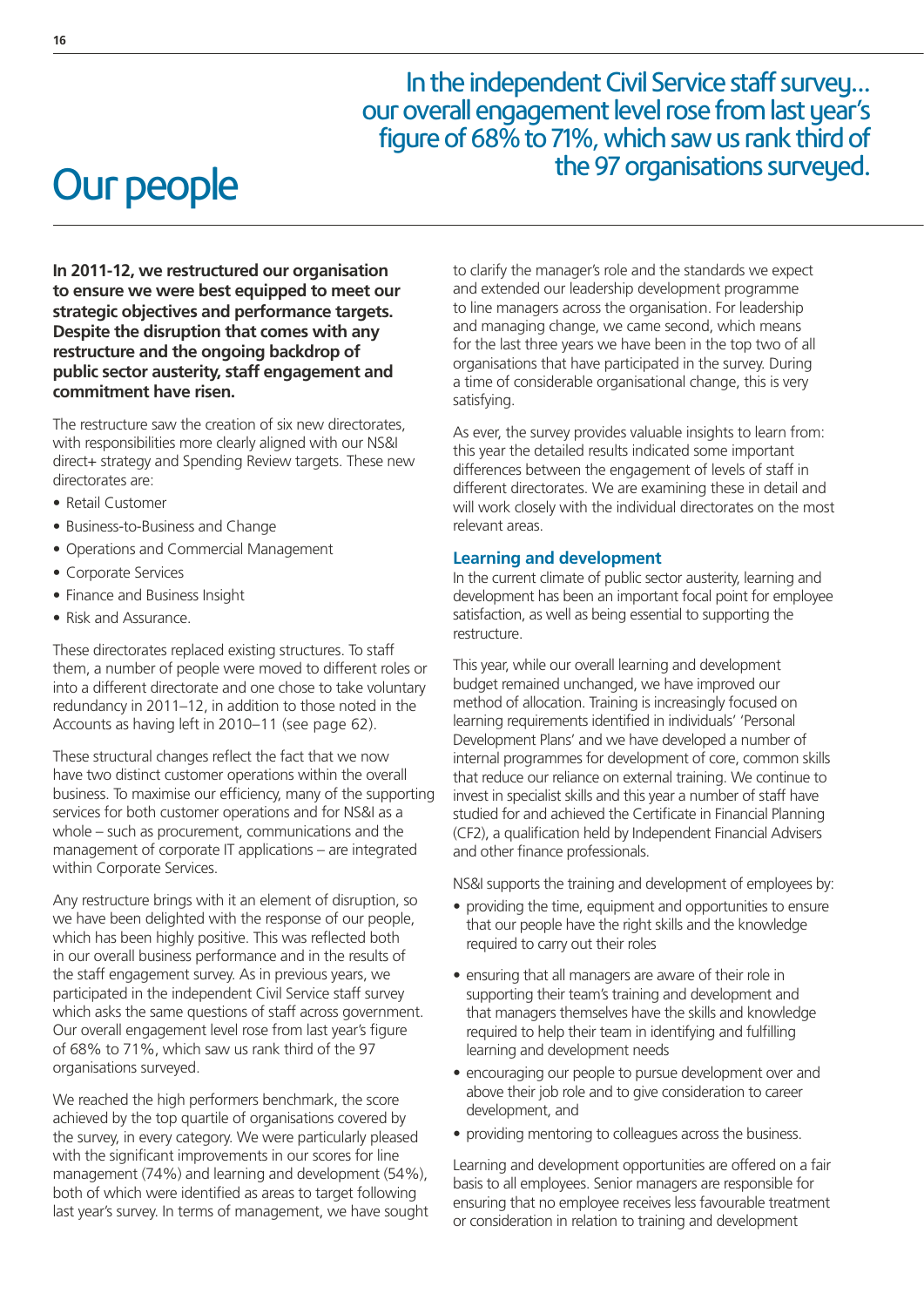on the grounds of their gender, sexual orientation, racial group, marital status, disability, age, religion or religious beliefs, working pattern or any other unlawful criterion or circumstances.

#### **Pay and reward**

The Civil Service pay freeze continued throughout the year and for NS&I, ended in July 2012, beyond which we shall adhere to the guidelines laid out by HM Treasury.

At NS&I, we are committed to being wholly transparent about executive pay and performance-related pay and details of these can be seen in the Remuneration report on page 32. Details of our board directors' expenses can also be found online at **www.nsandi.com/about-nsi-whowe-are-our-board-and-committees**. Reward for individual senior staff members is approved by our Appointments and Remuneration Committee. For NS&I as a whole, we have an agreed salary budget from HM Treasury called our delegated pay remit, which we allocate in line with our reward principles (available on request) and within Civil Service guidelines. This includes performance-related pay.

#### **Pension liabilities**

The majority of our current and previous employees are covered by the provisions of the Principal Civil Service Pension Scheme (PCSPS). This is set to change from a final salary scheme to a career average scheme in 2015 and employee contributions rose from April 2012, as announced in the 2010 Spending Review. Full details of the changes to the PCSPS can be found on the Cabinet Office website.

We used internal communications channels, in particular the NS&I intranet, to provide staff with up-to-date information about the forthcoming changes to the PCSPS. The rate of the employer's contribution is determined by the Government Actuary and advised by HM Treasury. For 2011–12 the rates were between 16.7% and 24.3% (2010–11: 16.7% and 24.3%) of pensionable pay, depending on salary.

See the Remuneration report (page 32 to 36) for further details.

#### **Recruitment monitoring**

The Civil Service-wide freeze on recruitment continued throughout 2011-12. However, we agreed with HM Treasury and with the Cabinet Office a process whereby our Chief Executive had delegated authority to recruit into vacancies in business-critical roles. This was particularly important as we set up our business-to-business services, where we needed to acquire or develop new skills in areas such as account management and business development. While a number of internal appointments were made, we also used external recruitment and interim appointments to ensure we had the skills to provide business-to-business services. During the year, we undertook an external recruitment exercise for the selection of a new Nonexecutive Director and an executive Director of Finance who joined NS&I in July 2012.

Overall, staff turnover remained very low, which partly reflects conditions in the wider labour market, but also the efforts we have made to make NS&I a great place to work. In the year, there were a total of 25 permanent and fixedterm appointments and these are summarised in the table on the next page. Full details of staff numbers can be found in Table 5 of the Departmental Report on page 100.

We operate fair and open competition for all recruitment campaigns, in line with the Civil Service Commissioners' guidelines. Appointments are made against robust criteria, which are applied throughout the recruitment and assessment process. There were 12 permitted exceptions to the recruitment principle of fair and open competition, which were temporary appointments to meet short-term business needs (i.e. maternity covers or roles to cover a short-term resource requirement).

We have a monitoring system in place to ensure that recruitment is carried out on the basis of fair and open competition and selection on merit.

Our recruitment campaign files are independently audited annually through a reciprocal agreement with the Office of the Rail Regulator (a requirement of the Civil Service Commissioners). This includes comparing CVs against the selection criteria and reviewing diversity breakdowns to ensure that the criteria were fair and robustly applied. We submit an annual audit return to the Office of the Civil Service Commissioners which summarises campaigns, policy and processes. All activities may then be subject to a further audit review by the Civil Service Commissioners and campaign files are kept for 12 months to comply with these requirements.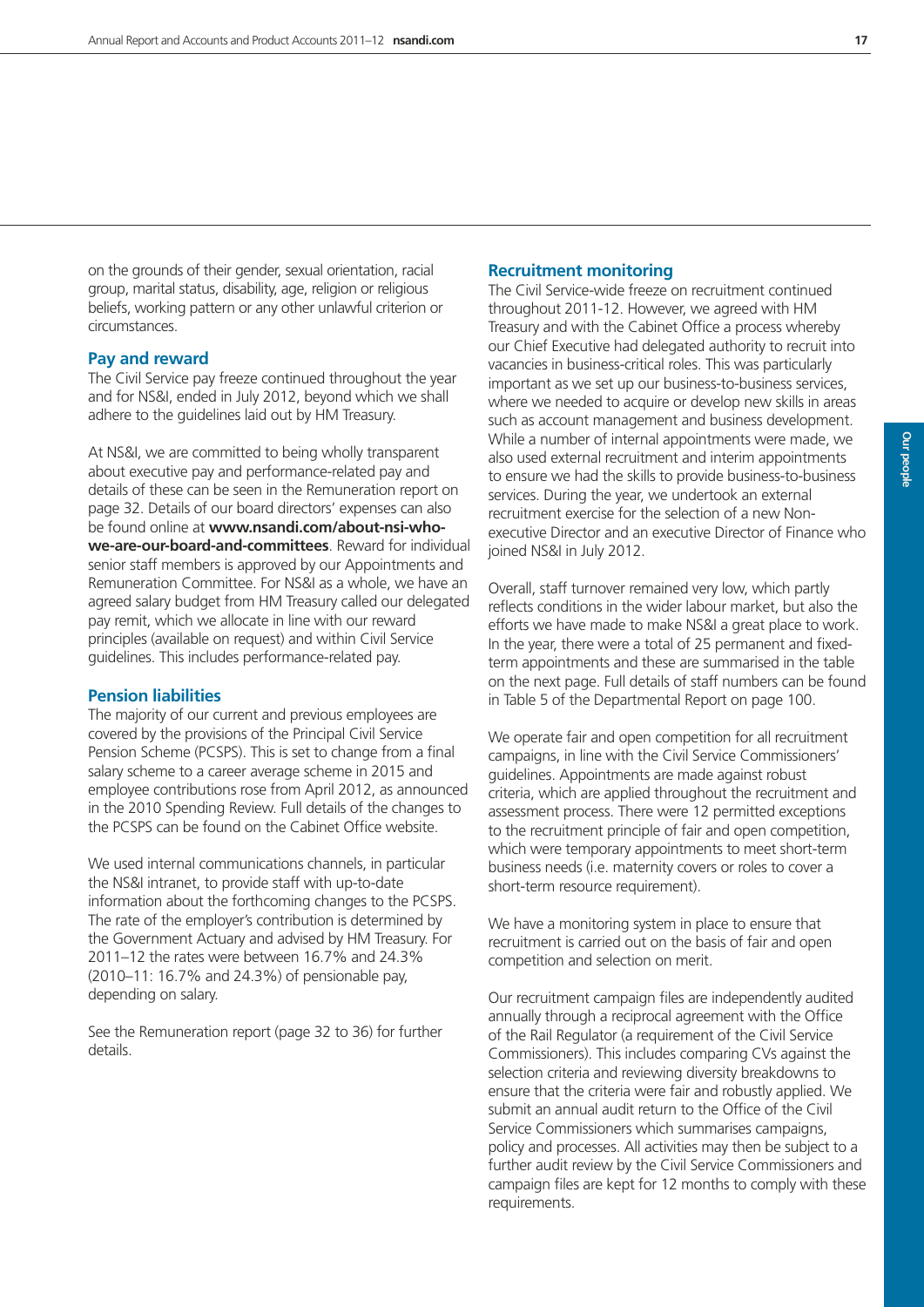#### **Permanent and fixed-term appointments in 2011–12**

|           | Non-<br>executive<br><b>Directors</b> | Senior<br>Civil<br>Servants* | Grade | Grade            | Grade | Grade<br>4    | Grade | Grade | Grade          |
|-----------|---------------------------------------|------------------------------|-------|------------------|-------|---------------|-------|-------|----------------|
| Male      |                                       |                              |       |                  |       |               |       |       | $\overline{4}$ |
| Female    |                                       |                              |       | $\left( \right)$ |       | $\mathfrak b$ |       |       |                |
| White     |                                       |                              |       |                  |       |               |       |       |                |
| Non-white |                                       |                              |       |                  |       |               |       |       |                |
| Disabled  |                                       |                              |       |                  |       |               |       |       |                |

\* Equivalent since October 2011

NS&I operate a broad-banded pay system, with roles allocated to ranges dependent on agreed job evaluation criteria.

#### **Equal opportunities**

NS&I seeks to promote a culture that values difference and recognises that diversity enriches the economy and society and is an essential ingredient of change and progress.

As an employer, the Department seeks to be open and inclusive in its management policies and processes and seeks to recruit and develop a diverse and talented workforce that is representative of the society it serves. Our Equality Information Statement provides full details of diversity of NS&I's employees, it is available here:

**www.nsandi.com/files/asset/pdf/equalityinformation-statement.pdf**

#### **Sick absence data**

The average number of sick days per person in the 12 months ending 31 March 2012 was 3.57 days (2010–11: 4.24). This figure includes all absences including long-term absence. Short-term absences were 2.45 days (2010–11: 2.71).

#### **Health and safety**

We recognise and accept our responsibility as an employer for ensuring that, as far as is reasonably practical, every employee has a safe workplace which does not pose risks to their health. We comply with current health and safety legislation and approved codes of practice and are committed to continuous assessment and improvement of the health and safety culture of the organisation. We had one major incident in 2011-12 involving one member of staff.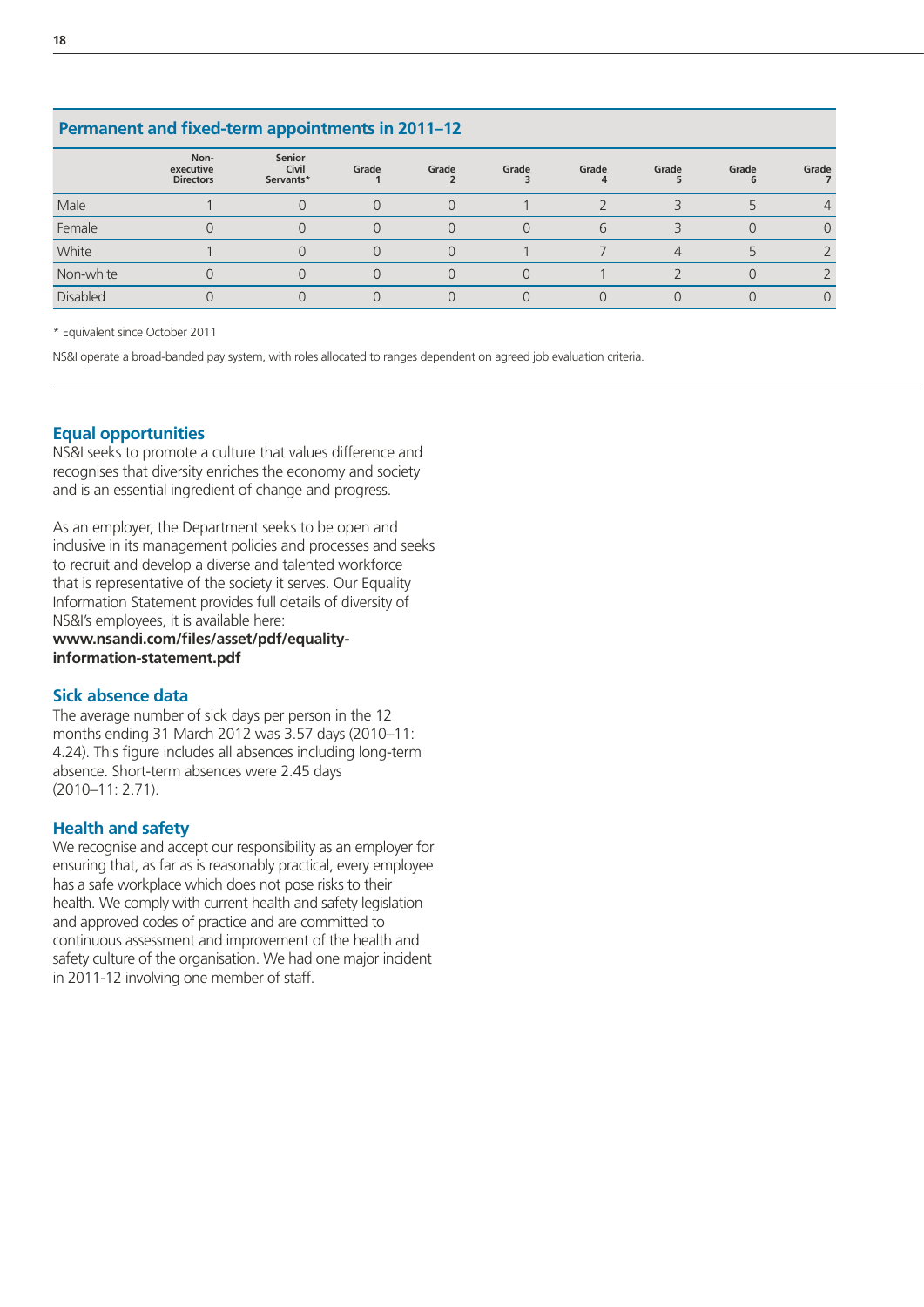We follow government standards for sustainable procurement and use appropriate environmental criteria as part of the tender evaluation process.

## Sustainability report

**NS&I recognises the need to adapt to climate change and we have made continued progress towards our medium-term carbon reduction plan this year, under which we already exceed government sustainability targets. To ensure sustainability is fully embedded within our operations and governance structure, we have developed a People and Corporate Social Responsibility Risk Policy within our overall risk management framework.**

The carbon reduction plan, developed with the support of the Carbon Trust, sets out how against the 2009-10 baseline, we will reduce our carbon emissions by over 7,000 tonnes a year from the end of March 2015. This equates to over 50% of our emissions, significantly ahead of both our own initial target and those set centrally by government. Progress towards this has been steady this year, with a reduction in emissions of 1,427 tonnes, equivalent to more than 12%. Total carbon dioxide emissions were 9,772 tonnes. KPMG continues to support us in enhancing our existing sustainability reporting processes and controls by evaluating our key reporting systems (energy, waste, water and carbon dioxide emissions) and providing recommendations supporting our continuous improvement. We have retained ISO14001 accreditation.

Important progress has been made in terms of future developments at our sites in Durham, Blackpool and Glasgow. We also further embedded Corporate Social Responsibility (CSR) within our overall business with the creation of a People and CSR risk policy. This not only underlines the importance of CSR to NS&I but also ensures sustainability performance is monitored within our core governance structure.

As mentioned in last year's report, our carbon reduction plan will also deliver an annual cost saving to the business in excess of £900,000 from March 2015, which is an important part of reducing the total cost of operations in line with the 2010 Spending Review. One essential element in this cost reduction is the move towards direct channels, which amongst other benefits also reduces the amount of paper we consume. We have retained the Sustainable Mail™ accreditation for the third year in a row.

As in previous years, the role of our operational delivery partner has proved vital to delivering continuous improvement in our sustainability performance. Atos is strongly committed to CSR and we have taken steps to ensure their sustainability reporting mechanisms meet our requirements. Some new facilities management contractors have been appointed following the change of ownership, but this has not affected our performance.

#### **Our estate**

We made substantial progress toward our long-term goal of moving our Durham operation from its current site to a new purpose-built facility. The new premises will meet the Building Research Establishment Environmental Assessment Method (BREEAM) 'Excellent' standard, as required by our CSR policy and enable us to reduce our emissions further and achieve greater savings. Plans have been put forward for the redevelopment of the current site and Carillion has been appointed as the preferred developer for the new smaller building. Public consultation has been undertaken and we have ensured that the staff working at Durham and the local MP have been kept fully informed.

In the coming years we will ensure the operations staff who support NS&I are all housed in modern, efficient and fit for purpose accommodation. This process is well advanced at Blackpool as we already have most operations staff housed in the recently extended 'Moorland' building and in Glasgow we plan to move to ready-built accommodation elsewhere in Glasgow. Our current Glasgow site contains a Civil Service Sports Club facility which has been disused for a number of years. A local community group has been looking to set up a community sports club in the area and we have agreed to sub-let the facility to the community group for a minimal fee.

As well as larger scale projects to reduce carbon emissions, we also continue to encourage more energy-efficient working practices across our estate, such as temperature controls and low-energy lighting.

#### **Our people**

Our network of CSR Green Champions, which include representatives from each team across the business, continues to encourage sustainable and responsible working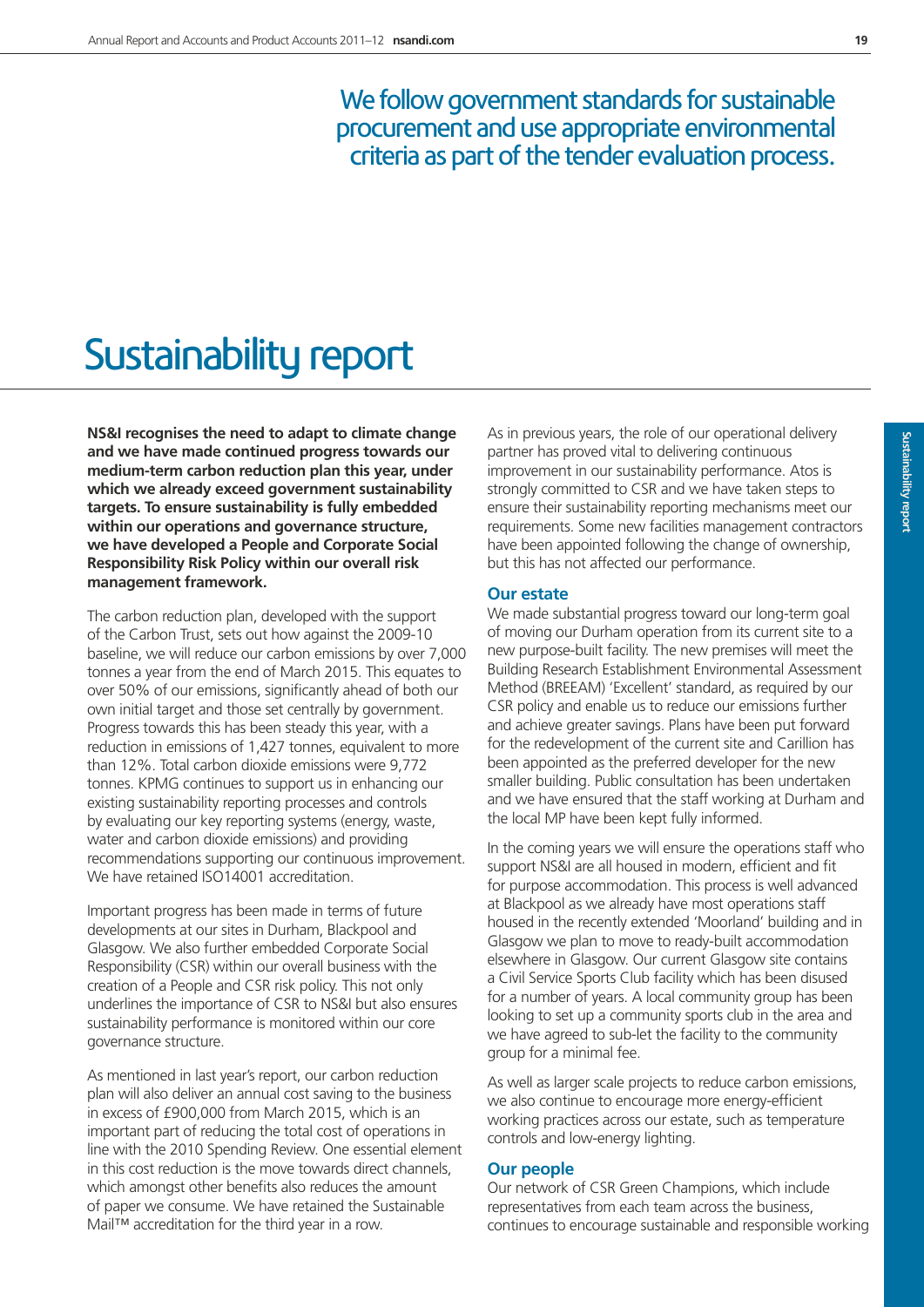practices and generate new ideas on how to improve our sustainability performance. In particular, the Green Champions have been instrumental in ensuring recycling performance continues to be strong.

Our staff charity for 2011-12 was Sebastian's Action Trust, which provides respite holidays as well as practical support to very sick children and their families. Staff took part in a range of fundraising activities and several members of staff volunteered with the charity, helping prepare its purpose-built facility in Hampshire for the opening in July 2011. Almost one in eight people at our London office have taken up staff volunteering – an option within the overall employee benefits package. Payroll Giving levels also remained high.

#### **Working with others**

As well as our partnership with Atos, our CSR policy also involves working closely with suppliers and customers. We continue to encourage customers to deal with us online or by telephone, rather than in print – reducing the amount of paper we use.

In terms of suppliers, we follow government standards for sustainable procurement and use appropriate environmental criteria as part of the tender evaluation process. We also actively seek to use our status and activities to influence our suppliers and partners to act in more sustainable ways.

The input from the Carbon Trust in developing our carbon reduction plan was invaluable. Having completed the carbon management programme, our engagement with them is now reduced, but we will continue to use their advisory services as required.

#### **Waste (four sites)**



#### **Travel CO2e emissions**



#### **CO2e emissions (four sites)**



#### **Energy consumption (four sites)**



#### **Water consumption (four sites)**

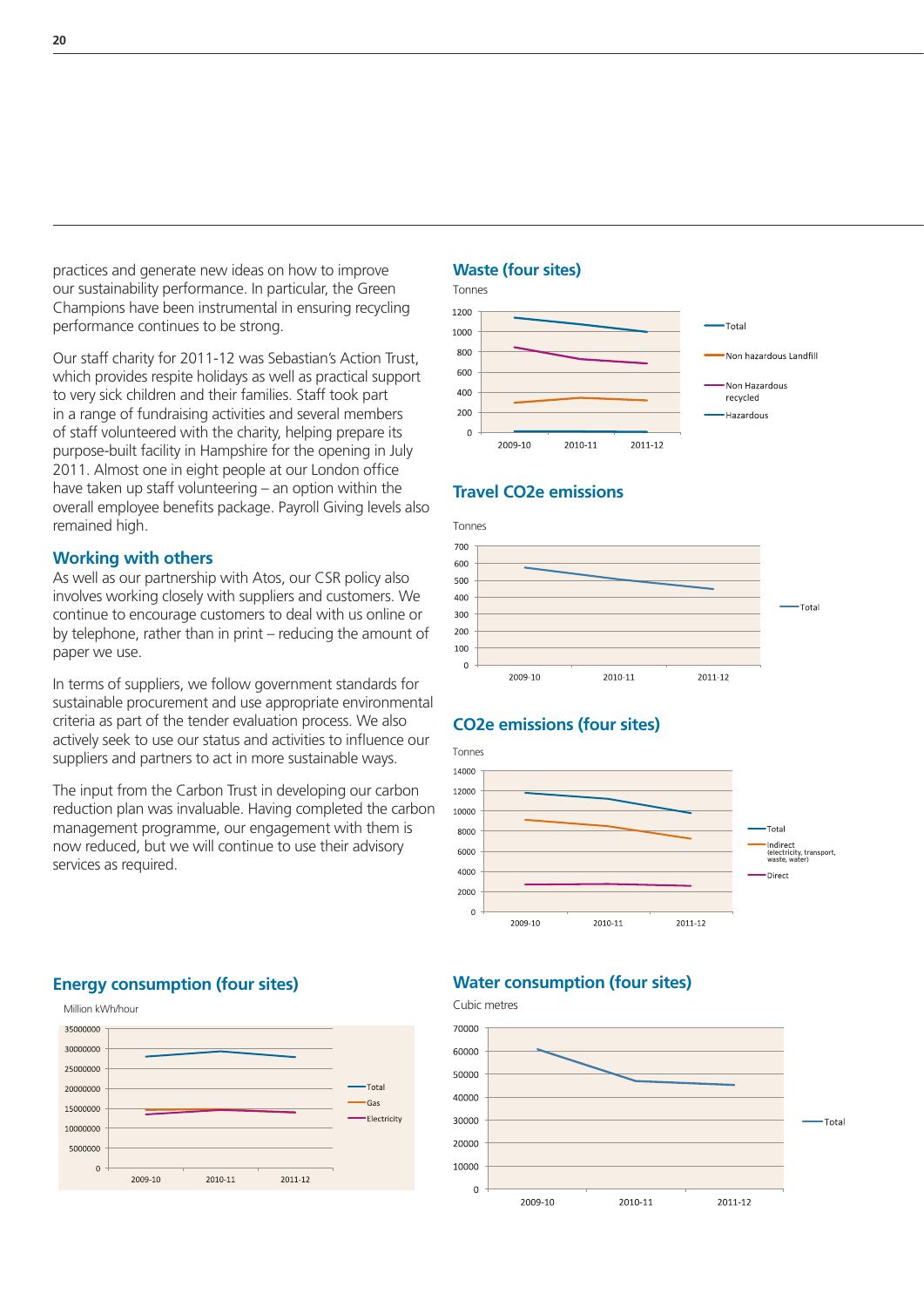We are making progress in key areas of sustainability, as shown below:

| <b>Energy (CO2e)</b> |           |           |               | Percentage of waste recycled |           |           |           |
|----------------------|-----------|-----------|---------------|------------------------------|-----------|-----------|-----------|
|                      | 2009-2010 | 2010-2011 | 2011-2012     |                              | 2009-2010 | 2010-2011 | 2011-2012 |
| Location             |           |           | <b>Tonnes</b> | Location                     |           |           | $\%$      |
| Blackpool            | 2,839     | 3,796     | 3,232         | Blackpool                    | 71        | 48        | 46        |
| Durham               | 3,451     | 3,616     | 3,300         | Durham                       | 66        | 70        | 59        |
| Glasgow              | 2,249     | 2,852     | 2,476         | Glasgow                      | 85        | 79        | 84        |
| London               | 355       | 366       | 300           | London                       | 73        | 86        | 85        |
| <b>Total</b>         | 8,894     | 10,630    | 9,308         | <b>Total recycled</b>        | 74        | 68        | 68        |

| <b>Water</b> |           |                     |           |  |  |  |  |
|--------------|-----------|---------------------|-----------|--|--|--|--|
|              | 2009-2010 | 2010-2011           | 2011-2012 |  |  |  |  |
| Location     |           | <b>Cubic metres</b> |           |  |  |  |  |
| Blackpool    | 30,197    | 21,376              | 16,318    |  |  |  |  |
| Durham       | 12,346    | 13,459              | 19,576    |  |  |  |  |
| Glasgow      | 14,308    | 10,958              | 9,162     |  |  |  |  |
| London       | 3,784     | 1,076               | 59        |  |  |  |  |
| <b>Total</b> | 60,635    | 46,869              | 45,115    |  |  |  |  |

CO2e conversion factors are sourced from Department for Enviroment, Food and Rural Affairs (Defra) July 2011 Guidelines to Defra / DECC's GHG Conversion Factors for Company Reporting.

| <b>Waste</b> |           |           |               |
|--------------|-----------|-----------|---------------|
|              | 2009-2010 | 2010-2011 | 2011-2012     |
| Location     |           |           | <b>Tonnes</b> |
| Blackpool    | 191       | 227       | 157           |
| Durham       | 482       | 529       | 379           |
| Glasgow      | 395       | 251       | 416           |
| London       | 71        | 65        | 45            |
| <b>Total</b> | 1,139     | 1,072     | 997           |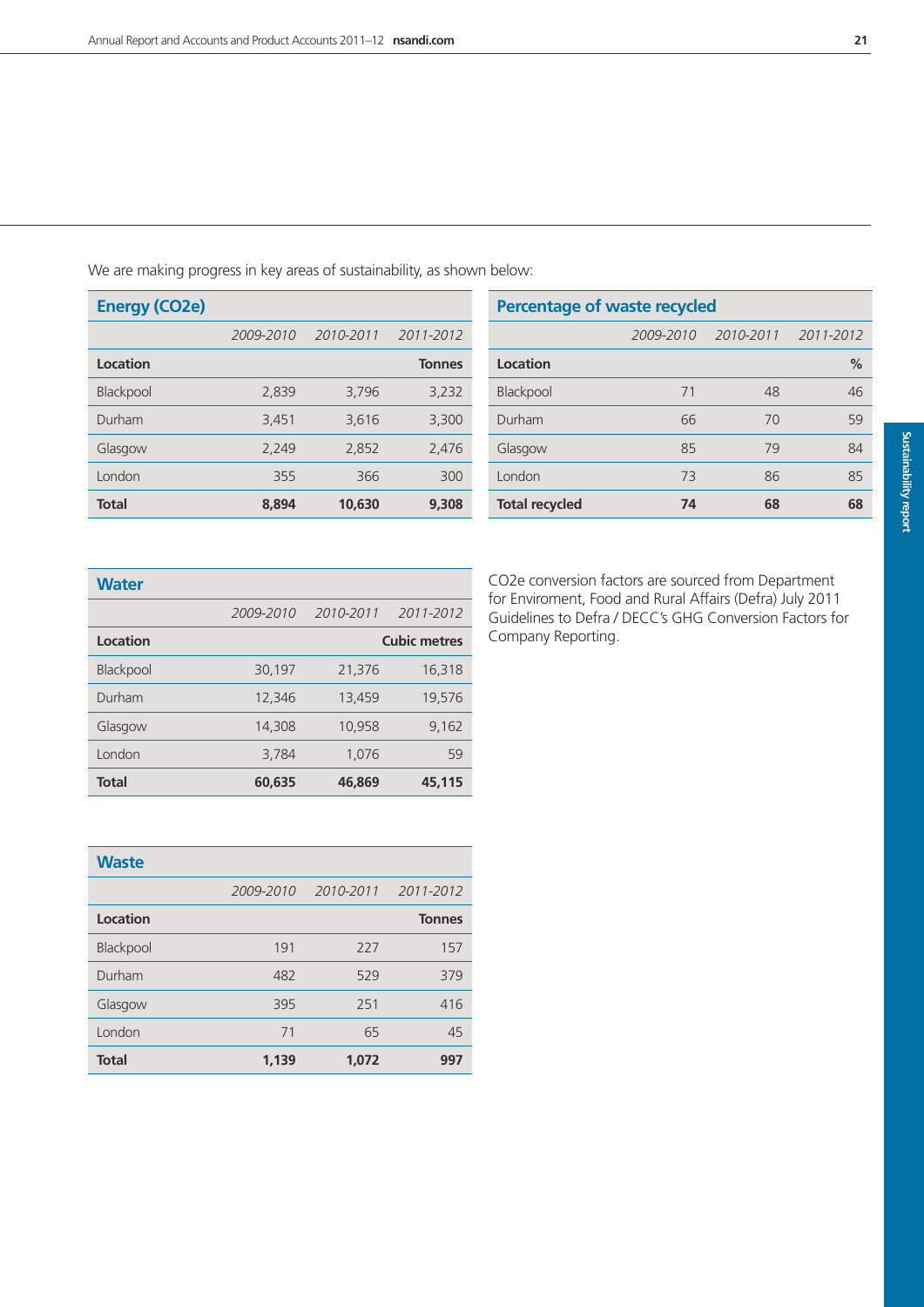## Board, committees and how we operate

**NS&I's remit and policies are decided by ministers, on advice from officials. The NS&I board provides collective strategic and operational leadership and advises on the operational implications and effectiveness of policy proposals, as well as scrutinising performance and challenging Executive Directors on how well NS&I is achieving its objectives.**

In particular, the NS&I board advises on five main areas:

- Strategic Clarity: setting the NS&I vision
- Commercial Sense: scrutinising the allocation of financial and human resources
- Talented People: ensuring NS&I has the capability to meet current and future needs
- Results Focus: agreeing the Corporate Plan; and
- Management Information: ensuring clear, consistent, comparable performance information is used to drive improvements.

There is a formal schedule of matters reserved to the board which is reviewed annually. Operating within instructions and guidance from HM Treasury and in support of the Chief Executive in the achievement of the Agency's objectives, the NS&I board is responsible for:

- approving the annual planning criteria and timetable
- assisting in developing NS&I's vision, strategy and corporate policies
- reviewing annually the five-year strategic plan
- approving the annual business plan, ensuring consistency with five-year strategic plan
- ensuring that we have robust systems in place for compliance with legal, regulatory and government security requirements
- adopting the Annual Report and Accounts and giving support to their signature by the Accounting Officer, taking into account the recommendations and comments from the Audit Committee, and
- ensuring the existence of adequate succession plans for senior management.

Other specific responsibilities are delegated to the board committees which operate within clearly defined terms of reference. Details of the responsibilities delegated to the committees are given on page 26.

Terms of reference for the board can be found on our website at

#### **www.nsandi.com/files/asset/pdf/board\_termsofref.pdf**

NS&I is committed to achieving the highest standards of corporate governance, integrity and business ethics. The Governance Statement on page 38 details the governance framework adopted by NS&I.

In July 2011, HM Treasury and the Cabinet Office published a revised version of the Code for Corporate Governance in Central Government Departments (the Code) which replaces the earlier 2007 version. We reviewed our governance framework against the revised Code and introduced additional elements of governance and internal control processes as appropriate. For example, in accordance with the Code's recommendation, this year NS&I adopted a Board Operating Framework. Throughout 2011-12, NS&I complied with the provisions of the 2007 corporate governance code and the Code except as detailed below.

#### **Our board**

The NS&I board consists of the Chief Executive (who is also the Accounting Officer); six Executive Directors; four Nonexecutive Directors, including the Non-executive Chairman; and two representatives from HM Treasury. 31% of board members are women.

The Lead Non-executive Director is the Chairman; his report is at the start of this document, but the description of the activities of the board and its committees, along with details of changes to Non-executive personnel, are included within this section.

Members of the board as at 31 March 2012 were:

- Jane Platt, Chief Executive
- Peter Cornish, Risk and Assurance Director
- Julian Hynd, Business-to-Business and Change Director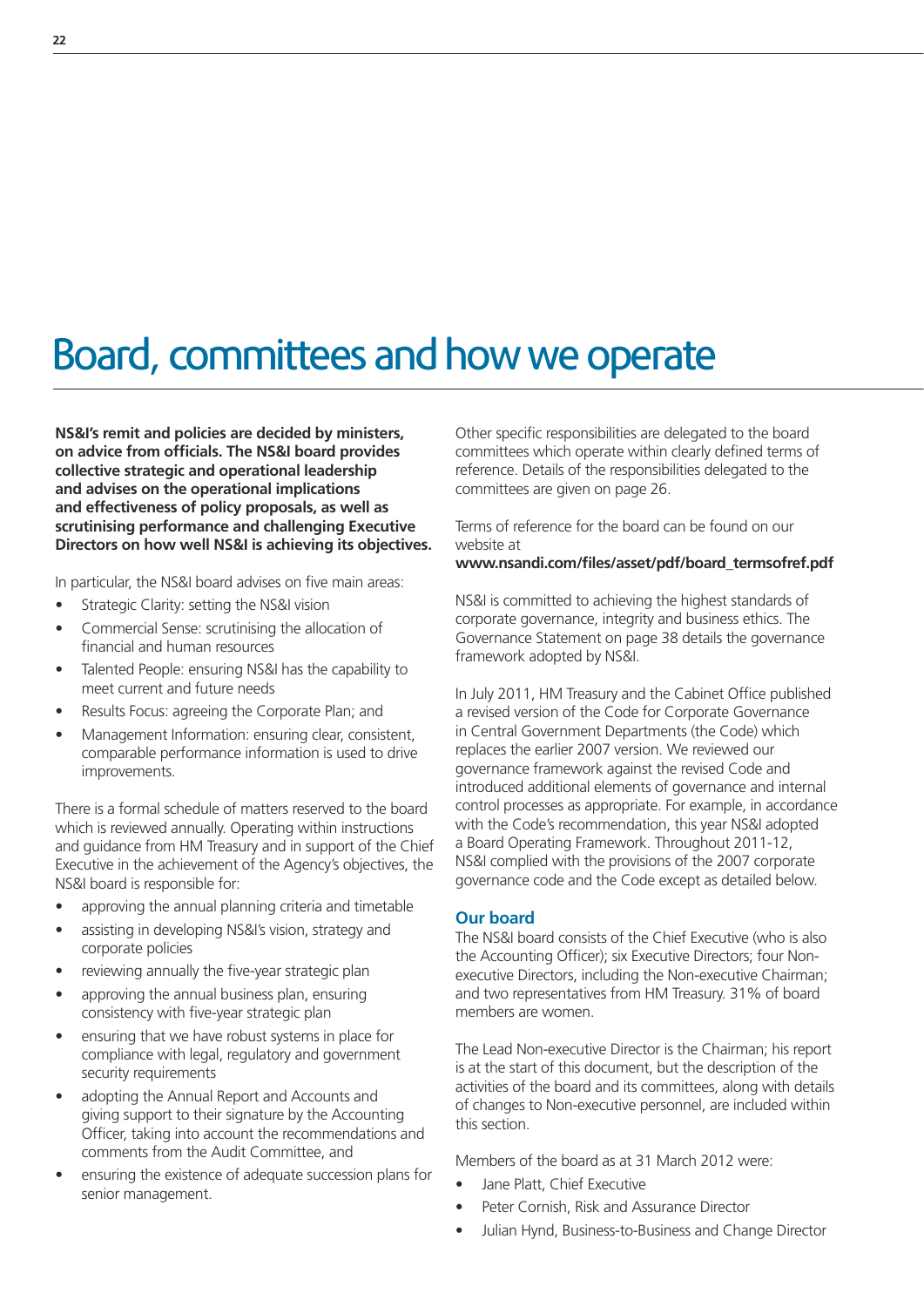We reviewed our governance framework against the revised Code for Corporate Governance in Central Government Departments and introduced additional elements of governance and internal control processes as appropriate.

- Gillian McGrattan, Corporate Services Director
- Steve Owen, Operations and Commercial Management **Director**
- John Prout, Retail Customer Director
- Dharmesh Tailor, Finance and Business Insight Director (acting until end June 2012)
- Sir John de Trafford Bt. MBE, Non-executive Chairman and Chairman of the Appointments and Remuneration Committee
- David Hulf, Non-executive Director and Chairman of the Audit Committee
- Simon Ricketts, Non-executive Director
- James Furse, Non-executive Director
- Sam Beckett, HM Treasury
- Clare Roberts, HM Treasury.

See page 25 for details of Committee membership

During the year, Martin Gray ended his term as a Nonexecutive Director and Chairman. Sir John de Trafford was appointed Chairman in his place, with effect from 1 January 2012. James Furse joined the board as a Non-executive director on the same date. After serving on the NS&I board since 2005, this year Sarah Tebbutt stepped down as the nominated representative of the Debt and Reserves Management Team at HM Treasury on 11 May 2011. She was replaced on an informal basis by Donna Leong before the appointment of Clare Roberts with effect from 1 October 2011. From July 2012, Rodney Norman joined NS&I as Finance Director. In July 2012 Sam Beckett stepped down from the NS&I board and was replaced by James Richardson of HM Treasury.

All Directors uphold the seven principles of public life: selflessness, integrity, objectivity, accountability, openness, honesty and leadership. Each Director brings a valuable range of experience and expertise to the board. The profiles of the Non-executive Directors can be found on page 27 and 28.

No individual or group of individuals dominates the board's decision making. In line with the Code, we reviewed the maximum number of Executive Directors. Given the

developments and demands on NS&I, it was concluded it was not appropriate to change the maximum number of Executive Directors.

#### **Chairman and Chief Executive**

As Chairman, Sir John de Trafford is responsible for:

- ensuring the effectiveness and successful operation of the board, its agenda and processes
- reporting annually to the board on its performance and effectiveness, and
- providing input as part of the Chief Executive's annual performance assessment.

As Chief Executive, Jane Platt is responsible for:

- fulfilling NS&I's statutory objectives, general functions and duties and exercising its legal powers
- developing strategy proposals for recommendation to the board and Minister ensuring that agreed strategies are reflected in the business plan
- ensuring that the board receives regular financial management and performance reports that are accurate, timely and clear, and
- establishing a relationship of trust with the Chairman, informing and consulting him on key developments in a timely manner and seeking advice and support as appropriate.

The Chief Executive is also Accounting Officer and the Director of Savings. The Statement of Accounting Officer's responsibilities is on page 37.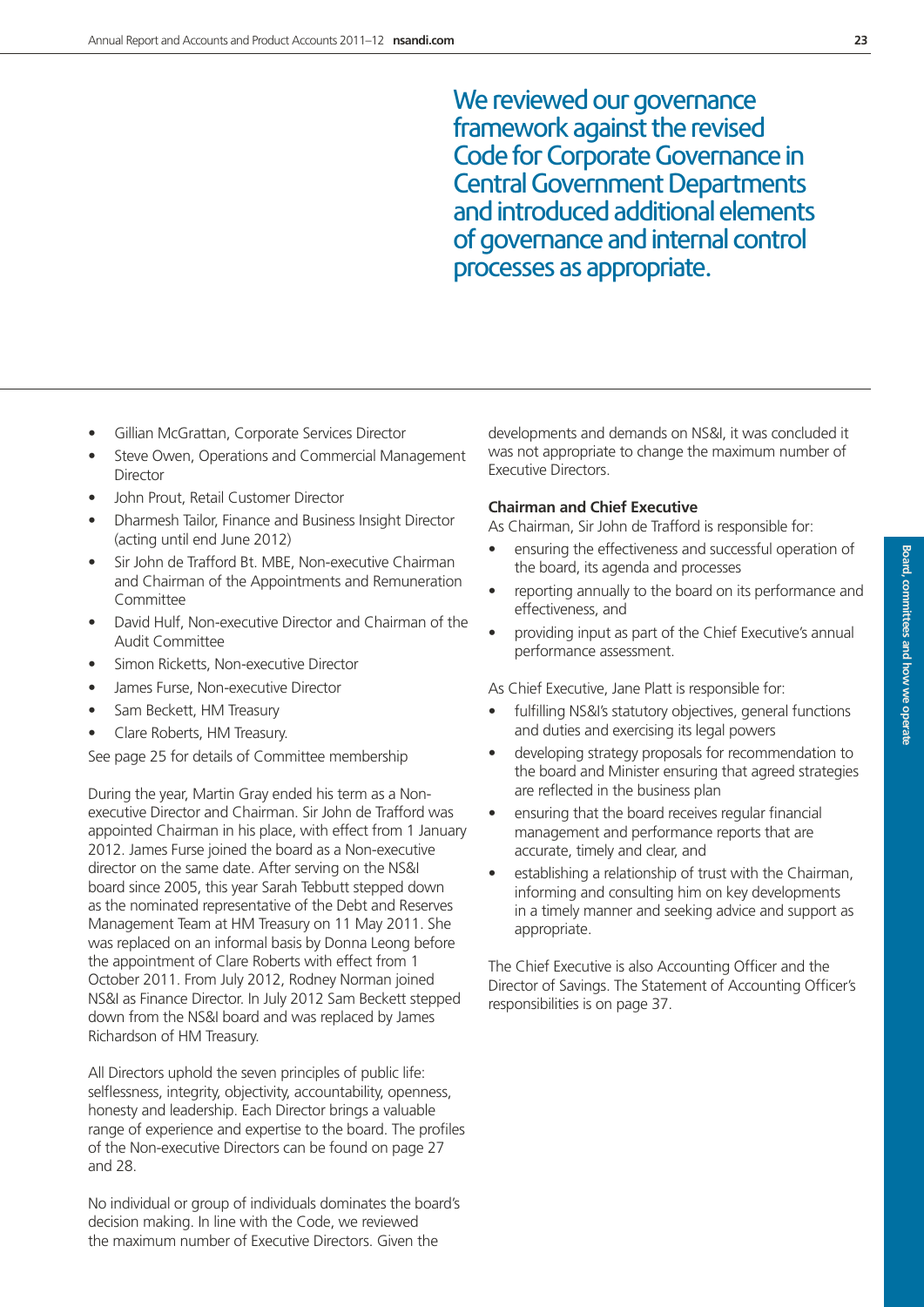#### **The Non-executive Directors**

The four Non-executive Directors are independent of management and have no cross-directorships or significant links which could materially interfere with the exercise of independent judgement.

#### **Lead Non-executive board member**

The board has decided not to follow the Code in relation to the appointment of a Lead Non-executive board member. The board has identified HM Treasury as NS&I's main stakeholder and considers that HM Treasury representation on the board, together with agreement that the Non-executive Directors can meet the responsible Minister annually, means that there is no need for a Lead Non-executive board member other than the Chairman.

#### **Board Secretary and independent advice**

The Board Secretary is responsible for advising the board on all corporate governance matters and ensuring that all board procedures are followed. All Directors have access to the advice and services of the Board Secretary.

Procedures are in place for the board and its committees to take independent professional advice, if necessary, at NS&I's expense.

#### **Board meetings and attendance**

Board meetings are held every two months and additional board workshops are held to discuss specific issues such as strategy and effectiveness. Board meetings are structured to allow open discussion of the strategy, trading and financial performance and risk management of NS&I.

Senior executives below board level are invited to attend certain board meetings to present on the results and strategies of their Directorate. Board members are given appropriate documents in advance of each board meeting and each committee meeting as appropriate.

The attendance of the individual Directors at board and Committee meetings of which they were members during 2011-12 is shown in the table on the next page.

#### **Board appointments**

All Executive Directors, including the Chief Executive, were appointed, where applicable, in accordance with the Civil Service Commissioners' Recruitment Code. Each Executive Director has a personal contract, which stipulates the procedures for termination.

Non-executive members of the board are appointed by the Chancellor of the Exchequer and contracted by the Director of Savings. Non-executive Directors have fixed-term appointments not exceeding three years. Normally they can serve for two terms of office, subject to satisfactory performance and business need.

#### **Board effectiveness**

On joining the board, Directors are given background information describing NS&I and its activities. They receive information on all the governance processes of NS&I, the roles and responsibilities of the board, committees and officers and a range of other appropriate information about NS&I, its activities and relationship with HM Treasury. Meetings are arranged with a range of key people from across the stakeholder group on a structured basis to assist with a Director's induction.

During 2011-12, the board members were engaged in a range of training and professional development activities. The Appointments and Remuneration Committee considers the training needs of the Executives. All board members are encouraged to attend relevant training courses at NS&I's expense.

#### **Board evaluation**

NS&I recognises the importance of a comprehensive evaluation of the effectiveness of the board, the board committee and officers. NS&I ensures that comments and recommendations are considered carefully and implemented, where appropriate, to ensure its continued development.

The board has adopted the recommendation in the Code to hold an annual evaluation of board, the committees and officers effectiveness with an external evaluation at least once every three years.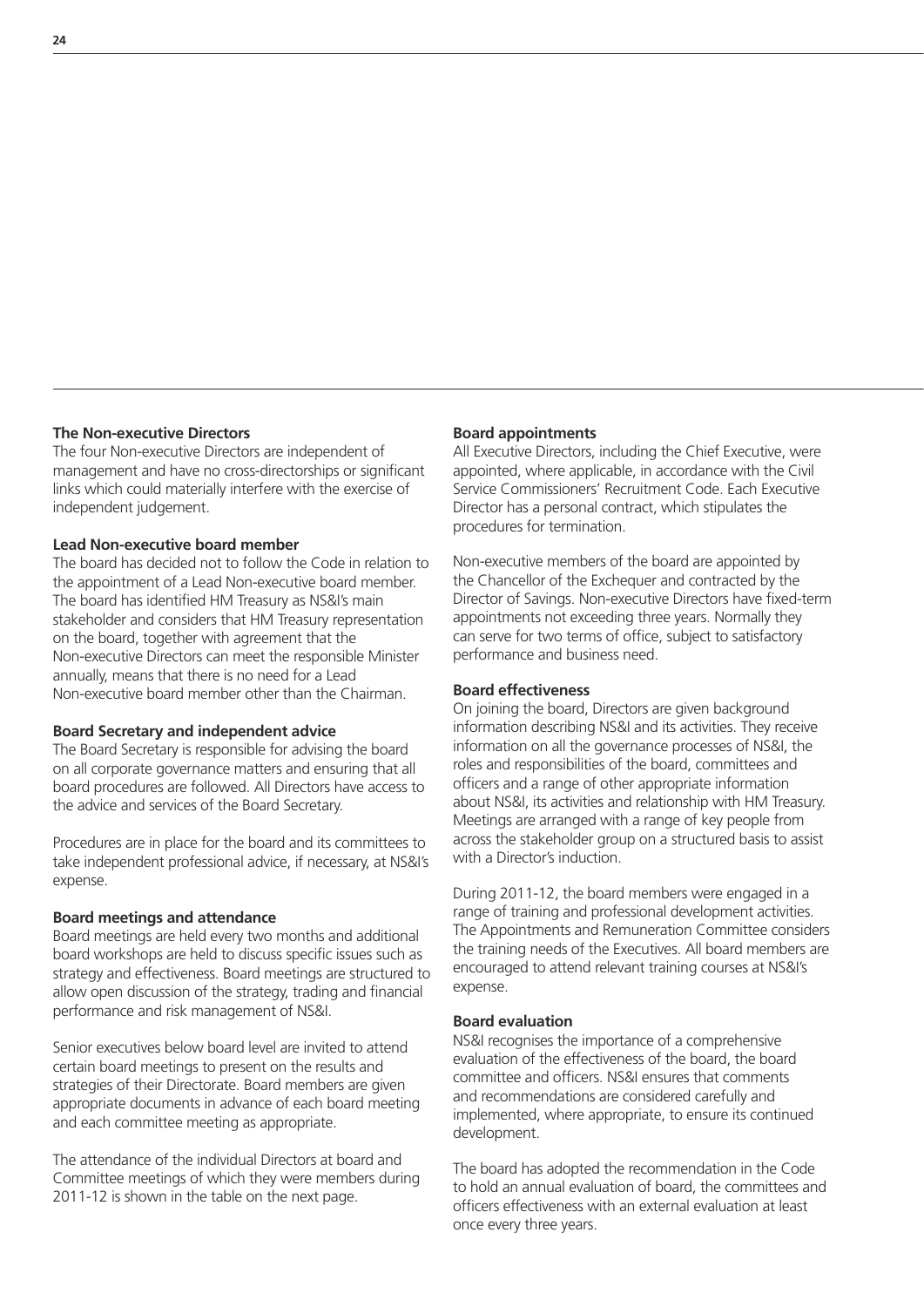| <b>Board attendance</b>                   |                                |                |                  |                                          |                                                                                |                |  |
|-------------------------------------------|--------------------------------|----------------|------------------|------------------------------------------|--------------------------------------------------------------------------------|----------------|--|
| <b>Name</b>                               | <b>Board</b><br>(six meetings) |                |                  | <b>Audit Committee</b><br>(six meetings) | <b>Appointments</b><br>and<br><b>Remuneration Committee</b><br>(four meetings) |                |  |
|                                           | Possible                       | Actual         | Possible         | Actual                                   | Possible                                                                       | Actual         |  |
| Martin Gray <sup>1</sup>                  | 5                              | 5              | n/a <sup>2</sup> |                                          | 3                                                                              | 3              |  |
| Sir John de Trafford Bt. MBE <sup>3</sup> | 6                              | 6              | n/a              |                                          | $\overline{4}$                                                                 | $\overline{4}$ |  |
| David Hulf                                | 6                              | 6              | 6                | 6<br>n/a                                 |                                                                                |                |  |
| Simon Ricketts                            | 6                              | 5              | 6<br>6           |                                          | n/a                                                                            |                |  |
| James Furse <sup>4</sup>                  |                                |                | n/a              |                                          | $\mathbf{1}$                                                                   |                |  |
| Sam Beckett (HM Treasury)                 | 3                              | 3              | n/a              |                                          | n/a                                                                            |                |  |
| Sarah Tebbutt (HM Treasury) <sup>5</sup>  | 1                              |                | n/a              |                                          | n/a                                                                            |                |  |
| Clare Roberts (HM Treasury) <sup>6</sup>  | $\overline{2}$                 | $\overline{2}$ | 3                | 3<br>n/a                                 |                                                                                |                |  |
| Jane Platt                                | 6                              | 6              | n/a              |                                          | $\overline{4}$                                                                 | $\overline{4}$ |  |
| Peter Cornish                             | 6                              | 6              | n/a              |                                          | n/a                                                                            |                |  |
| Julian Hynd                               | 6                              | 6              | n/a              |                                          | n/a                                                                            |                |  |
| Gillian McGrattan                         | 6                              | 6              | n/a              |                                          | $\overline{4}$                                                                 | $\overline{4}$ |  |
| Steve Owen                                | 6                              | 5              | n/a              |                                          | n/a                                                                            |                |  |
| John Prout                                | 6                              | 6              | n/a              |                                          | n/a                                                                            |                |  |
| Dharmesh Tailor                           | 6                              | 6              | n/a              |                                          | n/a                                                                            |                |  |

1 Martin Gray ended his term as Non-executive Chairman on 31 December 2011.

2 n/a means that the specified director is not a member of that committee, although he or she may attend meetings at the invitation of the chairman of the committee.

3 Sir John de Trafford was appointed Chairman with effect 1 January 2012.

4 James Furse was appointed a Non-executive Director on 1 January 2012.

5 Sarah Tebbutt stepped down from the NS&I board on 11 May 2011.

6 Clare Roberts was appointed HMT's nominated representative on 1 October 2011.

Only one HM Treasury representative is expected to attend each board or Audit Committee. During the period from May 2011 to 30 September 2011, Donna Leong attended board and Audit Committee meetings on an informal basis.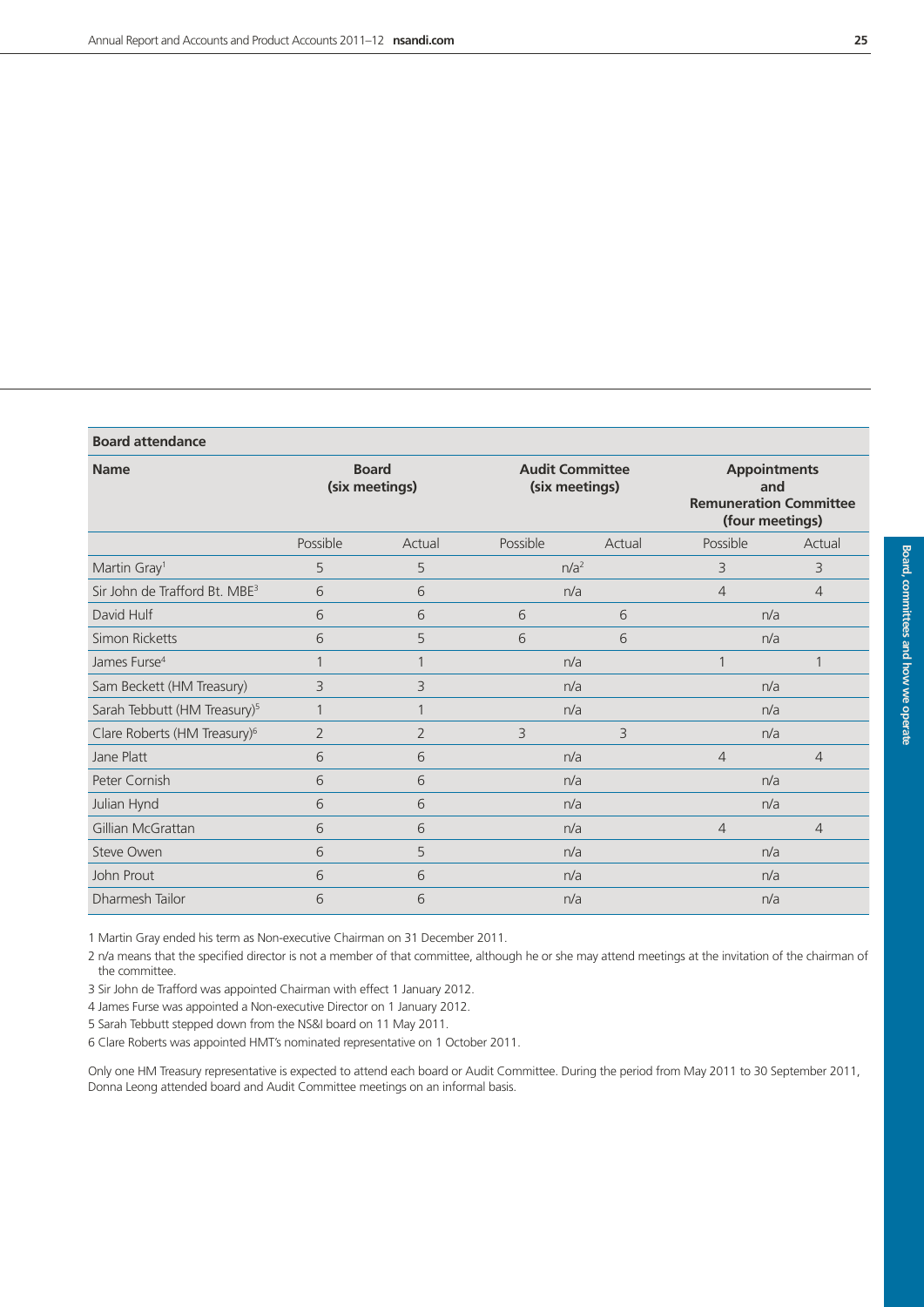#### **Conflicts of interests**

NS&I's Board Operating Framework includes provisions that reflect recommended practice concerning conflicts of interest. The board has procedures in place for Directors to report any potential or actual conflicts to the other members of the board for their authorisation where appropriate. Any such conflicts or potential conflicts considered by the board are recorded in the board minutes. NS&I's Register of Directors' Interests is published on our website, **www. nsandi.com/about-nsi-who-we-are-our-board-andcommittees**.

The Product Dealing Policy and Code restricts the ability of Directors to transact in NS&I products when they have access to unpublished, inside or price sensitive information. The Board Secretary maintains a register of relevant holdings for Directors and persons connected or related to them.

#### **Board committees**

The board has delegated authority to three permanent committees that deal with specific matters, in accordance with written terms of reference which can be found at **www.nsandi.com/about-nsi-who-we-are-our-boardand-committees**. The terms of reference for all committees are reviewed on a regular basis to ensure that they are still appropriate and reflect any changes in good practices and governance.

Given the size of the organisation, NS&I has decided not to establish a governance committee as proposed by the Code. The board is responsible for corporate governance arrangements and is supported by the Audit Committee in terms of the provision of assurances.

#### **Audit Committee**

The Audit Committee consists solely of Non-executive Directors. It is chaired by David Hulf and comprised at 31 March 2012, Simon Ricketts and Clare Roberts. As required by the Code, the Chairman of the Committee has recent and relevant financial experience for this role.

The main responsibilities of the Audit Committee are to assure the Accounting Officer and the board as to the adequacy of:

- the strategic processes for risk control, governance and security within NS&I and also NS&I work outsourced to Atos
- the accounting policies, accounts and Annual Report of NS&I
- internal and external audit plans and the results of this work, along with management's responses to any issues identified
- the system of internal control within both NS&I and Atos, including internal audit arrangements within NS&I and the NS&I account within Atos
- processes in place to ensure appropriate compliance with regulation
- anti-fraud policies, whistle-blowing processes and arrangements for special investigations.

The Audit Committee met six times during the year. At the invitation of the Committee, the Chief Executive, Finance Director and Director of Risk and Assurance also attend, as well as the Head of Internal Audit, the director from the National Audit Office (NAO) and a representative from the external audit partner (under the NAO's framework agreement). All Directors have access to the minutes of the Audit Committee meetings.

During 2011-12, the Audit Committee discharged fully its responsibilities listed above and in doing so, considered the following:

- the Annual Report and Accounts and the Governance **Statement**
- the internal and external audit plans and progress against these plans, as well as the adequacy of management's responses to any issues identified
- implementation progress on compliance, risk and fraud strategies, including developments to the risk assurance framework
- business continuity, disaster recovery and physical and data arrangements
- review of the Audit Committee and the achievement of its terms of reference.

#### **Appointments and Remuneration Committee**

Details of the Appointments and Remuneration Committee and its policies together with Directors' remuneration and emoluments are set out in the Remuneration report on page 32.

#### **Executive Committee**

The Executive Committee consists of all Executive Directors and is chaired by the Chief Executive. The Account Director for Atos is invited to attend relevant sections of these meetings.

The Executive Committee meets twice monthly to discuss issues relating to strategy, people, risk and financial results. Representatives from across NS&I and Atos are invited to the meetings, as appropriate, to discuss aspects of their business or give presentations on specific topics.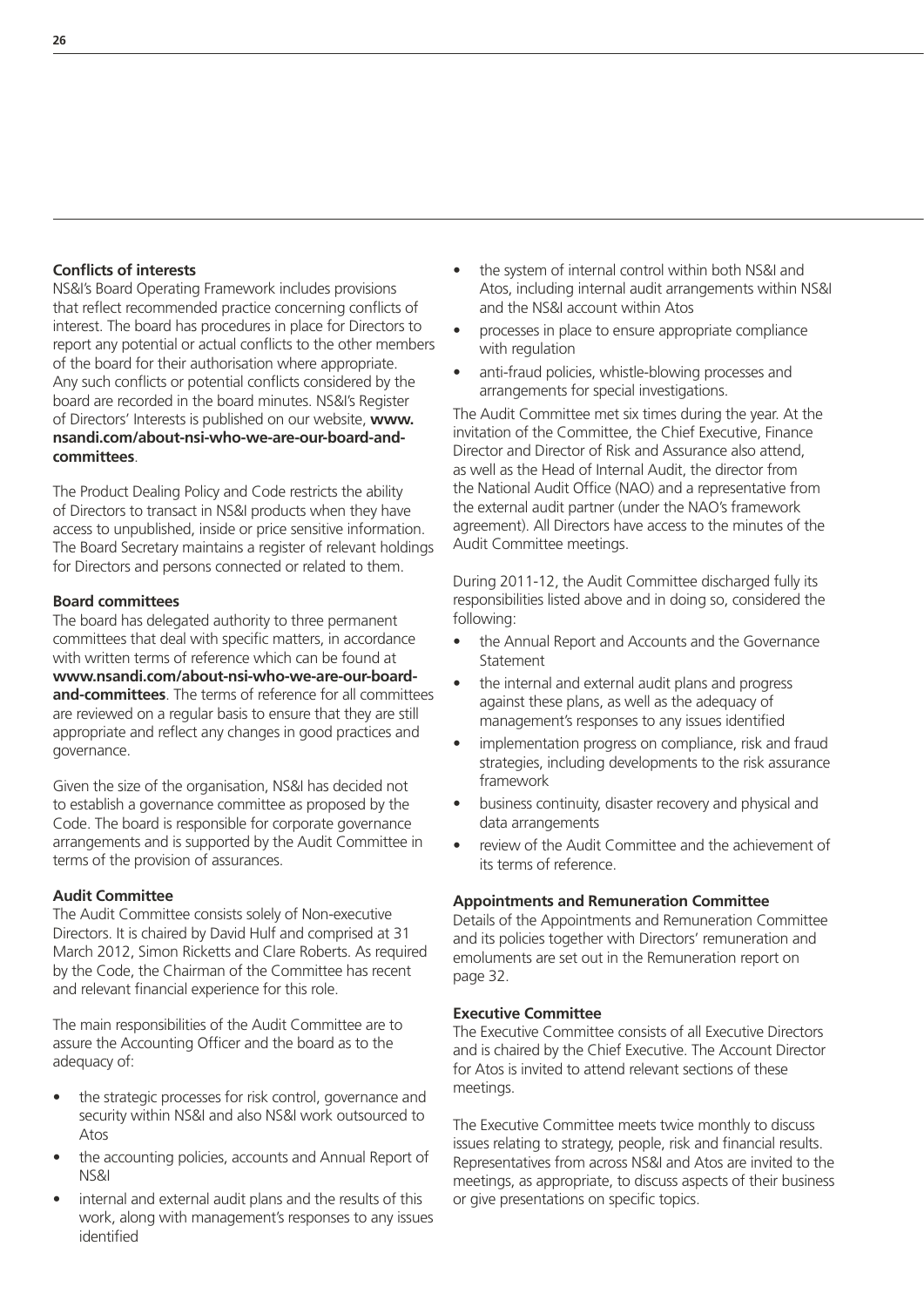#### **Auditors**

The Comptroller and Auditor General is responsible for the audit of the Accounts and Product Accounts, in accordance with section 7 of the Government Resources and Accounts Act 2000. The notional external audit fees include fees for the Product Accounts statutory audit of £698,800 (2010–11: £703,000) and Accounts statutory audit of £160,000 (2010–11: £58,500). The Accounting Officer has taken all the steps that ought to have been taken to make herself aware of any relevant audit information and to establish that NS&I's auditors are aware of that information. So far as she is aware, there is no relevant audit information of which NS&I's auditors are unaware.

NS&I's internal audit service provides an independent appraisal service for management by measuring and evaluating the adequacy, reliability and effectiveness of management and financial control systems. Internal audit make recommendations based on the appraisal of each system reviewed. An annual assurance report is provided to the Accounting Officer and considered by the Audit Committee. The report confirms that NS&I has adequate and effective risk management, control and governance processes to manage the achievement of its objectives.

To ensure wholly independent and fully professional analysis and recommendations, NS&I chooses to outsource the provision of internal audit. The service is currently provided by KPMG.

#### **Public Bodies directory**

From autumn 2012, the Cabinet Office will produce a comprehensive annual Public Bodies directory providing details of Non-Departmental Public Bodies (NDPBs) and similar public bodies. This information will be published online.

#### **Non-executive Directors' biographies Sir John de Trafford Bt. MBE Non-executive Chairman**

John became a Non-executive Director in January 2010 and was appointed Chairman on 1 January 2012. His early career was spent in Unilever and at Guinness before he moved into financial services as Head of Consumer Marketing in the UK for American Express. After a spell overseas he was appointed Country Head for the UK and Ireland, before becoming Regional President for Northern Europe and Chair of the company's EMEA Executive. He retired from American Express six years ago and currently has a portfolio of not-for-profit and commercial activities. He retired as Chair of the Pension, Disabilities and Carers Service at the end of 2010.

#### **David Hulf Non-executive Director, Chairman of the Audit Committee**

David was appointed a Non-executive Director in January 2010. Previously, he held senior financial positions at BP, including responsibilities for finance, strategy and business development, on a regional and global basis. He retired from BP as the Refining and Marketing deputy global Chief Financial Officer. David is a Fellow of the Institute of Chartered Accountants in England and Wales and a Member of the Audit Committee Institute. He is also Chair of the NHS Business Service Authority's Audit and Risk Committee.

#### **Simon Ricketts Non-executive Director**

Simon was appointed Non-executive Director in July 2007. He is the Chief Information Officer for Rolls-Royce plc. Prior to this he was Transformation Director at Logica plc. He was the Chief Information Officer for Scottish and Newcastle plc for four years, and spent 13 years with Cadbury Schweppes plc in various roles, including Operations Director of the Trebor Bassett Group, Managing Director of ITNET Ltd and Group Chief Information Officer. Prior to this he had a 10-year career at British Steel, holding roles in operations research, production and IT. He also sits on the board of UKCeB, the UK Council for Electronic Business.

#### **James Furse Non-executive Director, Chairman of the Appointments and Remuneration Committee**

James was appointed as Non-executive Director in January 2012. He enjoyed a long and distinguished career with the John Lewis Partnership, which he joined in 1981, progressing through a series of roles to become a managing director within the retail operation. He later moved to managing outsourced relationships, including a key contract with HSBC, and subsequently became Director of Card Services reporting directly to the Chairman. His final role with the John Lewis Partnership was as Managing Director of Greenbee.com, now John Lewis Financial Services. In 2010, James was appointed Executive Director of The Prince's Social Enterprises Ltd and became a member of a number of related boards, including Duchy Originals Ltd.

#### **Sam Beckett Non-executive Director**

Sam is an HM Treasury representative on the NS&I board and a Non-executive member of HM Treasury's Debt Management Office board. She became Director of Fiscal Policy in January 2008. Sam is responsible for the fiscal policy framework, fiscal policy advice and analysis and for government debt, cash and reserves management. Prior to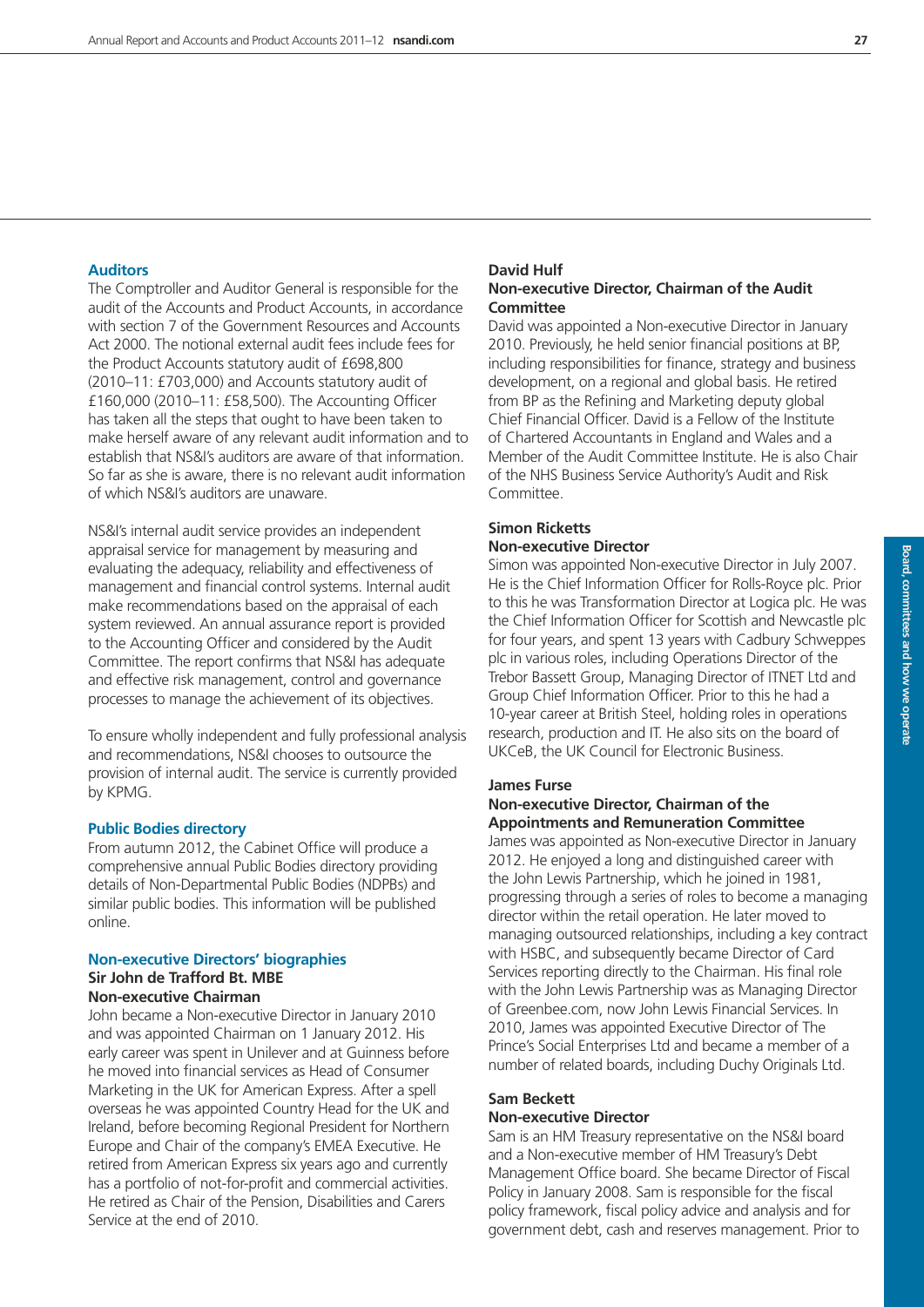this she was Director of Policy and Planning and Director of Operations, and has three years' experience as an HM Treasury board member, plus over 20 years' experience in macro and micro-economic policy-making.

Sam Beckett stepped down from NS&I's board in July 2012 and was replaced by James Richardson, HM Treasury.

### **Clare Roberts**

#### **Non-executive Director**

Clare Roberts is Deputy Director, and Head of the Debt and Reserves Management Team at HM Treasury where she is responsible for government debt (wholesale and retail) and foreign exchange reserves management. She has worked in HM Treasury since 1997 on fiscal, expenditure and international finance policies, and for two years as an economic adviser for the Department for International Development based in Beijing, PR China.

#### **What we spend our money on**

NS&I's budget is voted by Parliament and is used to deliver the products and customer service discussed throughout this report. Our operating costs include our internal costs, the payments made to Atos, our operational delivery partner, under a Public Private Partnership (PPP) contract and the payments made to the Post Office®.

The basic payment for services to Atos (the unitary fee) reduces over the life of the partnership as a result of the gains from capital investment and operational efficiency brought about by the agreement. Atos also receives variable payments based on transaction volumes, new product and service channel developments, and its performance.

A breakdown of NS&I expenditure is shown in the charts on the next two pages.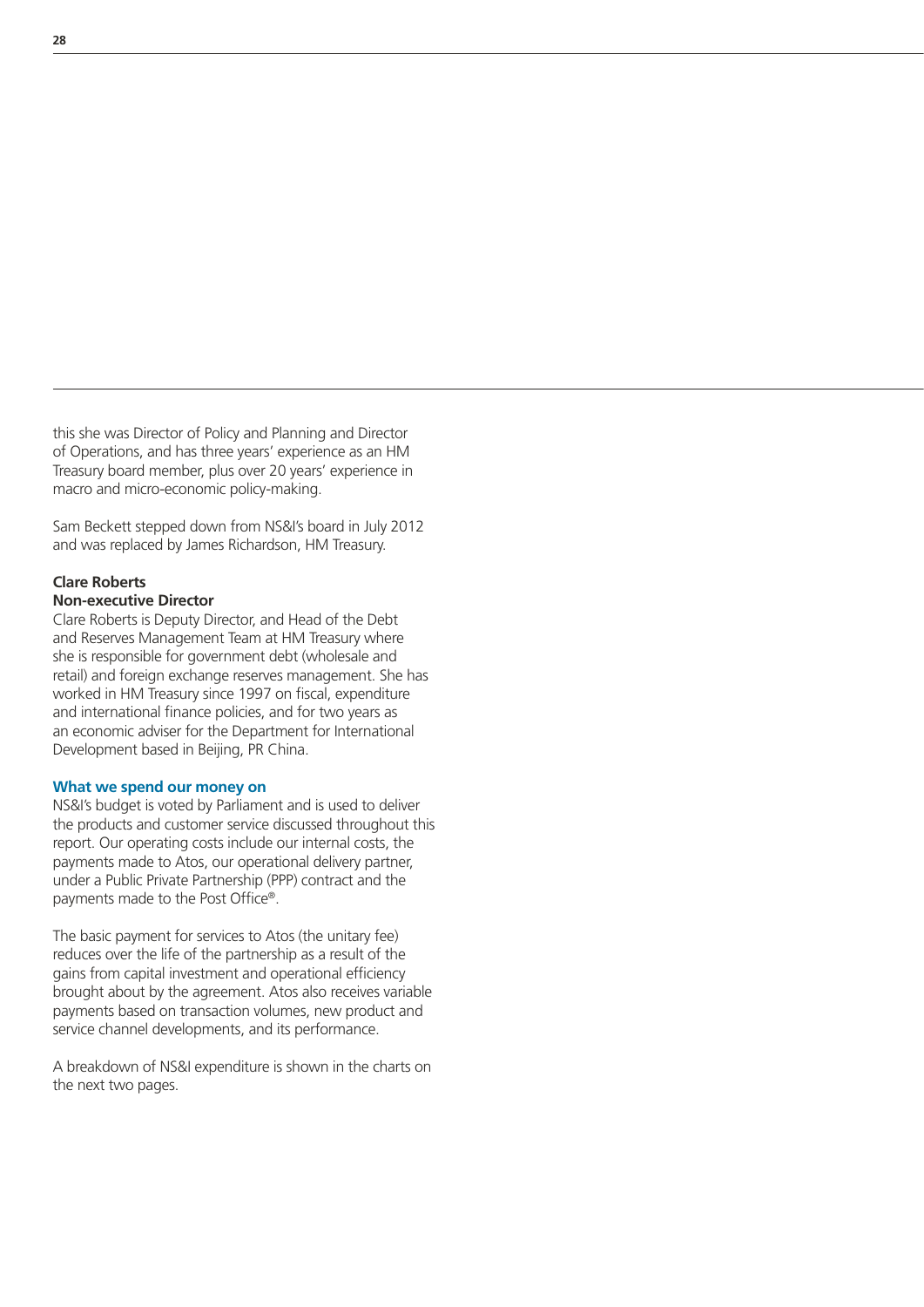**we operate**

#### **Expenditure**

| <b>Resource costs</b>                                    | $2011 - 12$      | $2011 - 12$              | $2011 - 12$                                              | 2010-11          | 2010-11                 | 2010-11                                                  |
|----------------------------------------------------------|------------------|--------------------------|----------------------------------------------------------|------------------|-------------------------|----------------------------------------------------------|
|                                                          | £000<br>Outturn  | £000<br><b>Estimate</b>  | £000                                                     | £000<br>Outturn  | £000<br><b>Estimate</b> | £000                                                     |
|                                                          | <b>Net total</b> | Net total                | <b>Net total</b><br>outturn<br>compared<br>with estimate | <b>Net total</b> | Net total               | <b>Net total</b><br>outturn<br>compared<br>with estimate |
| <b>Spending in Departmental Expenditure Limits (DEL)</b> |                  |                          |                                                          |                  |                         |                                                          |
| Central Government Spending                              | 172,465          | 173,610                  | 1,145                                                    | 169,103          | 172,344                 | 3,241                                                    |
| Spending in Annually Managed Expenditure (AME)           |                  |                          |                                                          |                  |                         |                                                          |
| Central Government Spending                              | 639              | 7,300                    | 6,661                                                    | 3,747            | 5,300                   | 1,553                                                    |
| Non-budget                                               | 3,477            | $\overline{\phantom{a}}$ | (3, 477)                                                 | (10, 449)        | 22,500                  | 32,949                                                   |
| <b>Total</b>                                             | 176,581          | 180,910                  | 4,329                                                    | 162,401          | 200,144                 | 37,743                                                   |
|                                                          |                  |                          |                                                          |                  |                         |                                                          |
| <b>Capital expenditure</b>                               | $2011 - 12$      | $2011 - 12$              | $2011 - 12$                                              | 2010-11          | 2010-11                 | 2010-11                                                  |
|                                                          | £000<br>Outturn  | £000<br><b>Estimate</b>  | £000                                                     | £000<br>Outturn  | £000<br><b>Estimate</b> | £000                                                     |
|                                                          |                  |                          | Net total<br>outturn<br>compared                         |                  |                         | <b>Net total</b><br>outturn<br>compared                  |
|                                                          | <b>Net total</b> | Net total                | with estimate                                            | <b>Net total</b> | Net total               | with estimate                                            |
| <b>Spending in Departmental Expenditure Limits (DEL)</b> | 191              | 477                      | 286                                                      | 1,415            | 1,464                   | 49                                                       |
| Non-budget                                               | 24,414           |                          | (24, 414)                                                | 26,368           | 27,000                  | 632                                                      |
| Total                                                    | 24,605           | 477                      | (24, 128)                                                | 27,783           | 28,464                  | 681                                                      |

NS&I's Non budget expenditure is not subject to a Parliamentary control total following the implementation of HM Treasury's Clear Line of Sight (CLoS) initiative.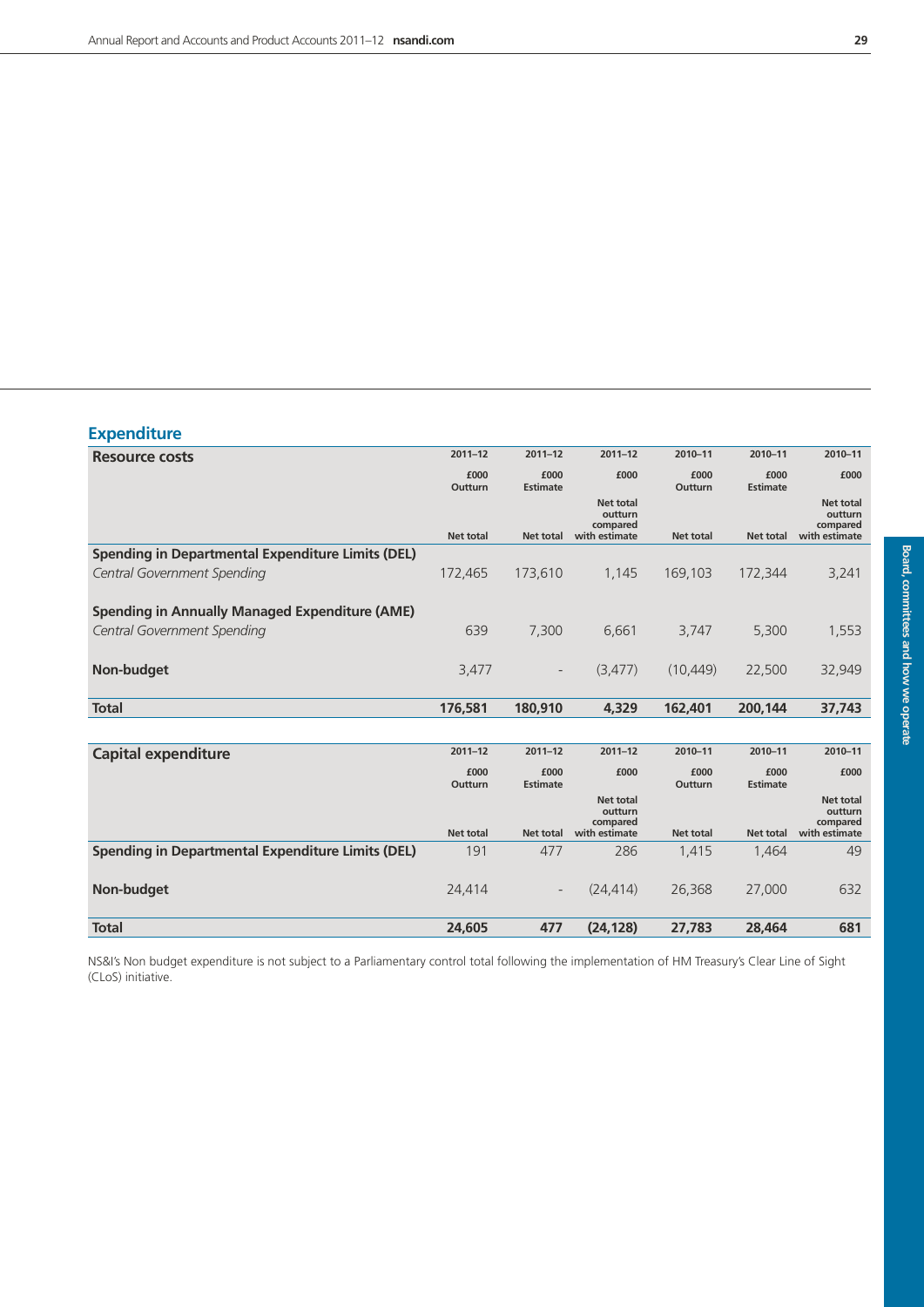#### **Difference between resource outturn and estimate**

|                                                           | $2011 - 12$ | $2011 - 12$ |
|-----------------------------------------------------------|-------------|-------------|
|                                                           | £000        | £000        |
| Higher than expected transaction volume costs             | (115)       |             |
| Project costs brought forward                             | (420)       |             |
| Lower depreciation charges                                | 837         |             |
| Deferred professional fees and marketing costs            | 890         |             |
| Other differences                                         | (47)        |             |
| <b>Total DEL underspend</b>                               |             | 1,145       |
| Lower than expected requirement for provisions            | 605         |             |
| Lower than expected impairment charge for NS&I properties | 6,056       |             |
| <b>Total AME underspend</b>                               |             | 6,661       |
|                                                           |             |             |
| Total underspend against estimate                         |             | 7,806       |

|                                         | $2011 - 12$ | 2010-11   |
|-----------------------------------------|-------------|-----------|
|                                         | £000        | £000      |
| <b>Net Resource Outturn (Estimates)</b> | 173,104     | 172,850   |
| Adjustments to remove:                  |             |           |
|                                         |             |           |
| <b>Total Resource Budget Outturn</b>    | 173,104     | 172,850   |
| of which:                               |             |           |
| Departmental expenditure limit (DEL)    | 172.465     | 169,103   |
| Annually managed expenditure (AME)      | 639         | 3,747     |
|                                         |             |           |
| Adjustments for Non budget items        | 3,477       | (10, 449) |
| Net operating costs (accounts)          | 176,581     | 162,401   |
|                                         |             |           |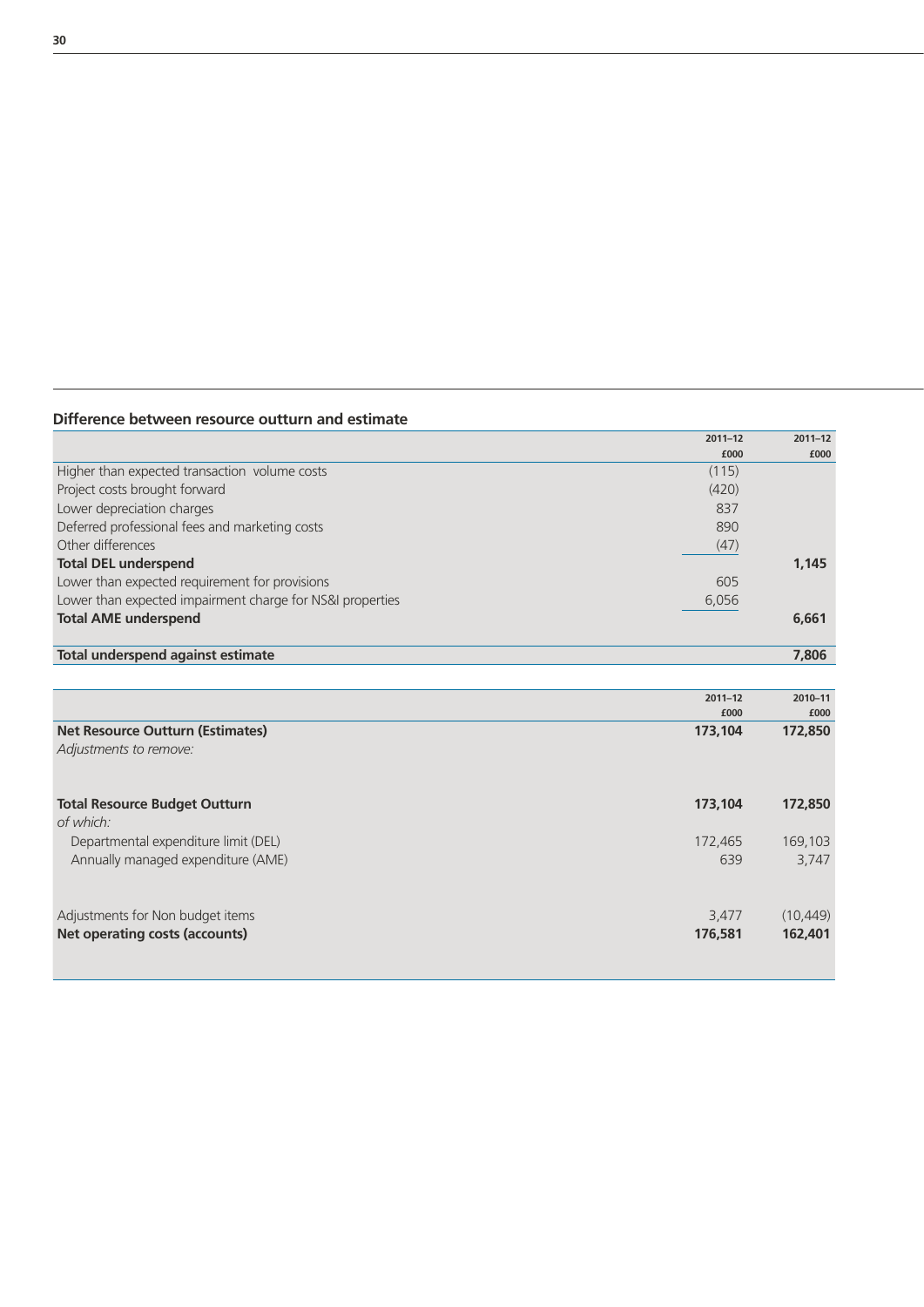**Board,** 

**committees**

 **and how**

 **we operate**

#### **Suppliers**

#### **Payment of suppliers: policy and performance**

NS&I is committed to a policy of prompt payment and is a signatory to the Better Payment Practice Code. We endeavour to pay all suppliers within 30 days of acceptance of the relevant goods and services, or receipt of a legitimate invoice if that is later. For 2011-12, the average time taken to pay suppliers was 10 days.

In 2011-12 NS&I paid 96.1% (2010-11: 96.4%) of bills within this standard. The Government made a commitment to speed up the payment process for small or medium size enterprises (SMEs). HM Treasury's *Managing Public Money* guidance states that '*Public sector organisations should aim to pay suppliers wherever possible within 10 days*.' NS&I has followed this commitment and implemented a process to pay SMEs within 10 days of acceptance of the relevant goods or services or receipt of a legitimate invoice if that is later. Details of all expenditure over £25,000 can be found on our website along with a list of all contracts with a value of over £75,000, in line with government guidelines.

Jane Platt

**Jane Platt Chief Executive National Savings and Investments** 13 December 2012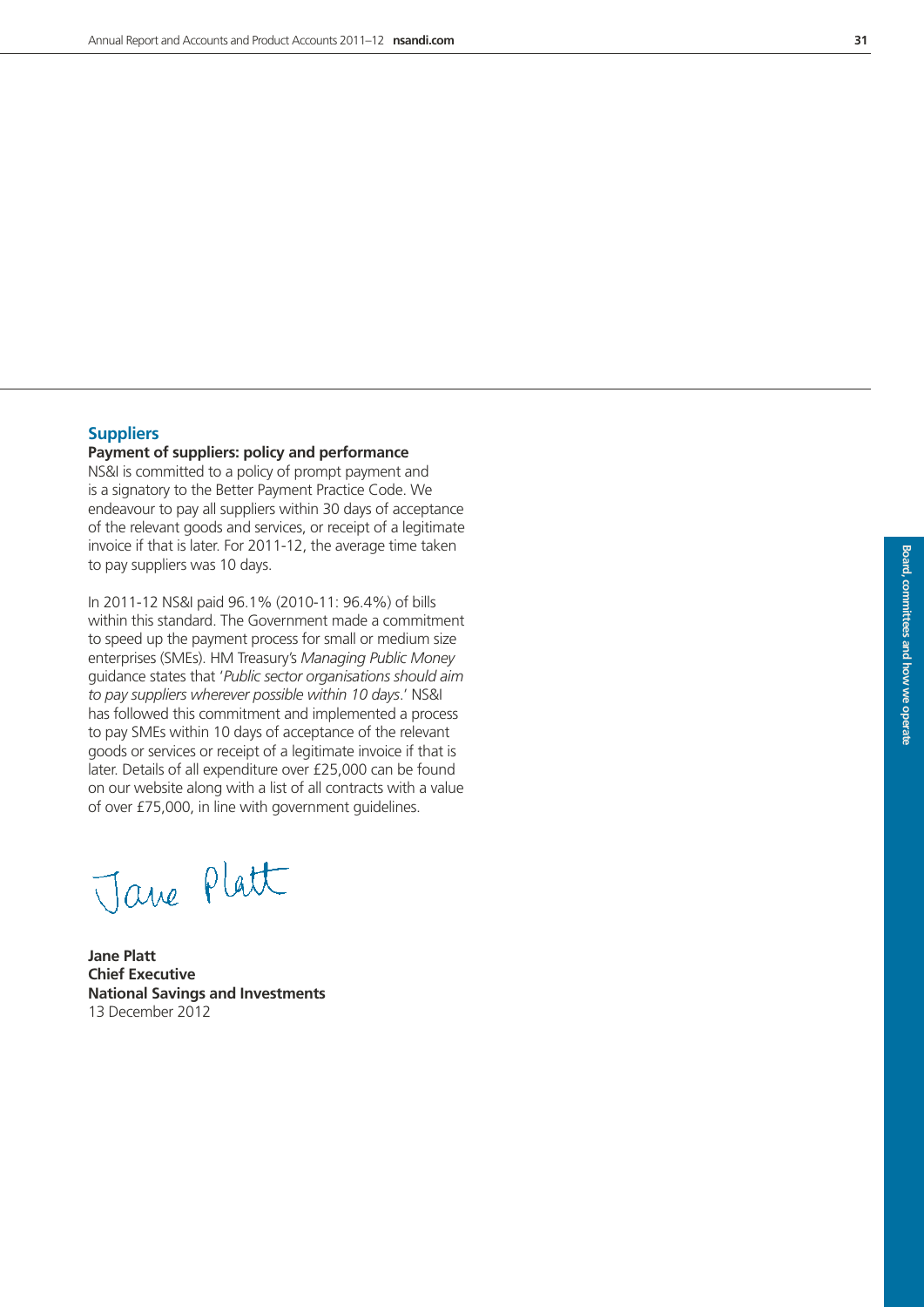# Remuneration report

#### **Appointments and Remuneration Committee**

The Appointments and Remuneration Committee comprised Non-executive Directors Martin Gray (up until December 2011), Sir John de Trafford Bt. (as Chairman) and James Furse (from January 2012). It also comprised two Executive Directors: the Chief Executive and the Corporate Services Director, Gillian McGrattan. Support to the Committee is provided by Gerard Hutchinson (Director of Global Reward, Rolls-Royce plc) in an independent advisory capacity.

The Committee reviews the Chief Executive's recommendations on pay and performance-related awards to confirm that it is consistent with government policy and HM Treasury pay guidance. Agency performance measures are audited outcomes; individual performance objectives are assessed by the Chief Executive using appropriate measures of outcomes.

The Committee also advises on the role and appointment of Executive NS&I board members. The Committee reviews succession planning arrangements for senior staff within NS&I.

#### **Service contracts**

The remuneration arrangements for senior staff are set out in their contracts and are subject to annual review in line with awards recommended by the Chief Executive. All senior managers are on permanent contracts other than the Chief Executive who is on a rolling three-year fixedterm contract (now extended until September 2015). The notice period for senior staff at NS&I is three months. The arrangements for early termination of senior staff contracts are made in accordance with the service contract of the relevant individual. Compensation for early termination is determined by the Civil Service Compensation Scheme.

With the exception of the Chief Executive, whose remuneration is determined by HM Treasury, Executive board members' pay awards and performance-related pay are determined by the NS&I Appointments and Remuneration Committee, based on the performance against targets of both NS&I and the individual Director.

Under the Chief Executive's contract, provided performance is satisfactory, her salary is adjusted by HM Treasury, with reference to the annual increase in salary bands for the SCS laid down by the Cabinet Office in accordance with the Senior Salaries Review Body report. The position of Chief Executive could qualify for a performance award, depending on the achievement of targets set by HM Treasury.

Non-executive Directors have fixed-term appointments not exceeding three years. Normally they can serve for two terms of office. Their remuneration is accounted for in 'other costs'. The details of their payments are shown in Table C. No Executive Director holds any Non-executive directorships elsewhere.

#### **Salary and pension entitlements**

The salary and pension entitlements of the Executive board members are shown in tables A and B. There were no taxable benefits in kind paid.

#### **Salary and performance-related pay**

'Salary' includes: gross salary; and any other allowance to the extent that it is subject to UK taxation. Performancerelated payments are made as part of NS&I's performance management system. The payments reported in 2011–12 relate to performance in 2011–12 and the comparative payments reported for 2010–11 relate to performance in 2010–11.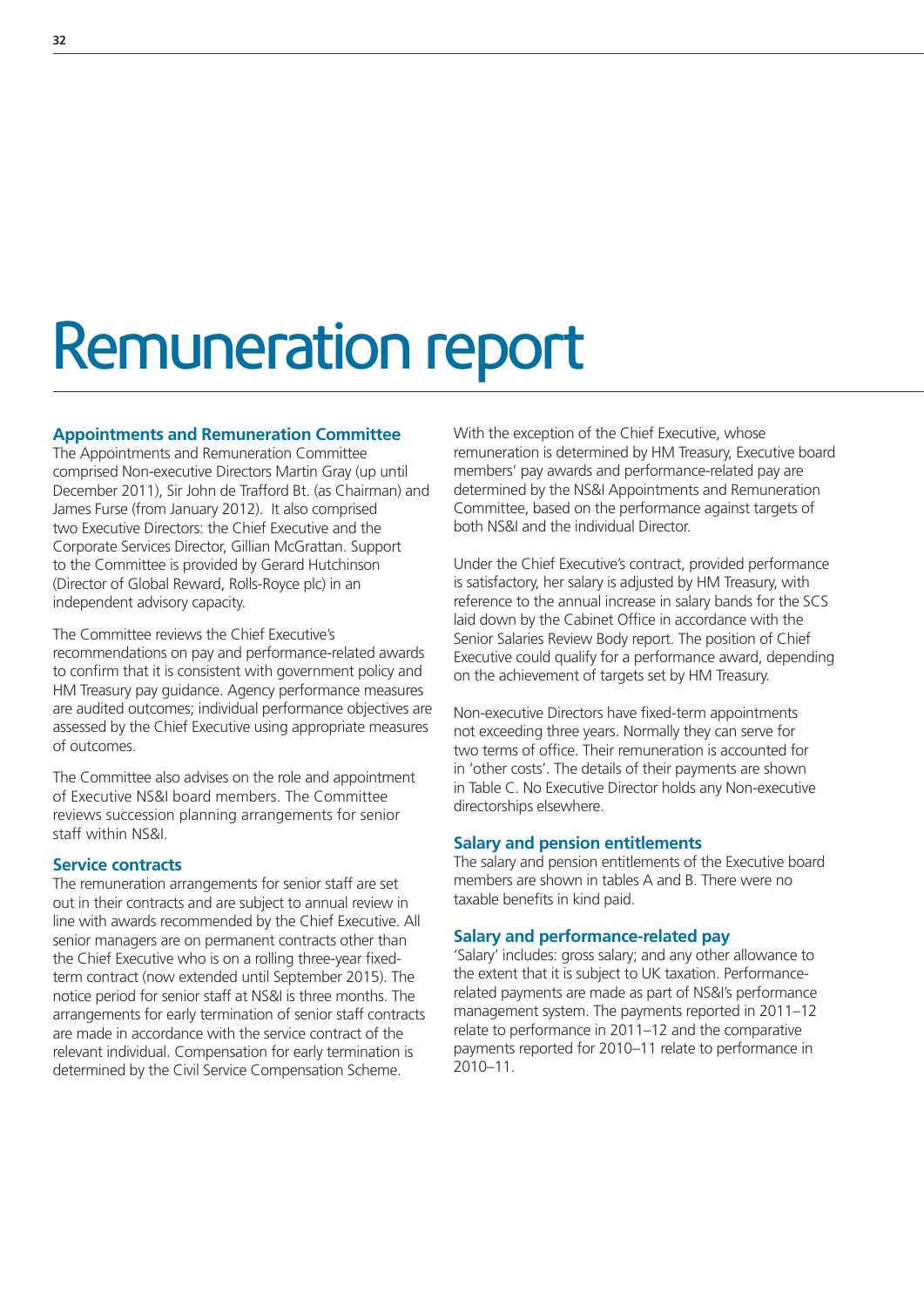## **Table A: The salary and performance-related pay entitlements of the Executive board members of NS&I**

Audited

|                                                 | $2011 - 12$<br>Salary | $2011 - 12$<br>Performance-<br>related pay | 2010-11<br>Salary | 2010-11<br>Performance-<br>related pay |  |
|-------------------------------------------------|-----------------------|--------------------------------------------|-------------------|----------------------------------------|--|
|                                                 | £000                  | £000                                       | £000              | £000                                   |  |
| Jane Platt                                      | 190-195               | $15 - 20$ <sup>1</sup>                     | 190-195           | $15 - 20$                              |  |
| <b>Chief Executive</b>                          |                       |                                            |                   |                                        |  |
| Mike Chilton <sup>2</sup>                       | $5 - 10$              | N/A                                        | $140 - 145$       | $10 - 15$                              |  |
| <b>Finance and Risk Director</b>                | $(140 - 145)$         |                                            |                   |                                        |  |
|                                                 | annualised            |                                            |                   |                                        |  |
|                                                 | equivalent)           |                                            |                   |                                        |  |
| Peter Cornish <sup>3</sup>                      | $105 - 110$           | $15 - 20$                                  | 100-105           | $10 - 15$                              |  |
| <b>Risk and Assurance Director</b>              |                       |                                            |                   |                                        |  |
| Julian Hynd <sup>3</sup>                        | $115 - 120$           | $15 - 20$                                  | 100-105           | $10 - 15$                              |  |
| <b>Business-to-Business and Change Director</b> |                       |                                            |                   |                                        |  |
| Steve Owen                                      | 115-120               | $15 - 20$                                  | 115-120           | $10 - 15$                              |  |
| Operations and Commercial Director              |                       |                                            |                   |                                        |  |
| Gillian McGrattan                               | 105-110               | $15 - 20$                                  | 105-110           | $10 - 15$                              |  |
| Corporate Services Director                     |                       |                                            |                   |                                        |  |
| John Prout                                      | $115 - 120$           | $15 - 20$                                  | $115 - 120$       | $10 - 15$                              |  |
| Retail Customer Director                        |                       |                                            |                   |                                        |  |
| Dharmesh Tailor                                 | $90 - 95$             | $10 - 15$                                  | N/A               | N/A                                    |  |
| Acting Finance and Business Insight Director    |                       |                                            |                   |                                        |  |
| Band of highest paid Director                   | 190-195               | $15 - 20$                                  | 190-195           | $15 - 20$                              |  |
| Remuneration median for workforce               |                       | 37,665                                     | 45,317            |                                        |  |
| Ratio of highest paid Director to median salary |                       | 5.6                                        |                   | 4.6                                    |  |
| of the workforce                                |                       |                                            |                   |                                        |  |

<sup>1</sup> The Chief Executive's performance-related pay is agreed by HM Treasury as she is the only NS&I member of the Senior Civil Service. In view of the economic background, the Chief Executive chose to limit her variable pay for 2011–12 and 2010–11 to the maximum performance-related amount set for Senior Civil Servants, regardless of her contractual entitlement.

<sup>2</sup> Mike Chilton left NS&I on 20 April 2011.

<sup>3</sup> Change in salary band as a result of increase in role weight following organisational restructure.

#### **Pay multiples**

Reporting bodies are required to disclose the relationship between the total remuneration of the highest-paid director in their organisation and the median total remuneration of the organisation's workforce.

'Total remuneration' includes salary and non-consolidated performance-related pay. It does not include employer pension contributions and the cash equivalent transfer value of pensions. 'Workforce' includes agency/temporary workers covering staff vacancies.

The banded remuneration of the highest-paid director in NS&I in the financial year 2011-12 was £190,000-£195,000 (no change in band from 2010-11). This was 5.6 times

(2010-11, 4.6 times) the median remuneration of the workforce, which was £37,665 (2010-11, £45,317).

No employee received remuneration in excess of the highest-paid director in either 2011-12 or 2010-11. Remuneration ranged from £20,000-£25,000 to £140,000- £145,000 in 2011-12 (2010-11 £15,000-£20,000 to £150,000-£155,000).

The remuneration median for the workforce reduced in 2011-12 compared with 2010-11, due to recruitment activity being largely confined to key roles at lower grades in 2011-12.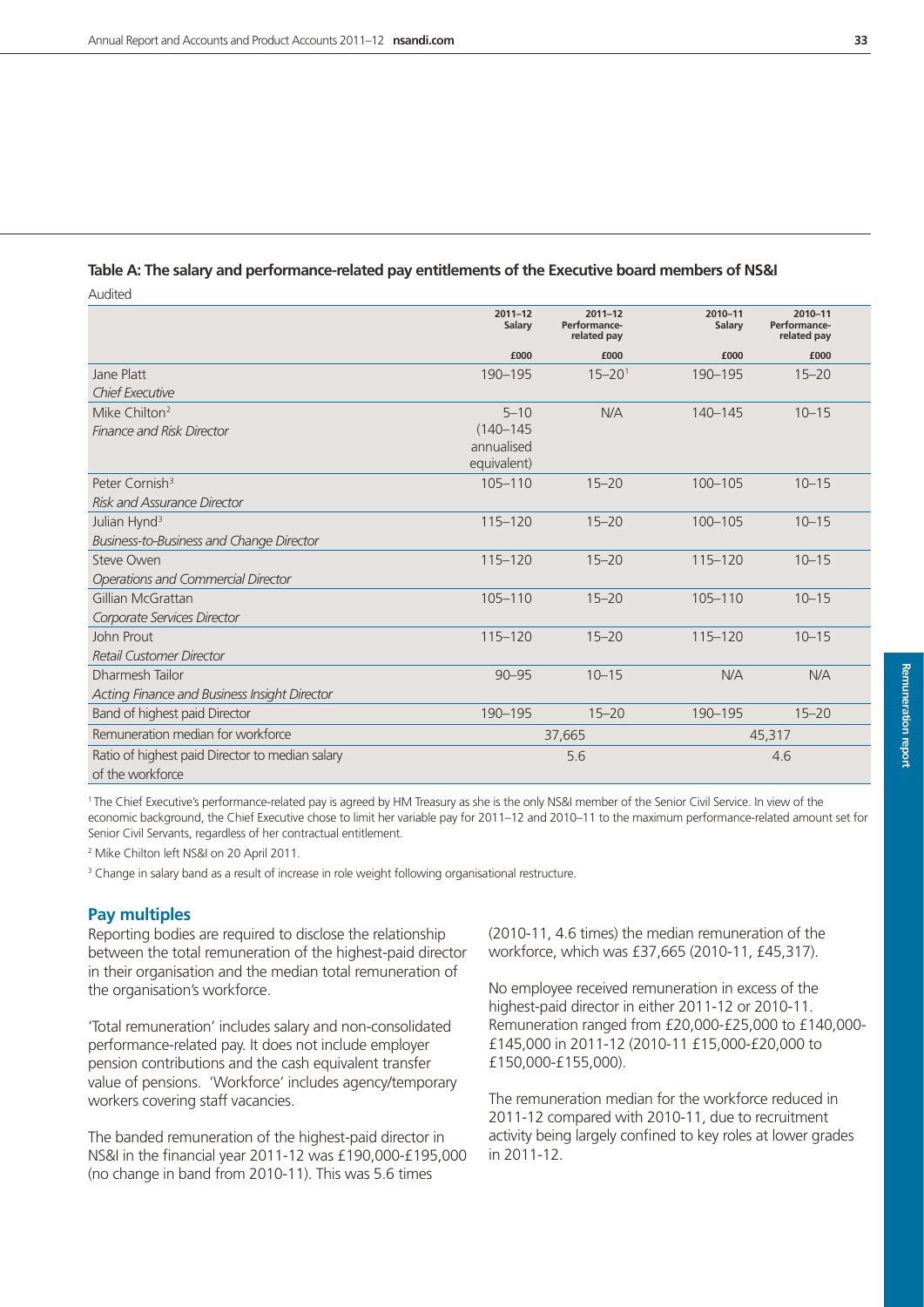# **Table B: Pension benefits of the Executive board members of NS&I**

Audited

|                                    | <b>Real increase in</b><br>pension<br>at retirement | Real increase in<br>pension related<br>lump sum at<br>retirement at 31<br><b>March 2012</b> | <b>Total accrued</b><br>pension at<br>retirement at 31<br><b>March 2012</b> | Pension-related<br>lump sum at<br>retirement at 31<br><b>March 2012</b> | Cash equivalent<br>transfer value<br>(CETV) at 31<br><b>March 2011</b><br>(1) | Cash equivalent<br>transfer value<br>(CETV) at 31<br><b>March 2012</b> | Real increase in<br><b>CETV</b> as funded<br>by employer |
|------------------------------------|-----------------------------------------------------|---------------------------------------------------------------------------------------------|-----------------------------------------------------------------------------|-------------------------------------------------------------------------|-------------------------------------------------------------------------------|------------------------------------------------------------------------|----------------------------------------------------------|
|                                    | £000                                                | £000                                                                                        | £000                                                                        | £000                                                                    | £000                                                                          | £000                                                                   | £000                                                     |
| Jane Platt                         | $2.5 - 5$                                           | $\overline{0}$                                                                              | $15 - 20$                                                                   | $\overline{0}$                                                          | 202                                                                           | 270                                                                    | 32                                                       |
| <b>Chief Executive</b>             |                                                     |                                                                                             |                                                                             |                                                                         |                                                                               |                                                                        |                                                          |
| Mike Chilton                       | $0 - 2.5$                                           | $\overline{0}$                                                                              | $10 - 15$                                                                   | $\overline{0}$                                                          | 132                                                                           | 133                                                                    | $\mathbf{1}$                                             |
| <b>Finance and Risk Director</b>   |                                                     |                                                                                             |                                                                             |                                                                         |                                                                               |                                                                        |                                                          |
| Peter Cornish                      | $0 - 2.5$                                           | $2.5 - 5$                                                                                   | $15 - 20$                                                                   | $50 - 55$                                                               | 279                                                                           | 324                                                                    | 21                                                       |
| <b>Risk and Assurance Director</b> |                                                     |                                                                                             |                                                                             |                                                                         |                                                                               |                                                                        |                                                          |
| Julian Hynd                        | $2.5 - 5$                                           | $\overline{0}$                                                                              | $15 - 20$                                                                   | $\overline{0}$                                                          | 154                                                                           | 209                                                                    | 37                                                       |
| Business-to-Business and           |                                                     |                                                                                             |                                                                             |                                                                         |                                                                               |                                                                        |                                                          |
| Change Director                    |                                                     |                                                                                             |                                                                             |                                                                         |                                                                               |                                                                        |                                                          |
| Steve Owen                         | $0 - 2.5$                                           | $2.5 - 5$                                                                                   | $45 - 50$                                                                   | $140 - 145$                                                             | 779                                                                           | 859                                                                    | 8                                                        |
| Operations and                     |                                                     |                                                                                             |                                                                             |                                                                         |                                                                               |                                                                        |                                                          |
| Commercial Director                |                                                     |                                                                                             |                                                                             |                                                                         |                                                                               |                                                                        |                                                          |
| Gillian McGrattan                  | $0 - 2.5$                                           | $\overline{0}$                                                                              | $5 - 10$                                                                    | $\overline{0}$                                                          | 61                                                                            | 88                                                                     | 19                                                       |
| Corporate Services                 |                                                     |                                                                                             |                                                                             |                                                                         |                                                                               |                                                                        |                                                          |
| Director                           |                                                     |                                                                                             |                                                                             |                                                                         |                                                                               |                                                                        |                                                          |
| John Prout                         | $0 - 2.5$                                           | 0                                                                                           | $20 - 25$                                                                   | $\overline{0}$                                                          | 399                                                                           | 451                                                                    | 12                                                       |
| Retail Customer Director           |                                                     |                                                                                             |                                                                             |                                                                         |                                                                               |                                                                        |                                                          |
| Dharmesh Tailor                    | $2.5 - 5$                                           | 0                                                                                           | $15 - 20$                                                                   | $\overline{0}$                                                          | 167                                                                           | 227                                                                    | 43                                                       |
| Acting Finance and                 |                                                     |                                                                                             |                                                                             |                                                                         |                                                                               |                                                                        |                                                          |
| <b>Business Insight Director</b>   |                                                     |                                                                                             |                                                                             |                                                                         |                                                                               |                                                                        |                                                          |

(1) The actuarial factors used to calculate CETVs were changed in 2011–12. The CETVs at 31 March 2011 and 31 March 2012 have both been calculated using the new factors, for consistency. The CETV at 31 March 2011 therefore differs from the corresponding figure in last year's report which was calculated using the previous factors.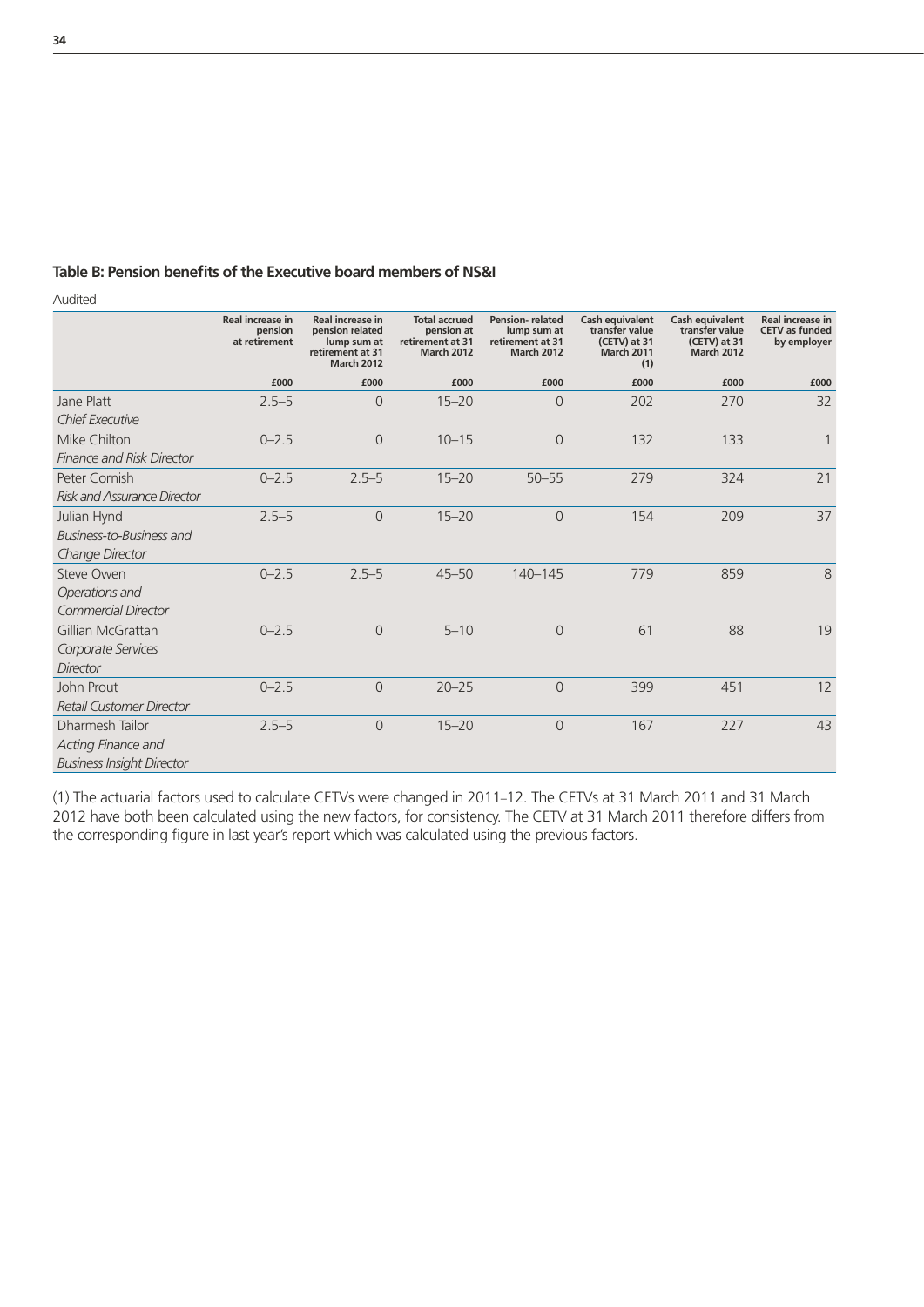#### **Table C: The remuneration of Non-executive Directors**

Audited

|                                                            | $2011 - 12$                  | 2010-11   |
|------------------------------------------------------------|------------------------------|-----------|
|                                                            | £000                         | £000      |
| Martin Gray (left December 2011)                           | $15 - 20$                    | $20 - 25$ |
|                                                            | (20-25 full time equivalent) |           |
| Simon Ricketts (joined in July 2007, renewed in July 2010) | $15 - 20$                    | $15 - 20$ |
| Sir John de Trafford Bt. (Chairman from January 2012)      | $15 - 20$                    | $15 - 20$ |
| David Hulf                                                 | $15 - 20$                    | $15 - 20$ |
| James Furse (joined in January 2012)                       | $0 - 5$                      |           |
|                                                            | (15-20 full time equivalent) |           |

#### **Civil Service Pensions**

Pension benefits are provided through the Civil Service pension arrangements. From 30 July 2007, civil servants may be in one of four defined benefit schemes; either a final salary scheme (Classic, Premium or Classic Plus); or a whole career scheme (Nuvos). These statutory arrangements are unfunded with the cost of benefits met by monies voted by Parliament each year. Pensions payable under Classic, Premium, Classic Plus and Nuvos are increased annually in line with Pensions Increase legislation. Members joining from October 2002 may opt for either the appropriate defined benefit arrangement or a 'money purchase' stakeholder pension with an employer contribution (partnership pension account).

Employee contributions are set at the rate of 1.5% of pensionable earnings for Classic and 3.5% for Premium, Classic Plus and Nuvos. Increases to employee contributions will apply from 1 April 2012. Benefits in Classic accrue at the rate of 1/80th of final pensionable earnings for each year of service. In addition, a lump sum equivalent to three years initial pension is payable on retirement. For Premium, benefits accrue at the rate of 1/60th of final pensionable earnings for each year of service. Unlike Classic, there is no automatic lump sum. Classic Plus is essentially a hybrid with benefits for service before 1 October 2002 calculated broadly as per Classic and benefits for service from October 2002 worked out as in Premium. In Nuvos a member builds up a pension based on his pensionable earnings during their period of scheme membership. At the end of the scheme year (31 March) the member's earned pension account is credited with 2.3% of their pensionable earnings in that scheme year and the accrued pension is uprated in line with Pensions Increase legislation. In all cases members may opt to give up (commute) pension for a lump sum up to the limits set by the Finance Act 2004.

The partnership pension account is a stakeholder pension arrangement. The employer makes a basic contribution of

between 3% and 12.5% (depending on the age of the member) into a stakeholder pension product chosen by the employee from a panel of three providers. The employee does not have to contribute, but where they do make contributions, the employer will match these up to a limit of 3% of pensionable salary (in addition to the employer's basic contribution). Employers also contribute a further 0.8% of pensionable salary to cover the cost of centrallyprovided risk benefit cover (death in service and ill health retirement).

The accrued pension quoted is the pension the member is entitled to receive when they reach pension age, or immediately on ceasing to be an active member of the scheme if they are already at or over pension age. Pension age is 60 for members of Classic, Premium and Classic Plus and 65 for members of Nuvos.

Further details about the Civil Service pension arrangements can be found at the website http://www.civilservice.gov.uk/ pensions

#### **Cash equivalent transfer values**

Table B on the previous page shows each member's cash equivalent transfer value (CETV) accrued at the beginning and the end of the reporting period. The final column reflects the increase in CETV effectively funded by the employer.

A Cash Equivalent Transfer Value (CETV) is the actuarially assessed capitalised value of the pension scheme benefits accrued by a member at a particular point in time. The benefits valued are the member's accrued benefits and any contingent spouse's pension payable from the scheme. A CETV is a payment made by a pension scheme or arrangement to secure pension benefits in another pension scheme or arrangement when the member leaves a scheme and chooses to transfer the benefits accrued in their former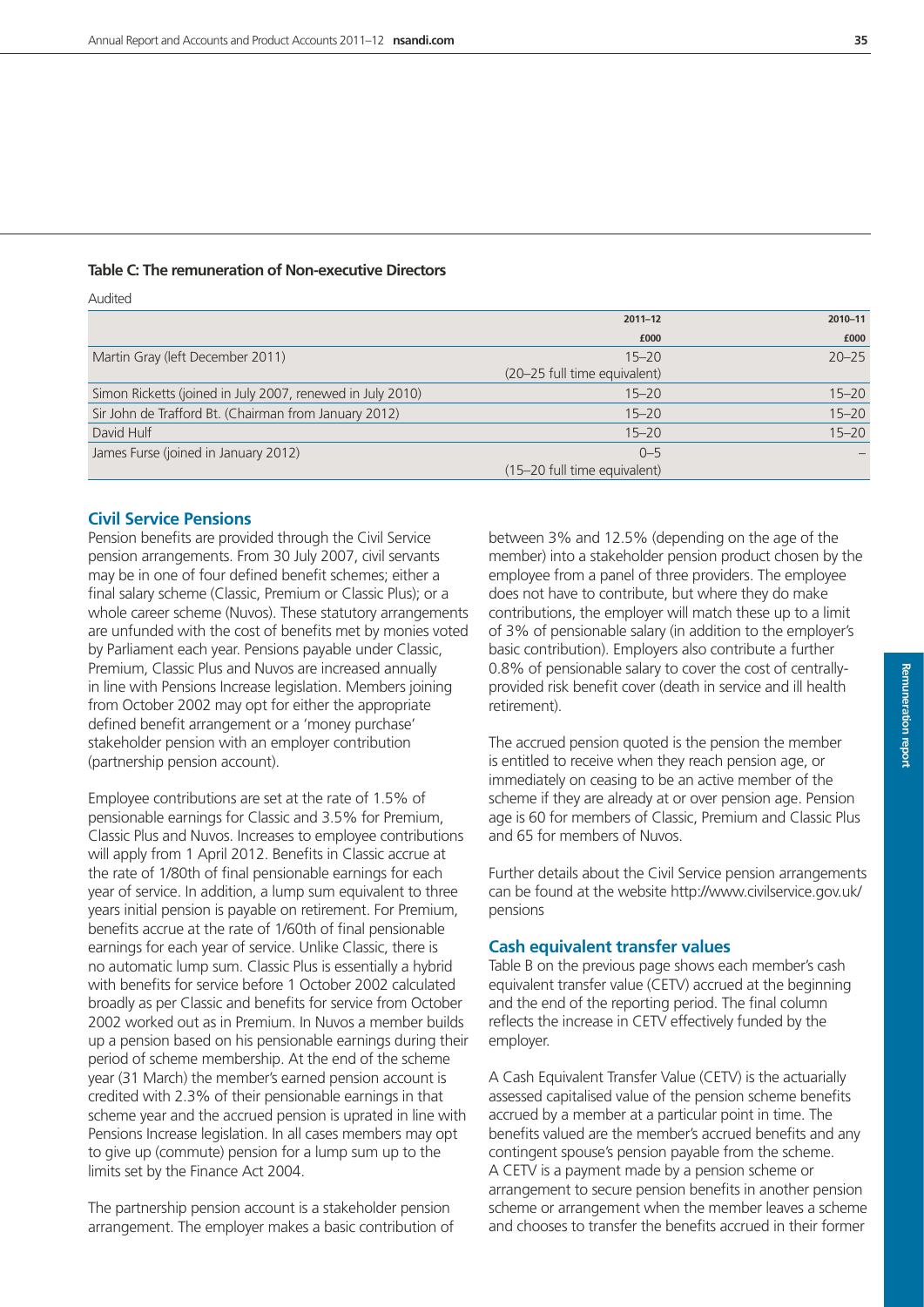scheme. The pension figures shown relate to the benefits that the individual has accrued as a consequence of their total membership of the pension scheme, not just their service in a senior capacity to which disclosure applies.

The figures include the value of any pension benefit in another scheme or arrangement which the member has transferred to the Civil Service pension arrangements. They also include any additional pension benefit accrued to the member as a result of their buying additional pension benefits at their own cost. CETVs are worked out in accordance with The Occupational Pension Schemes (Transfer Values) (Amendment) Regulations 2008 and do not take account of any actual or potential reduction to benefits resulting from Lifetime Allowance Tax which may be due when pension benefits are taken.

#### **Real increase in CETV**

This reflects the increase in CETV effectively funded by the employer. It does not include the increase in accrued pension due to inflation or contributions paid by the employee (including the value of any benefits transferred from another pension scheme or arrangement), and uses common market valuation factors for the start and end of the period.

#### **Compensation for loss of office**

Details of compensation paid due to loss of office are included in note 7.1 on page 62.

Jave Platt

**Jane Platt Chief Executive National Savings and Investments** 13 December 2012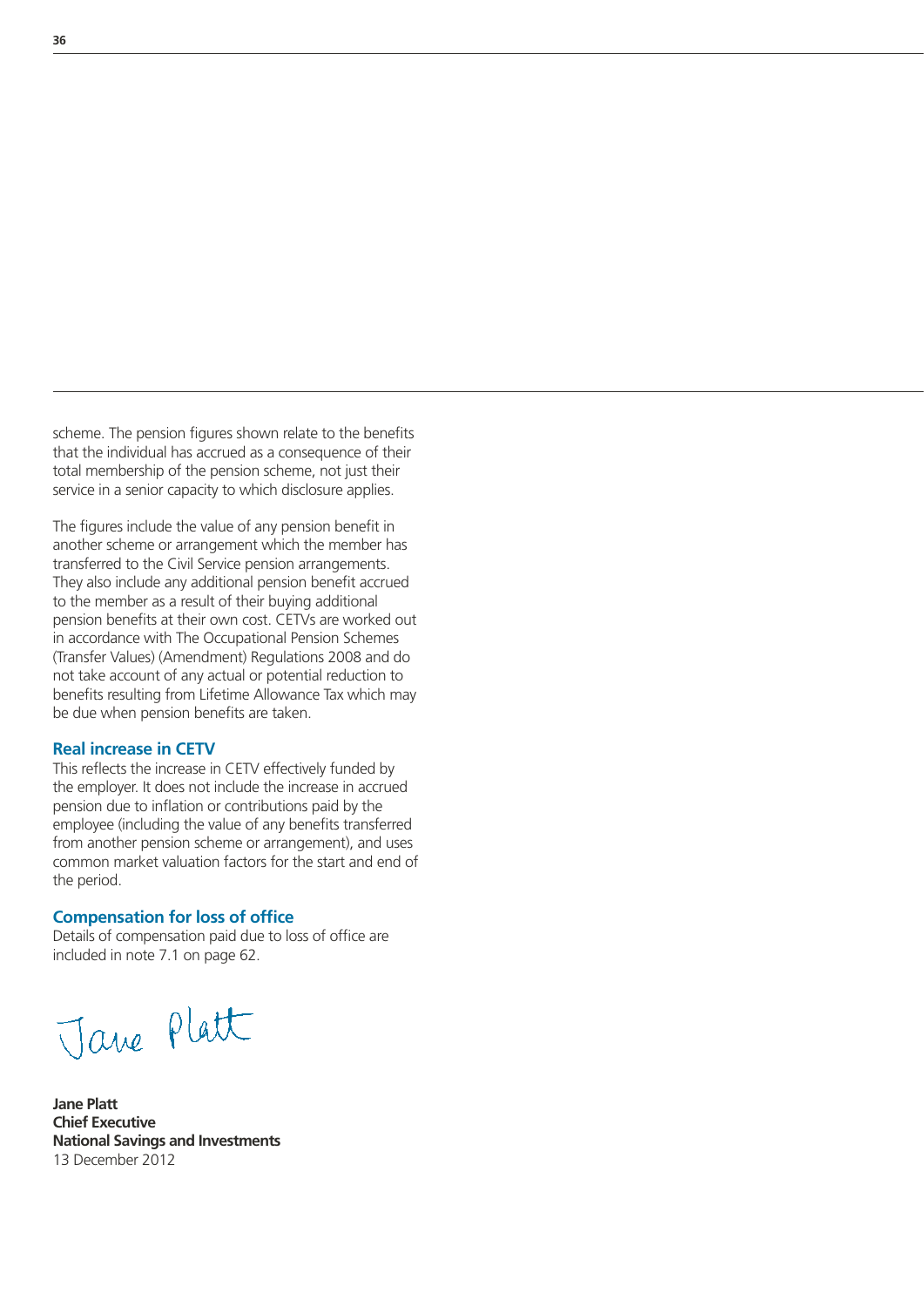# Statement of Accounting Officer's responsibilities

#### **Accounts**

Under the Government Resources and Accounts Act 2000, HM Treasury has directed NS&I to prepare for each financial year, Accounts detailing the resources acquired, held or disposed of during the year and the use of resources by the Department during the year. The accounts are prepared on an accruals basis and must give a true and fair view of the state of the Department's affairs as at 31 March 2012 and of its net cash requirement, net resource outturn, net operating cost, changes in taxpayers' equity and cash flows for the financial year.

#### **Product Accounts**

Under the Government Resources and Accounts Act 2000, HM Treasury has directed NS&I to prepare, for each financial year, accounts covering all its products. The accounts are prepared on an accruals basis and must give a true and fair view of the products' balances at the year end and of the income and expenditure and cash flows for the financial year.

In preparing the accounts, the Accounting Officer is required to comply with the requirements of the *Government Financial Reporting Manual* and in particular to:

- observe the Accounts Direction issued by HM Treasury, including the relevant accounting and disclosure requirements, and apply suitable accounting policies on a consistent basis;
- make judgements and estimates on a reasonable basis;
- state whether applicable accounting standards as set out in the *Government Financial Reporting Manual* have been followed, and disclose and explain any material departures in the accounts; and
- prepare the accounts on a going concern basis.

HM Treasury has appointed the Chief Executive as Accounting Officer of NS&I.

The responsibilities of an Accounting Officer, including responsibility for the propriety and regularity of the public finances for which the Accounting Officer is answerable, for keeping proper records and for safeguarding NS&I's assets, are set out in *Managing Public Money* published by HM Treasury.

The Accounting Officer's responsibility to keep information relating to proper records includes responsibility for the maintenance, the integrity and the upkeep of both the Accounts and the Product Accounts on the NS&I website.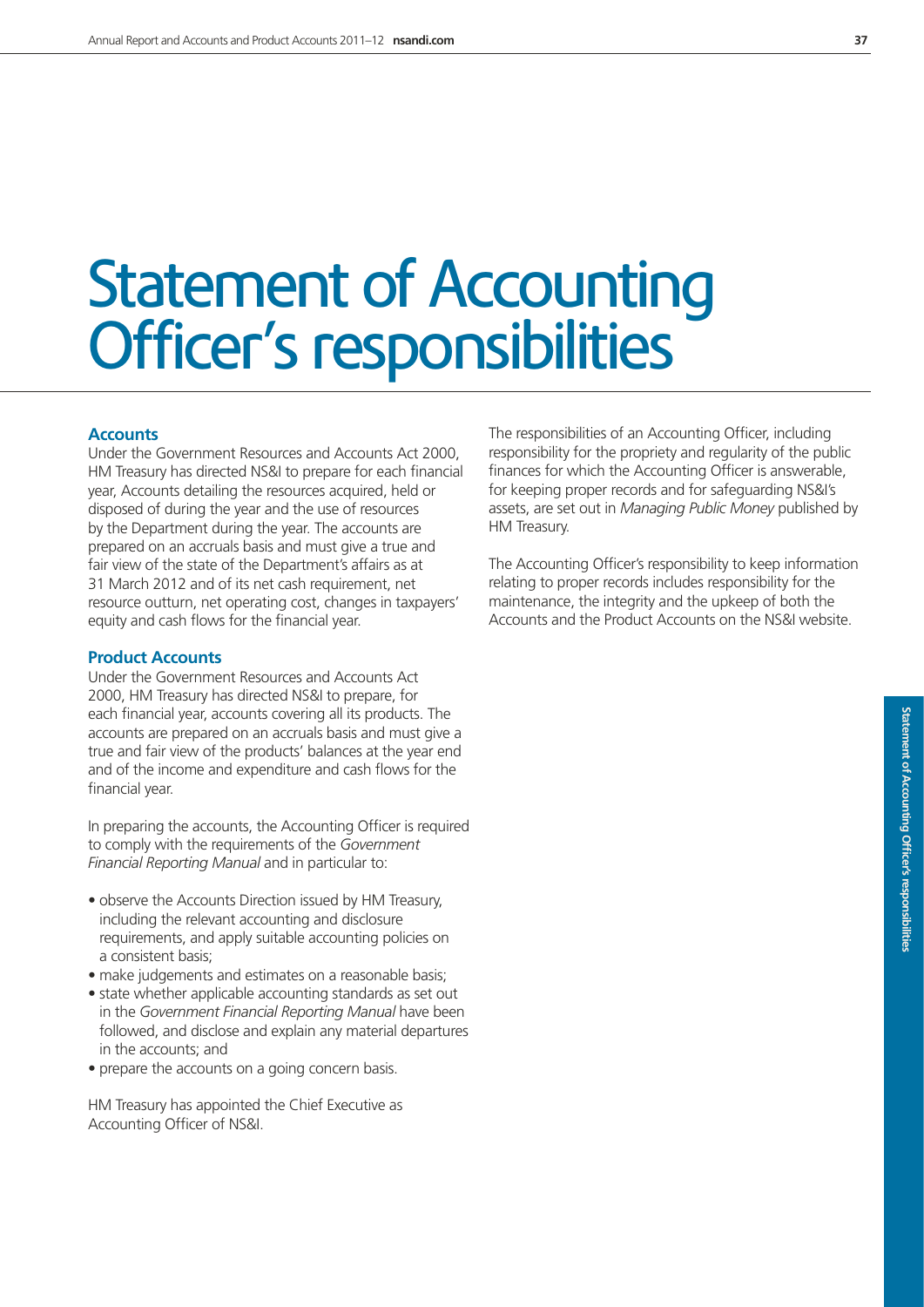# Governance statement

**This Governance Statement provides a record of the stewardship of NS&I in terms of the use of public resources and the control structure employed.**

#### **Scope of responsibility**

NS&I is both a government department and an Executive Agency of the Chancellor of the Exchequer. The Chancellor of the Exchequer is responsible for determining the policy and financial framework within which NS&I operates. Since May 2010 the Minister with the portfolio responsible for NS&I has been the Commercial Secretary to the Treasury, Lord Sassoon.

The Chancellor of the Exchequer delegates management of NS&I to the Chief Executive who is accountable for the performance of NS&I. The Chief Executive is appointed by HM Treasury as Accounting Officer for NS&I. As Accounting Officer, the Chief Executive is accountable for NS&I's Annual Report and Accounts, the proper, effective and efficient use of public funds, ensuring that the requirements of government accounting are met and that NS&I observes any general guidance issued by central departments.

The Accounting Officer is supported by the board, which is advisory in the sense that it provides advice to the Agency on issues within its terms of reference. The board is supervisory in the sense that it scrutinises reporting on performance and challenges Executive Directors on how well NS&I is achieving its objectives. The board does not decide policy or exercise the powers of the Minister. The board advises on the operational implications and effectiveness of policy proposals.

NS&I has adopted a Board Operating Framework consistent with the principles of the Corporate Governance in Central Government Departments: Code of Best Practice 2011 ('the Code'). Further details of NS&I's board and committees and their compliance with the Code are detailed on pages 22 to 26.

#### **The purpose of NS&I's governance framework**

NS&I's governance framework consists of the Board Operating Framework, the Risk Management Framework, financial management systems and supporting policies

and procedures. The governance framework delivers the systems and processes as well as the culture and values by which NS&I is directed and managed. It sets out how NS&I monitors the achievement of its strategic objectives and considers whether those objectives have led to the delivery of appropriate, cost-effective services.

The system of internal control is a significant part of the governance framework and is designed to manage risk to a reasonable level rather than to eliminate all risk of failure to achieve policies, aims and objectives. It can therefore only provide reasonable and not absolute assurance of effectiveness. The system of internal control is an ongoing process designed to identify and prioritise the risks to the achievement of NS&I's policies, aims and objectives, to evaluate the likelihood of those risks being realised and their potential impact and to manage them efficiently, effectively and economically. The system of internal control has been in place in NS&I throughout the year ended 31 March 2012 and up to the date of approval of the accounts.

#### **The governance framework**

NS&I's governance framework is overseen by the board which provides collective strategic and operational leadership. More detail about the board can be found on pages 22 to 28. NS&I's governance framework is based on:

- a clear organisational structure, a strategic plan and accountability structures
- strong business planning processes including appropriate evaluation and performance metrics
- financial management protocols, risk management and administrative procedures including delegated authority levels
- strong financial governance and management including the embedded transformation of the Agency's services and products
- rigorous appraisal of any new or changed projects prior to approval, project delivery monitoring and project evaluation
- proper management supervision including receiving regular management information on business as usual, continuing projects, the transfer of projects and closing projects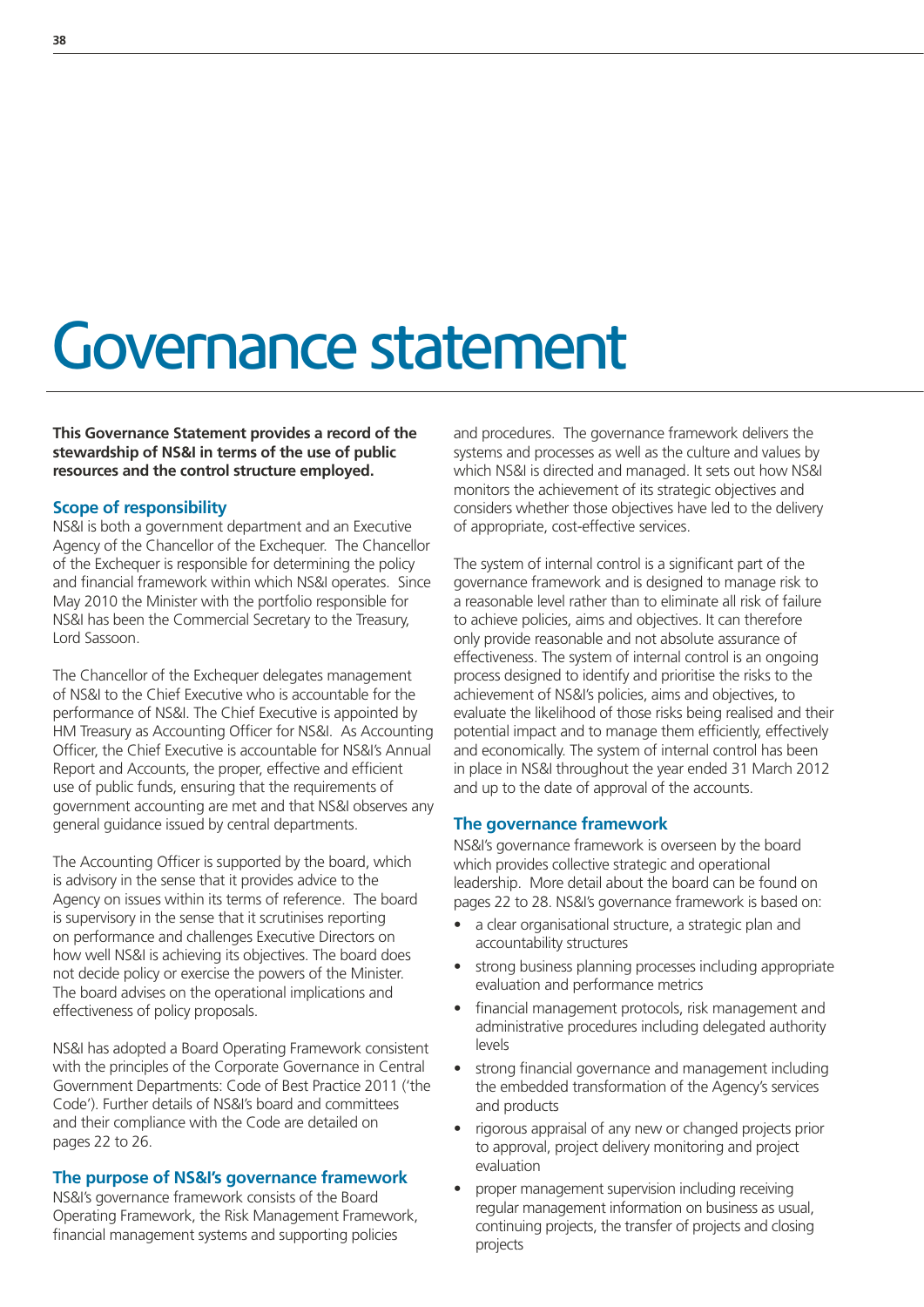- close monitoring of performance by the Chief Executive, the board and its committees including key performance indicators
- effective stakeholder engagement and feedback mechanisms.

NS&I optimises its resources through measuring the quality of its services for its customers and stakeholders in accordance with its Corporate Plan, by:

- having in place sound systems for providing management information for performance measurement purposes
- ensuring performance information is collected at appropriate intervals across all activities
- having comprehensive and understandable performance plans in place
- monitoring and reporting performance against agreed targets
- maximising its resources and allocating them according to priorities.

The Board Operating Framework defines and documents the roles and responsibilities of the board, committees and officers with clear delegation arrangements. The document in addition sets out the standards of conduct expected of the board and committee members including standards of individual behaviour; registration of financial and other interests including offers of gifts and hospitality; disclosure of interests and participation in the decision making process where a member has a conflict of interest. NS&I publishes declarations of interests and a register of gifts, hospitalities and expenses of the board on its website.

#### **Partnership working**

NS&I incorporates good governance arrangements in respect of partnerships, particularly with Atos by:

- fostering effective delivery relationships
- establishing appropriate arrangements to engage with partners and other parts of government to ensure that they are able to interact with NS&I on matters of mutual interest.

#### **Risk management**

NS&I employs the following structured approach to the risk management process:

#### **Responsibilities and culture**

The Executive Committee has responsibility for the management of NS&I's Risk Management Framework including NS&I's risk appetite and its strategic risks. The board ensures NS&I's compliance with the Risk Management Framework protocols by reviewing at least bi-annually NS&I's

risk appetite, key operational and strategic risks as well as NS&I's compliance with best corporate governance.

The Audit Committee is responsible for assuring the Accounting Officer and the board on the adequacy of the processes for risk control, governance, security and accounting policies adopted. In addition the Audit Committee assures the adequacy of internal audit arrangements including resourcing to provide the level of independent assurances. Details of the Audit Committee are on page 26.

NS&I ensures a positive risk management culture whereby risk management is embedded in day-to-day operations. The 'tone at the top', clear ownership, training, performance measurement through individual contribution agreements and knowledge sharing are regarded as essential elements of NS&I's risk management culture and the foundation for sound decision making. In addition, NS&I's corporate governance structure enables delegation of responsibilities to ensure there are appropriate flows of information in relation to the business, the use of resources, responses to risks and the extent to which year end budgets and targets are met. This includes ensuring that all risks identified across NS&I are reviewed, understood and actioned at an appropriate level.

#### **Approach**

NS&I's approach to risk management is guided by the standards set out by the Financial Services Authority (FSA) and 'Management of Risk – Principles and Concepts' (the Orange Book) issued by HM Treasury. NS&I has established a risk appetite that addresses the risks NS&I will tolerate and manage and those that should be transferred or eliminated. This forms the basis for decision making and is central to NS&I's Risk Management Framework.

Progress on the Risk Management Framework is reported on a monthly basis to the Risk Management Committee, a formal committee of the Executive Committee, according to an agreed set of priorities and strategy assured by the Audit Committee on a bi-annual basis.

The objectives of NS&I's Risk Management Framework are to:

- identify and prioritise risks to the achievement of NS&I's aims, objectives and business priorities that reflect the interests of all stakeholders
- manage and reduce risk as far as is reasonably practicable or achievable rather than to eliminate all risk of failure
- identify new risks as they arise and remove those risks that are no longer relevant.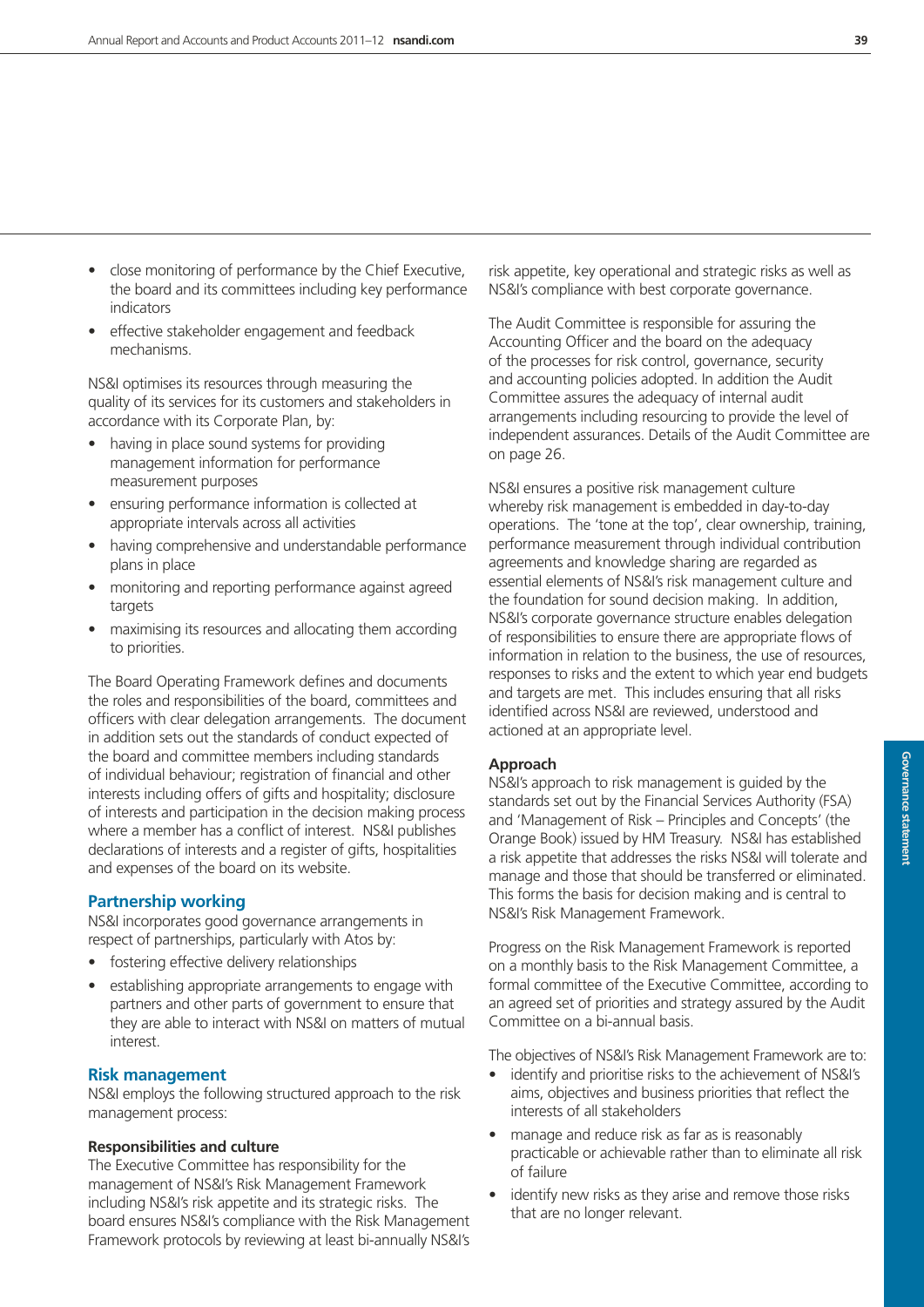NS&I's risk strategy is complemented by a set of operational risk management policies which include a definition of the risk appetite specific to the policy, attaching roles and responsibilities, the risk management process and procedures for escalation where control failings have been identified.

#### **Risk identification**

The primary purpose of risk identification is to identify risks to NS&I that will reduce or remove the likelihood of NS&I meeting its objectives. NS&I's risk environment encompasses both internal and external risks. Internal risks include significant business, operational, financial or other risks. Externally, NS&I is subject to political, economic, social and technological changes. Both these dimensions are brought together in a top down and bottom up approach which links strategic to operational levels.

#### **Risk assessment**

The potential effect of each identified risk on the achievement of our business priorities and the wider stakeholders is assessed according to the likelihood of something happening and the impact which arises should it happen (the 'inherent risk') and responding to them in line with the risk profile based on NS&I's risk appetite for that area of policy.

#### **Risk planning and control**

Each identified and assessed risk is assigned to a risk owner, who is responsible for controlling, managing and developing a robust and effective plan to reduce or mitigate the risk. The impact of the risk is then reassessed against NS&I's risk appetite in the light of risk planning and control activity (the 'residual risk').

#### **Risk monitoring**

NS&I's risk register sets out the results of the risk identification, assessment and control process arising from the use of the risk appetite criteria and is the subject of a monthly review of risk by the Executive Committee and its sub-committees. The risk register is tracked by indicators allowing management to prioritise the allocation of resources to these areas showing the highest level of threat. In doing so decisions can be reached on the grounds of cost effectiveness, reputational impact and business value.

#### **Managing and mitigating risk**

Some of our key management controls are set out below:

- our delegation manual and committee governance structure reflect the principles of clear delegation of authority and segregation of duties
- our governance committees ensure that we have a monthly, systematic review of risks and controls across the NS&I's operations, including those areas of

significant expenditure, and that these are reviewed, understood and actioned at an appropriate level. In addition NS&I conducts independent and objective reviews of all activities relating to financial planning, cost improvement and financial performance of projects

- the management of information risk is a key priority for NS&I, based on a set of related IT and information management policies and procedures, covering corporate and personal data. Controls are in place to mitigate the risks of incorrect disclosure, loss and destruction in line with our obligations under the Data Protection Act 1998 and Cabinet Office guidance.
- selective recruitment, succession planning and other human resource policies and practices ensure that staff skills are aligned with NS&I's current and future needs
- robust project management and change implementation disciplines are applied to all major projects including new technology applications, change programmes and other major initiatives
- in terms of procurement, NS&I is subject to the European Public Contracts Directive which sets out detailed procedures for the award of contracts above a specific threshold. Below the £75,000 threshold either a formal or informal tender process is employed. A list of contractors with a contract value of £75,000 or more is available on **www.nsandi.com/files/asset/pdf/ojeucontracts-oct11.pdf**
- staff can report illegal, dishonest or unethical activities to a confidential reporting service. This process was enhanced and relaunched in 2011
- we employ a range of internal controls to mitigate our fraud risk which are reviewed regularly
- business continuity and disaster recovery plans are in place to manage crisis events.

#### **Assurance**

Central to the integrity of NS&I's risk management arrangements is a three lines of defence arrangement, ensuring risks are managed at the most appropriate level and that robust assurance is provided.

The first line of defence is represented by line management who are responsible for complying and for managing compliance. The second line of defence consists of risk policy owners, NS&I's oversight committees and NS&I and Atos functions including control and assurance. The third line comprises the internal and external audit functions who are independent of day to day business and who report to the Audit Committee on the effectiveness of overall risk framework.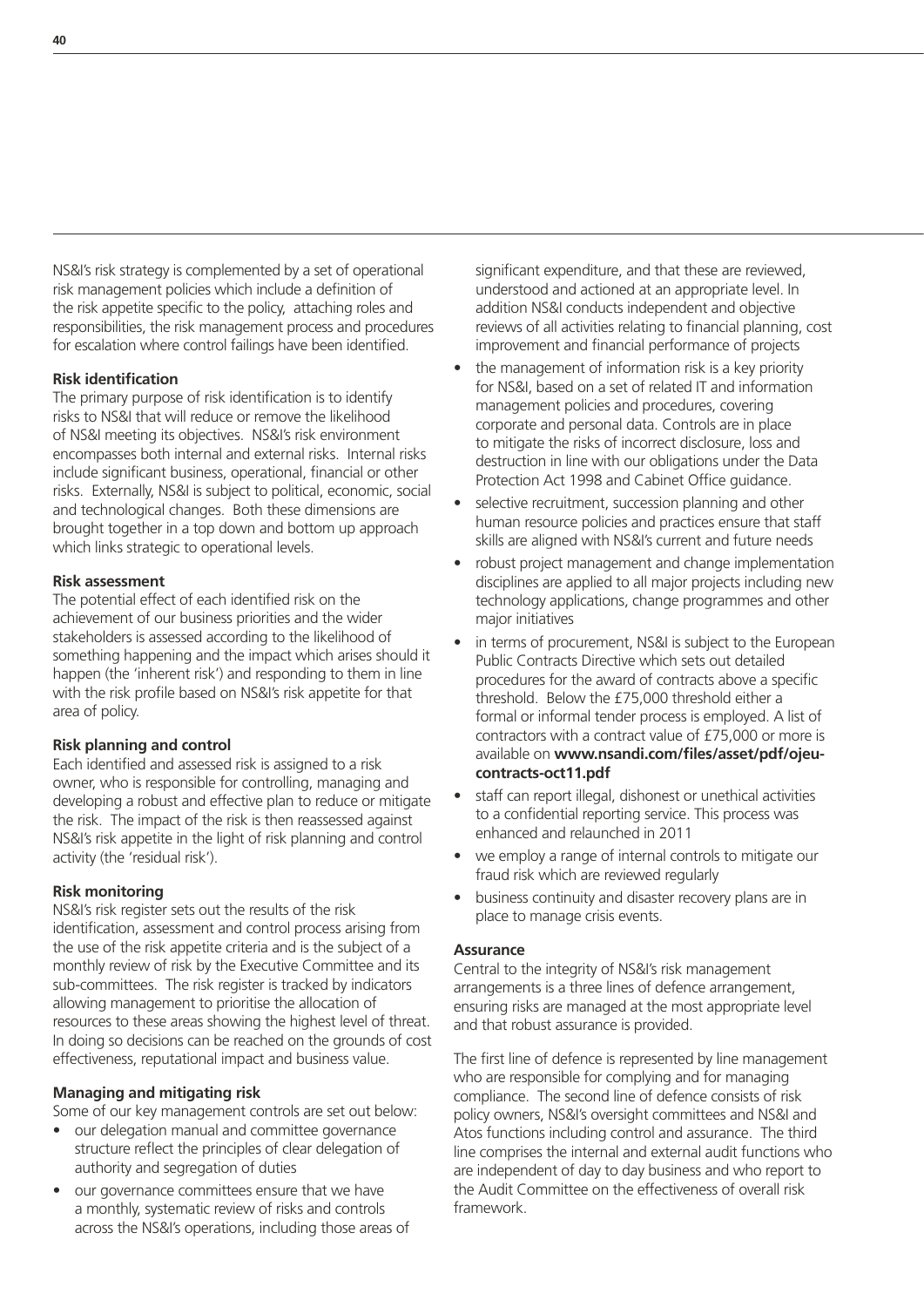To gain assurance that risk management is effective and to identify when further action is necessary, the Risk Management Framework is subject to regular review including, for example, arrangements to assess:

- *ownership and oversight:* the clarity in the apportionment and delegation of roles and responsibilities for operational management and the effectiveness of NS&I's committees in responding to the risk profile as reported by policy owners
- *clarity of strategy and policies:* NS&I's strategy for developing and implementing an operational risk framework and the comprehensiveness of its policy documentation and its communication within NS&I
- *risk profile:* the effectiveness of the risk management process, encompassing the extent of understanding of the types of operational risks faced by NS&I, its exposure to them and the adequacy of the control environment.

# **Financial Services Authority requirements**

The powers governing the way in which NS&I products are structured and managed are derived from specific NS&I legislation and all strategic decisions affecting our products require Ministerial consent. Additionally, NS&I is expected by HM Treasury to comply fully with FSA requirements where applicable and appropriate on a voluntary basis. As NS&I holds no capital, has no lending or dealing activities and offers primarily simple, deposit-based products, some of the detailed rules which make up the FSA regulatory regime are not directly relevant.

NS&I is continuing to progress its programme of work to implement and embed compliance with the relevant regulatory requirements and this is discussed periodically with the FSA. Progress against the programme is tracked with updates provided to the Audit Committee.

#### **Significant governance issues**

Details of customer service incidents are detailed on pages 10 to 11. Effective governance arrangements and senior oversight are maintained to ensure appropriate and timely responses to such issues that arise.

In preparing the 2011-12 Resource Accounts, NS&I established that the financial information that Atos (formerly Siemens IT Solutions and Services Ltd) had provided from its information technology asset register contained errors. In response, NS&I asked Atos to carry out investigations with the aim of seeking confirmation of the corrected information that Atos subsequently provided. NS&I also asked Atos to indicate why these errors had occurred; and what action it had taken to correct any procedural weaknesses to ensure that such errors could not occur again. In addition, NS&I engaged internal audit to review the corrected information provided by Atos.

We can confirm that this issue was confined to the non-current asset information in the NS&I Resource Accounts. It has no impact on the integrity of NS&I's customers' savings, which are reported in the separate Product Accounts.

The Audit Committee has received assurance that there has been no systemic breakdowns in internal controls, no material loss and that there are no major weaknesses in the governance systems that has exposed, or continues to expose, NS&I to an unacceptable risk.

#### **Principal risks and uncertainties**

The principal risks and uncertainties facing NS&I which could cause its financial results or operational delivery to materially differ from expected results are set out on pages 42 to 43 along with a summary of how we managed to these risks in 2011-12 where relevant.

#### **Assurances**

NS&I's governance framework is subject to an annual review by independent internal auditors who report to the Audit Committee on its effectiveness. This annual audit enables the Audit Committee to gain assurance that NS&I's risk profile is being monitored and provides independent verification on the appropriateness of the risk management and assurance processes in place.

In addition, the Audit Committee is provided with an independent evaluation of the governance framework through:

- a risk based internal audit programme agreed by the Audit Committee and which has been delivered during the year 2011–12 primarily by KPMG, NS&I's internal audit provider. From this programme, internal audit reports including management responses to the recommendations were generated, summarised and submitted for consideration by the Audit Committee. A comprehensive tracker system is used to monitor delivery of the control improvements. In particular, the Audit Committee has considered and relied on the internal audit's annual opinion for the year ended 31 March 2012
- discussion, where appropriate with the responsible NS&I and Atos executives on any key control issues
- external third party evidence through, for example: NS&I measuring progress against external standards/ requirements; and discussion with the FSA on the compliance agenda and government security policy framework.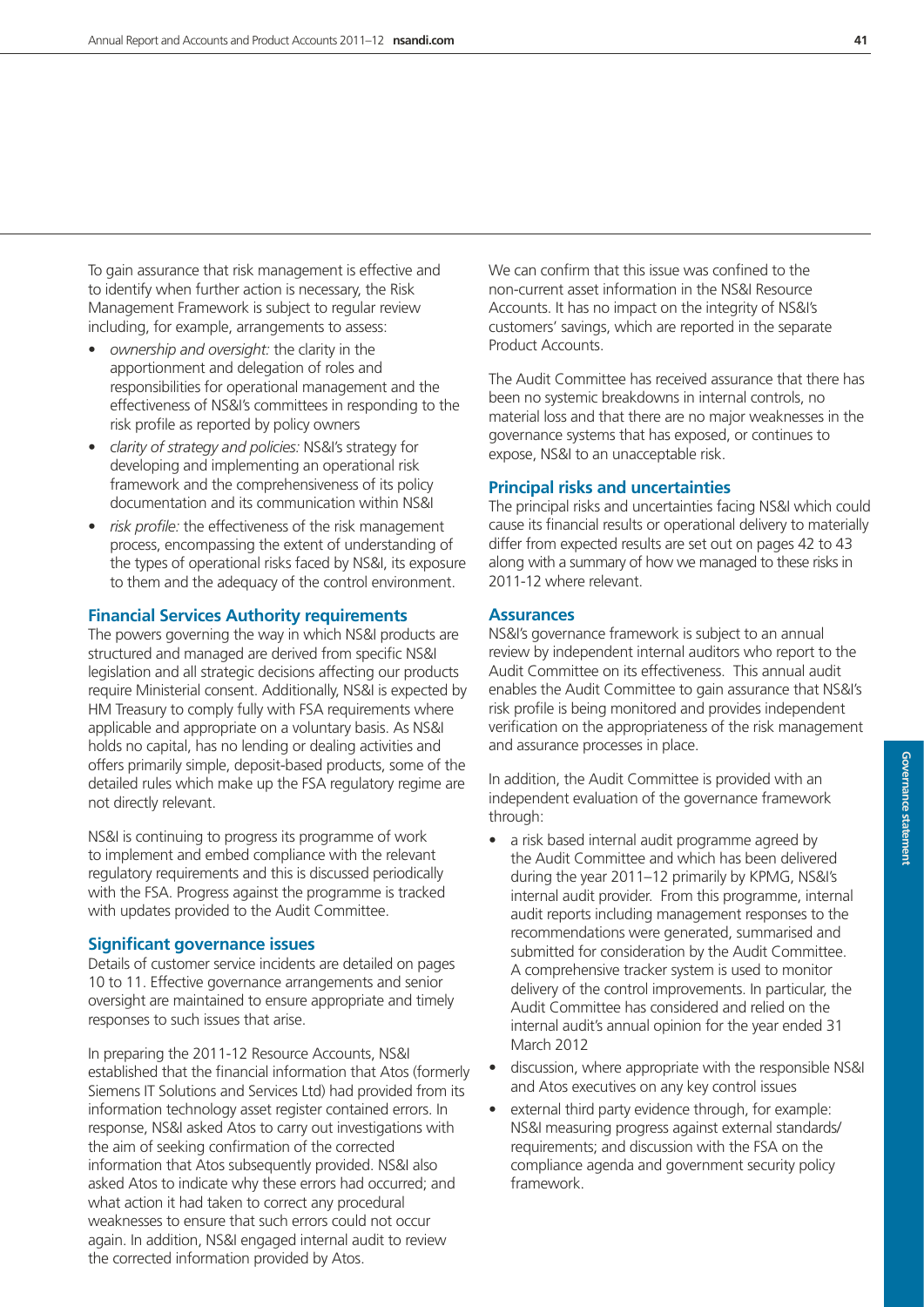As part of the review of effectiveness of the governance framework, each Executive Director and senior manager provides an annual Assurance Statement in relation to their responsibilities for supporting the effectiveness of the internal control and governance environment.

In addition to the assurances detailed above, the Audit Committee receives, from the external auditors, an audit completion report and management letter which include observations and recommendations on internal control arising from the annual audit of the financial statements.

The board remain fully committed to effective governance and financial control in line with the governance framework and to ensure that it is properly and fully applied.

| <b>Principal Risk Factor</b>                                                                                                                                                                                                                                                                                                  | <b>Key Factors</b>                                                                                                                                                                                                                                                                                                                                                                                                                                                                                                                                         | <b>Mitigation</b>                                                                                                                                                                                                                                                                                        |
|-------------------------------------------------------------------------------------------------------------------------------------------------------------------------------------------------------------------------------------------------------------------------------------------------------------------------------|------------------------------------------------------------------------------------------------------------------------------------------------------------------------------------------------------------------------------------------------------------------------------------------------------------------------------------------------------------------------------------------------------------------------------------------------------------------------------------------------------------------------------------------------------------|----------------------------------------------------------------------------------------------------------------------------------------------------------------------------------------------------------------------------------------------------------------------------------------------------------|
| <b>Net Financing Risk</b><br>Net Financing risk is the risk of<br>failing to meet the annual Net<br>Financing target agreed annually                                                                                                                                                                                          | NS&I's ability to remain within the agreed<br>Net Financing remit depends on a number of<br>factors, including:                                                                                                                                                                                                                                                                                                                                                                                                                                            | Mitigating actions include pricing, taking products<br>on or off sale and managing retention rates and<br>marketing activity.                                                                                                                                                                            |
| with HMT.                                                                                                                                                                                                                                                                                                                     | • any potential impact of a changing deposit<br>market or competition for retail deposits which<br>may distort usual pricing patterns                                                                                                                                                                                                                                                                                                                                                                                                                      | This risk materialised in 2011–12. For information<br>on mitigating actions taken by NS&I see<br>pages 4 to 5.                                                                                                                                                                                           |
|                                                                                                                                                                                                                                                                                                                               | • market shocks that may impact on consumer<br>confidence                                                                                                                                                                                                                                                                                                                                                                                                                                                                                                  |                                                                                                                                                                                                                                                                                                          |
|                                                                                                                                                                                                                                                                                                                               | · material changes to (and awareness of)<br>depositor insurance arrangements.                                                                                                                                                                                                                                                                                                                                                                                                                                                                              |                                                                                                                                                                                                                                                                                                          |
| <b>Change Programme Risk</b><br>Change programme risk is the<br>failure to deliver NS&I's change<br>programme within agreed cost,<br>time and quality parameters.                                                                                                                                                             | As part of the NS&I direct+ strategy, NS&I<br>continues to upgrade and modernise its<br>infrastructure and product range.                                                                                                                                                                                                                                                                                                                                                                                                                                  | To manage the risks associated with this, NS&I<br>has put the requisite programme and project<br>management disciplines in place, including<br>enhanced joint working with Atos, project and<br>programme tracking processes, and associated<br>joint governance of the end-to-end project<br>lifecycle. |
| <b>Brand Risk</b><br>Brand risk is the failure to manage<br>the gap between what NS&I<br>wants to communicate about its<br>brand (e.g., brand values, product<br>range, pricing policy) and what<br>others (e.g., customers, industry<br>competitors, consumer groups,<br>etc.) think and understand about<br><b>NS&amp;L</b> | Any national brand needs to actively monitor<br>the way in which its broader reputation (or<br>'brand health') is perceived - particularly if it<br>operates within the financial services sector $-$ so<br>NS&I needs to track brand awareness measures<br>closely. The risks of any negative trends, for<br>whatever reason, are significant. NS&I is no<br>different, but has additional responsibilities given<br>its unique role in ensuring public confidence<br>across the financial sector and delivering for its<br>business-to-business clients. | In line with its overall risk management process,<br>NS&I actively monitors a variety of indicators (e.g.<br>through customer and media monitoring) and<br>also places great importance on the anticipation,<br>avoidance and management of risk events.                                                 |
| <b>Outsourcing Risk</b><br>Outsourcing risk is the failure<br>to manage the transfer of the<br>provision of key functions to a<br>third party supplier whether or<br>not there is any transfer of staff or<br>assets.                                                                                                         | NS&I's business model relies on Atos for<br>operational delivery and on the Post Office®<br>as a sales channel for a proportion of its sales.<br>NS&I will always retain ultimate accountability<br>and responsibility for service provision.                                                                                                                                                                                                                                                                                                              | In order to manage the risks associated with these<br>partners, NS&I has well-developed governance<br>and relationship structures, coupled with formal<br>contract arrangements and targets, so that issues<br>are dealt with promptly and the partnerships<br>remain aligned.                           |

# **Principal risks and uncertainties facing NS&I**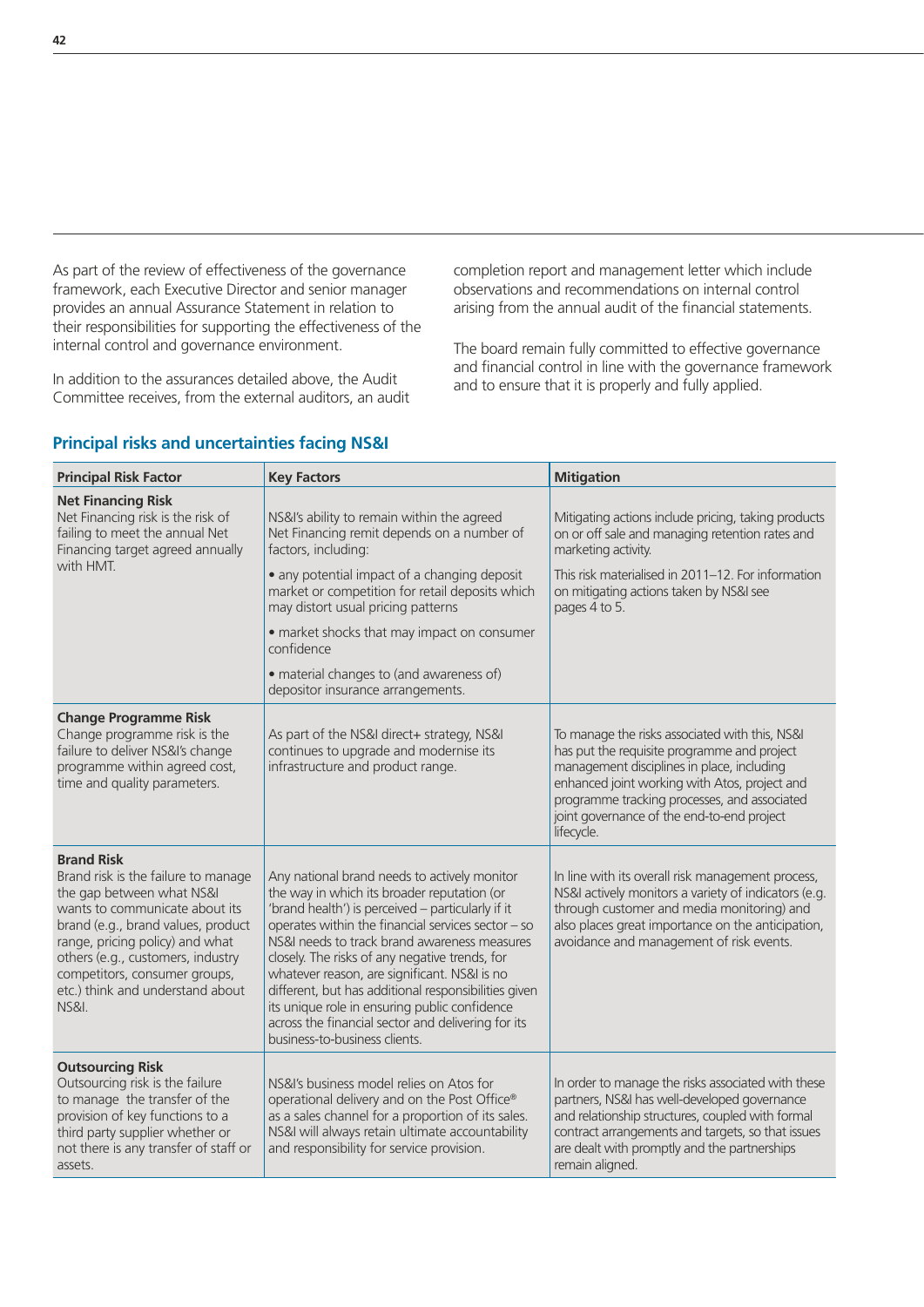| <b>Principal Risk Factor</b>                                                                                                                                                                                                                                   | <b>Key Factors</b>                                                                                                                                                                                                                                                                                                                                                           | <b>Mitigation</b>                                                                                                                                                                                                                                                                                                                                                                                                                                                                                                                                                                                                                                                                                                                        |
|----------------------------------------------------------------------------------------------------------------------------------------------------------------------------------------------------------------------------------------------------------------|------------------------------------------------------------------------------------------------------------------------------------------------------------------------------------------------------------------------------------------------------------------------------------------------------------------------------------------------------------------------------|------------------------------------------------------------------------------------------------------------------------------------------------------------------------------------------------------------------------------------------------------------------------------------------------------------------------------------------------------------------------------------------------------------------------------------------------------------------------------------------------------------------------------------------------------------------------------------------------------------------------------------------------------------------------------------------------------------------------------------------|
| <b>Business-to-business rlsk</b><br>Business-to-business risk is the<br>failure to achieve the revenue<br>targets set as part of the NS&I<br>direct+ strategy.                                                                                                 | The new NS&I direct+ strategy brings with<br>it uncertainties inherent in the sourcing of<br>business-to-business income while maintaining<br>NS&I's core business and conducting the re-<br>tender programme.                                                                                                                                                               | NS&I introduced a new organisational structure to<br>address these issues which included a directorate<br>focused on business-to-business. This took effect<br>from 1 April 2011. NS&I will continue to monitor<br>the strategy and revised structure to ensure that it<br>remains on track.                                                                                                                                                                                                                                                                                                                                                                                                                                             |
| <b>Operations Risk</b><br>Operations risk is the failure of<br>NS&I's outsourced provider to<br>process customer transactions to<br>meet the requirements of NS&I's<br>customers and stakeholders to<br>agreed standards, regulations and<br>quality measures. | In any large organisation with many systems,<br>processes, partners, suppliers and people,<br>there is a risk that operational losses can occur.<br>Sources of such risks include system reliability,<br>IT security, failure of key partners or suppliers<br>to deliver, change management, human error,<br>fraud and failure to comply with legislation or<br>regulations. | Some of NS&I's key management controls used to<br>manage these risks are highlighted earlier in this<br>Statement on pages 39 and 40.                                                                                                                                                                                                                                                                                                                                                                                                                                                                                                                                                                                                    |
| <b>Information Risk</b><br>Information risk is the failure<br>to control, protect, deliver and<br>enhance the value of NS&I's data<br>and information assets                                                                                                   | NS&I holds personal information relating to<br>its customers and readily acknowledges its<br>responsibility to ensure that this information is<br>accurate and up to date, and its duty to ensure<br>that the personal information entrusted to NS&I is<br>properly used and safeguarded from loss, damage<br>and unauthorised access.                                       | The overall accountability for information risk lies<br>with the Senior Information Risk Owner (SIRO),<br>a board and Executive Committee member,<br>supported by a network of Information Asset<br>Owners. The SIRO reports to the board and<br>Audit Committee.<br>Information risk mitigations are provided<br>through a robust security and business continuity<br>programme that aligns with the requirements<br>set out in the HM Government Security Policy<br>Framework covering physical, personnel and<br>information security. Outcomes are reported<br>annually to the Cabinet Office through the<br>Security Risk Management Overview. As in<br>2010-11, no serious or untoward incidents were<br>reported during the year. |

Jane Platt

**Jane Platt Chief Executive National Savings and Investments** 13 December 2012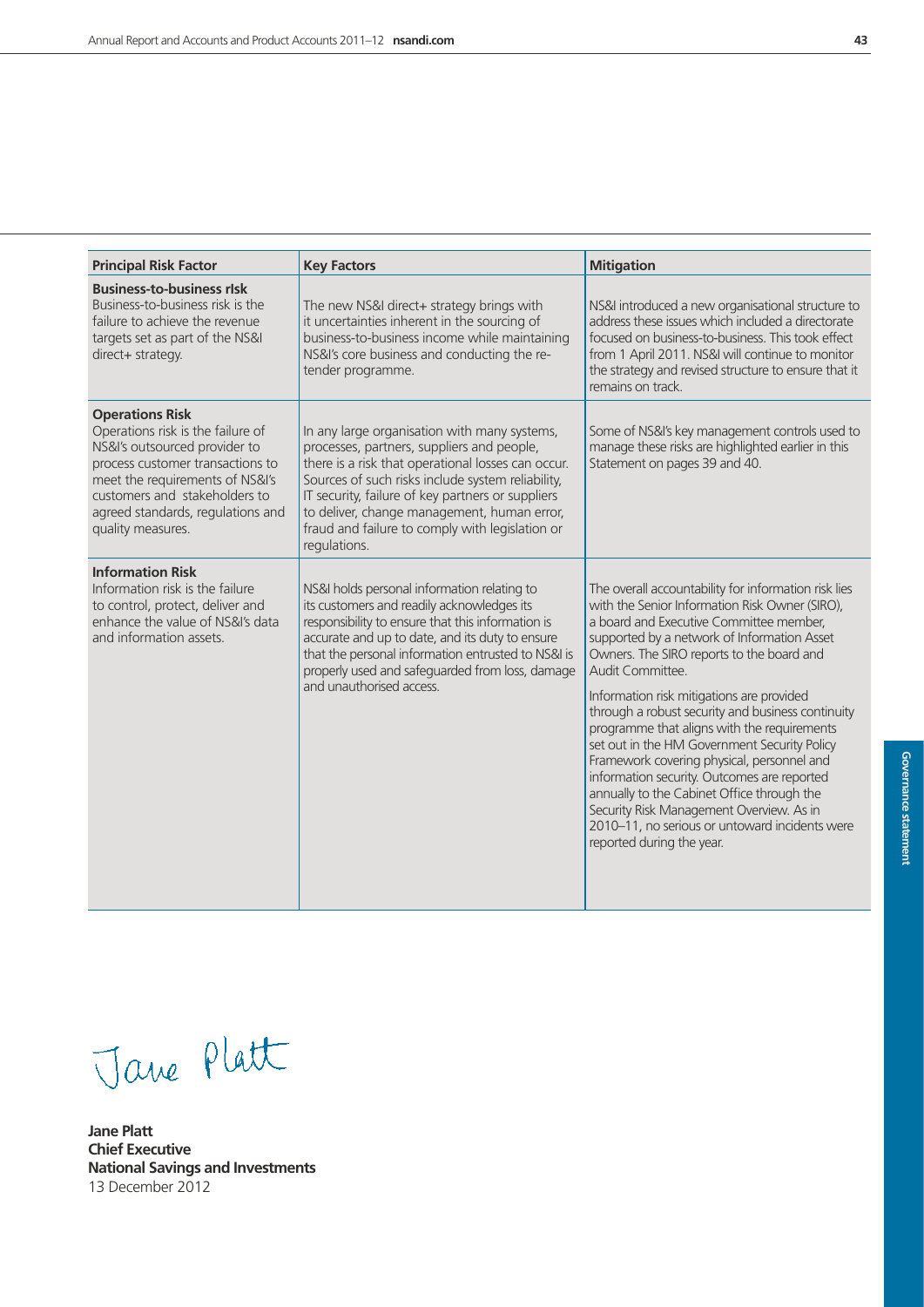# **Accounts** 2011–12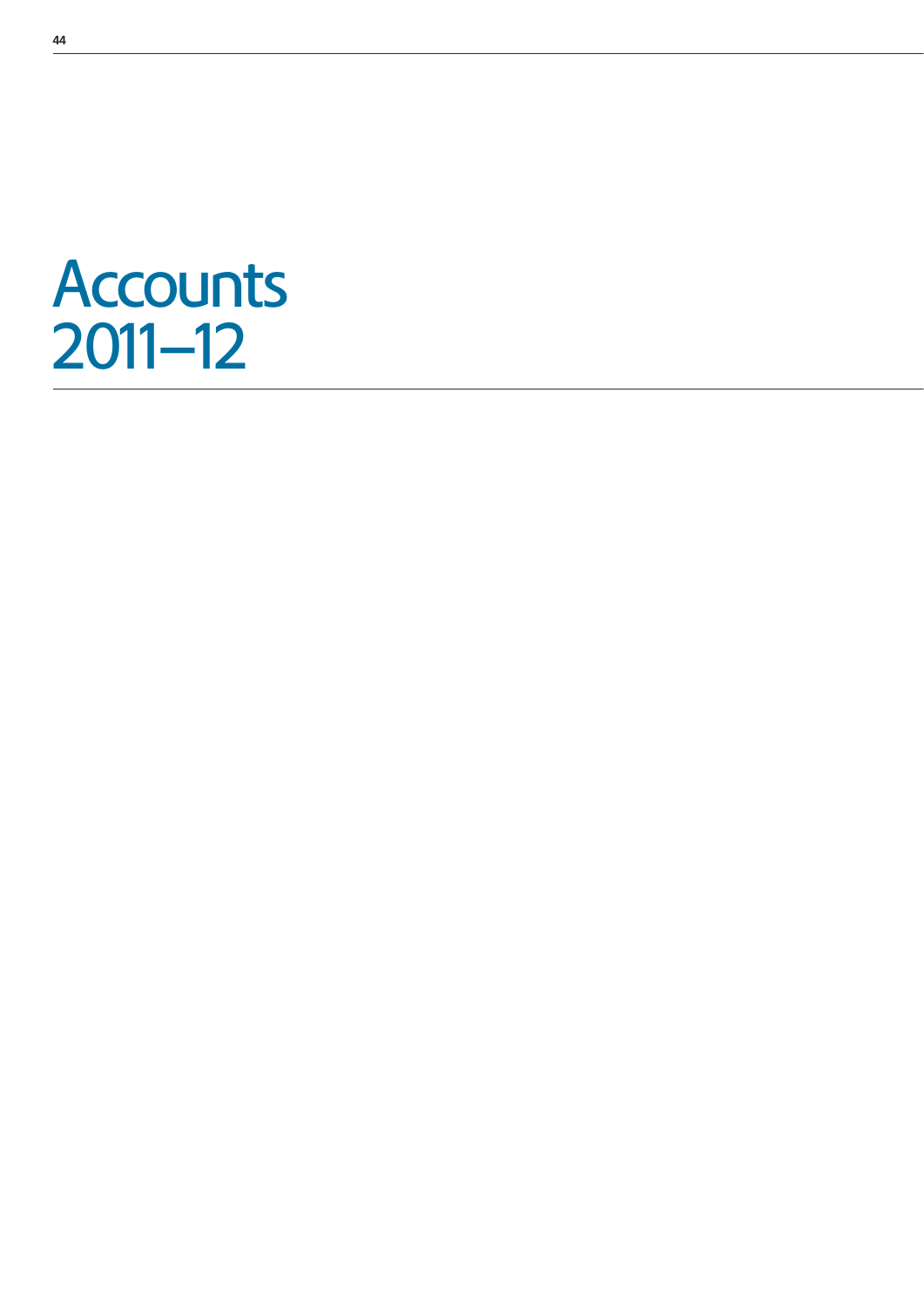# The certificate and report of the Comptroller and Auditor General to the House of Commons

I certify that I have audited the financial statements of National Savings and Investments for the year ended 31 March 2012 under the Government Resources and Accounts Act 2000. The financial statements comprise: the Statement of Comprehensive Net Expenditure, the Statement of Financial Position, Statement of Cash Flows, Statement of Changes in Taxpayers' Equity; and the related notes. I have also audited the Statement of Parliamentary Supply and the related notes. These financial statements have been prepared under the accounting policies set out within them. I have also audited the information in the Remuneration Report that is described in that report as having been audited.

#### **Respective responsibilities of the Accounting Officer and auditor**

As explained more fully in the Statement of Accounting Officer's Responsibilities, the Chief Executive and Director of Savings, as Accounting Officer is responsible for the preparation of the financial statements and for being satisfied that they give a true and fair view. My responsibility is to audit, certify and report on the financial statements in accordance with the Government Resources and Accounts Act 2000. I conducted my audit in accordance with International Standards on Auditing (UK and Ireland). Those standards require me and my staff to comply with the Auditing Practices Board's Ethical Standards for Auditors.

#### **Scope of the audit of the financial statements**

An audit involves obtaining evidence about the amounts and disclosures in the financial statements sufficient to give reasonable assurance that the financial statements are free from material misstatement, whether caused by fraud or error. This includes an assessment of: whether the accounting policies are appropriate to the circumstances of National Savings and Investments and have been consistently applied and adequately disclosed; the reasonableness of significant accounting estimates made by the Accounting Officer; and the overall presentation of the financial statements. In addition I read all the financial and non-financial information in the Annual Report to

identify material inconsistencies with the audited financial statements. If I become aware of any apparent material misstatements or inconsistencies I consider the implications for my certificate.

I am required to obtain evidence sufficient to give reasonable assurance that the Statement of Parliamentary Supply properly presents the outturn against Parliamentary control totals and that those totals have not been exceeded. The voted Parliamentary Control Totals are Departmental Expenditure Limits (Resource and Capital), Annually Managed Expenditure (Resource and Capital), Non Budget (Resource) and Net Cash Requirement. I am also required to obtain evidence sufficient to give reasonable assurance that the expenditure and income recorded in the financial statements have been applied to the purposes intended by Parliament and the financial transactions recorded in the financial statements conform to the authorities which govern them.

#### **Opinion on regularity**

In my opinion, in all material respects

- the Statement of Parliamentary Supply properly presents the outturn against voted Parliamentary control totals for the year ended 31 March 2012 and shows that those totals have not been exceeded; and
- the expenditure and income recorded in the financial statements have been applied to the purposes intended by Parliament and the financial transactions recorded in the financial statements conform to the authorities which govern them.

#### **Opinion on Financial Statements**

In my opinion:

- $\bullet$  the financial statements give a true and fair view of the state of the affairs of National Savings and Investments as at 31 March 2012 and of its net operating cost for the year then ended; and
- the financial statements have been properly prepared in accordance with the Government Resources and Accounts Act 2000 and HM Treasury directions issued thereunder.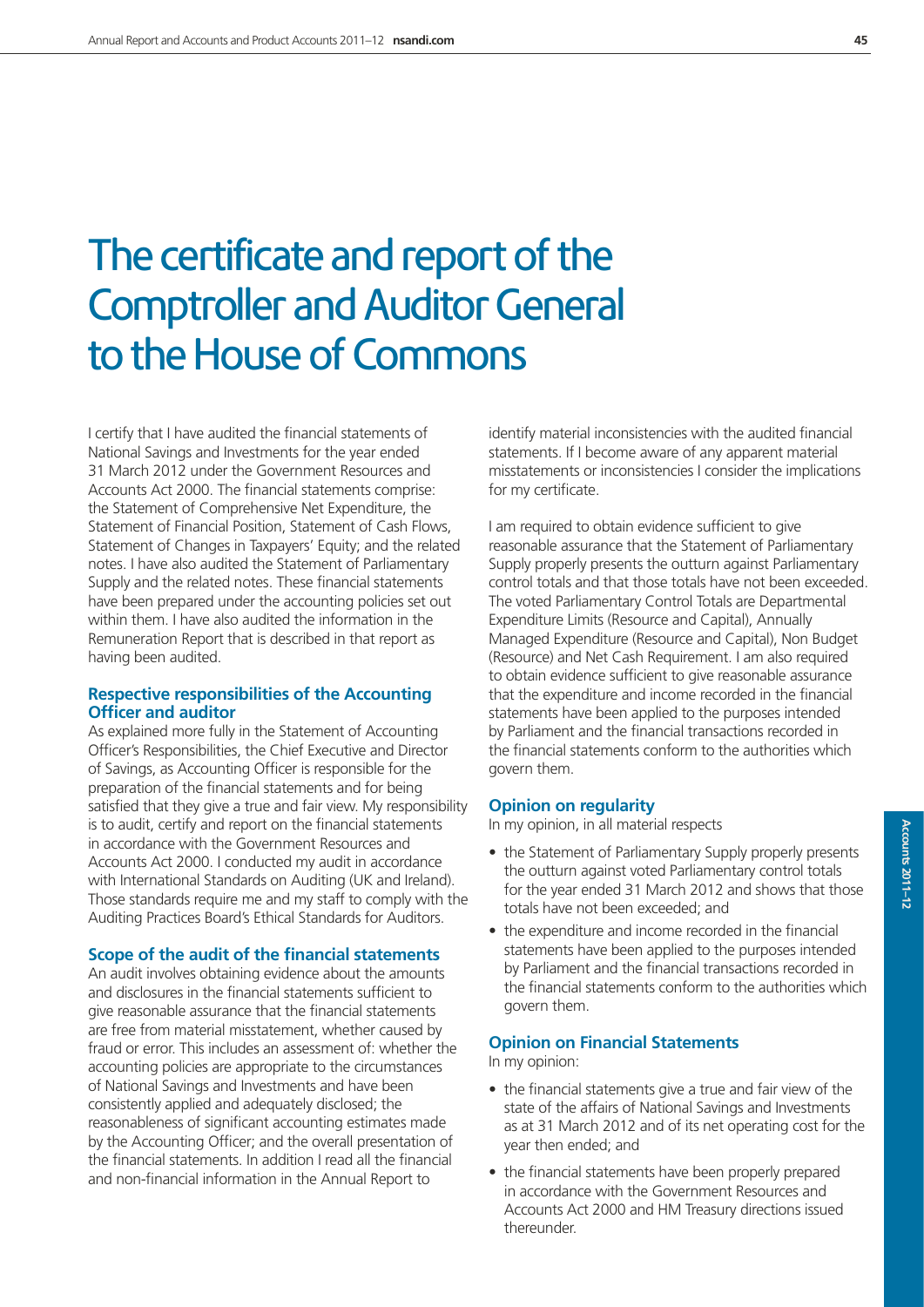### **Opinion on other matters**

In my opinion:

- the part of the Remuneration Report to be audited has been properly prepared in accordance with HM Treasury directions made under the Government Resources and Accounts Act 2000; and
- the information given in the Management Commentary for the financial year for which the financial statements are prepared is consistent with the financial statements.

### **Matters on which I report by exception**

I have nothing to report in respect of the following matters which I report to you if, in my opinion:

- adequate accounting records have not been kept or returns adequate for my audit have not been received from branches not visited by my staff; or
- $\bullet$  the financial statements and the part of the Remuneration Report to be audited are not in agreement with the accounting records and returns; or
- I have not received all of the information and explanations I require for my audit; or
- the Governance Statement does not reflect compliance with HM Treasury's guidance.

#### **Report**

I have no observations to make on these financial statements.

#### **Amyas C E Morse Comptroller and Auditor General**

Date: 17 December 2012

National Audit Office 157-197 Buckingham Palace Road Victoria, London, SW1W 9SP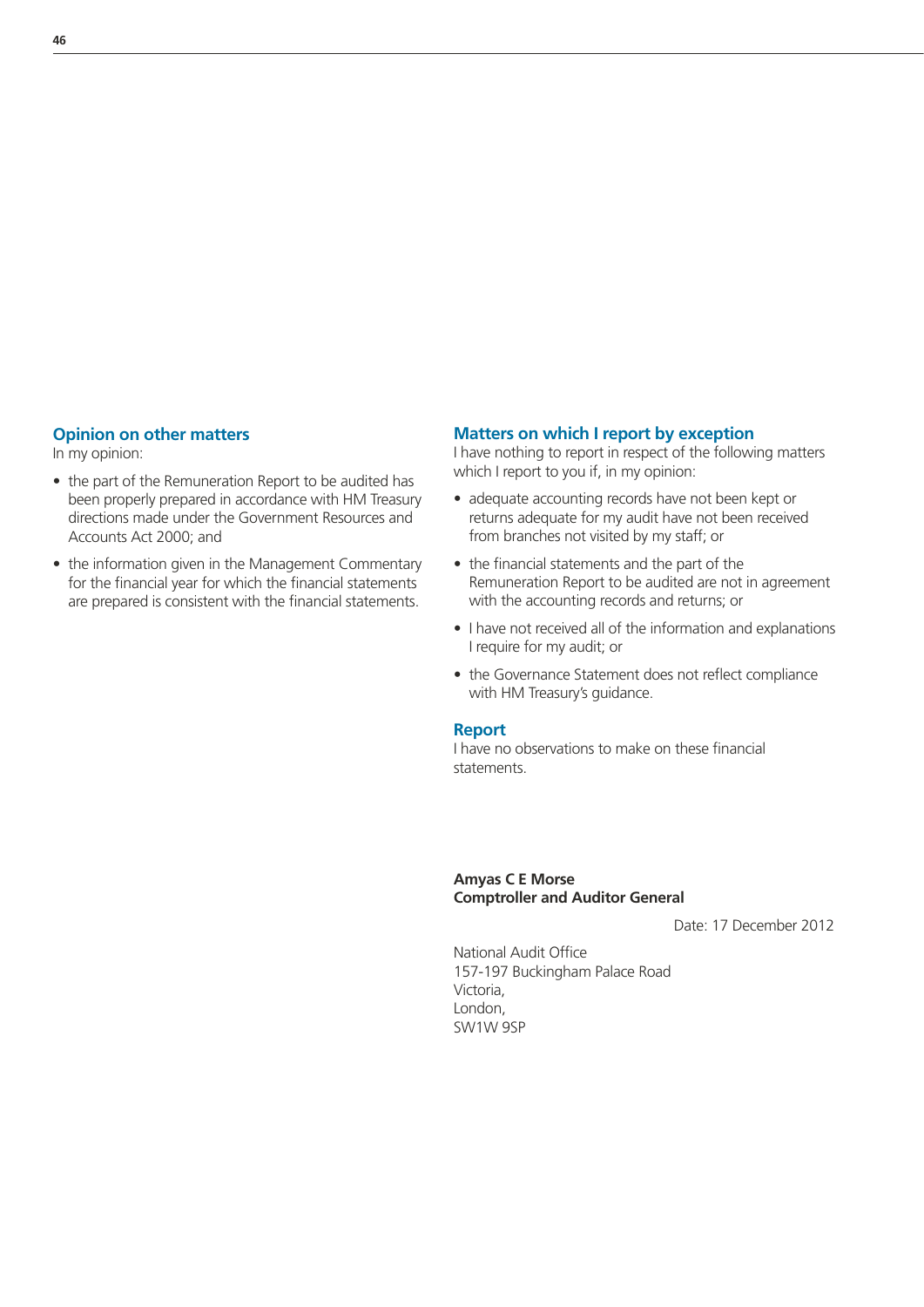# Statement of parliamentary supply

# **Summary of resource and capital outturn 2011–12**

|                                       | Restated    |                          |                              |                          |              |                          |                 |                                                                                        |                         |
|---------------------------------------|-------------|--------------------------|------------------------------|--------------------------|--------------|--------------------------|-----------------|----------------------------------------------------------------------------------------|-------------------------|
|                                       |             |                          |                              |                          |              |                          |                 | 2011-12                                                                                | 2010-11                 |
|                                       | <b>Note</b> | <b>Voted</b>             | <b>Estimate</b><br>Non-Voted | <b>Total</b>             | <b>Voted</b> | Outturn<br>Non-Voted     | <b>Total</b>    | <b>Voted</b><br>outturn<br>compared<br>with<br><b>Estimate:</b><br>saving/<br>(excess) | Outturn<br><b>Total</b> |
|                                       |             | £000                     | £000                         | £000                     | £000         | £000                     | £000            | £000                                                                                   | £000                    |
| <b>Departmental Expenditure Limit</b> |             |                          |                              |                          |              |                          |                 |                                                                                        |                         |
| - Resource                            | 2.1, 3.2    | 173,610                  | $\overline{\phantom{a}}$     | 173,610                  | 172,465      | $\overline{\phantom{a}}$ | 172,465         | 1,145                                                                                  | 169,103                 |
| - Capital                             | 2.2         | 477                      | $\overline{a}$               | 477                      | 191          |                          | 191             | 286                                                                                    | 1,415                   |
| <b>Annually Managed Expenditure</b>   |             |                          |                              |                          |              |                          |                 |                                                                                        |                         |
| - Resource                            | 2.1         | 7,300                    | $\overline{\phantom{0}}$     | 7,300                    | 639          |                          | 639             | 6,661                                                                                  | 3,747                   |
| - Capital                             |             | $\overline{\phantom{a}}$ |                              | $\overline{\phantom{a}}$ |              |                          | $\qquad \qquad$ | $\overline{\phantom{a}}$                                                               |                         |
| <b>Total Budget</b>                   |             | 181,387                  | ٠                            | 181,387                  | 173,295      | $\overline{\phantom{a}}$ | 173,295         | 8,092                                                                                  | 174,265                 |
| <b>Total</b>                          |             | 181,387                  | ٠                            | 181,387                  | 173,295      | $\overline{\phantom{0}}$ | 173,295         | 8,092                                                                                  | 174,265                 |
|                                       |             |                          |                              |                          |              |                          |                 |                                                                                        |                         |
| <b>Total Resource</b>                 |             | 180,910                  | $\qquad \qquad \blacksquare$ | 180,910                  | 173,104      | $\overline{\phantom{a}}$ | 173,104         | 7,806                                                                                  | 172,850                 |
| <b>Total Capital</b>                  | 2.2         | 477                      | $\overline{\phantom{a}}$     | 477                      | 191          | $\overline{\phantom{a}}$ | 191             | 286                                                                                    | 1,415                   |
| <b>Total</b>                          |             | 181,387                  | ٠                            | 181,387                  | 173,295      | ٠                        | 173,295         | 8,092                                                                                  | 174,265                 |

# **Net cash requirement 2011–12**

|                |                                |         | $2011 - 12$                                                     | 2010-11 |
|----------------|--------------------------------|---------|-----------------------------------------------------------------|---------|
|                | $2011 - 12$<br><b>Estimate</b> | Outturn | Net total<br>outturn<br>compared<br>with<br>estimate:<br>saving | Outturn |
| <b>Note</b>    | £000                           | £000    | £000                                                            | £000    |
| $\overline{4}$ | 173,907                        | 161,588 | 12,319                                                          | 178,013 |

## **Administration costs 2011–12**

|             |             |                 | <b>Restated</b> |
|-------------|-------------|-----------------|-----------------|
|             | $2011 - 12$ | $2011 - 12$     | 2010-11         |
|             | Estimate    | Outturn         | <b>Outturn</b>  |
| <b>Note</b> | £000        | £000            | £000            |
| 22          |             | 173,610 172,465 | 169,103         |

Figures in the areas outlined in bold are voted totals or other totals subject to Parliamentary control

Explanations of variances between Estimate and outturn are given in Note 2 and in the Management Commentary

Restatement for 2010-11 removes non budget expenditure from the Statement of parliamentary supply to provide consistency with 2011-12 and in accordance with HM Treasury's CLoS

The notes on pages 52 to 75 form part of these accounts.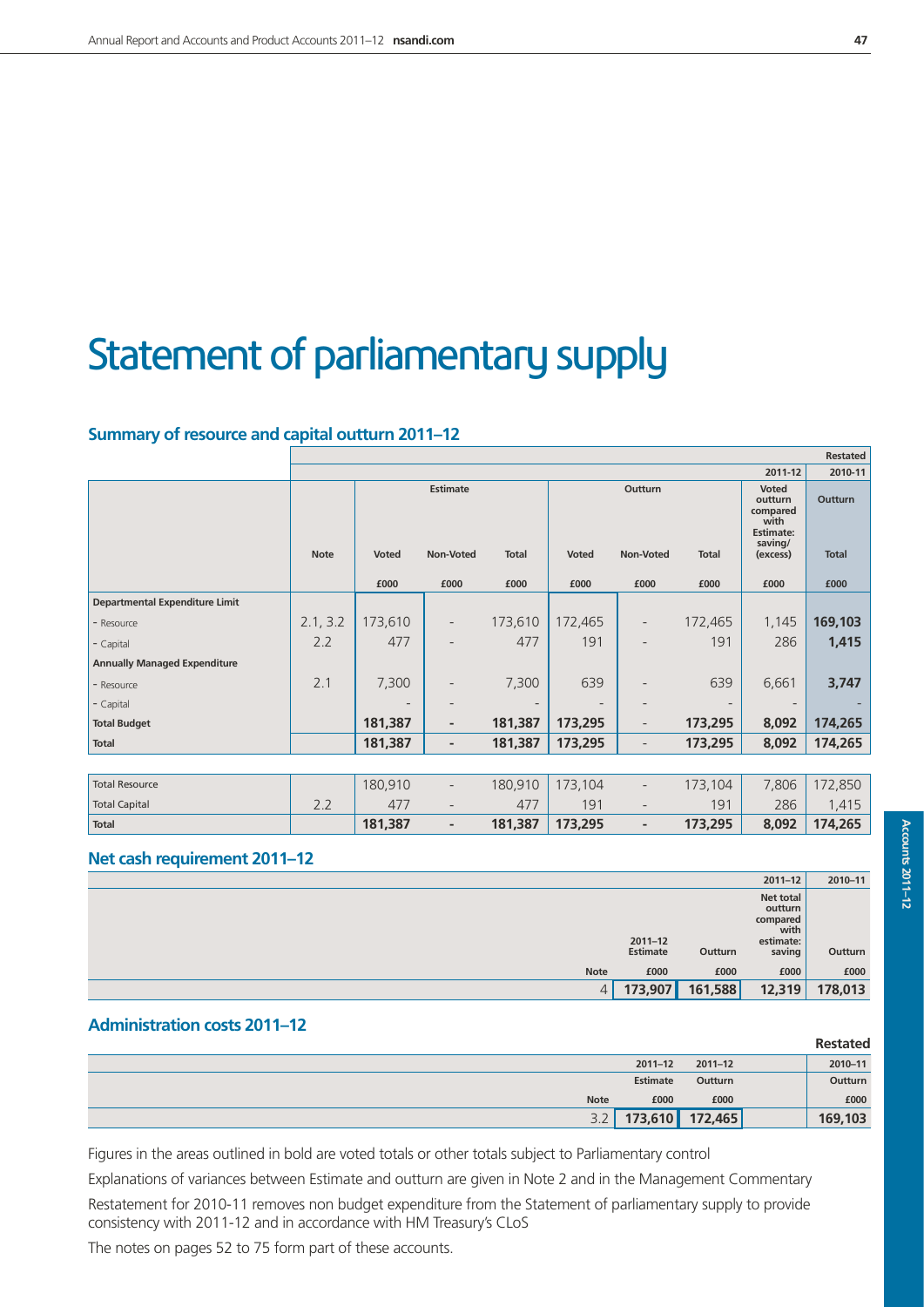# Statement of comprehensive net expenditure

# **for the year ended 31 March 2012**

|                                                                |                |             | <b>Restated</b> |
|----------------------------------------------------------------|----------------|-------------|-----------------|
|                                                                |                | $2011 - 12$ | 2010-11         |
|                                                                | <b>Note</b>    | £000        | £000            |
| <b>Administration costs</b>                                    |                |             |                 |
| Staff costs                                                    | $\overline{7}$ | 11,490      | 10,261          |
| Other administration costs                                     | 8              | 192,032     | 170,206         |
| Operating income                                               | 10             | (31, 255)   | (11, 756)       |
| <b>Net administration costs</b>                                |                | 172,267     | 168,711         |
| Programme expenditure                                          |                |             |                 |
| Programme expenditure                                          | 9              | (10, 345)   | (10, 788)       |
| Operating income                                               | 10             | 14,659      | 4,478           |
| Net programme expenditure                                      |                | 4,314       | (6, 310)        |
| Net operating costs for the year                               |                | 176,581     | 162,401         |
| ended 31 March                                                 |                |             |                 |
| Total expenditure                                              |                | 193,177     | 169,679         |
| Total income                                                   |                | (16, 596)   | (7, 278)        |
| Net operating costs for the year<br>ended 31 March             |                | 176,581     | 162,401         |
| Other comprehensive expenditure                                |                |             |                 |
| Net loss/(gain) on revaluation of property                     | 19             | 3,642       | (633)           |
| Total comprehensive expenditure for the<br>year ended 31 March |                | 180,223     | 161,768         |

All income and expenditure is derived from continuing operations.

The notes on pages 52 to 75 form part of these accounts.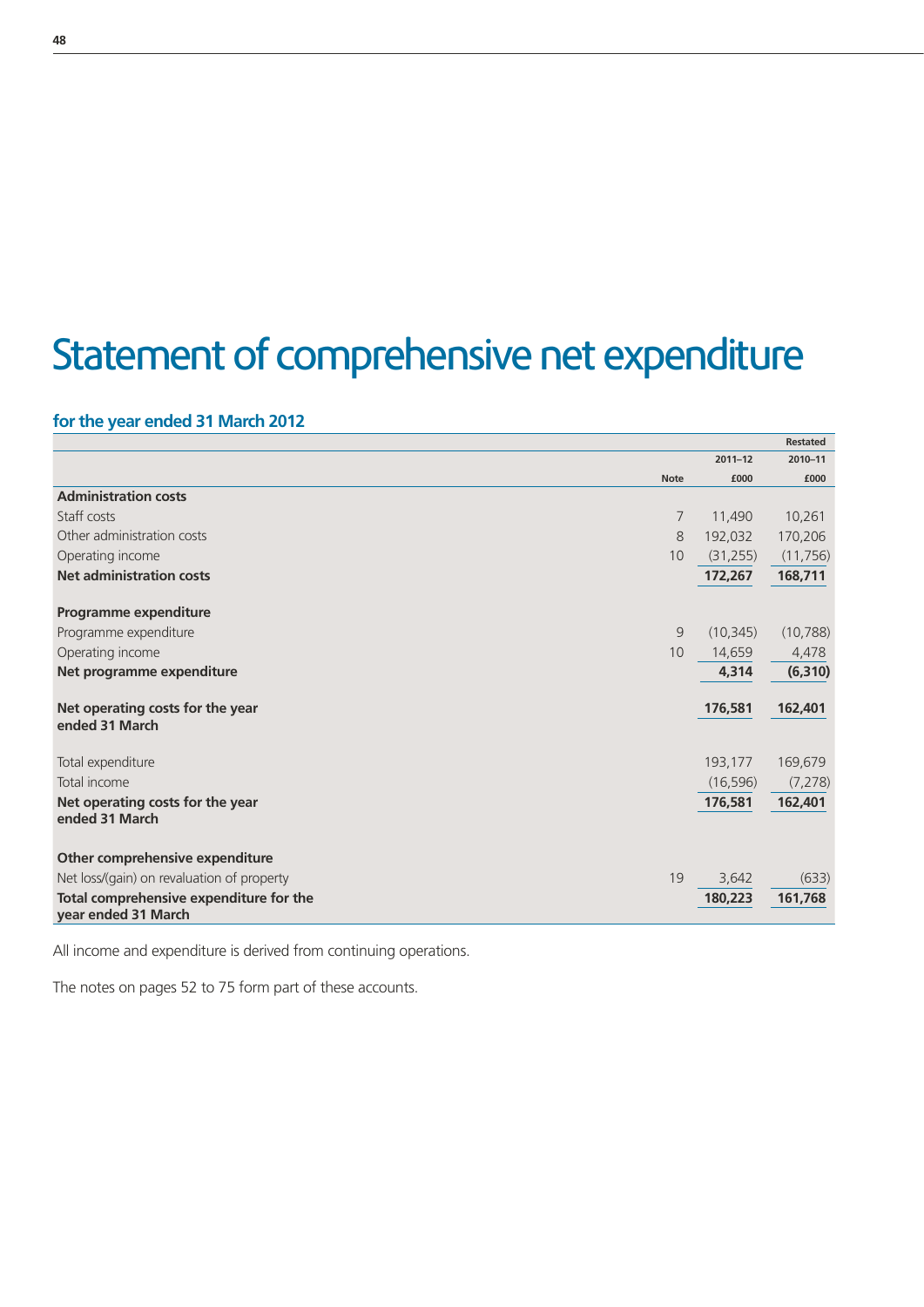# Statement of financial position

#### **as at 31 March 2012**

|             |                  |                  | Restated         |                  |
|-------------|------------------|------------------|------------------|------------------|
|             | 31 March<br>2012 | 31 March<br>2012 | 31 March<br>2011 | 31 March<br>2011 |
| <b>Note</b> | £000             | £000             | £000             | £000             |
|             |                  |                  |                  |                  |
| 11          | 28,677           |                  | 38,877           |                  |
| 12          | 66,915           |                  | 55,726           |                  |
|             |                  | 95,592           |                  | 94,603           |
| 14          |                  | 5,245            |                  |                  |
|             |                  | 100,837          |                  | 94,603           |
|             |                  |                  |                  |                  |
| 14          | 6,835            |                  | 3,653            |                  |
| 15          | 554              |                  | 872              |                  |
| 16          | 332,908          |                  |                  |                  |
|             |                  | 340,297          |                  | 4,525            |
|             |                  | 441,134          |                  | 99,128           |
|             |                  |                  |                  |                  |
| 17          | (378, 201)       |                  | (31, 330)        |                  |
| 18          | (126)            |                  | (424)            |                  |
|             |                  | (378, 327)       |                  | (31, 754)        |
|             |                  |                  |                  |                  |
|             |                  | 62,807           |                  | 67,374           |
|             |                  |                  |                  |                  |
| 18          | (16)             |                  | (23)             |                  |
|             | (20, 832)        |                  | (7,616)          |                  |
|             |                  | (20, 848)        |                  | (7,639)          |
|             |                  | 41,959           |                  | 59,735           |
|             |                  |                  |                  |                  |
|             |                  | 29,824           |                  | 43,958           |
|             |                  | 12,135           |                  | 15,777           |
|             |                  | 41,959           |                  | 59,735           |
|             | 17               |                  |                  |                  |

The notes on pages 52 to 75 form part of these accounts.

Jave Platt

**Jane Platt Chief Executive National Savings and Investments** 13 December 2012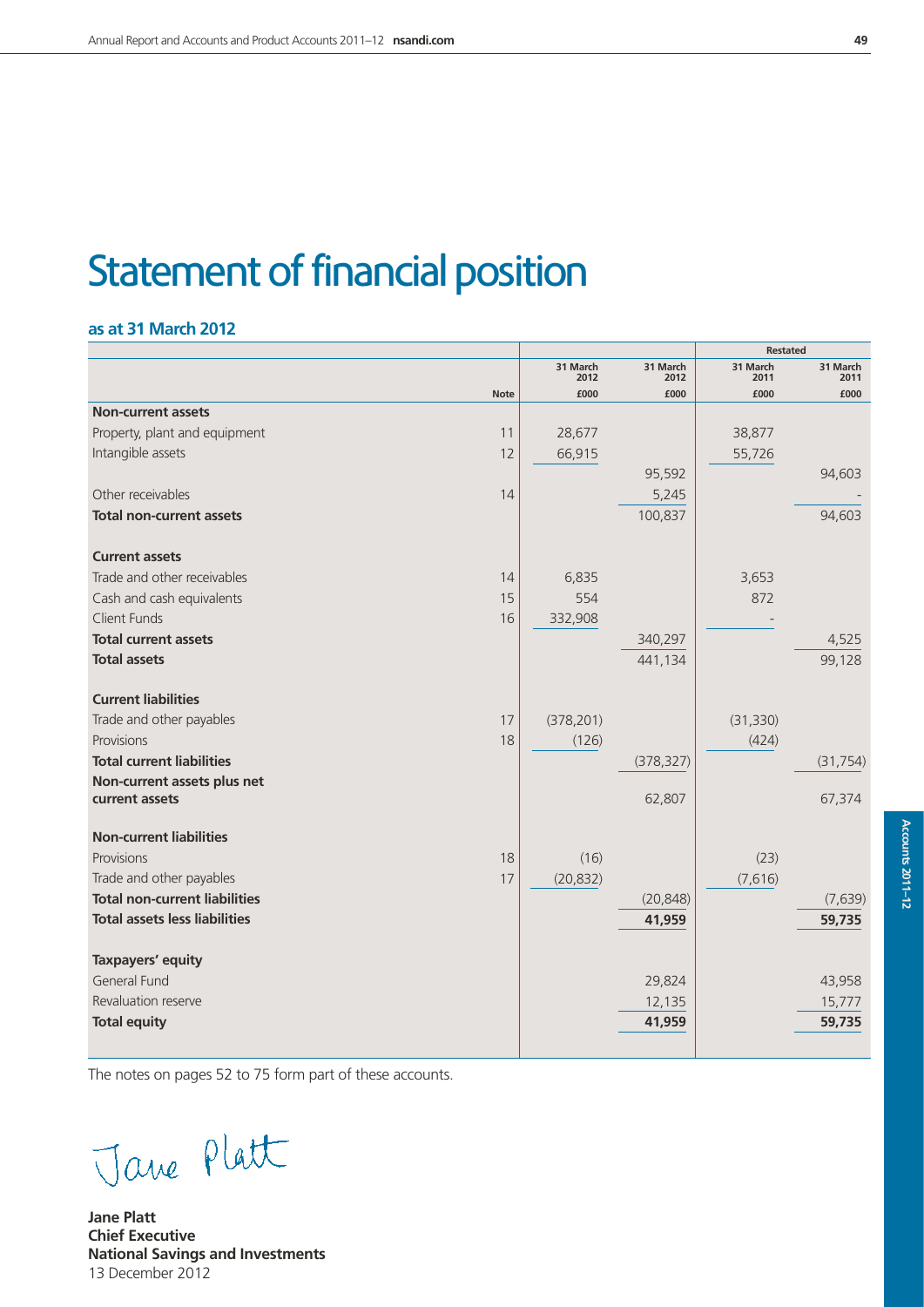# Statement of cash flows

# **for the year ended 31 March 2012**

|                                                                                                                    |             | $2011 - 12$ | 2010-11    |
|--------------------------------------------------------------------------------------------------------------------|-------------|-------------|------------|
|                                                                                                                    | <b>Note</b> | £000        | £000       |
| Cash flows from operating activities                                                                               |             |             |            |
| Net operating cost                                                                                                 |             | (176, 581)  | (162, 401) |
| Adjustment for non-cash transactions                                                                               | 8, 9        | 20,727      | 13,965     |
| Increase in trade and other receivables                                                                            | 14          | (8, 427)    | (3,428)    |
| Increase/(decrease) in trade and other payables                                                                    | 17          | 25,715      | 1,120      |
| less movements in payables relating to items not passing through the Statement of<br>comprehensive net expenditure | 17          | (17)        | 19         |
| Use of provisions-losses                                                                                           | 18          |             | (73)       |
| Use of provisions-early retirements                                                                                | 18          | (190)       | (288)      |
| Use of provisions-Glasgiow sports ground                                                                           | 18          | (8)         | (31)       |
| Net cash outflow from operating activities                                                                         |             | (138, 781)  | (151, 117) |
|                                                                                                                    |             |             |            |
| <b>Cash flows from investing activities</b>                                                                        |             |             |            |
| Purchase of property, plant and equipment                                                                          | 11          | (1,050)     | (3,960)    |
| Purchase of intangible assets                                                                                      | 12          | (23, 556)   | (23, 823)  |
| Increase in trade and other payables                                                                               | 17          | 1,780       | 905        |
| Net cash flows from investing activities                                                                           |             | (22, 826)   | (26, 878)  |
| <b>Cash flows from financing activities</b>                                                                        |             |             |            |
| From the Consolidated Fund (Supply) - current year                                                                 |             | 162,142     | 178,885    |
| From the Consolidated Fund (Supply) – prior year                                                                   |             | (872)       | (629)      |
| <b>Net financing</b>                                                                                               |             | 161,270     | 178,256    |
| Net (decrease)/increase in cash and cash equivalents in the period                                                 |             |             |            |
| before adjustment for receipts and payments to the Consolidated Fund                                               |             | (337)       | 261        |
| Receipts due to the Consolidated Fund which are outside the scope of the<br>Department's activities                |             | (56)        | (37)       |
| Payments of amounts due to the Consolidated Fund                                                                   |             | 75          | 19         |
| Net (decrease)/increase in cash and cash equivalents in the period after                                           |             |             |            |
| adjustment for receipts and payments to the Consolidated Fund                                                      | 15          | (318)       | 243        |
| Cash and cash equivalents at the beginning of the period                                                           | 15          | 872         | 629        |
| Cash and cash equivalents at the end of the period                                                                 | 15          | 554         | 872        |

Cash flows regarding client funds are not included as those monies are not accounted through the Consolidated Fund.

The notes on pages 52 to 75 form part of these accounts.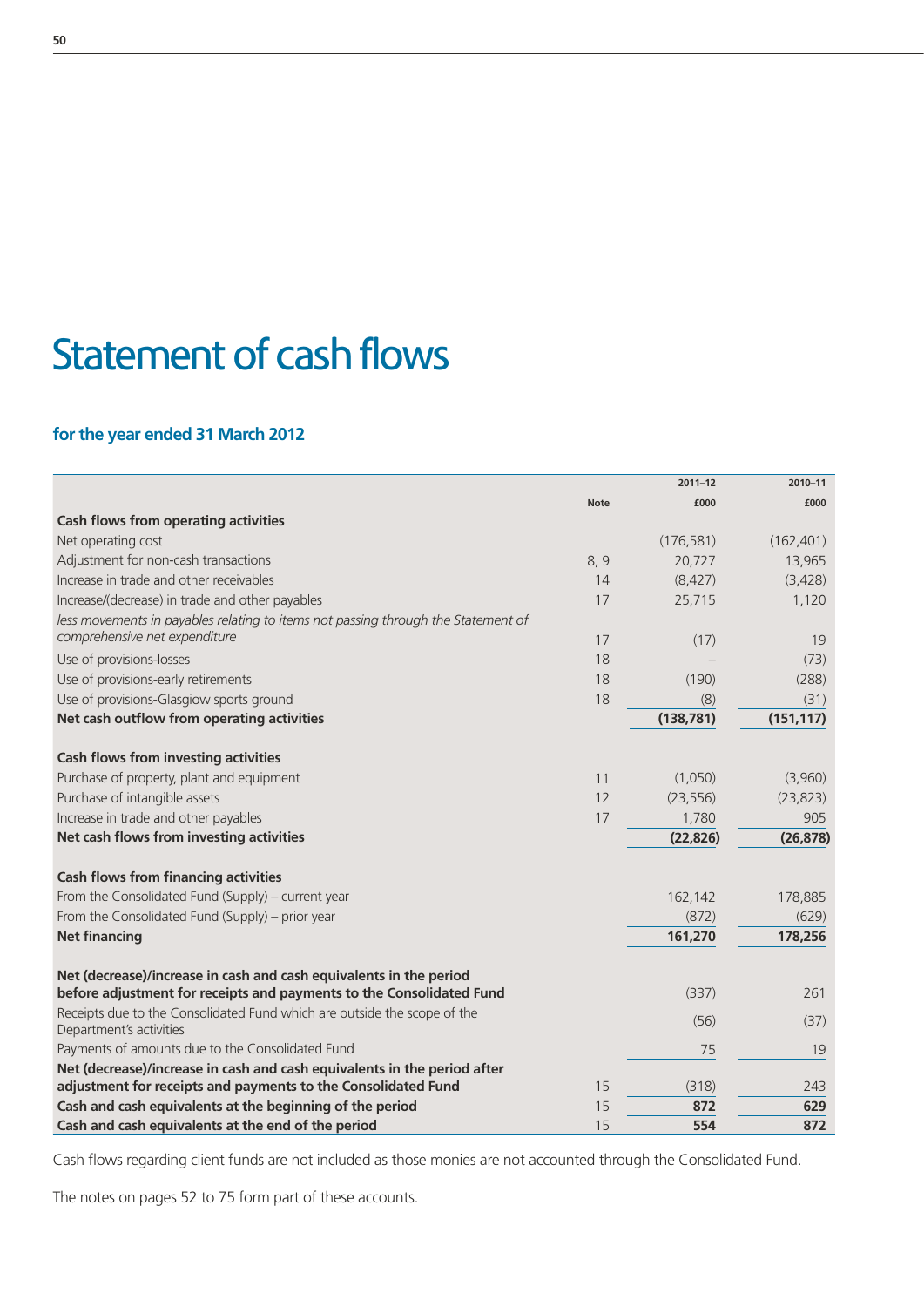# Statement of changes in taxpayers'equity

# **for the year ended 31 March 2012**

|                                                          |             | General<br><b>Fund (1)</b> | <b>Revaluation</b><br>reserve (2) | <b>Total</b><br>reserves |
|----------------------------------------------------------|-------------|----------------------------|-----------------------------------|--------------------------|
|                                                          | <b>Note</b> | £000                       | £000                              | £000                     |
| <b>Balance at 1 April 2010</b>                           |             | 27,584                     | 15,144                            | 42,728                   |
| Changes in taxpayers' equity 2010-11                     |             |                            |                                   |                          |
| Net Parliamentary Funding - drawn down                   |             | 178,885                    |                                   | 178,885                  |
| Net Parliamentary Funding - deemed                       | 15          | (854)                      |                                   | (854)                    |
| CFERs payable to Consolidated Fund                       | 15          | (18)                       |                                   | (18)                     |
|                                                          |             | 178,013                    | $\overline{a}$                    | 178,013                  |
| Comprehensive net expenditure for the year               |             | (162, 401)                 |                                   | (162, 401)               |
| <b>Non-cash adjustments</b>                              |             |                            |                                   |                          |
| Auditor's renumeration                                   | 8           | 762                        |                                   | 762                      |
| Net gain on revaluation of property, plant and equipment | 19          |                            | 633                               | 633                      |
|                                                          |             | (161, 639)                 | 633                               | (161,006)                |
| <b>Balance at 1 April 2011</b>                           |             | 43,958                     | 15,777                            | 59,735                   |
| Changes in taxpayers' equity 2011-12                     |             |                            |                                   |                          |
| Net Parliamentary Funding - drawn down                   |             | 162,142                    |                                   | 162,142                  |
| Net Parliamentary Funding - deemed                       | 15          | (552)                      |                                   | (552)                    |
| CFERs payable to Consolidated Fund                       | 15          | (2)                        |                                   | (2)                      |
|                                                          |             | 161,588                    |                                   | 161,588                  |
| Comprehensive net expenditure for the year               |             | (176, 581)                 |                                   | (176, 581)               |
| <b>Non-cash adjustments</b>                              |             |                            |                                   |                          |
| Auditor's remuneration                                   | $\,8\,$     | 859                        |                                   | 859                      |
| Net loss on revaluation of property, plant and equipment | 19          |                            | (3,642)                           | (3,642)                  |
|                                                          |             | (175, 722)                 | (3,642)                           | (179, 364)               |
| <b>Balance at 31 March 2012</b>                          |             | 29,824                     | 12,135                            | 41,959                   |

(1) **General Fund:** The General Fund represents the total assets less liabilities of NS&I, to the extent that the total is not represented by other reserves and financing items. Supply financing is credited to the General Fund. An amount equal to any expenditure on standing services is debited to the General Fund.

(2) **Revaluation reserve:** The revaluation reserve reflects the unrealised balance of the cumulative revaluation adjustments to assets.

The notes on pages 52 to 75 form part of these accounts.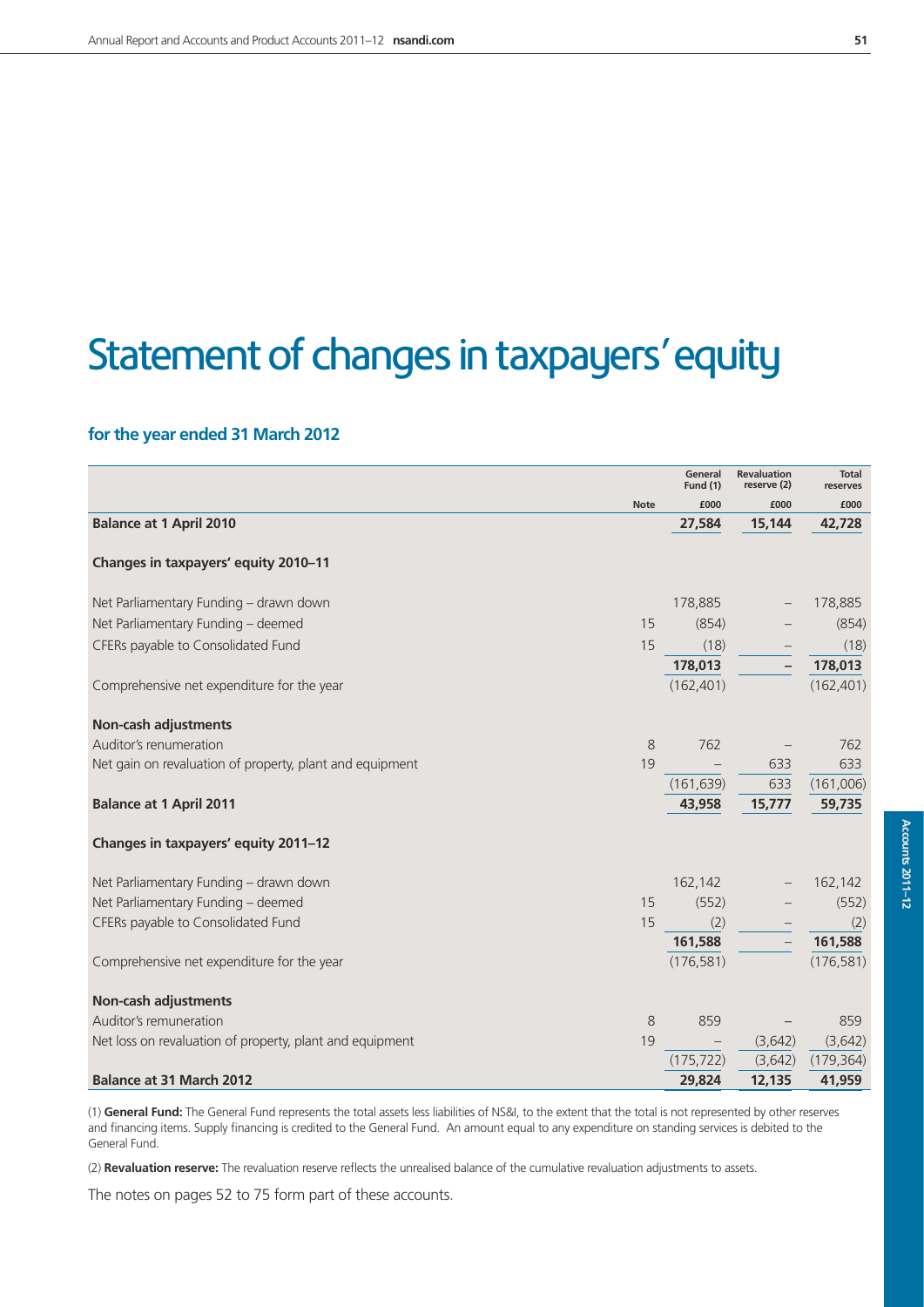# Notes to the accounts

# **1 Statement of accounting policies**

These financial statements have been prepared in accordance with the 2011–12 Government Financial Reporting Manual (FReM) issued by HM Treasury. The accounting policies contained in the FReM apply International Financial Reporting Standards (IFRS) as adapted or interpreted for the public sector context. Where the FReM permits a choice of accounting policy, the accounting policy which is judged to be most appropriate to the particular circumstances of NS&I for the purpose of giving a true and fair view has been selected. The particular policies adopted by NS&I for the Accounts are described below. They have been applied consistently in dealing with items that are considered material to the accounts.

In addition to the primary statements prepared under IFRS, the FReM also requires the Department to prepare one additional primary statement. The Statement of Parliamentary Supply and supporting notes show outturn against Estimate in terms of the net resource requirement and the net cash requirement.

Accounts direction for these departmental accounts is given by HM Treasury in accordance with section 5(2) of the Government Resources and Accounts Act 2000.

NS&I also prepares the Product Accounts covering transactions and balances on all NS&I products, which are prepared under a separate direction issued by HM Treasury (disclosed in the Annex).

#### **Restatements**

The total comprehensive expenditure for the year ended 31 March 2011 has been reduced by  $£1.2m$  to reflect the gain on revaluation of property rather than the loss reported in this statement in the prior year.

Non-current provisions included in the Statement of financial position as at 31 March 2011 have been reduced by £424k and current provisions increased by the same to reflect the expected timing of discounted cashflows disclosed in note 18(b).

#### **1.1 Standards in issue but not in force**

Certain standards, amendments and interpretations to existing standards have been published that may be mandatory for NS&I's accounting periods beginning on or after 1 April 2012 or later periods. NS&I has not early adopted the standards, amendments or interpretations described below:

**1.1.1 Amendments to IAS 1 Presentation of Financial Statements - Other Comprehensive Income (effective for annual periods beginning on or after 1 June 2012)**

The amendment requires items of other comprehensive income (OCI) to be grouped on the basis of whether they might at some point be reclassified from (OCI) to profit (cash flow hedges) or not (gains on property revaluations), to make it clearer to users what their potential impact will be in future periods notably in light of improved disclosure of financial instruments and pensions. The standard has not yet been endorsed by the EU.

#### **1.1.2 Amendments to IAS 19 Post Employment Benefits - Pensions (effective for annual periods beginning on or after 1 January 2013)**

The amendment eliminates the option for recognising deferred gains and losses resulting from defined benefit plans and also presenting those gains and losses in financial statements. It also improves disclosure requirments as characteristics of the plans are more accurately reflected. The amendment also modifies accounting for termination benefits, including distinguishing between benefits provided in exchange for service and benefits provided in exchange for the termination of employment and affects the recognition and measurement of termination benefits. The standard has not yet been adopted by the EU.

#### **1.1.3 IFRS 13 Fair value measurement (consistent guidance on fair value measurement for all relevant balances and transactions covered by IFRS except where IFRS 13 explicitly states otherwise, effective on or after 1 January 2013)**

The standard defines fair value and provides guidance on fair value measurement techniques and sets out disclosure requirements. The standard has established a hierarchy for input quality. Level 1 inputs (highest quality) to Level 3 (lowest quality). NS&I will be required to use the most appropriate inputs available to them in determining fair value. The inference is that the higher the quality, the more appropriate the input. The application of IFRS 13 is subject to further review by HM Treasury and the other relevant authorities before due process consultation.

#### **1.2 Accounting convention**

These accounts have been prepared under the historical cost convention, modified to account for the revaluation of property, plant and equipment and intangible assets.

#### **1.3 Accounting estimates and judgements**

The preparation of financial statements requires management to make judgements, estimates and assumptions that affect the reported amounts of assets,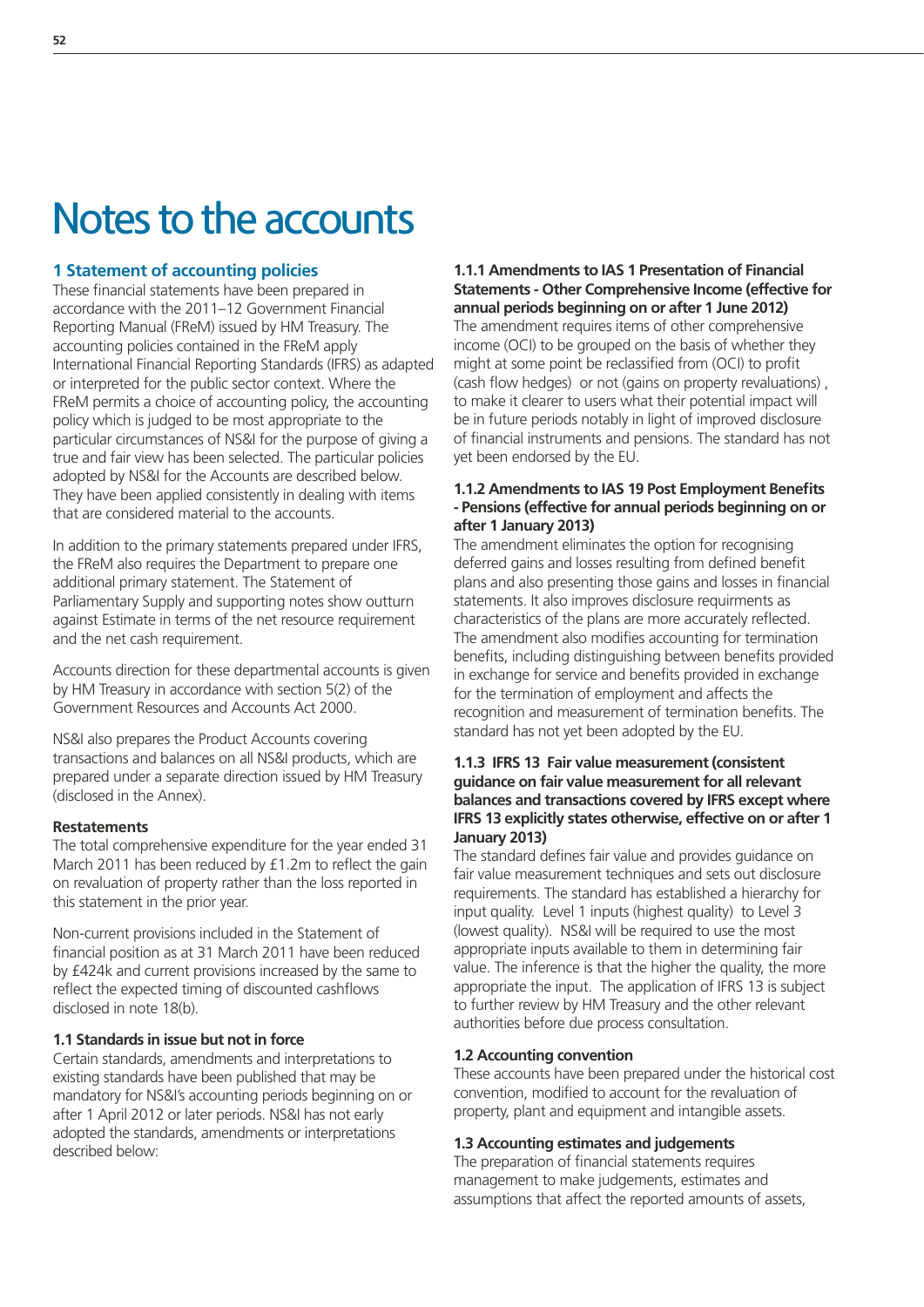liabilities, income and expenses. Due to the inherent uncertainty in making estimates, actual results reported in future periods may be based upon amounts which differ from those estimates. Estimates, judgements and assumptions are continually evaluated and are based on historical experience and other factors, including expectations of future events that are believed to be reasonable under the circumstances. Revisions to accounting estimates are recognised in the period in which the estimate is revised and in any future periods affected.

The accounting policies set out areas involving a higher degree of judgement, complexity, assumptions, estimation techniques, such as note 1.4 (service concession arrangements), note 1.6 (depreciation), note 1.8 (impairments) and note 1.13 (provisions).

In the application of NS&I's accounting policies, management has made a number of judgements that have a significant effect on the amounts recognised in the financial statements. The most significant of these are:

Intangible assets - under IFRIC 12, substantial amounts of software development costs have been capitalised since IFRIC 12 was implemented. Capitalisation of these costs requires considerable judgement. The development work is being carried out to modernise NS&I's infrastructure, simplify its products and to develop its business-to-business capability. NS&I capitalises the implementation costs of developments where future benefits will accrue. Management judgement has been applied in quantifying the benefit expected to accrue to NS&I over the useful life of the relevant assets. The benefits relate to the fact that such software allows NS&I to carry out its functions more efficiently and to leverage its capability. Where the software does not produce the expected benefits in terms of NS&I not achieving its objectives then the carrying value would require adjustment.

Property, plant and equipment - under IFRIC 12 IT, plant and machinery costs were capitalised during the year. NS&I obtains information regarding movements of assets either additions or disposals directly from its outsourced provider.

Impairments - NS&I carries out a comprehensive review of the value of its assets at the each year end. Asset values are assessed as to whether the carrying value on the Statement of financial position is overstated in comparison to market value. Also, an assessment is carried out to ensure that the assets are performing to the levels determined in business cases and also on the organisation as a whole. NS&I management ensures in as far as is possible that asset carrying values reflect current values.

Depreciation and amortisation - under IFRIC 12, depreciation costs have risen substantially since NS&I has included these assets on its Statement of financial position. Depreciation is dependent on the carrying values and useful economic lives that NS&I uses for its assets. NS&I management ensures as far as is possible that the values used reasonably reflect NS&I's position.

#### **1.4 Service concession arrangements (Public Private Partnership (PPP))**

NS&I follows the principles provided in International Financial Reporting Interpretations Committee (IFRIC) 12: Service Concession Arrangements, as interpreted and adapted by HM Treasury.

Service concession arrangements fall within the scope of IFRIC 12 where the grantor controls or regulates what services the operator must provide with the infrastructure, to whom it must provide them, and the price; and the grantor controls, through ownership beneficial entitlement or otherwise, any significant residual interest in the infrastructure at the end of the service arrangement.

Following a review of IFRIC 12, it was determined that NS&I's PPP contract with Atos falls within the scope of the FReM interpretation of this standard. Accordingly, the assets created or acquired under the contract are treated as assets of NS&I and recorded as non-current assets in the accounts.

NS&I capitalises all assets that are used by Atos for carrying out NS&I work. The main source of asset information is provided by Atos through their asset register. NS&I reviews all additions and disposals on a quarterly basis and also ensures that carrying values of the assets brought onto the Statement of financial position are not in excess of their recoverable value. NS&I also brings onto its Statement of financial position project implementation work that is carried out by Atos which provide future economic benefits to NS&I.

Assets are recognised at an amount equal to the value of work performed by Atos where:

a. It is probable that future economic benefits associated with the asset will flow to NS&I; and

b. The cost of the asset can be measured reliably.

Further information regarding NS&I's service concession arrangements with Atos is provided in Note 22.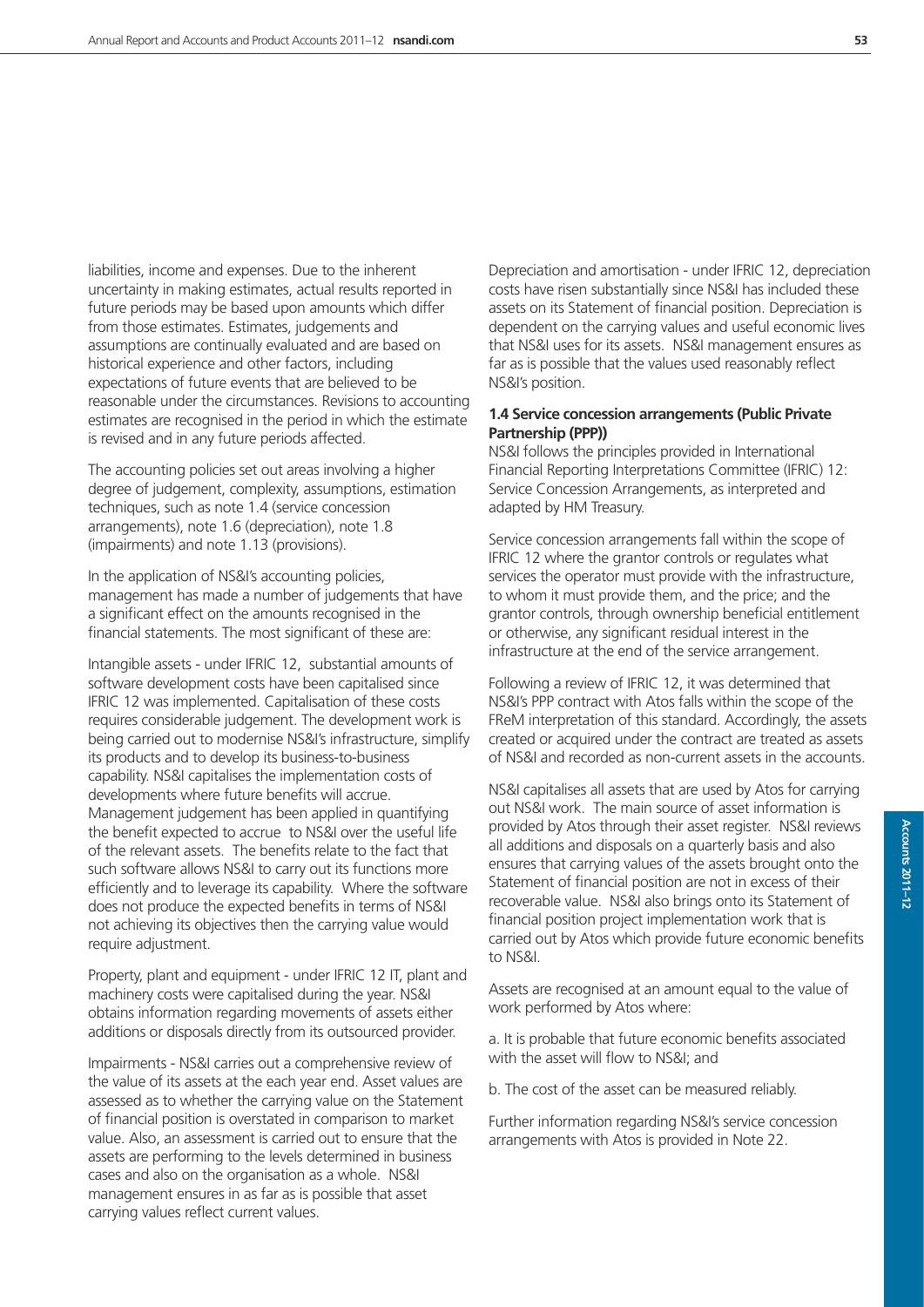#### **1.5 Property, plant and equipment (PPE)**

Property, plant and equipment is initially recorded at cost. It is subsequently restated at fair value less any impairment losses and accumulated depreciation. Subsequent costs are included in the asset fair value only to the extent that they enhance the future economic benefits associated with the asset that will flow to NS&I and the value can be reliably measured. Expenditure on assets of £500 and over is capitalised.

Property that is being constructed or developed for future use is classified as an asset under construction in property, plant and equipment and initially stated at cost until construction or development is complete, at which time it is classified as property. Assets under construction values are reviewed at year end for impairment even though the asset is not in use.

Depreciated historical cost basis is being used as a proxy for the fair value of assets in all asset categories that have short useful lives or low values (or both).

Where appropriate, and where active markets exist for assets in all asset categories with higher values and longer lives, fair values will be based on the relevant market value. In some cases where this is not available this will be depreciated replacement cost.

Land and buildings are revalued with sufficient regularity to ensure that the carrying amount does not differ materially from that which would be determined using fair value at the end of the reporting period.

Any surplus arising on revaluation is credited to the revaluation reserve except to the extent that it reverses a previous deficit on the same asset. Any loss arising is debited to the revaluation reserve to the extent of the gains that have been recorded previously, otherwise it is charged to the Statement of comprehensive net expenditure. The revaluation surplus is not transferred to the General Fund until the asset's ultimate disposal

Individual desks, chairs, computers, furniture and cabinets individually fall below the prescribed capitalisation limit, but these assets are grouped together for capitalisation purposes. Where material they are valued at their net current replacement cost using appropriate indices.

#### **1.6 Depreciation**

Land is not depreciated. Depreciation on other property, plant and equipment is charged to the Statement of comprehensive net expenditure on a straight-line basis over their estimated useful economic lives. The depreciable

amount is the cost or value of the asset less its residual value. The estimated useful economic lives are as follows:

| Freehold buildings     | 20 to 50 years |
|------------------------|----------------|
| Plant and machinery    | 5 to 10 years  |
| Furniture and fittings | 5 to 10 years  |
| Information technology | 3 to 5 years   |

The majority of purchased plant and machinery has been capitalised over a ten year period and the majority of information technology assets are capitalised over a five year period.

#### **1.7 Intangible assets**

#### **1.7.1 Software licences**

Computer software licences are carried at cost less accumulated amortisation and any impairment loss. Externally acquired computer software licences are capitalised and amortised on a straight line basis over their useful economic lives of three to five years.

#### **1.7.2 Information technology software**

The external and internal costs of acquiring and developing software are capitalised where the software is controlled by NS&I, and where it is probable that future economic benefits will flow from its use over more than one year, and the cost can be measured reliably. Costs associated with maintaining software are recognised as an expense when incurred. The estimated useful economic life is three to five years. The software is amortised on a straight line basis.

#### **1.7.3 Website**

Expenditure on the website is capitalised at cost as an intangible asset when it is directly attributable to creating, producing and preparing the asset to be capable of operating in the manner intended by management and it is probable that future economic benefits that are attributable to the asset will flow to NS&I, and the cost of the asset can be measured reliably. The estimated useful economic life is three to five years. The website is amortised on a straight line basis.

Website costs solely related to advertising and promoting NS&I products and services are recognised as an expense when incurred.

#### **1.7.3 Assets under construction**

These are initially recognised when they are separable and identifiable or arise from contractual or other legal rights and the cost can be measured reliably. External and internal costs of acquiring and developing intangible assets are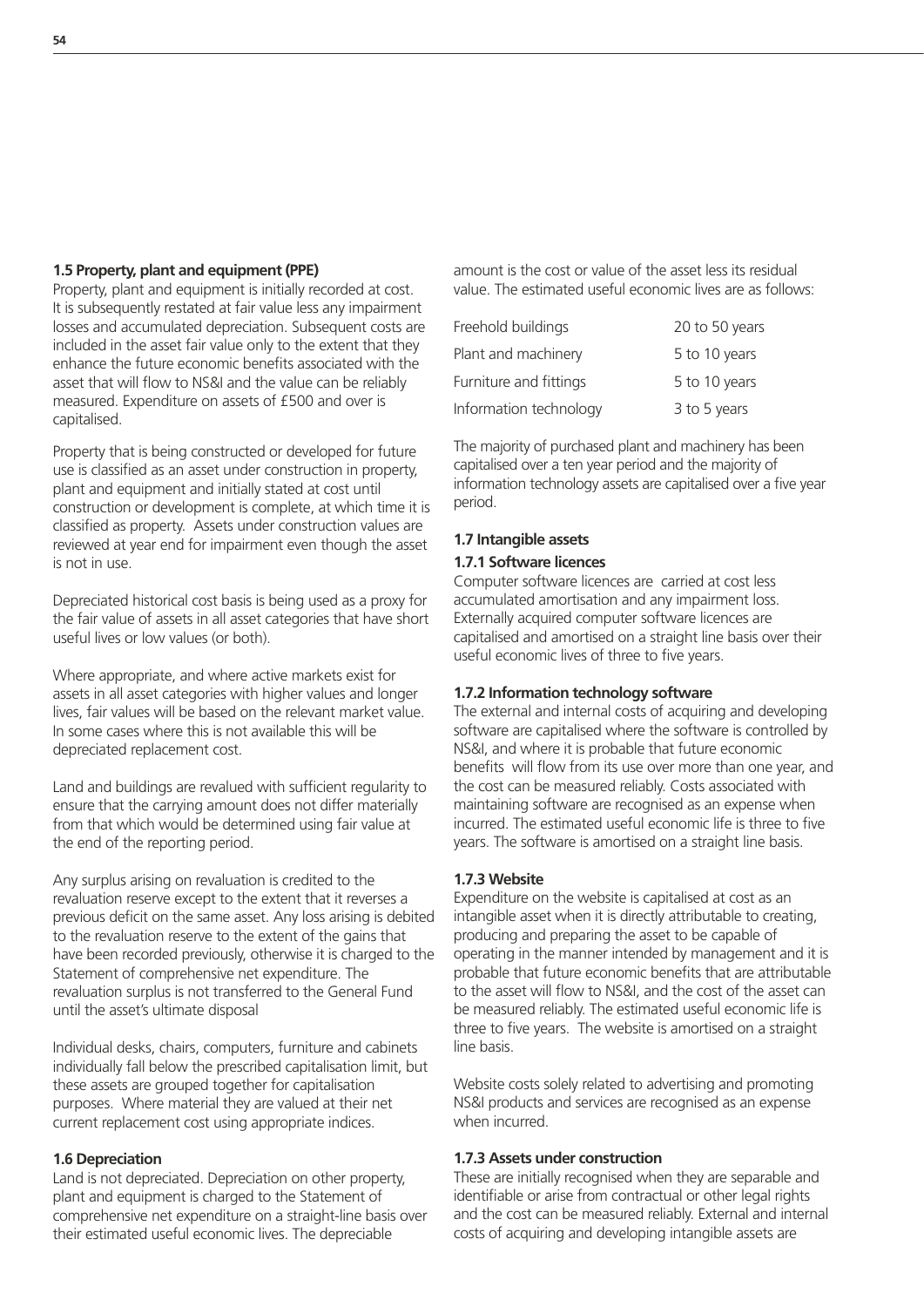capitalised where it is probable that future economic benefits will flow from its use over more than one year. NS&I has capitalised a number of development assets connected with the modernisation, simplification and leveraging of is capabilities.

These are not amortised until the assets come into use, when the value of such intangible assets is amortised on a straight-line basis over the estimated useful economic life. Estimated useful life is the lower of legal duration and expected useful life. The estimated useful economic life is three to five years.

#### **1.8 Impairments of PPE and intangible assets**

At each Statement of financial position date, NS&I assesses whether there is any indication that its intangible assets or property, plant and equipment are impaired. If such an indication exists, NS&I estimates the recoverable amount of the assets or the cash-generating unit and the impairment loss if any. The recoverable amount of an asset or a cash generating unit is the higher of its fair value less selling costs and its value in use. Value in use is the present value of future cash flows expected to be derived from an asset or cash-generating unit discounted at HM Treasury discount rate, currently 3.5%.

Cash-generating units are assets that generate cash inflows which are largely independent of the cash inflows from other assets or group of assets. Where an asset or group of assets is not held for the purpose of generating cash flows, the value in use is assessed to equal the cost of replacing the service potential provided by the asset or group of assets, unless there has been a reduction in service potential.

If the recoverable amount of a non-current asset is less than its carrying value, an impairment loss is recognised immediately in the Statement of comprehensive net expenditure and the carrying value of the asset reduced by the amount of the loss unless the asset has been revalued upwards previously. In this instance, the impairment loss is written off against the revaluation reserve with any excess written off to the Statement of comprehensive net expenditure. A reversal of an impairment loss on intangible assets or property, plant and equipment is recognised in operating costs where a previous impairment loss had been recognised in operating costs.

Intangible assets that have a finite useful life are subject to impairment review if there are events or changes in circumstances that indicate that the carrying amount may not be recoverable.

#### **1.9 Leases**

Leases in which a significant portion of the risks and rewards of ownership are retained by the lessor are classified as operating leases. NS&I has no finance leases.

The total payments made under operating leases are charged to the Statement of comprehensive net expenditure on a straight-line basis over the period of the lease. When discounts are provided, the discount is treated as deferred income and is used to offset costs over the operating lease term.

#### **1.10 Employee benefits**

Short-term employee benefits (those payable within 12 months after service is rendered in a period such as wages, bonuses, paid vacation and sick leave) are recognised in the period service is rendered. In the case of accumulating absences such as paid annual leave, any days not taken are accrued into the relevant period.

#### **1.11 Early departure costs**

NS&I is required to meet the additional cost of benefits beyond the normal Civil Service pension benefits in respect of employees who retire early unless the retirement is on approved medical grounds. NS&I provides for this cost when it has entered into contractual arrangements with the early retirees and creates a corresponding provision for its future payments in the Statement of financial position. In accordance with the requirements of IAS 37, this provision has been discounted. NS&I may, in certain circumstances, settle some or all of its liability in advance by making a payment to the Government Banking Service, for the credit of the Civil Superannuation Vote.

#### **1.12 Pensions**

Past and present employees are covered by the provisions of the Principal Civil Service Pension Scheme (PCSPS). The defined benefit schemes are unfunded and are non contributory except in respect of dependants' benefits. NS&I recognises the expected cost of these elements on a systematic and rational basis over the period during which it benefits from employees' services by payment to the PCSPS of amounts calculated on an accruing basis. Liability for payment of future benefits is a charge on the PCSPS. In respect of the defined contribution schemes, NS&I recognises the contributions payable for the year.

#### **1.13 Provisions**

Provisions are recognised for present obligations arising as consequences of past events where it is likely that a transfer of economic benefit will be necessary to settle the obligation, and it can be reliably estimated.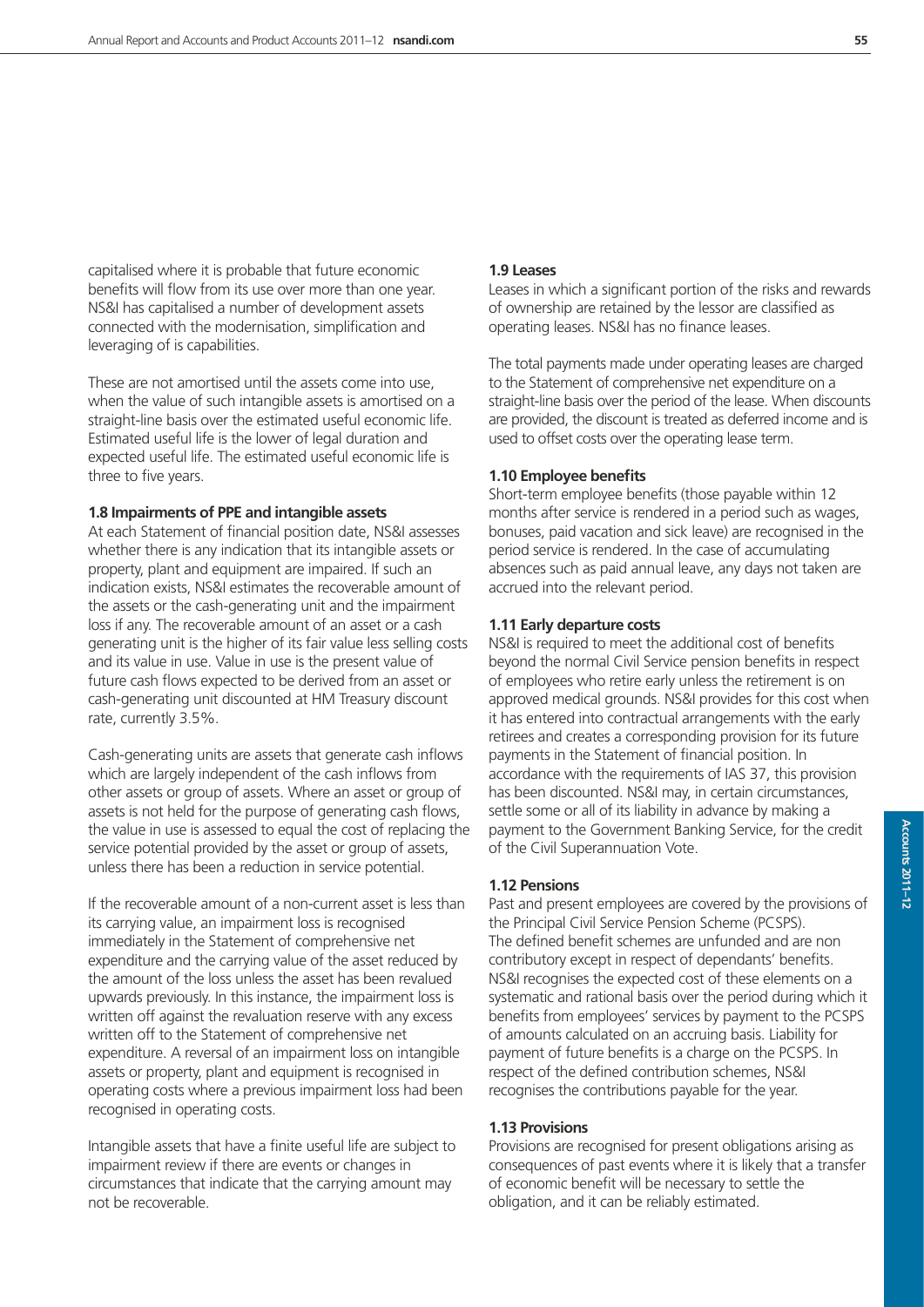The amount recognised as a provision is the best estimate of the consideration required to settle the present obligation at the Statement of financial position date taking into consideration the risks and uncertainties surrounding the obligation. Where a provision is measured using cash flows over a number of accounting periods to settle the present obligation, these are discounted using the HM Treasury discount rate of 3.5%. Its carrying amount is the present value of those cash flows.

#### **1.14 Contingent liabilities**

Contingent liabilities are possible obligations whose existence will be confirmed only by uncertain future events or present obligations where the transfer of economic benefit is uncertain or cannot be reliably measured. Contingent liabilities are not recognised but are disclosed unless they are remote.

In addition to contingent liabilities disclosed in accordance with IAS 37, NS&I discloses for parliamentary reporting and accountability purposes certain statutory and non-statutory contingent liabilities where the likelihood of a transfer of economic benefit is remote, but which have been reported to Parliament in accordance with the requirements of Managing Public Money.

Where the time value of money is material, contingent liabilities which are required to be disclosed under IAS 37 are stated at discounted amounts and the amount reported to Parliament separately noted. Contingent liabilities that are not required to be disclosed by IAS 37 are stated at the amounts reported to Parliament.

#### **1.15 Financial instruments**

All financial instruments are recognised at fair value. Fair value of financial instruments is determined by using the discounted future cash flow method. Financial assets and financial liabilities including derivative financial instruments are recognised on the Statement of financial position when NS&I becomes a party to the contractual provisions of the instrument. Gains and losses are dealt with through the Statement of comprehensive net expenditure.

#### **1.16 Administration costs**

The Statement of comprehensive net expenditure is analysed between administration costs and programme expenditure. The classification of expenditure as administration costs or as programme expenditure follows the definition of administration costs set out in FReM by HM Treasury.

NS&I's administration costs in the Statement of comprehensive net expenditure are broadly consistent with the amount shown as DEL expenditure in the Statement of parliamentary supply. The one item that causes a difference is the inclusion of cash payments that are made to cover liabilities on provisions. These amounts are not included in the Statement of comprehensive net expenditure.

#### **1.17 Programme expenditure**

NS&I recognises the majority of its costs as administration costs. NS&I also accounts for certain costs as programme expenditure. These include costs covered in AME such as property revaluation, increases to provisions which are included in the Statement of parliamentary control totals and also IFRIC 12 impacts which no longer form part of a control total following the implementation of HM Treasury's Clear Line of Sight (CLoS) requirements. These include depreciation, amortisation and impairment of assets covered by IFRIC 12. Programme costs are reduced by Atos project costs capitalised under IFRIC 12. The transfer of costs to capital reduces NS&I's operating costs and increases the level of assets held on the Statement of financial position.

NS&I accounts for all its business-to-business activity costs in resource DEL in the first instance. Such costs include feasibility costs which are expensed within resource DEL. Programme expenditure is reduced by business-to-business activity development costs capitalised under IFRIC 12.

#### **1.18 Operating income**

All operating income received is recognised in full in net administration costs initially. In net administration costs operating income is income which relates directly to the operating activities of NS&I. It comprises rent from external tenants including Atos, loss recoveries due from Atos for external fraud, income from business-to-business feasibility and development activities. Adjustments are made through programme income to transfer income received for development work to deferred income. These amounts are released back to operating income over the useful life of the development asset as programme income. The result of the adjustment is to reduce the level of operating income in the Statement of comprehensive net expenditure.

#### **1.19 Value added tax**

NS&I's activities are exempted under the terms of the VAT legislation and therefore input VAT is not recoverable. Irrecoverable VAT is charged to the relevant expenditure category or included in the capitalised purchase of noncurrent assets. NS&I's business-to-business activities are also exempted VAT under the same terms of the VAT legislation.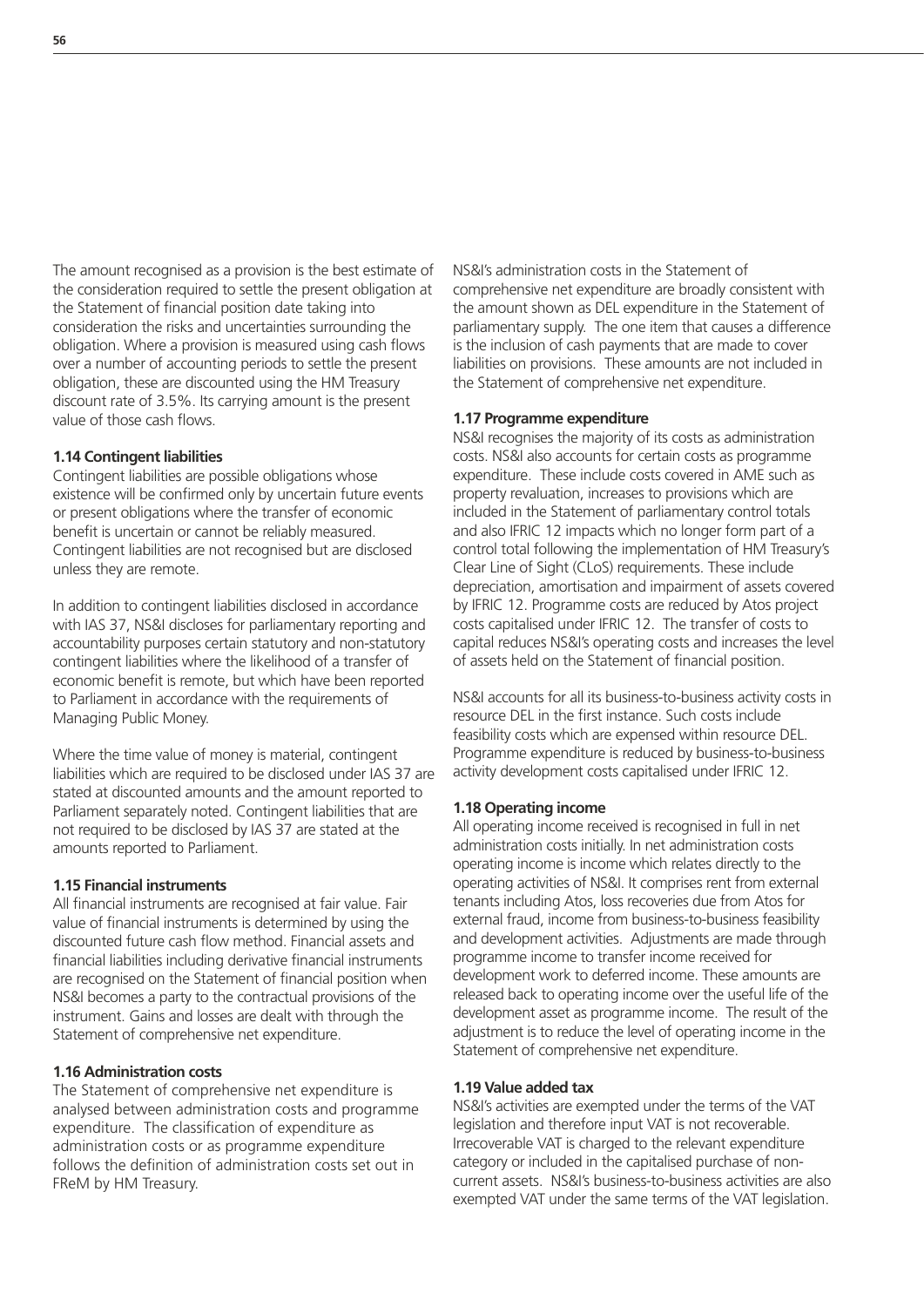#### **1.20 Operating segments**

Within the definitions of IFRS 8 Segmental Reporting, NS&I is an entity with a single reportable segment since NS&I's financial planning and reporting is based on NS&I being one single entity. The chief operating decision maker as defined by IFRS 8, is carried out by NS&I's Management Board and financial information that is required regularly by the Management Board to make decisions about planning and resource allocation and performance assessment is reported on a NS&I entity basis. Accordingly, NS&I does not report separately for the costs of its business-to-business activities and as such does not segment business-to-business from its overall activities.

NS&I's Product Accounts are reported separately in this Annual Report and Accounts and Product Accounts but are deemed not to be a separate operating segment as they relate to NS&I's core activity with all head office functions being incidental to delivering this.

#### **1.21 Client Funds**

NS&I is holding £333 million on behalf of HM Treasury for the payment of amounts to former Equitable Life policy holders. These amounts are held in a separate bank account and segregated from NS&I's voted monies.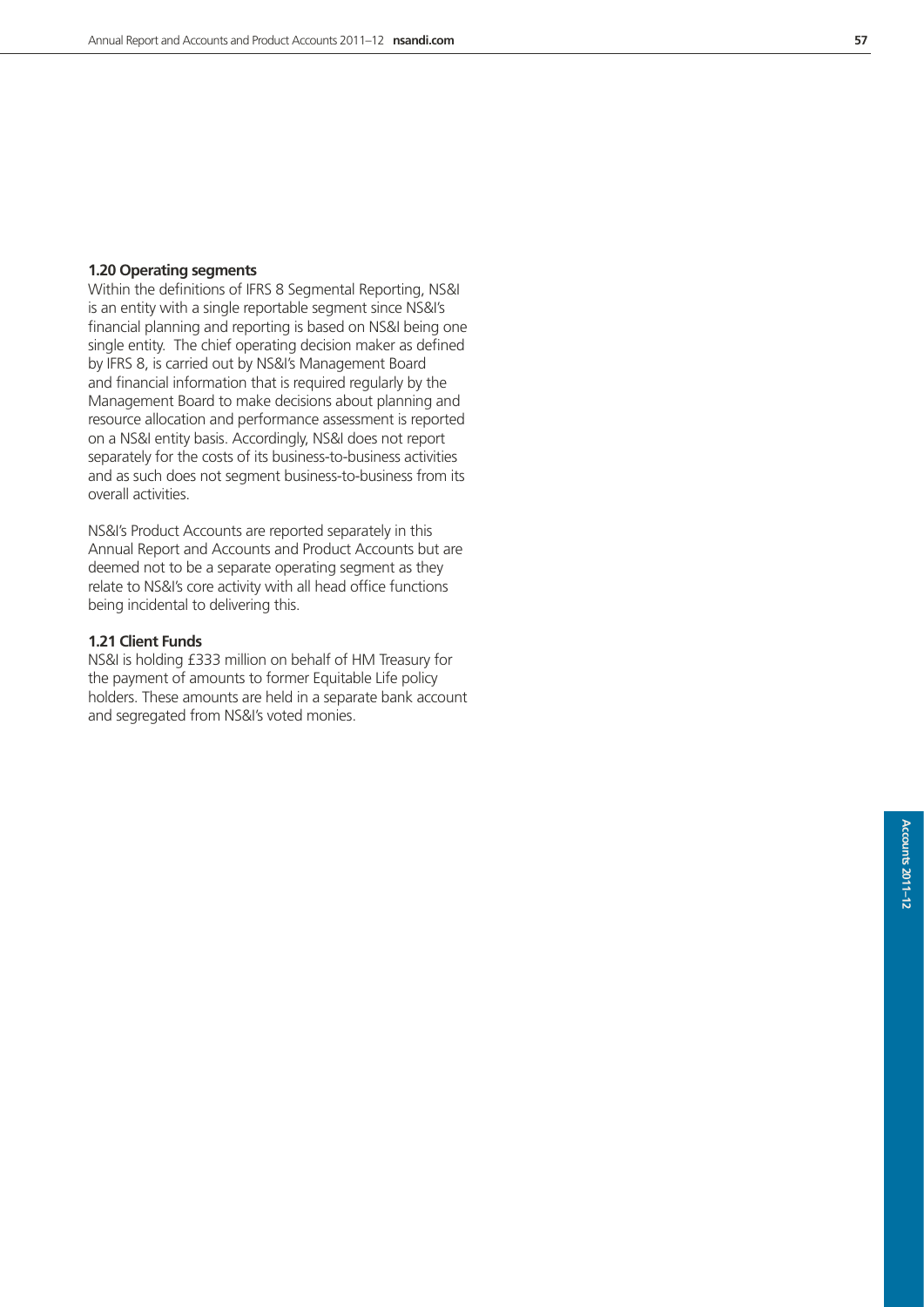

**2.1 Analysis of net resource outturn by section**

|                                                                    | $2011 - 12$ |                          |            |                |                   |            | 2010-11      |                  |                       |              |
|--------------------------------------------------------------------|-------------|--------------------------|------------|----------------|-------------------|------------|--------------|------------------|-----------------------|--------------|
|                                                                    |             |                          |            | <b>Outturn</b> |                   |            |              | <b>Estimate</b>  | Outturn               |              |
|                                                                    |             | <b>Administration</b>    |            |                | Programme         |            |              |                  |                       |              |
|                                                                    |             |                          |            |                |                   |            |              |                  | Net total<br>compared |              |
|                                                                    | Gross       | Income                   | <b>Net</b> | Gross          | Income            | <b>Net</b> | <b>Total</b> | <b>Net total</b> | to estimate           | <b>Total</b> |
|                                                                    | £000        | £000                     | £000       | £000           | £000              | £000       | £000         | £000             | £000                  | £000         |
| <b>Spending in Departmental</b><br><b>Expenditure Limits (DEL)</b> |             |                          |            |                |                   |            |              |                  |                       |              |
| <b>Voted</b><br>Administration                                     |             | 203,720 (31,255) 172,465 |            |                |                   |            | 172,465      | 173,610          | 1,145                 | 169,103      |
| <b>Spending in Annually</b><br><b>Managed Expenditure (AME)</b>    |             |                          |            |                |                   |            |              |                  |                       |              |
| <b>Voted</b><br>Administration                                     |             |                          |            | 639            | $\qquad \qquad -$ | 639        | 639          | 7,300            | 6,661                 | 3,747        |
|                                                                    |             | 203,720 (31,255) 172,465 |            | 639            | -                 | 639        | 173,104      | 180,910          | 7,806                 | 172,850      |

| Difference between resource outturn and estimate          | $2011 - 12$ | $2011 - 12$ |
|-----------------------------------------------------------|-------------|-------------|
|                                                           | £000        | £000        |
| Higher than expected transaction volume costs             | (115)       |             |
| Project costs brought forward                             | (420)       |             |
| Lower depreciation charges                                | 837         |             |
| Deferred professional fees and marketing costs            | 890         |             |
| Other differences                                         | (47)        |             |
| <b>Total DEL underspend</b>                               |             | 1,145       |
| Lower than expected requirement for provisions            | 605         |             |
| Lower than expected impairment charge for NS&I properties | 6,056       |             |
| <b>Total AME underspend</b>                               |             | 6,661       |
| Total underspend against estimate                         |             | 7,806       |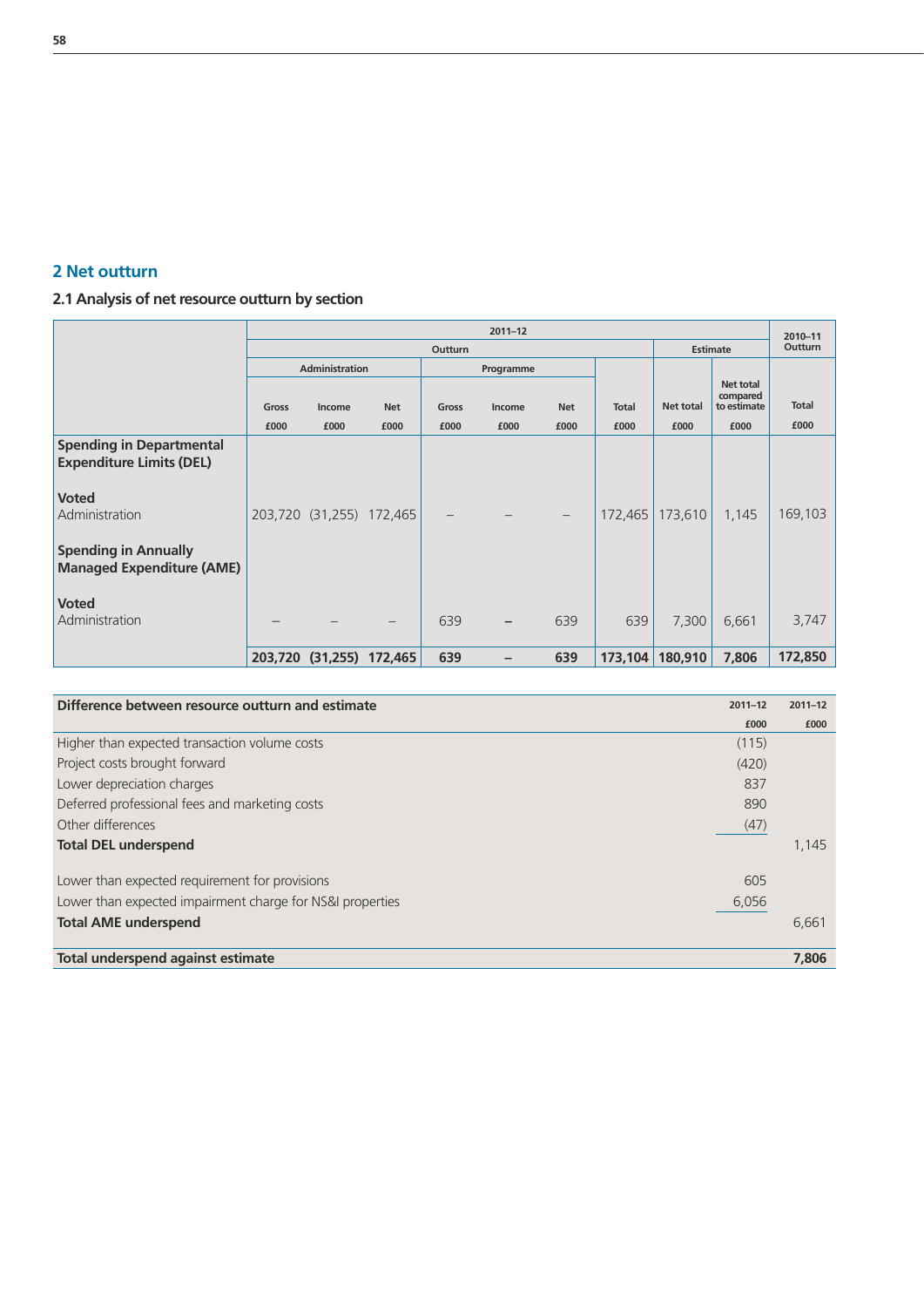NS&I in common with all other government departments adopted the principles of HM Treasury's Clear Line of Sight (CLoS) alignment project. The outcome impacted considerably in the presentation of NS&I's financial statements. In 2010-11 NS&I's Budget and Estimates included non budget items such as IFRIC 12 depreciation, IFRIC 12 amortisation, IFRIC 12 asset impairment and transfer of running costs to development. However for 2011-12 these items are no longer included on the face of NS&I's Supply Estimate and hence do not form part of a control total. Administration costs include all DEL related expenditure and programme expenditure includes AME elements (revaluation of property and increases to provisions) that form a control total and also non budget elements that are detailed in Note 3.1 below.

#### **2.2 Analysis of net capital outturn by section**

|                                                          |               | $2010 - 11$              |                    |                    |                                              |                    |
|----------------------------------------------------------|---------------|--------------------------|--------------------|--------------------|----------------------------------------------|--------------------|
|                                                          |               | Outturn                  |                    | Estimate           |                                              | Outturn            |
|                                                          | Gross<br>£000 | Income<br>£000           | <b>Net</b><br>£000 | <b>Net</b><br>£000 | Net total<br>compared<br>to estimate<br>£000 | <b>Net</b><br>£000 |
| <b>Spending in Departmental Expenditure Limits (DEL)</b> |               |                          |                    |                    |                                              |                    |
| <b>Voted</b><br>Administration                           | 191           | $\overline{\phantom{m}}$ | 191                | 477                | 286                                          | 1,415              |
|                                                          | 191           | -                        | 191                | 477                | 286                                          | 1,415              |

The capital outturn disclosed above excludes capitalised Public Private Partnership provider assets that are brought onto NS&I's Statement of financial position through the application of IFRIC 12.

Following the implementation of HM Treasury's CLoS, non budget IFRIC 12 capital expenditure has been excluded from 2010-11 numbers for consistency with 2011-12 amounts.

#### **3 Reconciliation of outturn to net operating cost and against administration budget**

#### **3.1 Reconciliation of net resource outturn to net operating cost**

|                                                                  |             | $2011 - 12$<br>Outturn | 2010-11<br>Outturn |
|------------------------------------------------------------------|-------------|------------------------|--------------------|
|                                                                  | <b>Note</b> | £000                   | £000               |
| Total resource outturn in Statement of                           |             |                        |                    |
| <b>Parliamentary Supply</b>                                      |             |                        |                    |
|                                                                  | 2           | 173,104                | 172,850            |
|                                                                  |             | 173,104                | 172,850            |
| Add:                                                             |             |                        |                    |
| Income recognised in budget but transferred to deferred income   | 10          | 15,580                 | 4,478              |
| Income transferred from deferred income to operating income      | 10          | (921)                  |                    |
| PPP asset depreciation                                           | 9           | 2,855                  | 1,584              |
| PPP asset amortisation                                           | 9           | 12,138                 | 5,336              |
| PPP asset impairment                                             | 9           | 791                    | 1,117              |
| PPP asset reduction                                              | 9           | 1,655                  |                    |
| PPP asset loss on disposal                                       | 9           | 29                     |                    |
|                                                                  |             | 32,127                 | 12,515             |
| Less:                                                            |             |                        |                    |
| Transfer of PPP costs to capital                                 | 9           | (28, 650)              | (22, 964)          |
|                                                                  |             | (28, 650)              | (22, 964)          |
| Net operating cost in Statement of comprehensive net expenditure |             | 176,581                | 162,401            |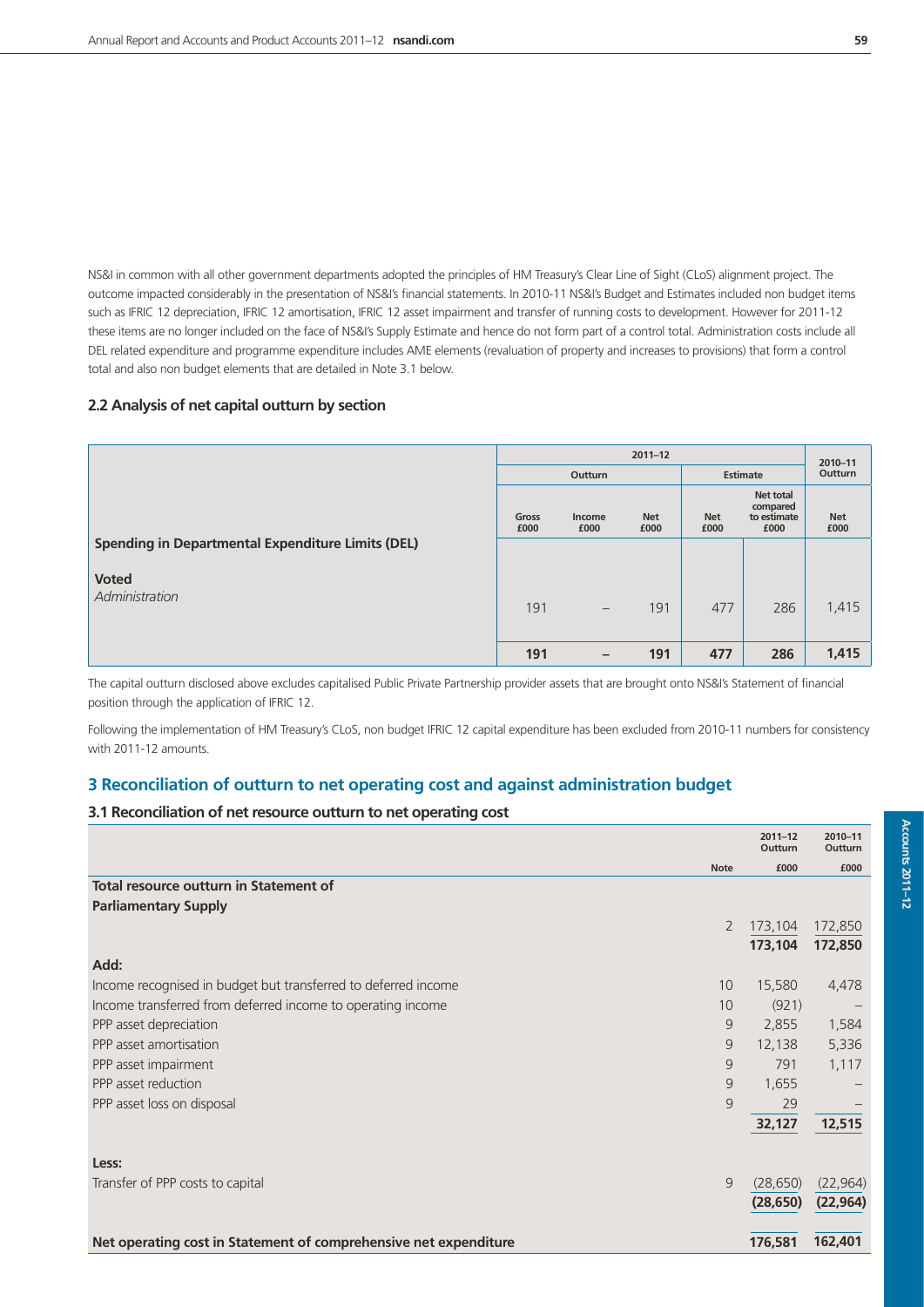#### **3.2 Outturn against final administration budget and administration net operating cost**

|                                           |             | $2011 - 12$<br>Outturn | 2010-11<br>Outturn |
|-------------------------------------------|-------------|------------------------|--------------------|
|                                           | <b>Note</b> | £000                   | £000               |
| <b>Administration costs limit</b>         |             | 173,610                | 172,344            |
| Administration costs                      |             | 203,720                | 180,859            |
| Income relating to administration costs   | 10          | (31, 255)              | (11, 756)          |
| Net outturn - administration costs        |             | 172,465                | 169,103            |
|                                           |             |                        |                    |
| Provision cash release                    | 18          | (198)                  | (392)              |
|                                           |             |                        |                    |
| <b>Administration net operating costs</b> |             | 172,267                | 168,711            |

# **4 Reconciliation of net cash requirement outturn to (decrease)/increase in cash**

|                                                                                                   |             | $2011 - 12$<br>Outturn | 2010-11<br>Outturn |
|---------------------------------------------------------------------------------------------------|-------------|------------------------|--------------------|
|                                                                                                   | <b>Note</b> | £000                   | £000               |
| Net cash requirement outturn                                                                      |             | (161, 588)             | (178, 013)         |
| From the Consolidated Fund (Supply) - current year                                                |             | 162.142                | 178,885            |
| From the Consolidated Fund (Supply) - prior year                                                  |             | (852)                  | (611)              |
| Amounts due to the Consolidated Fund and not paid over                                            |             | (2)                    | (18)               |
| Amounts due to the Consolidated Fund received in the prior year and paid over in the current year |             | (18)                   |                    |
| (Decrease)/Increase in cash held                                                                  | 15          | (318)                  | 243                |

# **5 Analysis of income payable to the Consolidated Fund**

In addition to income retained by the department, the following income relates to the department and is payable to the Consolidated Fund (cash receipts being shown in *italics*)

|                                                    | <b>Outturn 2011-12</b> |                 |        | <b>Outturn 2010-11</b> |
|----------------------------------------------------|------------------------|-----------------|--------|------------------------|
|                                                    | Income                 | <b>Receipts</b> | Income | <b>Receipts</b>        |
|                                                    | £000                   | £000            | £000   | £000                   |
| Operating income outside the ambit of the Estimate | 58                     | 58              | 37     | 37                     |
| Total income payable to the Consolidated Fund      | 58                     | 58              | 37     | 37                     |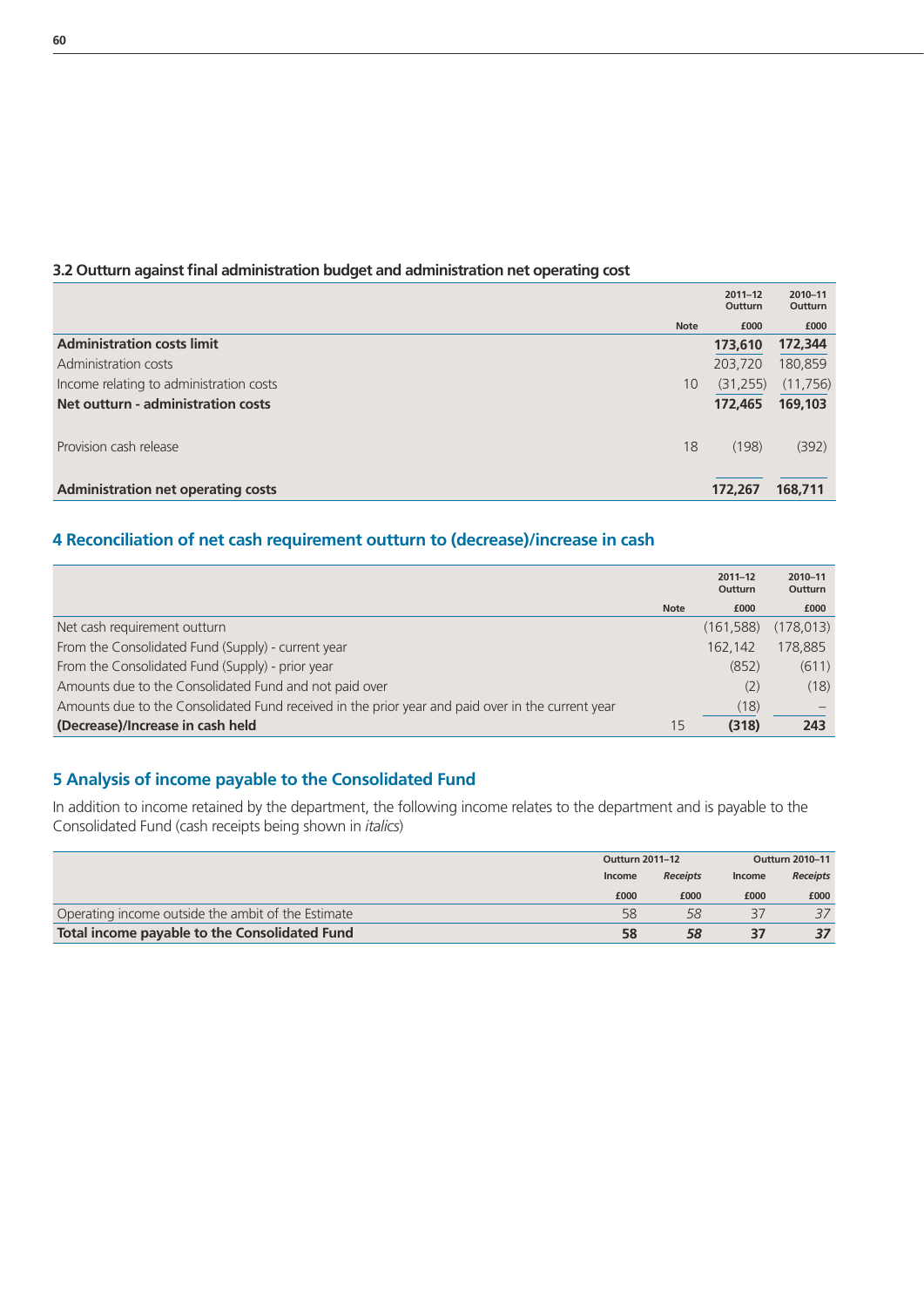#### **6 Fees and Charges: Business to business**

The Spending Review 2010 challenged NS&I to find substantial reductions in costs. Investments that have been made in NS&I's direct channel capabailities, have enabled NS&I to offset some of its costs by offering government and third parties payment processing services within agreed spending limits. From 2010-11 NS&I started developing its business-to-business activities with HM Treasury and Ministry of Justice (OAG) re: the Equitable Life Payment Scheme (ELPS) and Court Funds Service.

The financial objective of business-to-business was to recover the costs of providing the payment services and making a contribution towards financing other costs. For 2011-12 the objective was for full cost recovery. The intial service for ELPS went live in June 2011 followed by an automated solution which went live in November 2011. The Court Funds Service went live in December 2011. NS&I's departure from the requirements from the FReM to report its fees and charges, is due to the commercial sensitivities in publishing the information pertinent to its two existing clients.

### **7 Staff numbers and related costs**

|                        | $2011 - 12$<br>Permanently<br>employed<br><b>UK staff</b> | $2011 - 12$<br><b>Others</b> | $2011 - 12$<br><b>Total</b> | 2010-11<br><b>Total</b> |
|------------------------|-----------------------------------------------------------|------------------------------|-----------------------------|-------------------------|
|                        | £000                                                      | £000                         | £000                        | £000                    |
| Staff costs comprise:  |                                                           |                              |                             |                         |
| Wages and salaries     | 7,650                                                     | 1.795                        | 9,445                       | 8,098                   |
| Social security costs  | 637                                                       | $\overline{\phantom{m}}$     | 637                         | 723                     |
| Other pension costs    | 1,408                                                     | $\overline{\phantom{m}}$     | 1,408                       | 1,440                   |
| <b>Total net costs</b> | 9,695                                                     | 1,795                        | 11,490                      | 10,261                  |

The Principal Civil Service Pension Scheme (PCSPS) is an unfunded multi-employer defined benefit scheme but NS&I is unable to identify its share of the underlying assets and liabilities. A full actuarial valuation was carried out as at 31 March 2007. Details can be found in the accounts of the Cabinet Office: Civil Superannuation (www.civilservice-pensions.gov.uk).

For 2011–12, employers' contributions of £1,377,389 were payable to the PCSPS (2010–11: £1,418,726) at one of four rates in the range 16.7% to 24.3% (2010–11: 16.7% to 24.3%) of pensionable pay, based on salary bands. The scheme's actuary reviews employer contributions every four years following a full scheme valuation. The contribution rates are set to meet the cost of the benefits accruing during 2011–12 to be paid when the member retires and not the benefits paid during this period to existing pensioners.

Employees can opt to open a partnership pension account, which is a stakeholder pension with an employer contribution. Employer's contributions of £30,944 (2010–11: £21,303) were paid to one or more of a panel of three appointed stakeholder pension providers. Employer contributions are age-related and range from 3.0% to 12.5% (2010–11: 3.0% to 12.5%) of pensionable pay. Employers also match employee contributions up to 3.0% of pensionable pay. In addition, employer contributions of £2,095, 0.8% (2010–11: £1,503, 0.8%) of pensionable pay, were payable to the PCSPS to cover the cost of the future provision of lump sum benefits on death in service and ill health retirement of these employees. Contributions due to the partnership pension providers at the Statement of financial position date were nil. Contributions prepaid at that date were nil.

#### **Average number of persons employed**

The average number of whole-time equivalent persons employed during the year was as follows.

|                        | $2011 - 12$<br>Permanently<br>employed<br>UK staff | $2011 - 12$<br><b>Others</b> | $2011 - 12$<br><b>Total</b> | 2010-11<br>Total |
|------------------------|----------------------------------------------------|------------------------------|-----------------------------|------------------|
| Administration of NS&L | 148                                                |                              |                             | 166              |
| <b>Total</b>           | 148                                                | 25                           | 173                         | 166              |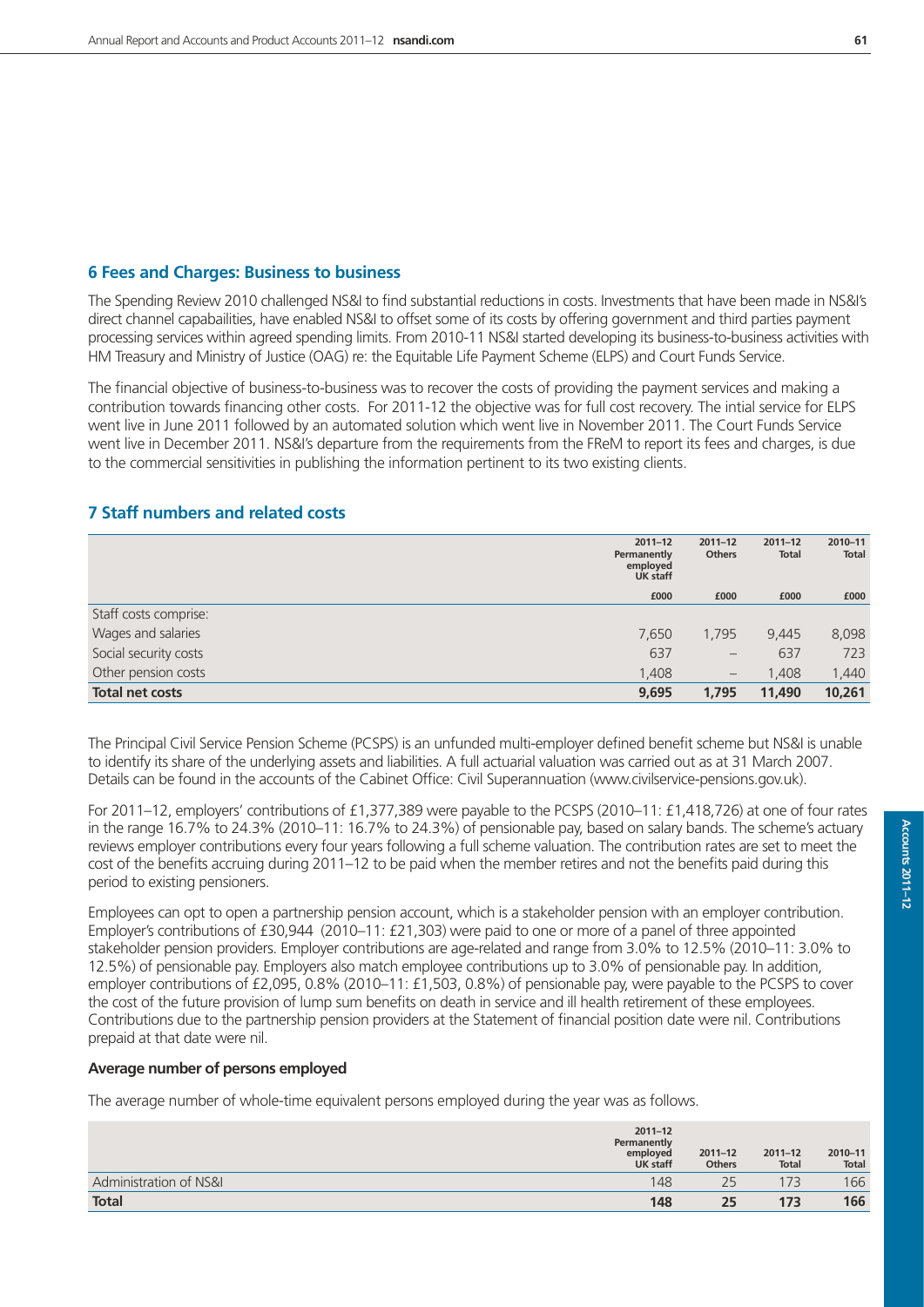#### **7.1 Reporting of Civil Service and other compensation schemes – exit packages**

| Exit package cost band                             | Number of<br>compulsory<br><b>redundancies</b> | <b>Number</b><br>of other<br>departures<br>agreed | Value<br>of exit<br>packages<br>by cost<br>band (total<br>$cost)$ (1) | Number of<br>compulsory<br>redundancies | <b>Number</b><br>of other<br>departures<br>agreed | Value<br>of exit<br>packages<br>by cost<br>band (total<br>$cost)$ (1) |
|----------------------------------------------------|------------------------------------------------|---------------------------------------------------|-----------------------------------------------------------------------|-----------------------------------------|---------------------------------------------------|-----------------------------------------------------------------------|
|                                                    | $2011 - 12$                                    | $2011 - 12$                                       | $2011 - 12$<br>£000                                                   | 2010-11                                 | 2010-11                                           | 2010-11<br>£000                                                       |
| $<$ £10,000                                        |                                                |                                                   |                                                                       |                                         | $\overline{2}$                                    |                                                                       |
| $£10,000 - £25,000$                                |                                                |                                                   |                                                                       |                                         |                                                   |                                                                       |
| £25,000 $-$ £50,000                                |                                                |                                                   |                                                                       |                                         |                                                   |                                                                       |
| $£50,000 - £100,000$                               |                                                |                                                   |                                                                       |                                         | $\overline{2}$                                    |                                                                       |
| £100,000 $-$ £150,000                              |                                                |                                                   |                                                                       |                                         | $\overline{2}$                                    |                                                                       |
| £150,000 - £200,000                                |                                                |                                                   |                                                                       |                                         |                                                   |                                                                       |
| Total number of exit packages by type (total cost) |                                                |                                                   |                                                                       |                                         | 8                                                 |                                                                       |
| <b>Total resource cost</b>                         |                                                |                                                   |                                                                       |                                         |                                                   | 426                                                                   |

(1) Under the Data Protection Act, to protect the anonymity of individuals who have left NS&I, the actual cost of exit packages is not being disclosed.

Redundancy and other departure costs have been paid in accordance with the provisions of the Civil Service Compensation Scheme (CSCS), a statutory scheme made under the Superannuation Act 1972. Exit costs are accounted for in full in the year of departure. Where NS&I has agreed early retirements, the additional costs are met by NS&I and not by the Civil Service pension scheme. Ill-health retirement costs are met by the pension scheme and are not included in the table.

# **8 Other administration costs**

|                                                          |             | $2011 - 12$ | $2011 - 12$ | 2010-11 | 2010-11 |
|----------------------------------------------------------|-------------|-------------|-------------|---------|---------|
|                                                          | <b>Note</b> | £000        | £000        | £000    | £000    |
| Public Private Partnership provider                      |             | 149,026     |             | 126,314 |         |
| Selling agents (1)                                       |             | 17,828      |             | 22,120  |         |
| Banking charges                                          |             | 1,161       |             | 1,346   |         |
|                                                          |             |             | 168,015     |         | 149,780 |
| <b>Marketing and research costs</b>                      |             |             |             |         |         |
| Marketing                                                |             | 4,930       |             | 4,473   |         |
| Research (2)                                             |             | 1,663       |             | 1,633   |         |
|                                                          |             |             | 6,593       |         | 6,106   |
| Other expenditure                                        |             |             |             |         |         |
| Consultancy, internal audit contract and personnel costs |             | 4,305       |             | 3,944   |         |
| Professional services                                    |             | 7,846       |             | 5,687   |         |
| Other costs                                              |             | 1,404       |             | 1,669   |         |
| Losses and special payments                              | 25          | 595         |             | 457     |         |
| Rentals under operating leases                           |             | 852         |             | 774     |         |
|                                                          |             |             | 15,002      |         | 12,531  |
| Non-cash items                                           |             |             |             |         |         |
| Depreciation                                             | 11          | 1,545       |             | 1,011   |         |
| Amortisation                                             | 12          | 18          |             | 15      |         |
| Loss on disposal                                         | 11          |             |             |         |         |
| Notional external audit fees (3)                         |             | 859         |             | 762     |         |
|                                                          |             |             | 2,422       |         | 1,789   |
| <b>Total</b>                                             |             |             | 192,032     |         | 170,206 |

(1) Selling agents include our distribution partners, the Post Office® and WHSmith, along with other minor agents.

(2) Research costs include costs related to customer research, customer satisfaction surveys, data clean-up work, media relations research, data modelling activity and other analysis activity.

(3) The notional external audit fees include fees for the Product Accounts statutory audit of £698,800 (£703,000 in 2010-11) and for the Resource Accounts statutory audit fees of £160,000 (£58,500 in 2010–11).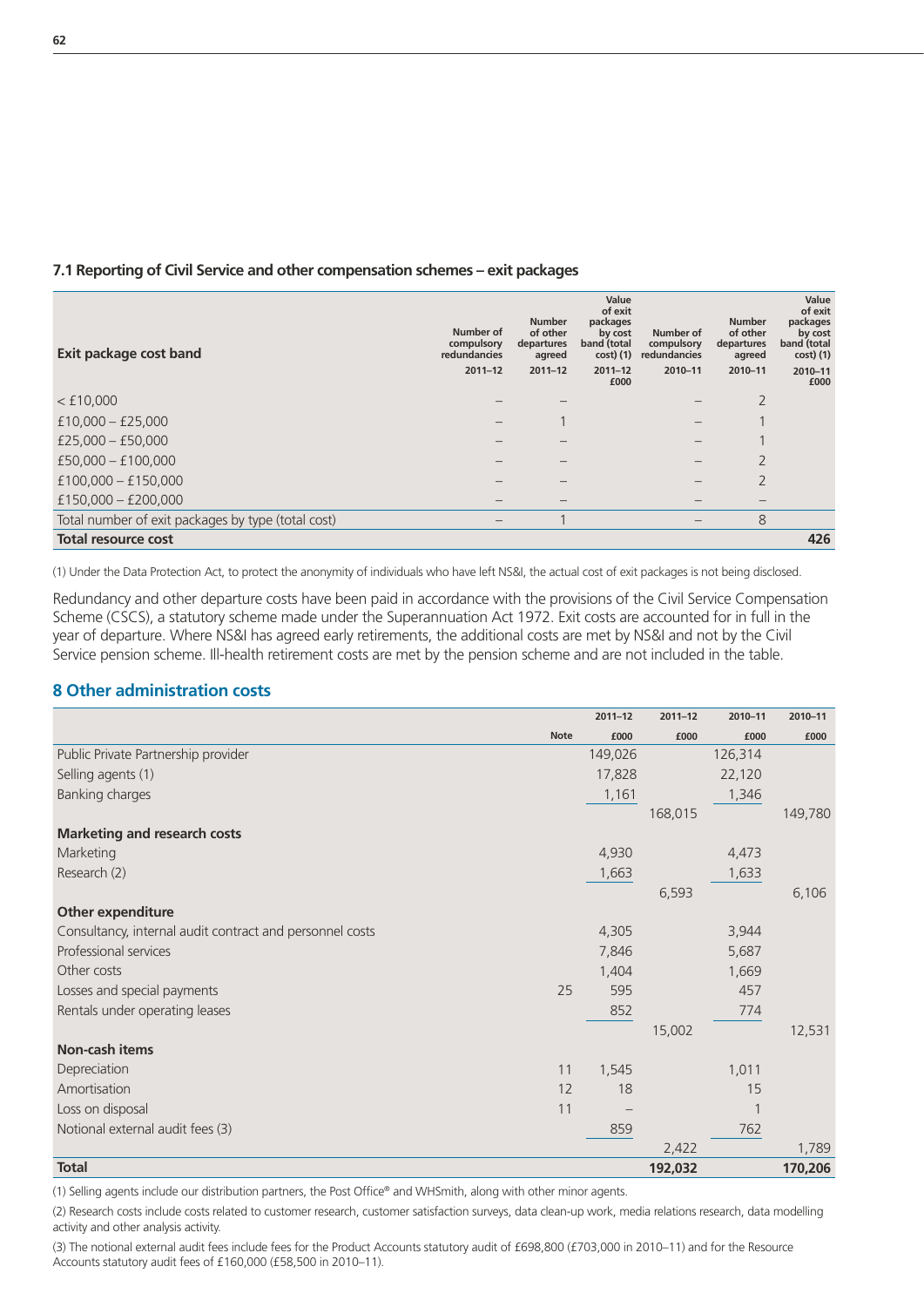# **9 Programme costs**

|                                                                      |             | $2011 - 12$ | $2011 - 12$ | 2010-11   | 2010-11   |
|----------------------------------------------------------------------|-------------|-------------|-------------|-----------|-----------|
|                                                                      | <b>Note</b> | £000        | £000        | £000      | £000      |
| Transfer of Public Private Partnership provider costs to capital (1) |             | (28, 650)   |             | (22, 964) |           |
|                                                                      |             |             | (28, 650)   |           | (22, 964) |
| <b>Non-cash items</b>                                                |             |             |             |           |           |
| Depreciation                                                         | 11          | 2,855       |             | 1,584     |           |
| Amortisation                                                         | 12          | 12,138      |             | 5,336     |           |
| Impairment (2)                                                       | 11          | 1,660       |             | 3,659     |           |
| Reduction in non-current assets                                      | 11, 12      | 1,655       |             |           |           |
| Reversal of previous downward revaluation (2)                        | 11          | (716)       |             |           |           |
| Impairment of EOI asset (3)                                          | 11          |             |             | 1,117     |           |
| Impairment of IP Telephony system (4)                                | 11          | 791         |             |           |           |
| Increase in early departure provision (5)                            | 18          |             |             | 275       |           |
| Reversal of early departure provision (5)                            | 18          | (9)         |             |           |           |
| Increase in fraud losses provision provided in year (5)              | 18          | 39          |             | 175       |           |
| Reversal of fraud losses (5)                                         | 18          | (137)       |             | (10)      |           |
| Increase in Glasgow sports ground lease provision (5)                | 18          |             |             | 40        |           |
| Loss on disposal                                                     | 12          | 29          |             |           |           |
|                                                                      |             |             | 18,305      |           | 12,176    |
| <b>Total</b>                                                         |             |             | (10, 345)   |           | (10, 788) |

(1) Capitalisation of Atos costs for infrastructure purchase and development work. These costs are negative as they are a transfer of service costs to capital. This transfer is carried out through non budget which forms part of programme costs. The overall impact of the transfer is to reduce NS&I's operating costs but increase NS&I's assets on its Statement of financial position. The treatment is outlined in accounting policy note 1.17.

(2) NS&I carried out a revaluation of its properties at the year end. The Moorland building, and Glasgow were impaired. Land at Glasgow was also impaired. As there was no unrealised balance remaining for this in the revaluation reserve, a charge was made to programme costs.

(3) NS&I impaired the development work carried out on evidence of identity (EOI). This project was deferred due to the impact of the "flight to safety"during both 2008-09 and 2009-10 to focus on the core programme. Following further review the planned development will not be completed in the way originally determined. The impairment was carried out through non budget.

(4) NS&I impaired its IP telephony system as planned further development to the system could not be undertaken. This was carried out through non budget.

(5) Reversal of provisions and provision increases are carried out in AME and form part of programme costs.

(6) NS&I recognises all costs in Note 9 as programme costs because they are either AME costs or non budget. If they are not administration costs they should be programme costs. This year following CLoS, non budget non voted costs do not feature on the front of the Supply Estimate. This is a significant change from last year as all the non budget costs are no longer subject to a control total.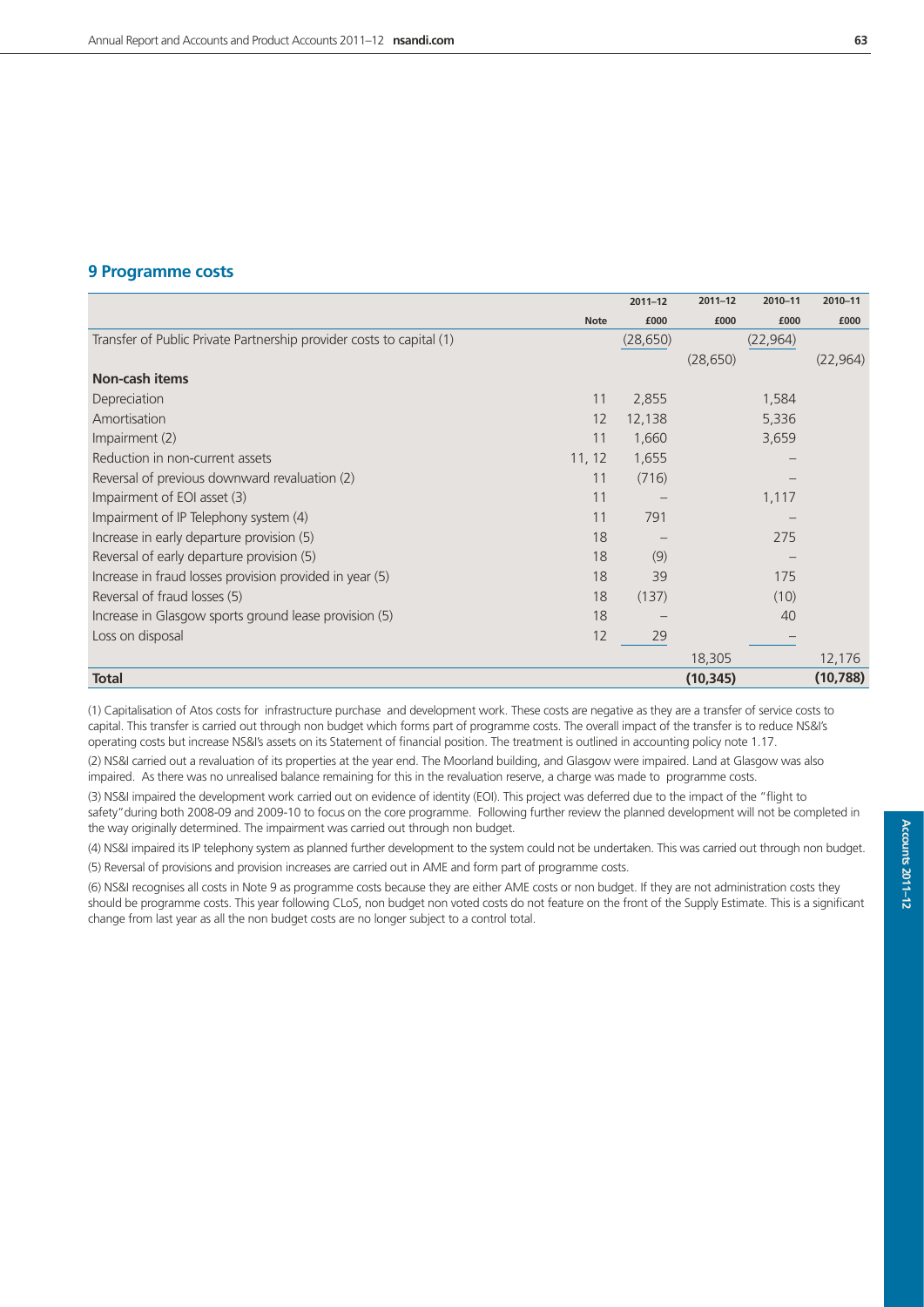#### **10 Income**

Operating income comprises:

|                                                    | $2011 - 12$ | 2010-11  |
|----------------------------------------------------|-------------|----------|
|                                                    | £000        | £000     |
| Contracted loss recovery from Atos                 | 337         | 478      |
| Rent from external tenants                         | 6,383       | 5,686    |
| Business-to-business                               | 24,535      | 5,592    |
| Total income (net administration costs)            | 31,255      | 11,756   |
| Transfer to deferred income                        | (15,580)    | (4, 478) |
| Transfer from deferred income to operating income  | 921         |          |
| Total operating income (net programme expenditure) | (14, 659)   | (4, 478) |
| <b>Total operating income</b>                      | 16,596      | 7,278    |

Total income is accounted for within net administration costs and the transfer of income to deferred income is accounted for in non budget and form a part of programme expenditure. The treatment is outlined in accounting policy note 1.18.

Non-operating income and receipts not classified as income comprise amounts which relate to prior years, including prior year loss recoveries. The actual receipts surrenderable to the Consolidated Fund were £57,984 (2010-11: £37,392).

#### **11 Property, plant and equipment**

#### **11(a) Current year**

|                                   | Land     | <b>Buildings</b>  | <b>Information</b><br>technology | <b>Plant and</b><br>machinery | <b>Furniture and</b><br>fittings | <b>Total</b> |
|-----------------------------------|----------|-------------------|----------------------------------|-------------------------------|----------------------------------|--------------|
|                                   | £000     | £000              | £000                             | £000                          | £000                             | £000         |
| <b>Cost or valuation</b>          |          |                   |                                  |                               |                                  |              |
| At 1 April 2011                   | 12,336   | 20,160            | 22,345                           | 2,680                         | 6,409                            | 63,930       |
| Additions                         |          | (24)              | 1,031                            |                               | 42                               | 1,050        |
| Disposals                         |          |                   | (560)                            | (6)                           | (14)                             | (580)        |
| Upward revaluation (2)            | 140      | 3,199             |                                  |                               | —                                | 3,339        |
| Downward revaluation (2)          | (2, 230) | (979)             |                                  |                               |                                  | (3,209)      |
| Impairment of IP telephony system |          |                   | (1,310)                          |                               | $\overline{\phantom{m}}$         | (1,310)      |
| Reclassifications (4)             |          |                   | (556)                            | 614                           | (614)                            | (556)        |
| Reduction adjustments (4)         |          |                   | (8, 127)                         | (856)                         | (2,374)                          | (11, 357)    |
| Increase adjustments (4)          |          |                   | 1,469                            |                               | 619                              | 2,088        |
| <b>At 31 March 2012</b>           | 10,246   | 22,356            | 14,292                           | 2,433                         | 4,068                            | 53,395       |
|                                   |          |                   |                                  |                               |                                  |              |
| <b>Depreciation</b>               |          |                   |                                  |                               |                                  |              |
| At 1 April 2011                   |          | (8,677)           | (9,962)                          | (2, 245)                      | (4, 169)                         | (25,053)     |
| Charged in year                   |          | (999)             | (2,846)                          | (176)                         | (379)                            | (4,400)      |
| Disposals                         |          |                   | 543                              | 3                             | 8                                | 554          |
| Backlog depreciation (2)          | —        | (4, 716)          |                                  |                               |                                  | (4,716)      |
| Impairment of IP telephony system |          |                   | 519                              |                               |                                  | 519          |
| Reclassifications (4)             |          |                   | 129                              | (614)                         | 614                              | 129          |
| Reduction adjustments (4)         |          | $\qquad \qquad -$ | 6,094                            | 840                           | 2,287                            | 9,221        |
| Increase adjustments (4)          |          |                   | (488)                            | (202)                         | (282)                            | (972)        |
| At 31 March 2012                  | -        | (14, 392)         | (6,011)                          | (2,394)                       | (1, 921)                         | (24, 718)    |
|                                   |          |                   |                                  |                               |                                  |              |
| <b>Carrying amount</b>            |          |                   |                                  |                               |                                  |              |
| <b>At 31 March 2012</b>           | 10,246   | 7,964             | 8,281                            | 39                            | 2,147                            | 28,677       |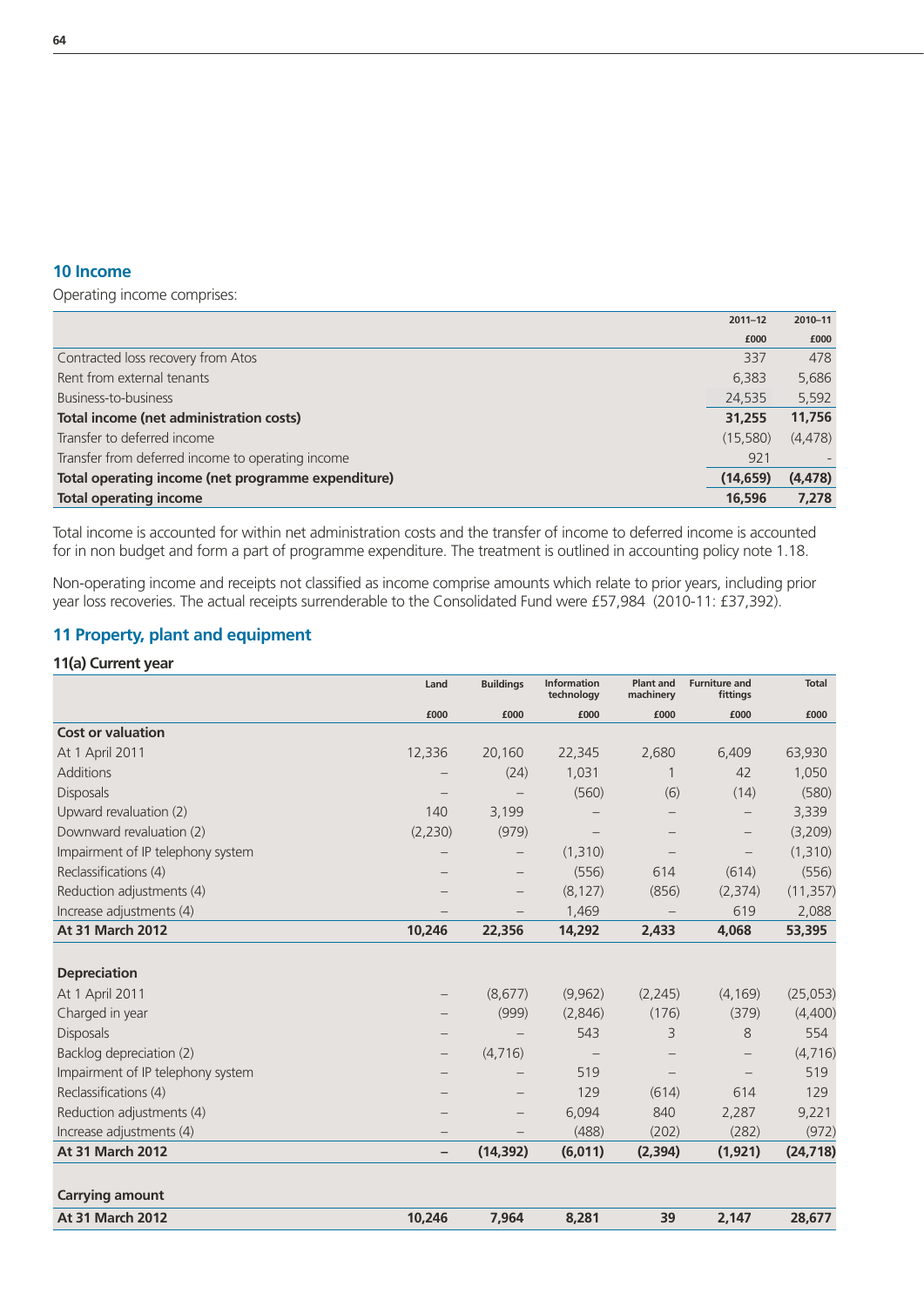#### **11(b) Prior year**

|                          | Land                     | <b>Buildings</b>                | <b>Information</b><br>technology | <b>Plant and</b><br>machinery | <b>Furniture and</b><br>fittings | <b>Total</b> |
|--------------------------|--------------------------|---------------------------------|----------------------------------|-------------------------------|----------------------------------|--------------|
|                          | £000                     | £000                            | £000                             | £000                          | £000                             | £000         |
| <b>Cost or valuation</b> |                          |                                 |                                  |                               |                                  |              |
| At 1 April 2010          | 11,266                   | 25,608                          | 18,388                           | 2,726                         | 7,561                            | 65,549       |
| <b>Additions</b>         |                          | (63)                            | 3,254                            |                               | 768                              | 3,960        |
| Reclassification (1)     |                          | $\qquad \qquad -$               | 703                              |                               | (703)                            |              |
| Disposals                |                          | $\hspace{0.1mm}-\hspace{0.1mm}$ |                                  | (47)                          | (1, 217)                         | (1,264)      |
| Upward revaluation       | 1,070                    |                                 |                                  |                               |                                  | 1,070        |
| Downward revaluation     |                          | (5,385)                         |                                  |                               | $\qquad \qquad -$                | (5,385)      |
| <b>At 31 March 2011</b>  | 12,336                   | 20,160                          | 22,345                           | 2,680                         | 6,409                            | 63,930       |
|                          |                          |                                 |                                  |                               |                                  |              |
| <b>Depreciation</b>      |                          |                                 |                                  |                               |                                  |              |
| At 1 April 2010          | $\overline{\phantom{m}}$ | (9,232)                         | (8, 595)                         | (2,092)                       | (5,091)                          | (25,010)     |
| Charged in year          | $\qquad \qquad -$        | (734)                           | (1, 367)                         | (200)                         | (294)                            | (2, 595)     |
| Disposals                | —                        |                                 |                                  | 47                            | 1,216                            | 1,263        |
| Backlog depreciation     | $\qquad \qquad -$        | 1,289                           |                                  |                               |                                  | 1,289        |
| <b>At 31 March 2011</b>  | -                        | (8,677)                         | (9,962)                          | (2,245)                       | (4, 169)                         | (25,053)     |
|                          |                          |                                 |                                  |                               |                                  |              |
| <b>Carrying amount</b>   |                          |                                 |                                  |                               |                                  |              |

| April 2010<br>At 1      | 1.266  | 16.3/6 | 9,793  | 634 | 2.470 | 40,539 |
|-------------------------|--------|--------|--------|-----|-------|--------|
| <b>At 31 March 2011</b> | 12,336 | 11,483 | 12,383 | 435 | 2,240 | 38,877 |

(1) Furniture and fittings recognised (£703,000) in 2009-10 had to be transferred to information technology as the original classification was incorrect. There were no depreciation consequences as a result.

(2) The freehold land and buildings at Blackpool, Durham and Glasgow were revalued as at 31 March 2012 by professional valuers on a market value basis. Chartered surveyors DTZ Debenham Tie Leung Limited carried out the valuations in accordance with the RICS Valuation Standards. NS&I also re-lifed the remiaining useful economic life on its buildings. None of its properties has a remaining useful life of more than five years.

(3) The land and buildings are owned by NS&I but leased to Atos under an operating lease.

(4) In its Statement of comprehensive net expenditure, NS&I reports resources used under its Public Private Partnership as administration costs. It then, in accordance with IFRIC 12 and under the heading of programme costs, transfers amounts spent on non-current assets to capital. Such assets are referred to as IFRIC 12 assets.

As described in the Governance Statement, in preparing these accounts NS&I established that the financial information that Atos (formerly Siemens IT Solutions and Services Ltd) had provided from its information technology register contained errors. In response, NS&I asked Atos to carry out investigations with the aim of seeking confirmation of the information that was provided. A number of reclassifications, reduction adjustments and increase adjustments then had to be made to align the amounts included in the accounts with the revised underlying accounting records. The adjustments impacted mostly on IFRIC 12 information technology assets.

Reclassifications were made between tangible non-current asset categories and between tangible and intangible non-current assets. The reductions to IFRIC 12 information technology asset values were caused by the removal of assets no longer used in the business and duplications in the records. The reduction in plant and machinery and furniture and fittings were mainly the write off of assets that were no longer used following the move of its headquarters to its new location, which were at nil net book value. The increases to cost or valuation were the result of bringing assets onto the Statement of financial position that were not previously included. The overall impact of the review was to reduce the carrying value of property, plant and equipment by £1.447 million, of which £0.427 million arose from assets being reclassified as intangible rather than tangible non-current assets. The balance of £1.020 million has been charged to programme costs in the Statement of comprehensive net expenditure. There has been no change to administration costs, there has been no effect on cashflows and no impact on the delivery of our retail or business-to-business activities.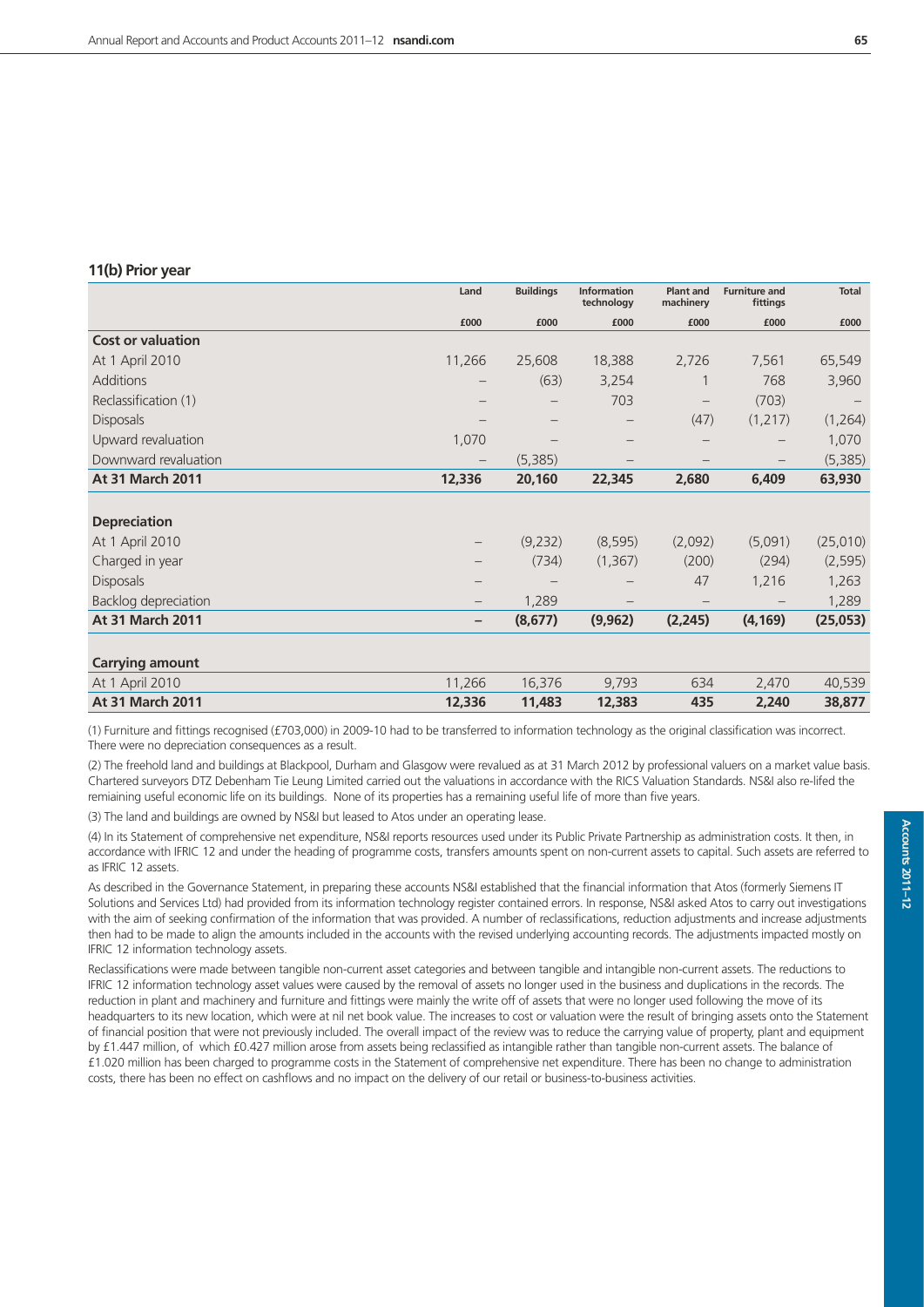# **12 Intangible assets**

# **12(a) Current year**

|                                                             | <b>Information</b><br>technology<br><b>Software</b> | Software<br>Licences | Website           | <b>Assets under</b><br>construction (1) | <b>Total</b> |
|-------------------------------------------------------------|-----------------------------------------------------|----------------------|-------------------|-----------------------------------------|--------------|
|                                                             | £000                                                | £000                 | £000              | £000                                    | £000         |
| <b>Cost or valuation</b>                                    |                                                     |                      |                   |                                         |              |
| At 1 April 2011                                             | 49,614                                              | 1,434                | 886               | 11,703                                  | 63,637       |
| <b>Additions</b>                                            | 2,724                                               | 1,647                |                   | 19,185                                  | 23,556       |
| Transfer from 'assets under construction' on implementation | 19,648                                              |                      | $\qquad \qquad -$ | (19, 648)                               |              |
| <b>Disposals</b>                                            |                                                     | (5)                  |                   |                                         | (5)          |
| Reclassifications (4)                                       | 556                                                 |                      |                   |                                         | 556          |
| Reduction adjustments (4)                                   | (192)                                               | (1, 955)             | $\qquad \qquad -$ | (1, 367)                                | (3, 514)     |
| Increase adjustments (4)                                    | 5                                                   | 5,291                |                   |                                         | 5,296        |
| At 31 March 2012                                            | 72,355                                              | 6,412                | 886               | 9,873                                   | 89,526       |
|                                                             |                                                     |                      |                   |                                         |              |
| <b>Amortisation</b>                                         |                                                     |                      |                   |                                         |              |
| At 1 April 2011                                             | (6,653)                                             | (1,031)              | (227)             |                                         | (7, 911)     |
| Charged in year                                             | (11, 406)                                           | (572)                | (178)             | $\qquad \qquad -$                       | (12, 156)    |
| <b>Disposals</b>                                            |                                                     | $\overline{2}$       |                   |                                         | 2            |
| Reclassifications (4)                                       | (129)                                               |                      |                   | $\qquad \qquad -$                       | (129)        |
| Reduction adjustments (4)                                   | 67                                                  | 950                  |                   | $\qquad \qquad -$                       | 1,017        |
| Increase adjustments (4)                                    | (132)                                               | (3,302)              |                   |                                         | (3,434)      |
| <b>At 31 March 2012</b>                                     | (18, 253)                                           | (3, 953)             | (405)             | -                                       | (22, 611)    |
|                                                             |                                                     |                      |                   |                                         |              |
| <b>Carrying amount</b>                                      |                                                     |                      |                   |                                         |              |
| <b>At 31 March 2012</b>                                     | 54,102                                              | 2,459                | 481               | 9,873                                   | 66,915       |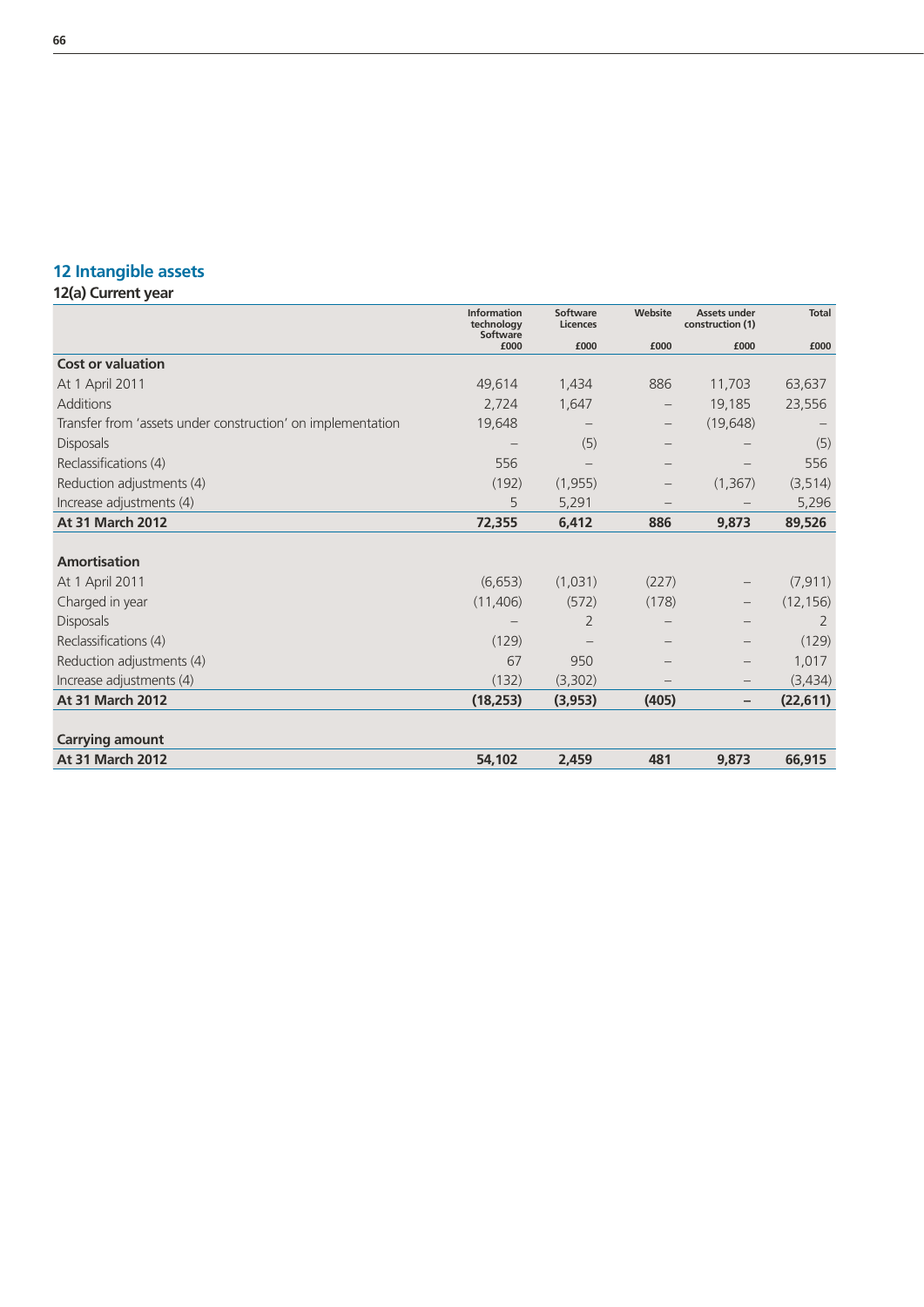#### **12(b) Prior year**

|                                                             | <b>Restated</b><br><b>Information</b><br>technology<br>Software (3) | <b>Restated</b><br>Software<br>Licences (3) | Website                         | <b>Assets under</b><br>construction (1) | <b>Total</b>                    |
|-------------------------------------------------------------|---------------------------------------------------------------------|---------------------------------------------|---------------------------------|-----------------------------------------|---------------------------------|
|                                                             | £000                                                                | £000                                        | £000                            | £000                                    | £000                            |
| <b>Cost or valuation</b>                                    |                                                                     |                                             |                                 |                                         |                                 |
| At 1 April 2010                                             | 21,348                                                              | 1,149                                       | 773                             | 17,661                                  | 40,931                          |
| <b>Additions</b>                                            | 3,373                                                               | 285                                         | $\overline{\phantom{m}}$        | 20,165                                  | 23,823                          |
| Transfer from 'assets under construction' on implementation | 24,893                                                              | $\overline{\phantom{m}}$                    | 113                             | (25,006)                                |                                 |
| <b>Disposals</b>                                            |                                                                     | $\overline{\phantom{m}}$                    | $\hspace{0.1mm}-\hspace{0.1mm}$ |                                         | $\hspace{0.1mm}-\hspace{0.1mm}$ |
| Impairment of EOI Services development work                 |                                                                     | $\qquad \qquad -$                           | $\qquad \qquad -$               | (1, 117)                                | (1, 117)                        |
| <b>At 31 March 2011</b>                                     | 49,614                                                              | 1,434                                       | 886                             | 11,703                                  | 63,637                          |
|                                                             |                                                                     |                                             |                                 |                                         |                                 |
| <b>Amortisation</b>                                         |                                                                     |                                             |                                 |                                         |                                 |
| At 1 April 2010                                             | (1, 593)                                                            | (891)                                       | (76)                            |                                         | (2,560)                         |
| Charged in year                                             | (5,060)                                                             | (140)                                       | (151)                           |                                         | (5, 351)                        |
| <b>Disposals</b>                                            |                                                                     |                                             | $\overline{\phantom{m}}$        | —                                       |                                 |
| <b>At 31 March 2011</b>                                     | (6, 653)                                                            | (1,031)                                     | (227)                           | -                                       | (7, 911)                        |
|                                                             |                                                                     |                                             |                                 |                                         |                                 |
| <b>Carrying amount</b>                                      |                                                                     |                                             |                                 |                                         |                                 |
| At 1 April 2010                                             | 19,755                                                              | 258                                         | 697                             | 17,661                                  | 38,371                          |
| <b>At 31 March 2011</b>                                     | 42,961                                                              | 403                                         | 659                             | 11,703                                  | 55,726                          |

1) During 2010-11 assets under construction mainly include developments concerning the implementation of the new banking infrastructure. This relates mainly to the migration of Premium Bonds onto a new platform. At the Statement of financial position date, £24.89 million had been transferred to IT intangibles on implementation of the first part of the programme. The remaining amounts are linked to further product migration and other developments.

2) Assets under construction during 2011-12 mainly included development work for NS&I's business-to-business projects. This involved transferring £14.91 million to IT intangibles once the development was ready to be used. The remainder of development work was for modernising existing infrastructure and simplifying products.

3) Software was restated because of the requirement to show separately software licences and software.

4) As described in Note 11 a review was carried out of non-current assets. A number of reclassifications, reduction adjustments and increase adjustments then had to be made to align the amounts included in the accounts with the revised underlying accounting records. The adjustments to intangible assets impacted only on IFRIC 12 assets. The reductions to asset values were caused by the removal of assets no longer used in the business and duplications in the records. The increases to cost or valuation were the result of bringing assets onto the Statement of of financial position that were not previosly included. The overall impact of the reclassifications was to increase the carrying value of intangible assets by £0.427 million. The overall effect of the increase and reduction adjustments was to reduce the carrying value of intangible non-current assets by £0.635 million, which has been charged to programme costs in the Statement of comprehensive net expenditure. There was no change to administration costs, there has been no effect on cashflows and no impact on the delivery of our retail or business-to-business activities.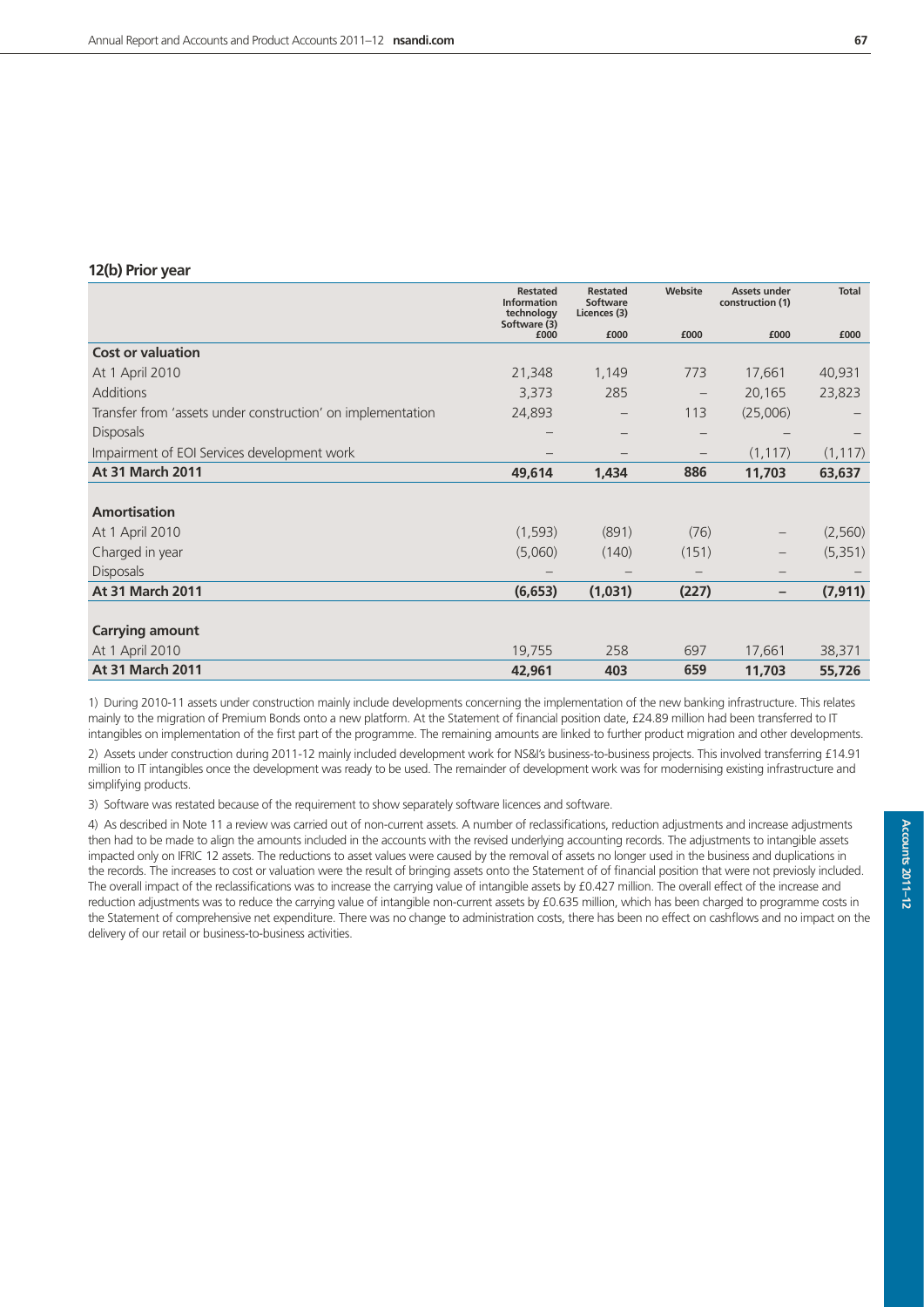#### **13 Financial instruments**

As the cash requirements of NS&I are met through the estimates process, financial instruments play a more limited role in creating risk than would apply to a non-public sector body of a similar size. The majority of financial instruments relate to contracts for non-financial items in line with NS&I's expected purchase and usage requirements and NS&I is therefore exposed to little credit, liquidity or market risk.

NS&I's net revenue resource requirements including capital expenditure are financed by resources voted annually by Parliament which includes income and expenditute on its business-to-business activities. NS&I's Resource Accounts are not, therefore, exposed to significant liquidity risks.

There are no differences to the book value of receivables, payables or cash held to their fair value.

NS&I is not exposed to any credit or liquidity risk in its performance of business-to-business services for both OAG and HM Treasury. NS&I receives funds from HM Treasury into its bank accounts to cover payments to ELPS policy holders and the payment services operated for OAG are carried out using OAG's bank accounts.

# **14 Trade receivables and other current assets**

#### **14(a) Trade and other receivables**

|                                               | 31 March<br>2012                | 31 March<br>2011 |
|-----------------------------------------------|---------------------------------|------------------|
|                                               | £000                            | £000             |
| Amounts falling due within one year:          |                                 |                  |
| Trade receivables                             | 966                             | 3,545            |
| Deposits and advances                         | 62                              | 57               |
| Other receivables                             | $\hspace{0.1mm}-\hspace{0.1mm}$ | 15               |
| Prepayments                                   | 87                              | 36               |
| Accrued income                                | 5,720                           |                  |
| Sub total                                     | 6,835                           | 3,653            |
| Amounts falling due after more than one year: |                                 |                  |
| Trade receivables                             | 5,245                           |                  |
| <b>Total trade and other receivables</b>      | 12,080                          | 3,653            |

#### **14(b) Intra-Government balances - trade and other receivables**

|                                                    | 31 March<br>2012 | 31 March<br>2011 |
|----------------------------------------------------|------------------|------------------|
|                                                    | £000             | £000             |
| Amounts falling due within one year                |                  |                  |
| Balance with other central government bodies       | 5,888            | 3,545            |
| Balance with public corporations and trading funds |                  |                  |
| Subtotal: intra-government balances                | 5,888            | 3,545            |
| Balance with bodies external to Government         | 947              | 108              |
| Sub total                                          | 6,835            | 3,653            |
| Amounts falling due after more than one year:      |                  |                  |
| Balance with other central government departments  | 5,245            |                  |
| <b>Total receivables at 31 March</b>               | 12,080           | 3,653            |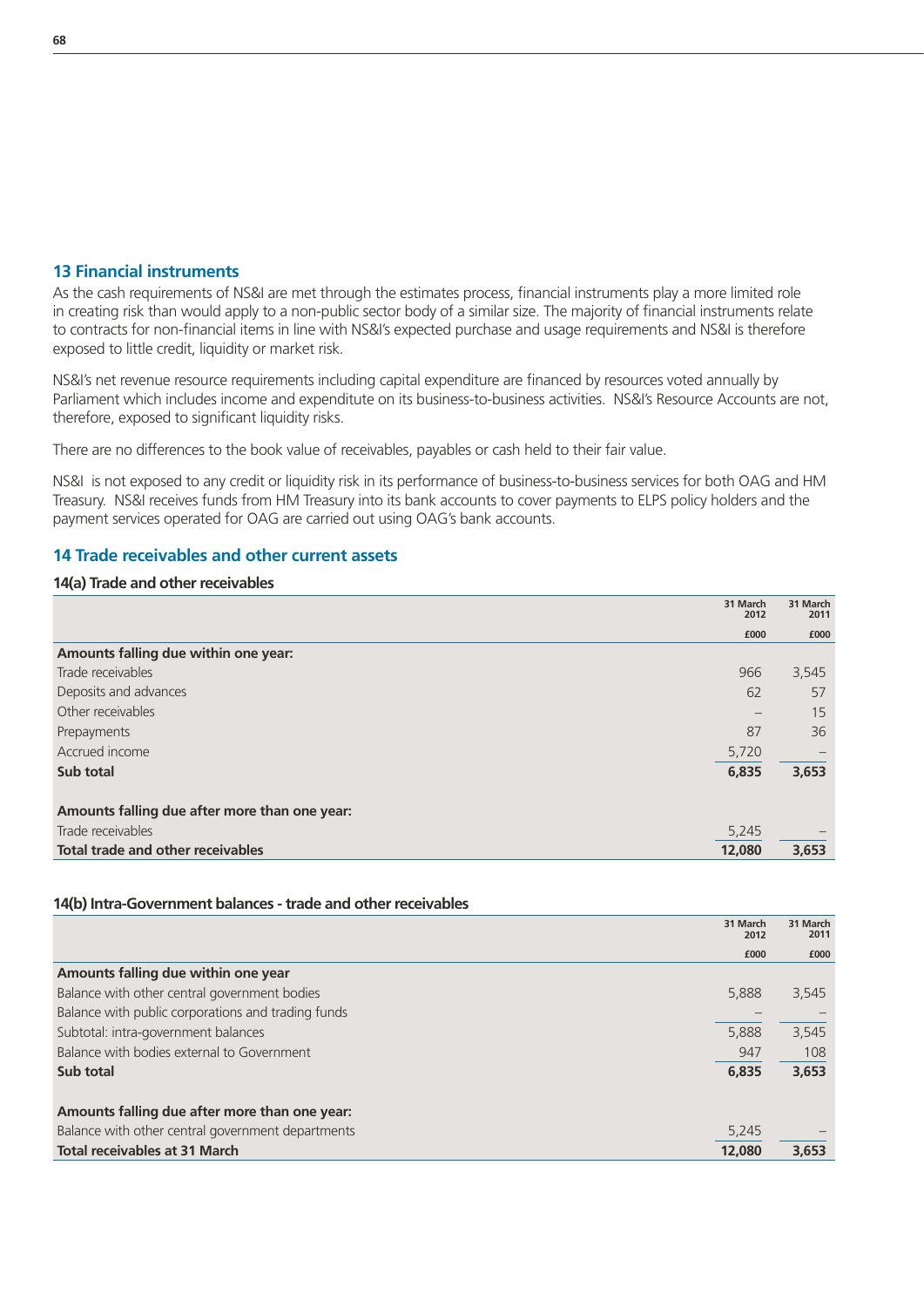## **15 Cash and cash equivalents**

|                                                 | $2011 - 12$ | 2010-11 |
|-------------------------------------------------|-------------|---------|
|                                                 | £000        | £000    |
| <b>Balance at 1 April</b>                       | 872         | 629     |
| Net change in cash and cash equivalent balances | (318)       | 243     |
| Closing cash and cash equivalents balance       | 554         | 872     |
|                                                 |             |         |
| The following balances are held at:             |             |         |
| Government Banking Service                      | 554         | 872     |
| <b>Balance at 31 March</b>                      | 554         | 872     |

### **16 Client Funds**

|                                                   | $2011 - 12$ | 2010-11 |
|---------------------------------------------------|-------------|---------|
|                                                   | £000        | £000    |
| <b>Balance at 1 April</b>                         |             |         |
| Net increase in cash and cash equivalent balances | 332,908     |         |
| Closing cash and cash equivalents balance         | 332,908     |         |
|                                                   |             |         |
| The following balances are held at:               |             |         |
| Government Banking Service                        | 332,908     |         |
| <b>Balance at 31 March</b>                        | 332,908     |         |

Client Funds are being held on behalf of HM Treasury for the payment of sums through NS&I to Equitable Life policy holders as part of business-to-business activities under the Equitable Life Payment Scheme.

#### **17 Trade payables and other current liabilities**

| 17(a) Trade and other liabilities                                              |                  |                  |
|--------------------------------------------------------------------------------|------------------|------------------|
|                                                                                | 31 March<br>2012 | 31 March<br>2011 |
|                                                                                | £000             | £000             |
| Amounts falling due within one year:                                           |                  |                  |
| Taxation and social security                                                   | 246              | 210              |
| Trade payables                                                                 | 15,004           | 3,127            |
| Other payables                                                                 | 154              | 124              |
| <b>Accruals</b>                                                                | 25,782           | 26,679           |
| Deferred income                                                                | 3,551            | 299              |
| Consolidated Fund extra receipts due to be paid to the Consolidated Fund       |                  | 19               |
| Amounts issued from the Consolidated Fund for Supply but not spent at year end | 554              | 872              |
| Payments to be made on behalf of HMT                                           | 332,908          |                  |
| <b>Subtotal</b>                                                                | 378,201          | 31,330           |
| Amounts falling due after more than one year:                                  |                  |                  |
| Trade payables                                                                 | 5,245            | 3,437            |
| Deferred income                                                                | 15,587           | 4,179            |
| <b>Subtotal</b>                                                                | 20,832           | 7,616            |
| Total trade and other payables                                                 | 399,033          | 38,946           |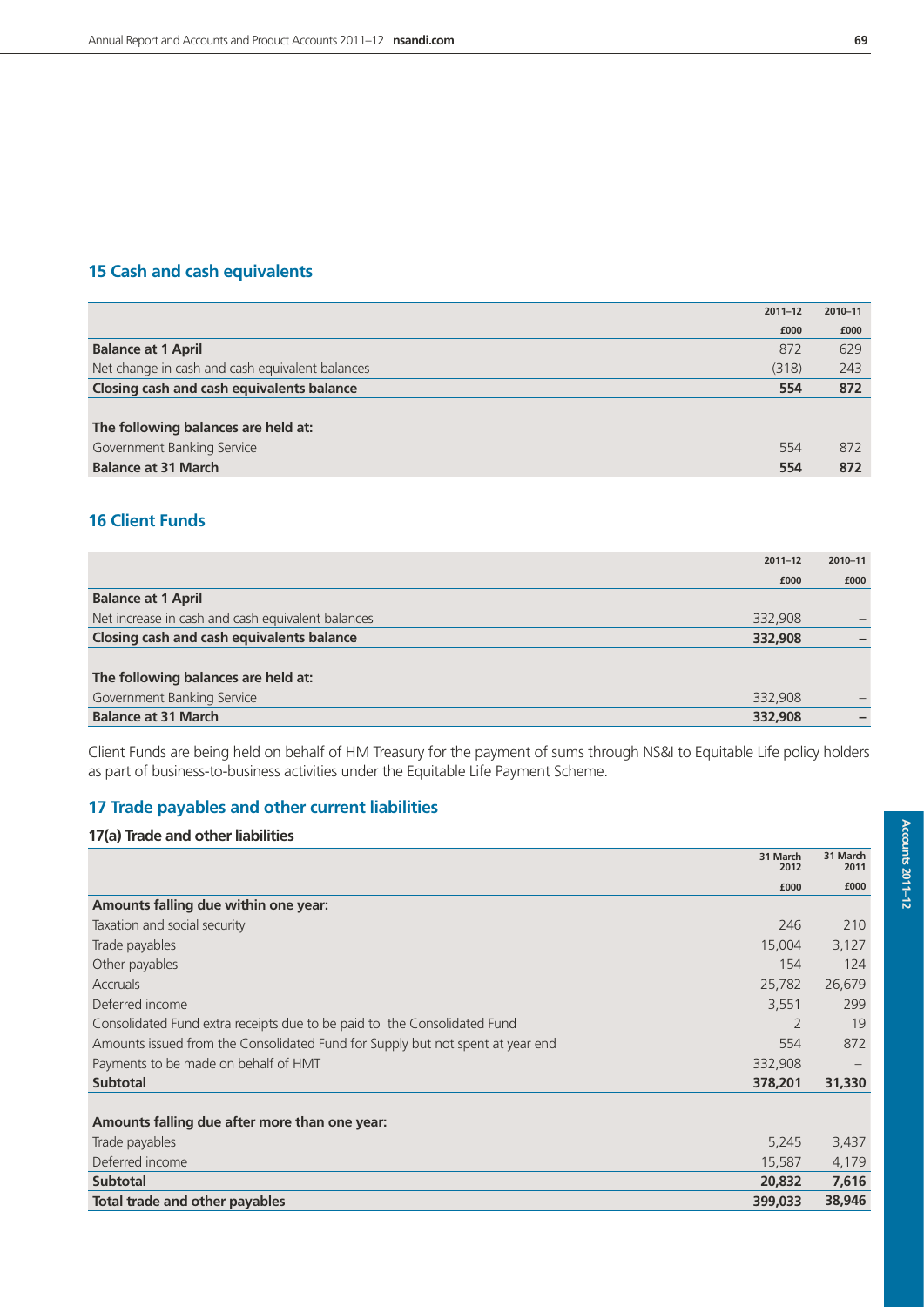# **17(b) Intra-Government balances – trade and other payables**

|                                                    | 31 March<br>2012 | 31 March<br>2011 |
|----------------------------------------------------|------------------|------------------|
|                                                    | £000             | £000             |
| Amount falling due within one year                 |                  |                  |
| Balance with other central government bodies       | 337,571          | 1,560            |
| Balance with public corporations and trading funds | 145              |                  |
| Subtotal: intra-government balances                | 337,716          | 1,560            |
| Balance with bodies external to government         | 40,485           | 29,770           |
| <b>Subtotal</b>                                    | 378,201          | 31,330           |
|                                                    |                  |                  |
| Amounts falling due after more than one year:      |                  |                  |
| Balance with other central government bodies       | 15,587           | 4,179            |
| Trade payables                                     | 5,245            | 3,437            |
| <b>Subtotal</b>                                    | 20,832           | 7,616            |
| Total trade and other payables                     | 399,033          | 38,946           |

Amounts falling due after more than one year refer to payments to be made to Atos and deferred income due from other government departments.

## **18 Provisions for liabilities and charges**

#### **18(a) Movements in provisions**

|                                 | Early departure<br>costs (1)    | <b>Provision for</b><br>fraud losses (2) | <b>Provision for</b><br>Glasgow sports<br>ground (3) | <b>Total</b> |
|---------------------------------|---------------------------------|------------------------------------------|------------------------------------------------------|--------------|
|                                 | £000                            | £000                                     | £000                                                 | £000         |
| Balance at 1 April 2011         | 199                             | 209                                      | 39                                                   | 447          |
| Provided in the year            | $\hspace{0.1mm}-\hspace{0.1mm}$ | 39                                       | $\qquad \qquad -$                                    | 39           |
| Provisions written back         | (9)                             | (137)                                    |                                                      | (146)        |
| Provisions utilised in the year | (190)                           |                                          | (8)                                                  | (198)        |
| <b>Balance at 31 March 2012</b> |                                 | 111                                      | 31                                                   | 142          |
|                                 |                                 |                                          |                                                      |              |
| Balance at 1 April 2010         | 212                             | 117                                      | 30                                                   | 359          |
| Provided in the year            | 275                             | 175                                      | 40                                                   | 490          |
| Provision written back          |                                 | (10)                                     |                                                      | (10)         |
| Provisions utilised in the year | (288)                           | (73)                                     | (31)                                                 | (392)        |
| <b>Balance at 31 March 2011</b> | 199                             | 209                                      | 39                                                   | 447          |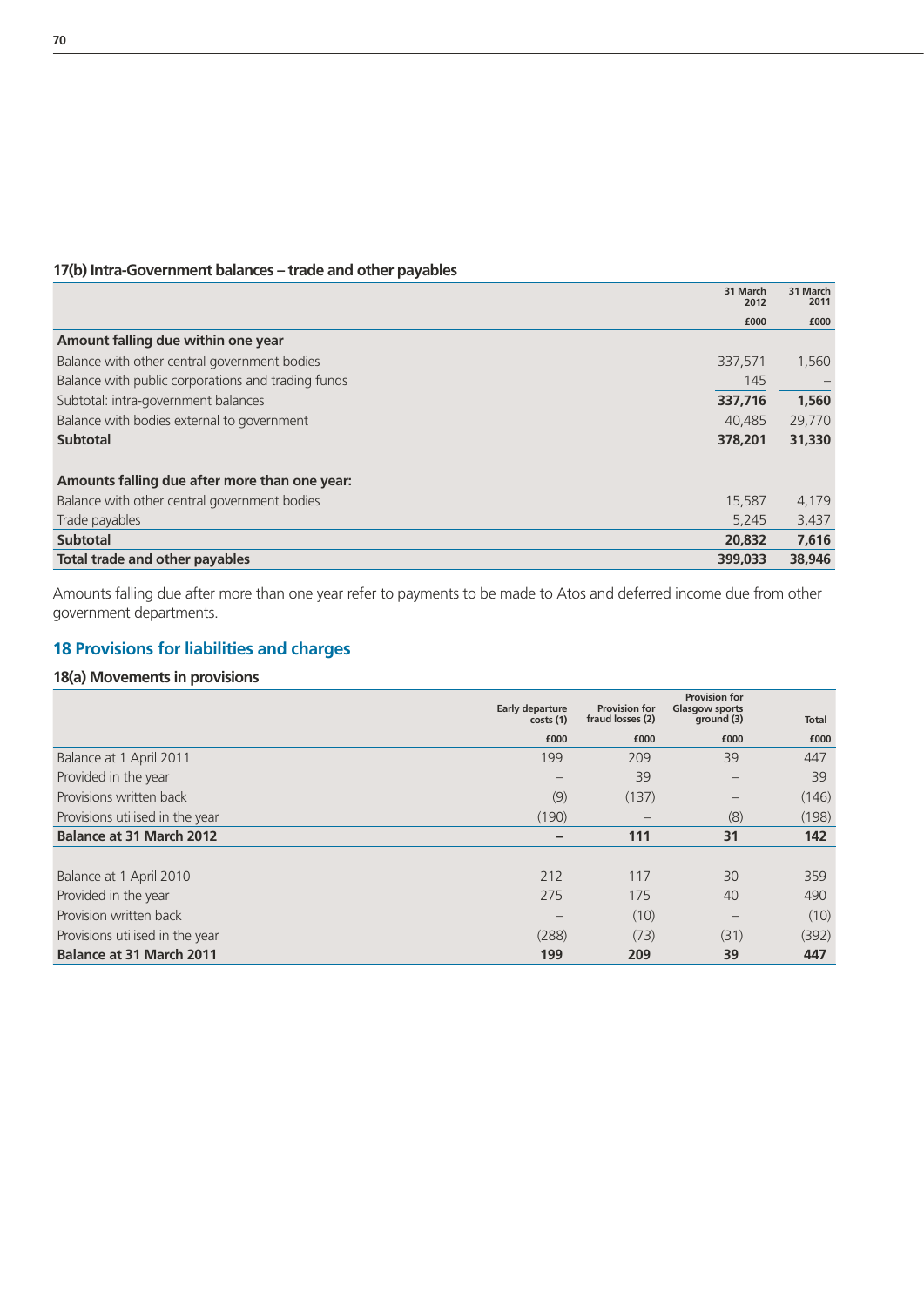#### **18(b) Analysis of expected timing of discounted cash flows**

|                                                   | <b>Early departure</b><br>costs (1) | <b>Provision for</b><br>fraud losses (2) | <b>Provision for</b><br>Glasgow sports<br>ground (3) | <b>Total</b> |
|---------------------------------------------------|-------------------------------------|------------------------------------------|------------------------------------------------------|--------------|
|                                                   | £000                                | £000                                     | £000                                                 | £000         |
| No later than one year                            |                                     | 111                                      | 15                                                   | 126          |
| Later than one year and not later than five years |                                     |                                          | 16                                                   | 16           |
| <b>Balance at 31 March 2012</b>                   |                                     | 111                                      | 31                                                   | 142          |
|                                                   |                                     |                                          |                                                      |              |
| No later than one year                            | 199                                 | 209                                      | 16                                                   | 424          |
| Later than one year and not later than five years |                                     |                                          | 23                                                   | 23           |
| <b>Balance at 31 March 2011</b>                   | 199                                 | 209                                      | 39                                                   | 447          |

(1) NS&I meets the additional costs of benefits beyond the normal PCSPS benefits in respect of employees who retire early by paying the required amounts annually to the PCSPS over the period between early departure and normal retirement date. NS&I provides for this in full when the early retirement programme becomes binding by establishing a provision for the estimated payments discounted by the HM Treasury discount rate of 3.5% in real terms.

(2) NS&I provides for fraud losses that have been identified during the year and it is probable that a liability will result.

(3) NS&I meets its rental obligations in an operating lease agreement with Pollok and Corrour Limited (landlords of Glasgow sports ground) for the hire of the ground. Up until the prior year the payment had been refunded to NS&I by the Sports and Social Association. The association can no longer cover the payments. The lease is an onerous lease. There are still 62 years to run on the lease. The Department for Communities and Local Government has signed a sealed letter of consent on 17 June 2011 authorising NS&I to sublease the sports ground to another party. At most the lease is likely to be held for a further two years. The provision represents the liability to the landlord for that period.

# **19 Net loss/(gain) on revaluation of property**

|                                                                                | 31 March<br>2012 | 31 March<br>2011 |
|--------------------------------------------------------------------------------|------------------|------------------|
|                                                                                | £000             | £000             |
| Revaluation on property charges to reserve;                                    |                  |                  |
| Downward revaluation                                                           | 3,209            | 5,385            |
| Revaluation of property: charges to Statement of comprehensive net expenditure | (944)            | (3,659)          |
| Upward revaluation                                                             | (3,339)          | (1,070)          |
| Backlog depreciation adjustment                                                | 4.716            | (1,289)          |
| <b>Movement in revaluation reserve</b>                                         | 3,642            | (633)            |

# **20 Capital commitments**

|                                 | 31 March<br>2012 | 31 March<br>2011 |
|---------------------------------|------------------|------------------|
|                                 | £000             | £000             |
| Contracted for but not provided | 9.195            | 5,840            |
| Authorised but not contracted   |                  |                  |
| <b>Total</b>                    | 9.195            | 5,840            |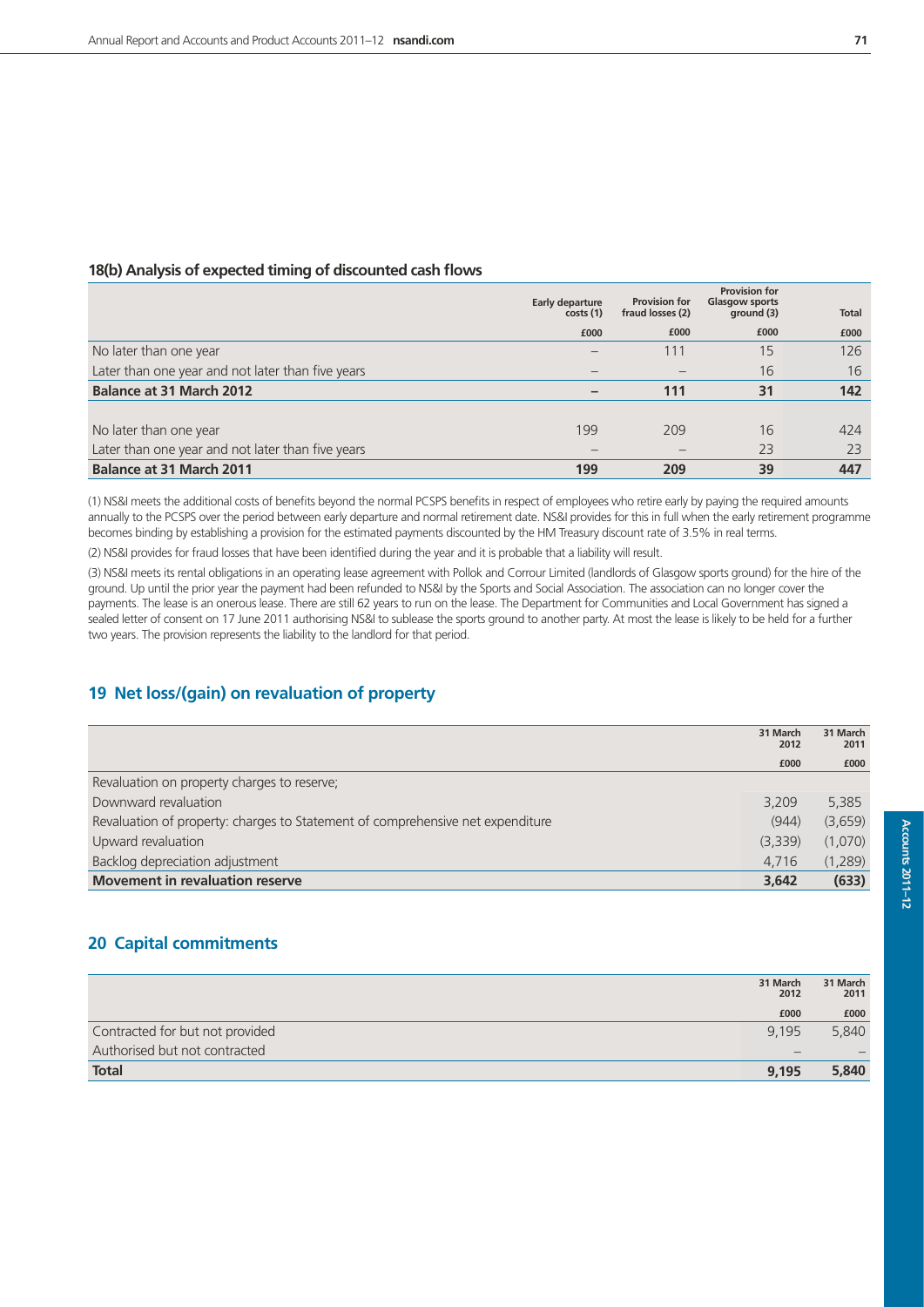#### **21 Commitments under leases**

#### **21(a) Operating leases with tenants**

NS&I leases all of its properties to Atos under operating lease agreements to 31 March 2014. The future minimum rentals, excluding third party rents receivable under non-cancellable leases are shown below. The rentals increase by RPIX annually. RPIX is the Retail Prices Index excluding mortgage payments.

|                                                   | 31 March<br>2012 | 31 March<br>2011 |
|---------------------------------------------------|------------------|------------------|
|                                                   | £000             | £000             |
| <b>Buildings</b>                                  |                  |                  |
| Not later than one year                           | 5,948            | 5,310            |
| Later than one year and not later than five years | 5,747            | 10,088           |
| Later than five years                             |                  |                  |
| <b>Total</b>                                      | 11,695           | 15,398           |
|                                                   |                  |                  |
| Land $(1)$                                        |                  |                  |
| Not later than one year                           |                  |                  |
| Later than one year and not later than five years | 47               |                  |
| Later than five years                             | 207              |                  |
| <b>Total</b>                                      | 254              |                  |

#### **21(b) Commitments under operating leases**

The future minimum lease payments under operating leases are given in the table below, discounted to present value and analysed between future years. The discount rate used is HM Treasury discount rate of 3.5%.

|                                                     | 31 March<br>2012 | 31 March<br>2011 |
|-----------------------------------------------------|------------------|------------------|
|                                                     | £000             | £000             |
| <b>Obligations under operating leases comprise:</b> |                  |                  |
| <b>Buildings</b>                                    |                  |                  |
| Not later than one year                             | 823              | 823              |
| Later than one year and not later than five years   | 3,023            | 3,024            |
| Later than five years                               | 520              | 1,363            |
| <b>Total</b>                                        | 4,366            | 5,210            |
|                                                     |                  |                  |
| Land $(1)$                                          |                  |                  |
| Not later than one year                             | 16               | 16               |
| Later than one year and not later than five years   | 62               | 41               |
| Later than five years                               | 369              | 223              |
| <b>Total</b>                                        | 447              | 280              |

None of these leases relates to the hire of plant.

(1) NS&I holds a lease on land in Glasgow with Pollok and Corrour Limited. The lease commenced in 1974. The original lease term was for 99 years. NS&I pays £16,000 rent to the landlord annually. This will be increased to £20,000 from 2014. The lease has been subleased to another party from July 2011. NS&I will pay the lease costs to March 2014 after which the other party will reimburse NS&I the rent costs for a further 22 years to March 2036.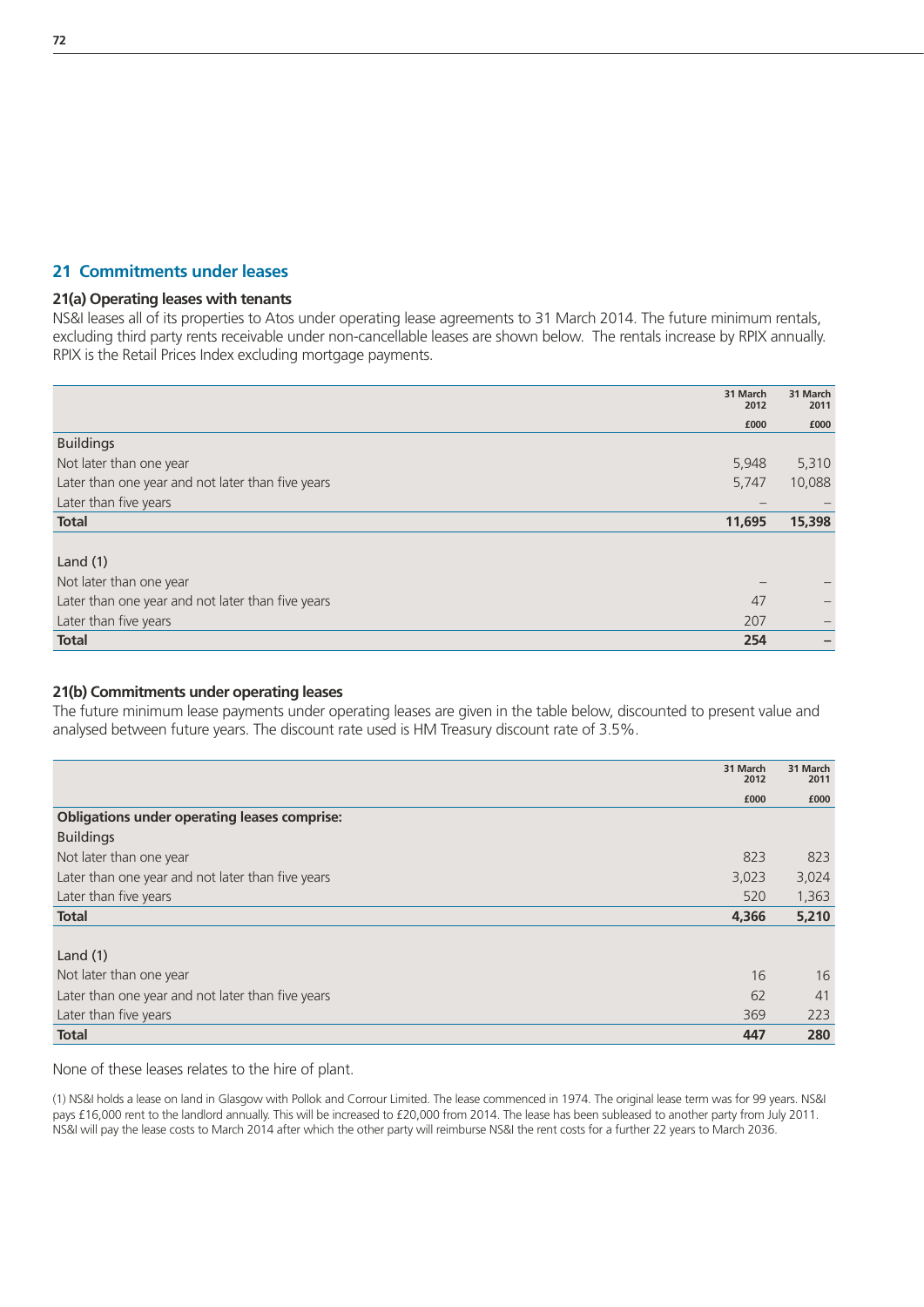### **22 Commitments under the Public Private Partnership (PPP) contract**

NS&I entered into a 10-year PPP contract with Siemens IT Solutions and Services (SIS) for the provision of operational services, which came into effect on 1 April 1999. The contract is to design, develop, procure, finance and operate, including maintaining, certain assets over the period of the contract to enable the provision of a back office function and Customer Interaction Centre. After exercising the option to extend on pre-agreed terms included in the original contract, the initial 10-year period was extended to 15 years, ending in March 2014. SIS were acquired by Atos Origin (Atos) in July 2011.

On the commencement of the contract on 1 April 1999, over 4,000 NS&I staff were transferred to the outsourced provider. In addition, £15 million of NS&I's assets were transferred to SIS for a nominal sum, which had the effect of reducing charges that would otherwise have been payable to SIS (from July 2011 to Atos) over the life of the contract.

Under the same contract, Atos has entered into an agreement to lease NS&I's three operational sites in return for a monthly rent. Details of the amounts receivable are provided in note 21 to these accounts.

NS&I is committed to making annual payments to Atos and these payments are set to reduce significantly over the life of the contract as NS&I gains from the capital investment and operational efficiency brought about by this agreement. The estimated capital value at the commencement of the contract was £48.1 million.

At this point in time the contract does not constitute a finance lease arrangement, as the payment mechanism is such that all related assets and services have been paid for as delivered and recognised in the contract year when incurred.

The level of annual payment is specified in the contract but may vary according to transaction volumes, new product and service channel developments and the level of Atos' performance. It is also uplifted each year in line with movements in the RPIX (Retail Prices Index excluding cost of mortgages). If Atos meets the performance standards in the contract and the transaction levels and business developments fall within agreed parameters, the payments under the contract at constant price levels would be:

|                                                                    | £000    |
|--------------------------------------------------------------------|---------|
| Amounts falling due within one year                                | 109,523 |
| Net present value of amounts falling due within two to three years | 92,747  |
| <b>Total</b>                                                       | 202,270 |
|                                                                    |         |
|                                                                    | £000    |
| Comparable figures at 31 March 2011 were:                          |         |
| Amounts falling due within one year                                | 89,784  |
| Net present value of amounts falling due within two to three years | 165,871 |
| <b>Total</b>                                                       | 255,655 |

The HM Treasury discount rate of 3.5% has been used to derive the net present value of the payment stream in years two to five.

Specific to the contract is NS&I has an option to purchase IT assets, plant and other assets in use at the end of the existing contract.

Atos' performance is measured through a set of detailed Key Performance Indicators (KPIs) on a monthly basis. Under the terms of the contract, Atos has an obligation to provide specified levels of operational and other services. Failure to attain these targets results in penalty payments to NS&I.

On expiry of the contract, certain assets in the legal ownership of Atos but which NS&I have recognised in the Statement of financial position will transfer to NS&I. Atos will be able to negotiate arrangements for the shared assets but are obliged to provide NS&I with assets to allow NS&I to continue running the business. If this involves the use of shared assets, Atos must either sell the shared asset to NS&I at fair market value or provide NS&I with an alternative asset that fulfils the same purpose, also at fair market value.

The capital commitments as disclosed in note 20 are included in the total PPP commitments shown above.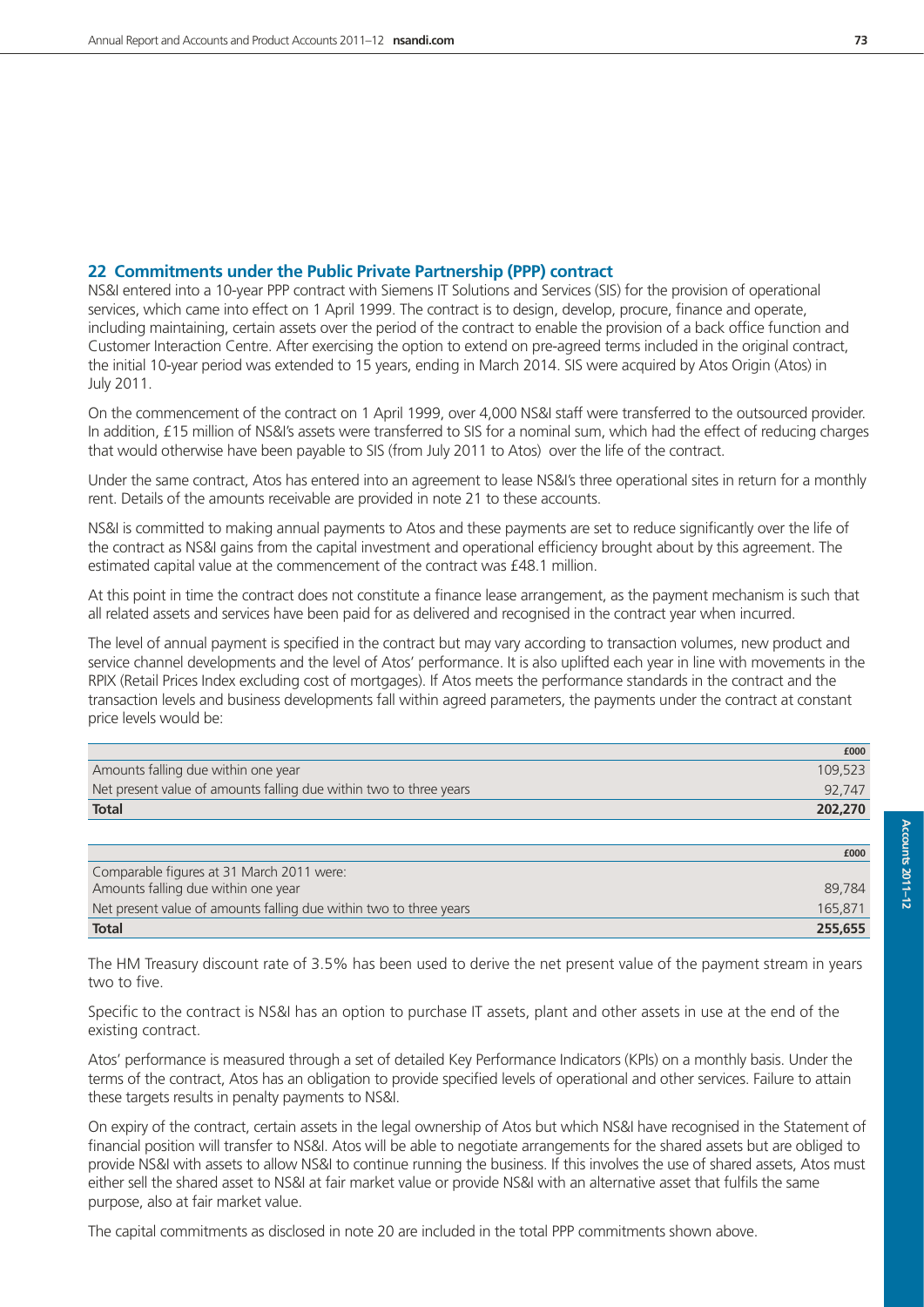#### **23 Other financial commitments**

There were no other financial commitments at 31 March 2012.

#### **24 Contingent liabilities disclosed under IAS 37**

NS&I has an operating lease agreement in place with Pollok and Corrour Limited, landlords of the sports ground in Glasgow. There are still 62 years to run on the lease. The lease is an onerous lease. The Department for Communities and Local Government has signed a sealed letter of consent on 17 June 2011 authorising NS&I to sublease the sports ground to another party. The ground has been sub leased to another party for a period of 25 years commencing in July 2011. NS&I is covering rent costs until March 2014 after which NS&I will be reimbursed rent costs for 22 years. However, a possibility remains that NS&I has a contingent liability of around £130,000.

#### **25 Losses and special payments**

|                           | Number of<br>cases | 31 March<br>2012         | Number of<br>cases | 31 March<br>2011                |
|---------------------------|--------------------|--------------------------|--------------------|---------------------------------|
|                           |                    | £000                     |                    | £000                            |
| Compensation payments (1) |                    | 191                      | $\overline{4}$     | $\qquad \qquad -$               |
| Fraud loss                | 188                | 404                      | 158                | 456                             |
| Fruitless payments        |                    |                          | —                  | $\hspace{0.1mm}-\hspace{0.1mm}$ |
| Special payments          |                    | $\overline{\phantom{m}}$ |                    |                                 |
| Other                     | –                  | $\overline{\phantom{m}}$ |                    |                                 |
| <b>Total</b>              | 190                | 595                      | 164                | 457                             |

(1) Special payment of £190,000 relates to settlement of a legal case.

#### **26 Related party transactions**

NS&I is an Executive Agency of the Chancellor of the Exchequer and a government department. The Chancellor of the Exchequer is regarded as a related party. NS&I has not undertaken any material transaction with the Chancellor of the Exchequer during the year.

The Post Office® is a major distributor of NS&I products and, as a public body, the Post Office® is a related party. NS&I had a significant number of transactions with the Post Office® during the accounting period. NS&I's Post Office® costs during 2011–12 were £17,149,107(2010-11: £21,264,145) for contract services and £0 for non-contract services (2010–11: £0).

In addition NS&I has carried out a number of significant transactions with the Government Banking Service, Ministry of Justice (Office of Accountant General), Office for National Statistics and HM Treasury, and a small number of various immaterial transactions with other government departments: Treasury Solicitor, HM Revenue and Customs, Cabinet Office, the Government Car and Despatch Agency and the Financial Ombudsman Service.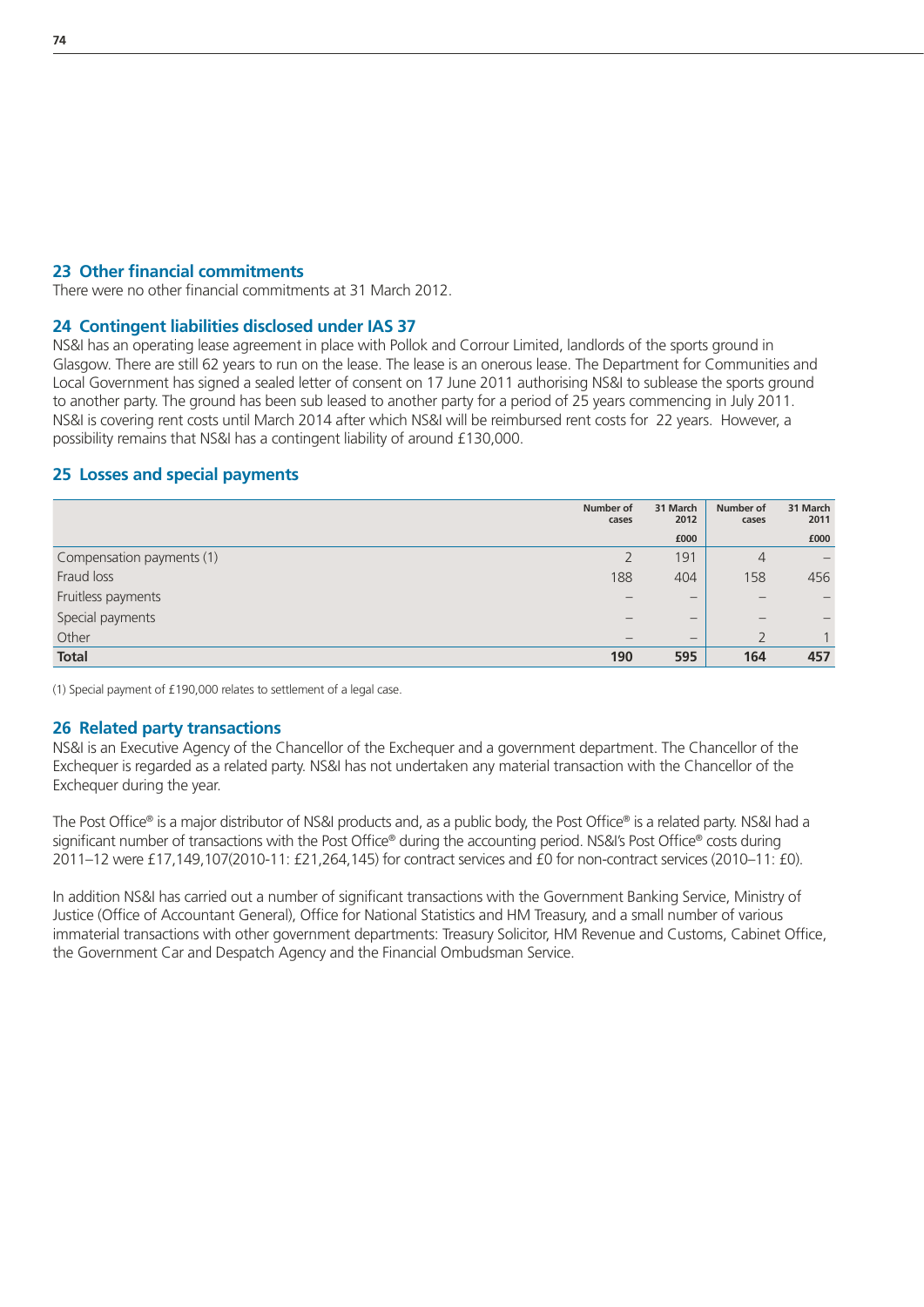Neither the Financial Services Secretary to HM Treasury, nor the Commercial Secretary to HM Treasury, nor any board member, nor any key manager or other related party has undertaken any material transactions with NS&I during the year. Investments in NS&I products by members of staff are not considered to be related party transactions and are therefore excluded from this declaration. Ministers, board members and key managers are judged to be related parties as they have authority and responsibility for planning, directing and controlling the activities of the entity.

The following table relates to deposits (excluding Premium Bond holdings) held by key management personnel and persons connected to them in NS&I.

|                                                        | $2011 - 12$ | 2010-11 |
|--------------------------------------------------------|-------------|---------|
|                                                        | £000        | £000    |
| <b>Executive Directors and Non-executive Directors</b> | 1.829       | ,820    |

In relation to holdings in Premium Bonds, the Premium Bond Regulations 1972 (Statutory Instrument (SI) 1972 No 765) prohibit the disclosure of the number of bonds purchased or held by any person. The Accounting Officer and persons connected with her are prohibited under NS&I's policies from holding Premium Bonds.

#### **27 Events after the reporting date**

There are no reportable events between the Statement of financial position date and 17 December 2012, the date on which these accounts are authorised for issue. The financial statements do not reflect events after that date.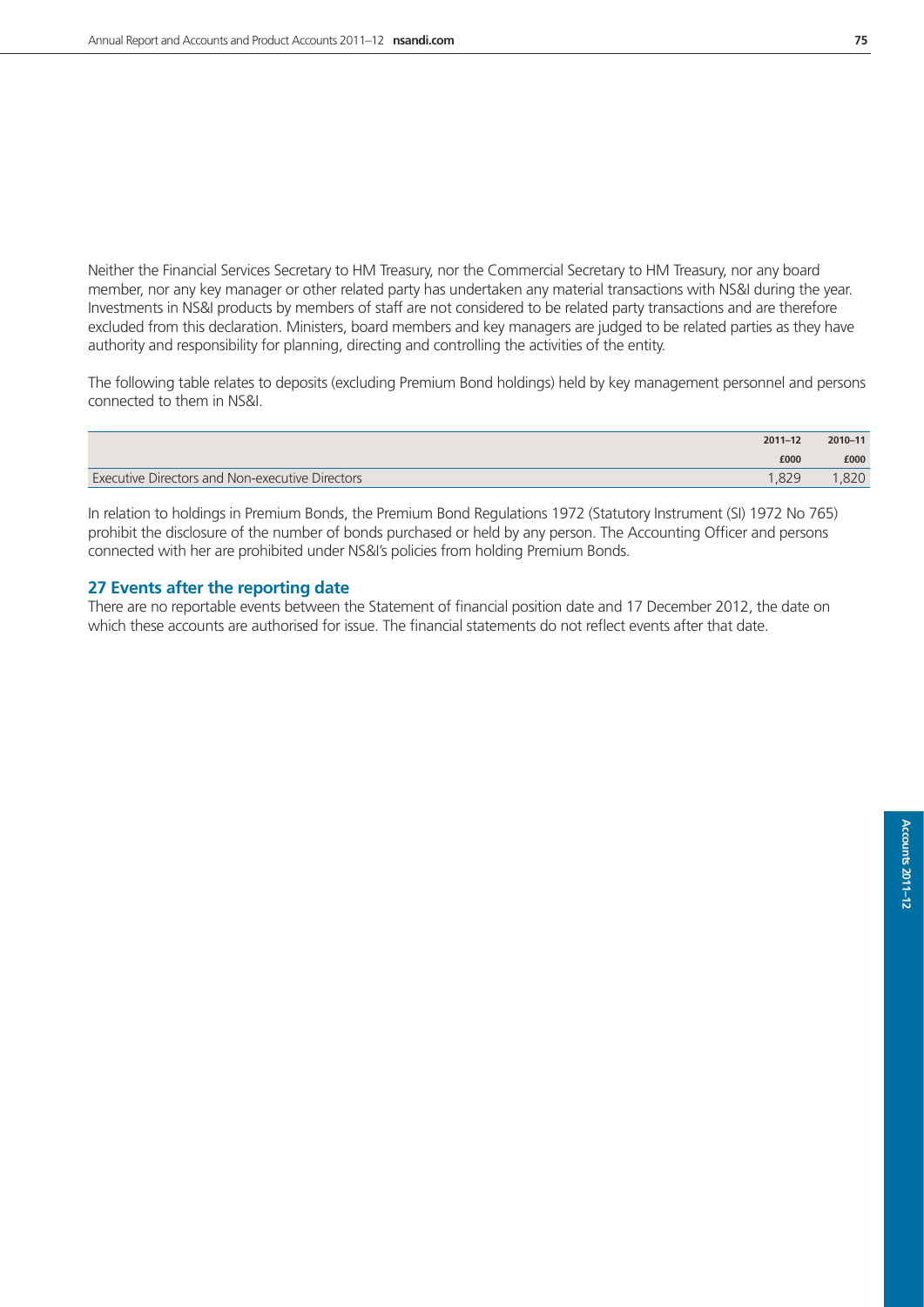# Product Accounts 2011–12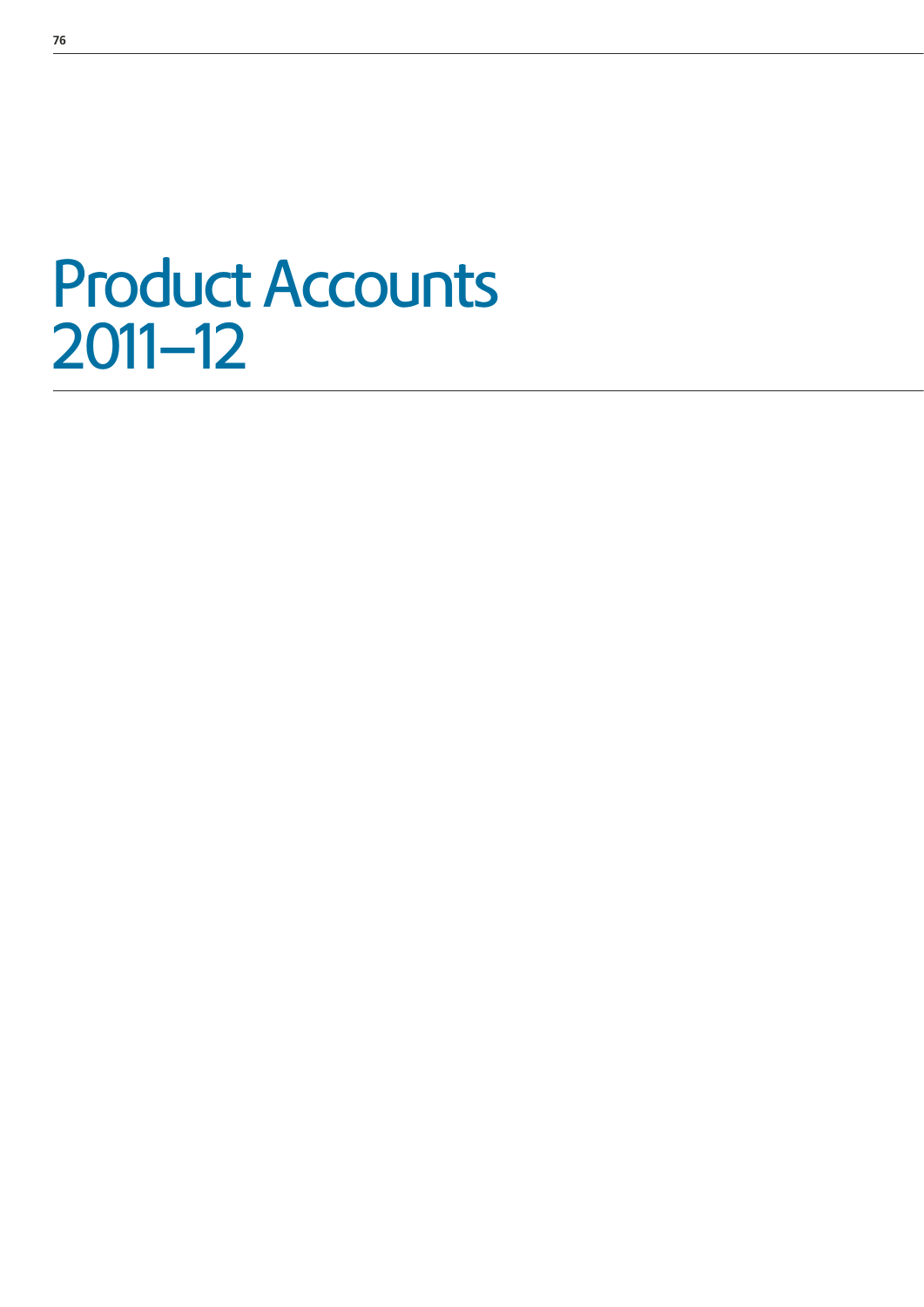# The certificate and report of the Comptroller and Auditor General to the House of Commons

I certify that I have audited the financial statements which constitute the Product Accounts of National Savings and Investments for the year ended 31 March 2012 under the Government Resources and Accounts Act 2000. These financial statements comprise: the Statement of Comprehensive Income, the Statement of Financial Position, the Statement of Cash Flows and the related notes. These financial statements have been prepared under the accounting policies set out within them.

#### **Respective responsibilities of the Accounting Officer and auditor**

As explained more fully in the Statement of Accounting Officer's Responsibilities, the Chief Executive and Director of Savings, as Accounting Officer, is responsible for the preparation of the financial statements and for being satisfied that they give a true and fair view. My responsibility is to audit, certify and report on the financial statements in accordance with the Government Resources and Accounts Act 2000. I conducted my audit in accordance with International Standards on Auditing (UK and Ireland). Those standards require me and my staff to comply with the Auditing Practices Board's Ethical Standards for Auditors.

#### **Scope of the audit of the financial statements**

An audit involves obtaining evidence about the amounts and disclosures in the financial statements sufficient to give reasonable assurance that the financial statements are free from material misstatement, whether caused by fraud or error. This includes an assessment of: whether the accounting policies are appropriate to the circumstances of National Savings and Investments and have been consistently applied and adequately disclosed; the reasonableness of significant accounting estimates made by the Accounting Officer; and the overall presentation of the financial statements. In addition I read all the financial and non-financial information in the Annual Report to identify material inconsistencies with the audited financial statements. If I become aware of any apparent material misstatements or inconsistencies I consider the implications for my certificate.

I am required to obtain evidence sufficient to give reasonable assurance that the transactions recorded in the financial statements have been applied to the purposes intended by Parliament and the financial transactions recorded in the financial statements conform to the authorities which govern them.

#### **Opinion on regularity**

In my opinion, in all material respects the transactions recorded in the financial statements have been applied to the purposes intended by Parliament and the financial transactions recorded in the financial statements conform to the authorities which govern them.

#### **Opinion on the financial statements**

In my opinion:

- the financial statements give a true and fair view of the state of the affairs of the Product Accounts of National Savings and Investments as at 31 March 2012 and of the net operating results for the year then ended; and
- the financial statements have been properly prepared in accordance with the Government Resources and Accounts Act 2000 and HM Treasury directions issued thereunder.

#### **Opinion on other matters**

In my opinion the information given in the Management Commentary for the financial year for which the financial statements are prepared is consistent with the financial statements.

#### **Matters on which I report by exception**

I have nothing to report in respect of the following matters which I report to you if, in my opinion:

- adequate accounting records have not been kept or returns adequate for my audit have not been received from branches not visited by my staff; or
- the financial statements are not in agreement with the accounting records and returns; or
- I have not received all of the information and explanations I require for my audit; or
- the Governance Statement does not reflect compliance with HM Treasury's guidance.

#### **Report**

I have no observations to make on these financial statements.

#### **Amyas C E Morse Comptroller and Auditor General**

Date: 17 December 2012

National Audit Office 157-197 Buckingham Palace Road Victoria, London, SW1W 9SP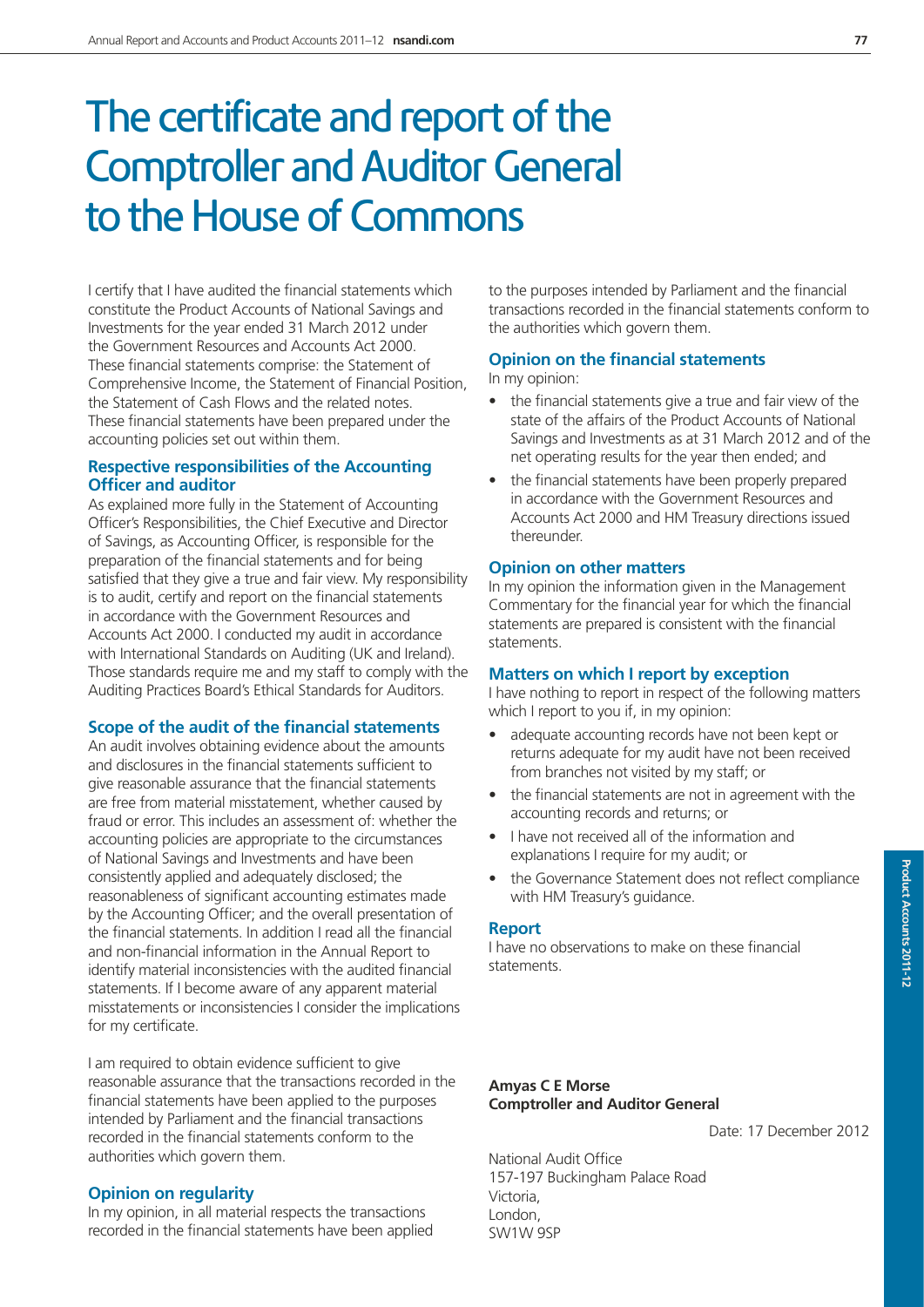# Product Accounts background

#### **Accounts**

These accounts have been prepared under a direction issued by HM Treasury in accordance with section 7(2) of the Government Resources and Accounts Act 2000. This direction is disclosed in an Annex to these accounts.

#### **Scope of the Product Accounts**

These accounts record transactions for the year ended 31 March 2012 on retail savings and investment products administered by NS&I and balances in respect of these products as at that date. They do not include:

- *The investment or use of funds.* Customer funds are not directly invested by NS&I. They are passed to the National Loans Fund (NLF) to fund public sector activity. Prior to 1 September 2009 certain funds were passed to the Commissioners for the Reduction of the National Debt (CRND), where they were invested mainly in Government securities.
- *NS&I's administration costs.* These are funded by Parliamentary Vote and accounted for separately in the Accounts section in the Annual Report. However, the interest and prizes costs on NS&I products are included in the total cost of servicing the national debt, and these costs are therefore reflected as a charge on both the NLF account and these accounts.
- *Tax foregone.* Some NS&I products are tax free. The notional cost of tax foregone by the Exchequer is not recognised as a cost in these accounts, but is considered as part of NS&I's overall Value Indicator measure when computing how cost-effective NS&I has been at financing the national debt.

#### **The National Loans Fund**

The National Loans Fund (NLF) is central Government's main borrowing and lending account. The NLF undertakes borrowing and uses the proceeds to meet any deficits on the Consolidated Fund. Most of the NLF's borrowing needs are met indirectly through borrowing on its behalf by NS&I and the Debt Management Office (DMO). The NLF ends each day with a nil balance on its bank account because any cash surpluses or deficits are offset by transfers to or from the Debt Management Account (DMA). HM Treasury is responsible for the operation of the NLF and guarantees to honour NS&I's products' terms and conditions. In legal terms, Section 120 of the Finance Act 1980 (in respect of investment deposits) and section 12 of the National Loans Act 1968 (for other NS&I payments) both make provision for such repayments to be issued from the NLF with recourse to the Consolidated Fund. Should the NLF prove insufficient, payment (customer liability) will be a charge on the Consolidated Fund and against the tax revenue being raised.

#### **The Commissioners for the Reduction of the National Debt**

Under the National Savings Bank Act 1971, Ordinary Account investments were passed to the Commissioners for the Reduction of the National Debt (CRND), who invested them under section 18 of that Act. The CRND form part of the DMO. Under the National Savings Stock Register Regulations 1976, some unclaimed funds were also passed to the CRND for inclusion in the Unclaimed Dividends **Account** 

From 1 September 2009, all NS&I funds held by the CRND were transferred to the NLF as part of NS&I's modernising and standardising strategies.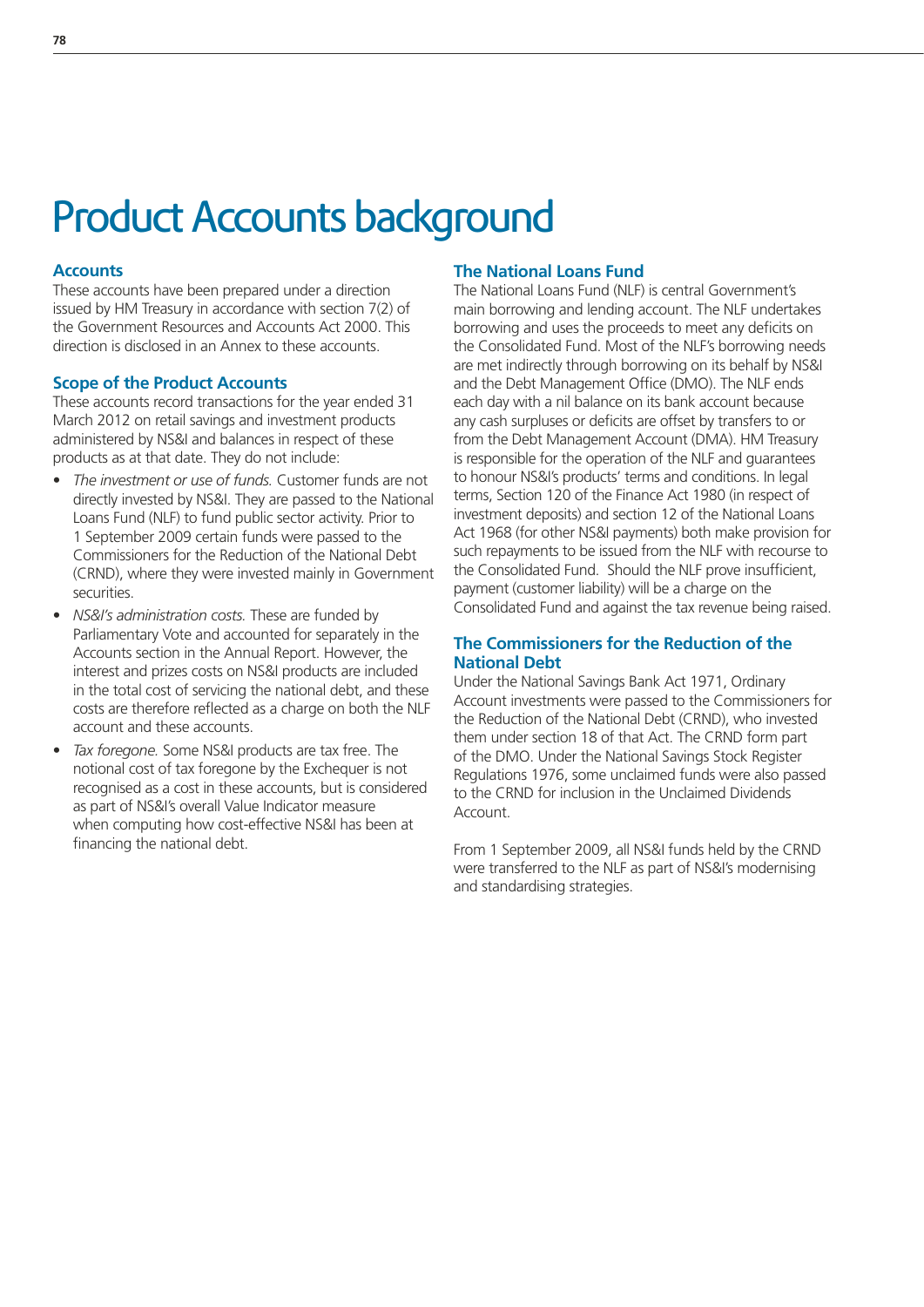#### **NS&I's products and regulation**

NS&I's product accounts cover transactions and balances on all NS&I's products.

The products covered by these accounts and their governing legislation and regulations are as follows:

#### **Products governed by the National Debt Act 1972**

| Capital Bonds                                                                                         | National Savings Stock Register Regulations 1976               |
|-------------------------------------------------------------------------------------------------------|----------------------------------------------------------------|
| Children's Bonus Bonds                                                                                | Savings Certificates (Children's Bonus Bonds) Regulations 1991 |
| First Option Bonds                                                                                    | National Savings Stock Register Regulations 1976               |
| Guaranteed Income Bonds and Guaranteed Growth<br>Bonds (previously known as Fixed Rate Savings Bonds) | National Savings Stock Register Regulations 1976               |
| <b>Guaranteed Equity Bonds</b>                                                                        | National Savings Stock Register Regulations 1976               |
| Income Bonds                                                                                          | National Savings Stock Register Regulations 1976               |
| Pensioners' Guaranteed Income Bonds                                                                   | National Savings Stock Register Regulations 1976               |
| Premium Bonds                                                                                         | Premium Savings Bonds Regulations 1972                         |
| Savings Certificates                                                                                  | Savings Certificates Regulations 1991                          |

#### **Products governed by the National Savings Bank Act 1971**

| Direct Saver Account        | National Savings Bank Regulations 1972 |
|-----------------------------|----------------------------------------|
| Easy Access Savings Account | National Savings Bank Regulations 1972 |
| Individual Savings Account  | National Savings Bank Regulations 1972 |
| Investment Account          | National Savings Bank Regulations 1972 |
| Residual Account            | National Savings Bank Regulations 1972 |

As part of NS&I's dormancy strategy, matured funds that remain unclaimed after 30 days in Capital Bonds and Pensioners' Guaranteed Income Bonds are transferred to the Residual Account in order to continue earning interest for customers.

#### **Audit**

These accounts have been audited by the Comptroller and Auditor General, whose Certificate and Report appears on page 77.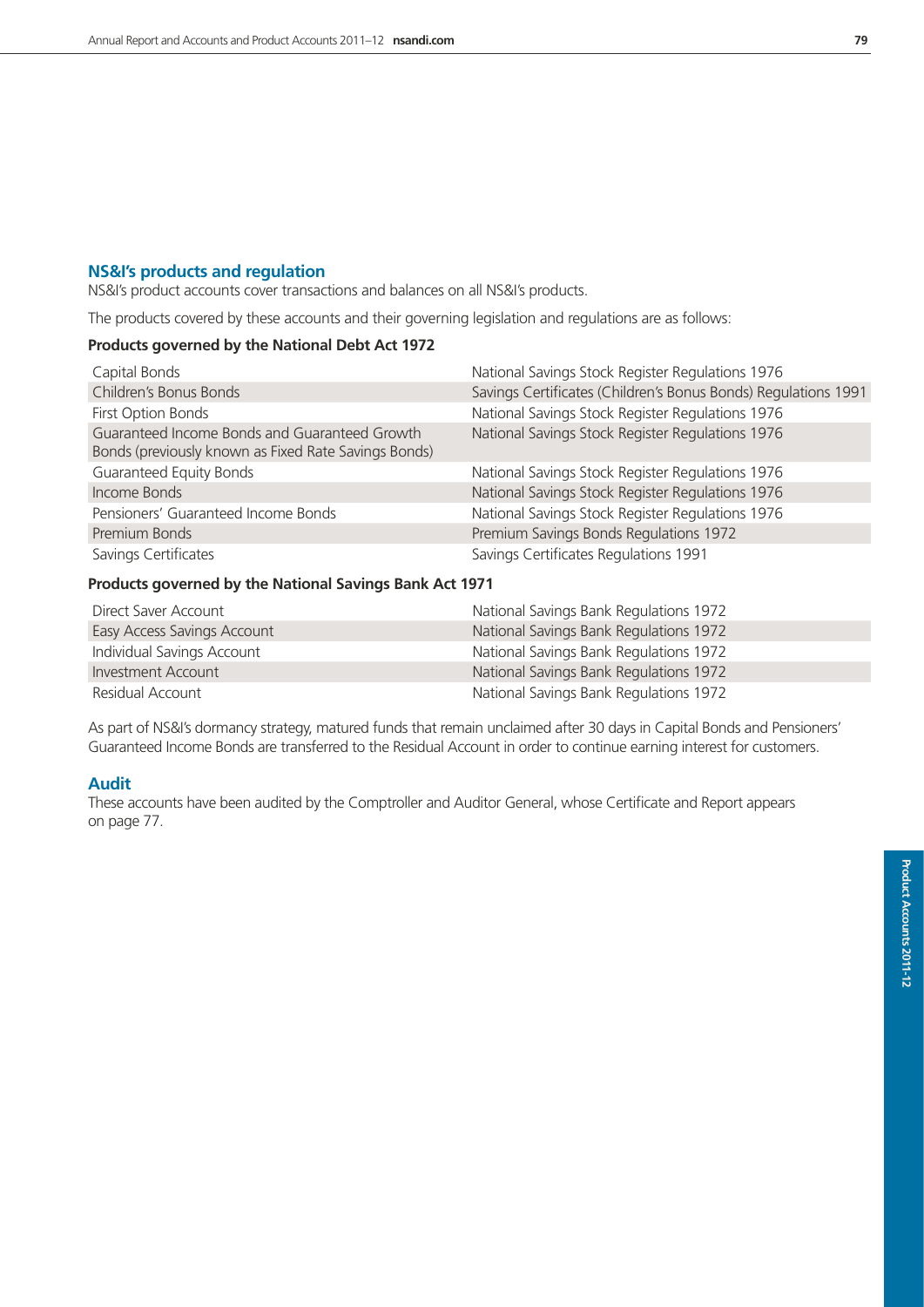# Statement of comprehensive income

**for the year ended 31 March 2012**

|                                                    |             | $2011 - 12$ | 2010-11     |
|----------------------------------------------------|-------------|-------------|-------------|
|                                                    | <b>Note</b> | £000        | £000        |
| <b>Income</b>                                      |             |             |             |
| Interest and prizes financed by the NLF            |             | 2,410,545   | 2,580,415   |
| (excluding revaluation of embedded derivatives)    |             |             |             |
| (Loss)/Gain on revaluation of embedded derivatives |             | (5,659)     | 265         |
| Interest and prizes financed by the NLF            |             | 2,404,886   | 2,580,680   |
|                                                    |             |             |             |
| Cost                                               |             |             |             |
| Interest and prizes earned by investors (excluding |             |             |             |
| revaluation of embedded derivatives)               |             | (2,410,545) | (2,580,415) |
| Gain/(Loss) on revaluation of embedded derivatives |             | 5,659       | (265)       |
| Interest and prizes earned by investors            |             | (2,404,886) | (2,580,680) |
|                                                    |             |             |             |
| Income less cost                                   |             |             |             |

The notes on pages 83 to 93 form part of these accounts.

An analysis of interest and prizes by product is disclosed in note 2.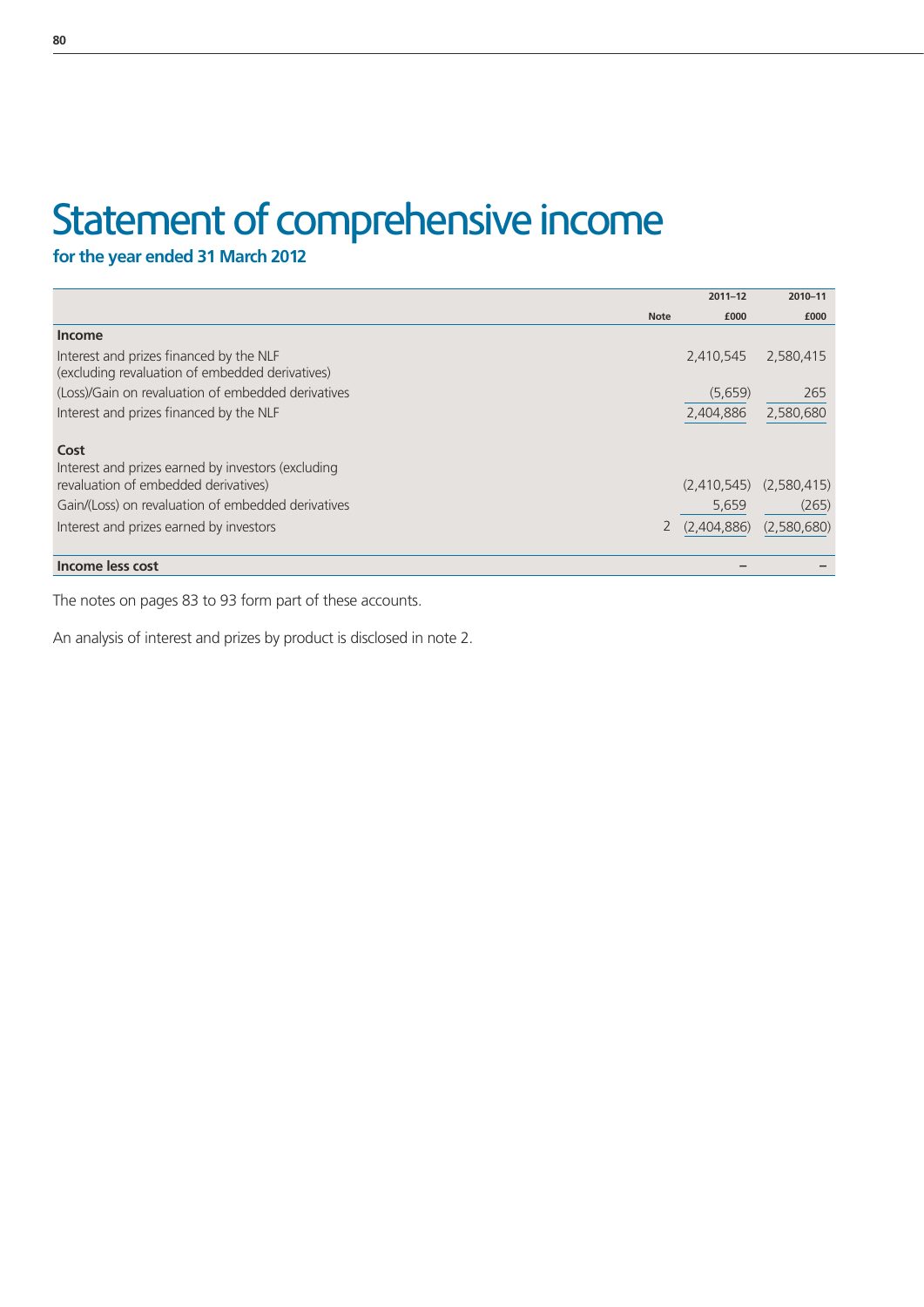# Statement of financial position

**as at 31 March 2012**

|                                      | <b>Note</b> | 31 March<br>2012                   | 31 March<br>2011 |
|--------------------------------------|-------------|------------------------------------|------------------|
|                                      |             | £000                               | £000             |
| <b>Current assets</b>                |             |                                    |                  |
| Held by the NLF                      | 4           | 102,427,202                        | 98,338,931       |
| Other receivables                    | 5           | 104,081                            | 86,167           |
| Cash and cash equivalents            | 9           | 378,559                            | 468,318          |
| <b>Total current assets</b>          | 10          | 102,909,842                        | 98,893,416       |
|                                      |             |                                    |                  |
| <b>Current liabilities</b>           |             |                                    |                  |
| Liability to investors               |             | 6 (102,710,047) (98,639,604)       |                  |
| Other payables                       | 7           | (6, 458)                           | (7, 879)         |
| <b>Total current liabilities</b>     |             | $(102, 716, 505)$ $(98, 647, 483)$ |                  |
| <b>Net current assets</b>            |             | 193,337                            | 245,933          |
| <b>Non-current liabilities</b>       |             |                                    |                  |
| Liability to investors               | 6           | (193, 337)                         | (245, 933)       |
| <b>Total non-current liabilities</b> |             | (193, 337)                         | (245, 933)       |
| <b>Assets less liabilities</b>       |             |                                    |                  |

The notes on pages 83 to 93 form part of these accounts.

Jave Platt

**Jane Platt Chief Executive National Savings and Investments** 13 December 2012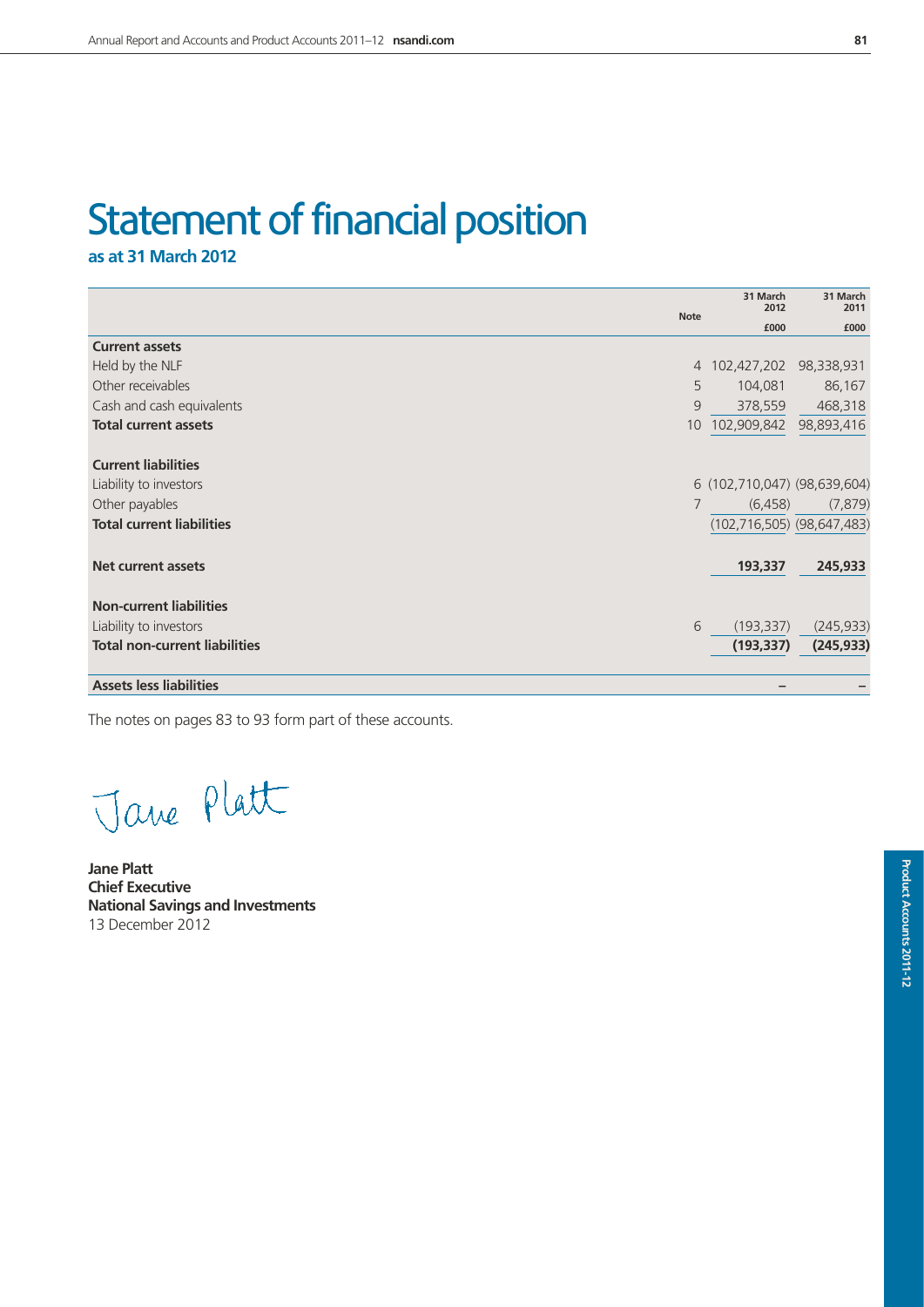# Statement of cash flows

**for the year ended 31 March 2012**

|                                                                              |             | $2011 - 12$ | 2010-11    |
|------------------------------------------------------------------------------|-------------|-------------|------------|
|                                                                              | <b>Note</b> | £000        | £000       |
| Cash flows from operating activities                                         |             |             |            |
| Income less cost                                                             |             |             |            |
| (Increase) in net funds held by the NLF                                      | 8           | (4,080,145) | (209, 101) |
| (Decrease) in amortisation of Guaranteed Equity Bonds' principal liabilities | 4           | (8, 126)    | (9,691)    |
| (Increase)/Decrease in other receivables                                     | 5           | (17.914)    | 93,949     |
| Increase in total funds invested                                             |             | 4,017, 847  | 81,583     |
| (Decrease) in other payables                                                 |             | (1,421)     | (10, 490)  |
| Net cash flow from operating activities                                      |             | (89, 759)   | (53, 750)  |
|                                                                              |             |             |            |
| Net (decrease) in cash and cash equivalents in the period                    | 9           | (89.759)    | (53,750)   |
| Cash and cash equivalents at beginning of the period                         | 9           | 468,318     | 522,068    |
| Cash and cash equivalents at end of the period                               | 9           | 378,559     | 468,318    |

The notes on pages 83 to 93 form part of these accounts.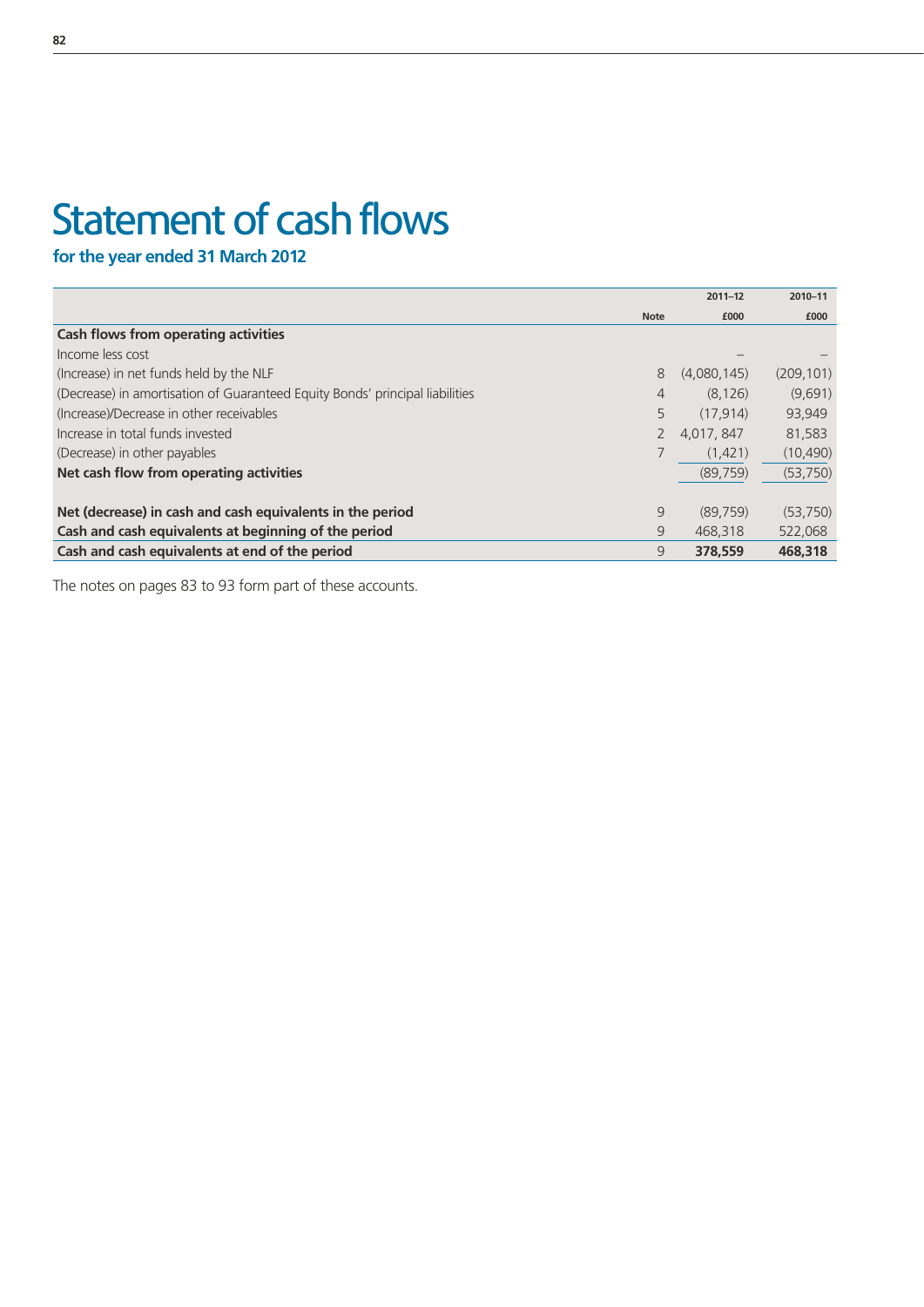# Notes to the accounts

#### **1 Statement of accounting policies**

These accounts are prepared in accordance with the *Government Financial Reporting Manual* (FReM) issued by HM Treasury subject to exemptions outlined in clause 4 of the product accounts direction issued by HM Treasury, which is disclosed in the Annex. The accounting policies contained in the FReM apply International Financial Reporting Standards (IFRS) as adapted or interpreted for the public sector context.

Where the FReM permits a choice of accounting policy, the accounting policy which is judged to be most appropriate to the particular circumstances of NS&I for the purpose of giving a true and fair view has been selected. The particular policies adopted by NS&I for the Product Accounts are described below. They have been applied consistently in dealing with items that are considered material to the accounts.

#### **1.1 Accounting convention**

These accounts have been prepared under the historical cost convention modified to account for the revaluation of embedded derivatives in Guaranteed Equity Bonds (GEBs).

#### **1.2 Standards in issue but not in force**

Certain new standards, amendments and interpretations to existing standards have been published that are mandatory for NS&I's accounting periods beginning on or after 1 April 2012 or later periods. NS&I has not early adopted the standards, amendments and interpretations described below:

#### **1.2.1 IFRS 9 - Financial instruments (effective from annual periods beginning on or after 1 January 2015)**

IFRS 9 will replace IAS 39 - Financial Instruments: Recognition and Measurement. IFRS 9 will address classification and measurement issues and impairments; in particular how impairments of financial assets should be calculated and recorded. The standard will address hedge accounting with more detailed guidance and principles on hedge accounting. The standard has not yet been endorsed by the EU.

#### **1.2.2 IFRS 13 - Fair value measurement (Consistent guidance on fair value measurement for all relevant balances and transactions covered by IFRS except where IFRS 13 explicitly states otherwise, effective from annual periods beginning on or after 1 January 2013)**

The standard defines fair value and provides guidance on fair value measurement techniques. It also sets out disclosure requirements. The standard will establish a hierarchy for input quality: Level 1 inputs (highest quality)

to Level 3 (lowest quality). NS&I will be required to use the most appropriate inputs available to them in determining fair value. The inference is that the higher the quality, the more appropriate the input. The application of IFRS 13 is subject to further review by HM Treasury and the other relevant authorities before due process consultation.

#### **1.3 Interest and prizes recognition**

Interest and prizes are earned by investors in accordance with the terms and conditions applicable to each product. Interest is recognised using the effective interest method. The effective interest method is a method of calculating the amortised cost of a financial asset or liability and of allocating the interest income or interest expense over the expected life of a financial instrument.

Capitalised and accrued interest are included in interest and prizes payable to investors in the Statement of comprehensive income and liability to investors in the Statement of financial position. Capitalised interest is interest that has been added to the customer's investment and may now be earning further interest in accordance with the terms and conditions of the product. Accrued interest is interest which has been earned but not yet capitalised. Interest, where applicable, is accrued from the date of funds received or most recent capitalisation to the end of the accounting period.

The monthly Premium Bond prizes are drawn on the first day of the following month. The prizes are accrued for Premium Bonds which are eligible and still held at the end of each month.

Interest has been recognised and disclosed in accordance with IAS18 and IAS1 in these accounts.

#### **1.4 Financed by the NLF**

The interest and prizes payable to investors are funded by the NLF. The accounting policy for the NLF interest and prizes is as outlined in note 1.3.

#### **1.5 Cash and cash equivalents**

Cash and cash equivalents include cash at bank and amounts due from banks with an original maturity of less than three months.

#### **1.6 Financial liabilities**

Financial liabilities primarily comprise the deposits and investments made by customers in NS&I's products. All financial liabilities are measured at amortised cost using the effective interest method with the exception of GEB embedded derivatives which are measured at fair value, with the movements recognised through the Statement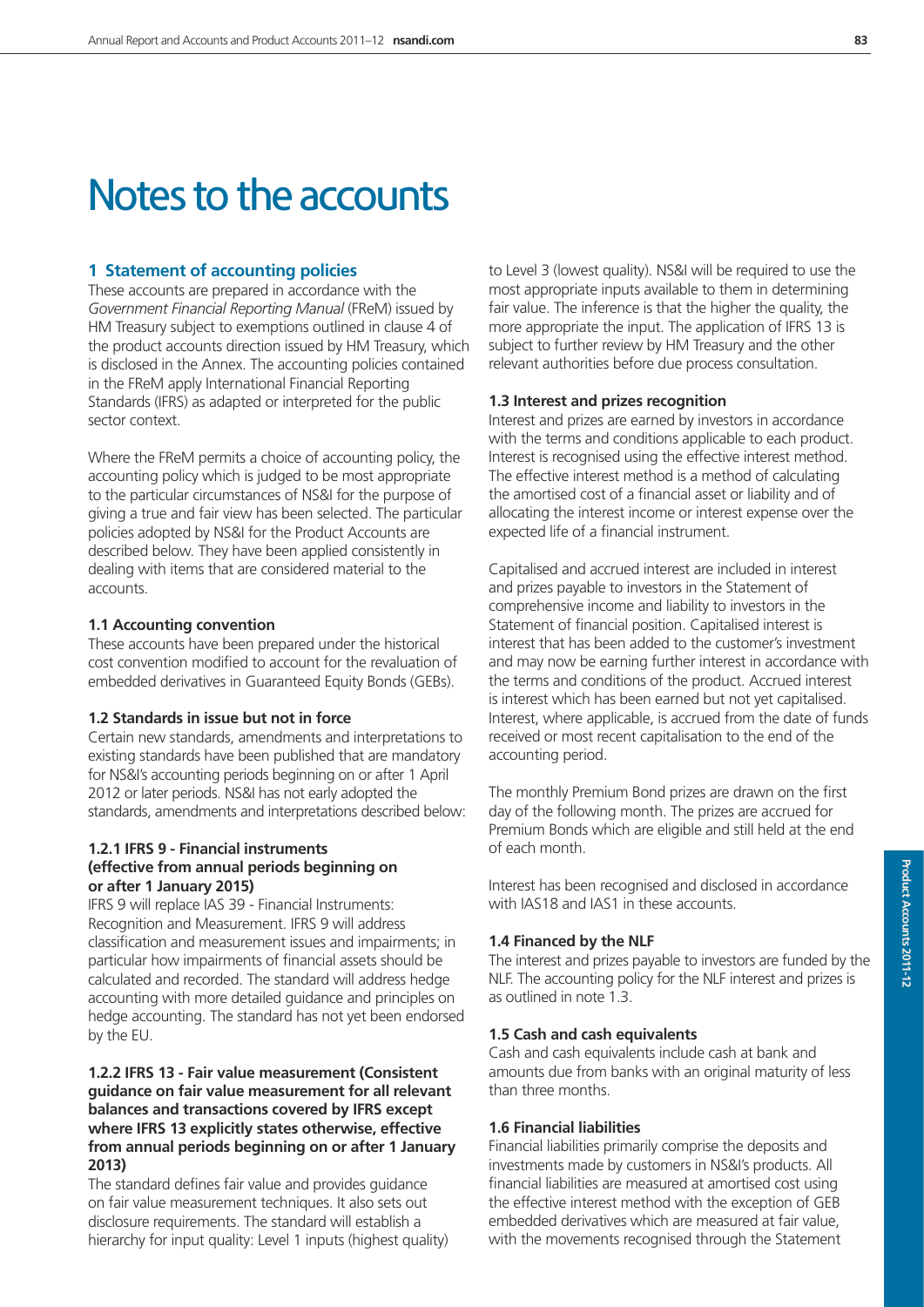of comprehensive income. The effective interest method is a method of calculating the amortised cost of a financial liability and of allocating interest income over the relevant period up to the date of maturity. The effective interest rate is the rate that exactly discounts estimated future cash receipts through the expected life of the financial liability, or, where appropriate, a shorter period. Financial liabilities are derecognised when the obligation is discharged and also include other payables.

A receipt from an investor is recognised as a liability when NS&I or one of its agents receives a payment instrument for a valid investment. Repayments to investors are recognised as a reduction in the liability to the investor on the date of the payment instrument. Where payment instruments are not cashed by the investor within their stipulated time limit, the liability to the investor is reinstated under Out of Date Warrants.

If an investor decides to reinvest funds in the same or another product, this is termed a reinvestment and is recognised as a payment and new receipt. An automatic or default roll-over of funds within the same product, which requires no action by the investor, is not recognised as a payment or receipt. The undiscounted maturity profiles for the total liability for all products is disclosed in note 12.

#### **1.7 Relationship with the NLF**

NS&I is the Government's retail savings agency. All funds from investors are payable to the NLF, and all liabilities to investors are discharged from funds payable by the NLF, on a statutory basis. Risks relating to liabilities to investors are met wholly by the NLF. Further, the Product Accounts present only a part of the Government's overall financing requirement managed by HM Treasury through the NLF, and which is financed ultimately from the Government's tax revenues or borrowings.

Due to the nature of these arrangements, the risk management and capital disclosure requirements of IFRS 7 are not applicable to these accounts. The risk management disclosure requirements of IFRS 7 comprise qualitative and quantitative disclosures that show the extent of risks arising from financial instruments and how that risk is managed by an entity during the period and at the reporting date. The capital disclosures of IFRS 7 are disclosures that enable users of financial statements to evaluate the significance of financial instruments for an entity's financial position and performance.

The analysis of the total funds held or financed by the NLF (note 4) does not equal the total funds invested by product (note 6), i.e. liability to investors. This is due to

timing differences in the flow of funding and defunding movements between NS&I, its agents, the Government Banking Service and the NLF (via HM Treasury's bank account at the Bank of England). This difference is represented by net cash plus receivables minus other payables.

#### **1.8 Financial assets**

Financial assets comprise the loan with the NLF and other receivables, based on deposits and investments made by customers. On initial recognition, financial assets are classified as loans and receivables.

Loans and receivables are assets with fixed or determinable repayments that are not quoted in an active market. Loans and receivables are initially recognised at fair value. Other receivables are subsequently measured at amortised cost using the effective interest method. Due to the agency nature of the business the loan with the NLF is derived from the value of the financial liabilities upon which it is based (see note 1.6).

Derecognition of financial assets only occurs when NS&I transfers both its contractual right to receive cash flows from the financial assets and substantially all of the risks and rewards of ownership.

#### **1.9 Derivative financial instruments**

A derivative embedded in a product is accounted for as a stand-alone derivative if it is not closely related to the product. It is recognised initially, and subsequently measured, at fair value. Gains and losses arising from changes in the fair value of a derivative are recognised in the Statement of comprehensive income.

In March 2002, NS&I began to issue GEBs in partnership with the DMO. GEBs include an embedded equity derivative, which is exposed to equity index risk and interest rate risk over the life of each of the GEB issues. The equity index exposure is hedged by the DMO and these risks do not fall on NS&I as they are under-written by HM Treasury.

The GEB embedded derivative is an Asian option on the FTSE 100. The value is determined by the use of a local volatility model, which includes the following standard factors for options: FTSE 100 strike; FTSE dividend yield; time to maturity; implied FTSE volatility; and the risk-free yield. Note 14 details the fair value hierarchy disclosures.

The gains and losses on revaluation of GEB embedded derivatives are equal and opposite on the Statement of comprehensive income due to the agency nature of the business. The gains or losses are passed on to both the NLF and the investors.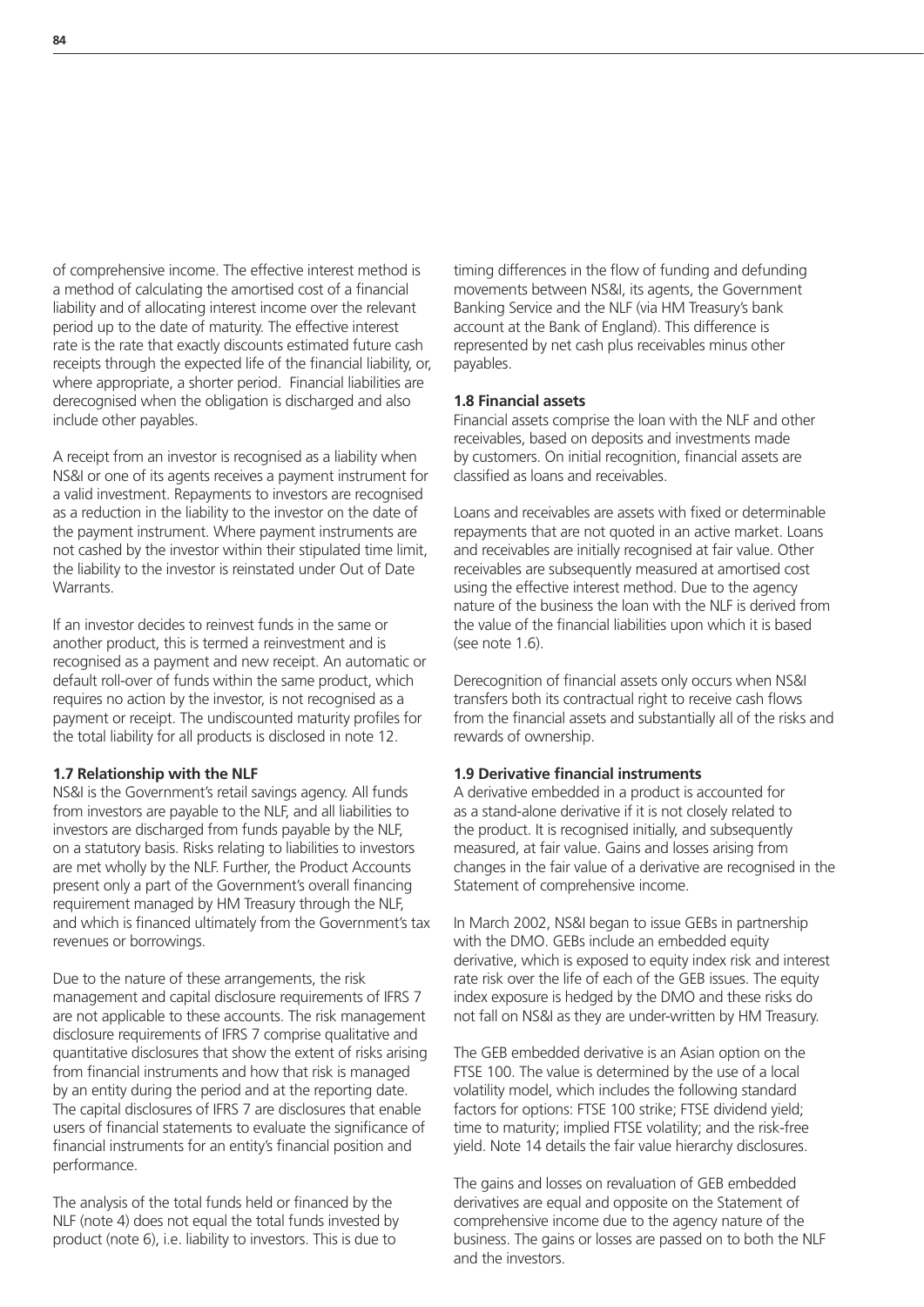## **2 Transactions with investors by product**

#### **(2a) Current year**

|                                                        | <b>Received from</b><br>investors | Interest and<br>prizes earned by<br>investors | <b>Paid to investors</b><br>including tax<br>deducted at<br>source | <b>Transfer to</b><br><b>Residual Account</b> | Increase/<br>(decrease) in<br>investors' funds | Invested<br>31 March 2012 |
|--------------------------------------------------------|-----------------------------------|-----------------------------------------------|--------------------------------------------------------------------|-----------------------------------------------|------------------------------------------------|---------------------------|
|                                                        | £000                              | £000                                          | £000                                                               | £000                                          | £000                                           | £000                      |
| Capital Bonds                                          |                                   | 16,023                                        | (170, 298)                                                         | (8,694)                                       | (162, 969)                                     | 251,058                   |
| Children's Bonus Bonds                                 | 27,465                            | 36,965                                        | (129, 825)                                                         |                                               | (65, 395)                                      | 1,169,175                 |
| <b>Direct Saver</b>                                    | 2,421,721                         | 36,727                                        | (1,086,721)                                                        | $\qquad \qquad -$                             | 1,371,727                                      | 3,062,272                 |
| Easy Access Savings Account                            | 464,602                           | 8,879                                         | (1,393,321)                                                        | $\qquad \qquad -$                             | (919, 840)                                     | 905,685                   |
| First Option Bonds                                     |                                   | 1,652                                         | (57, 638)                                                          |                                               | (55, 986)                                      | 52,335                    |
| <b>Guaranteed Equity Bonds</b>                         | (1)                               | (3,217)                                       | (55, 795)                                                          |                                               | (59,013)                                       | 248,421                   |
| Guaranteed Income Bonds and<br>Guaranteed Growth Bonds | 1,273,059                         | 217,054                                       | (2,624,551)                                                        |                                               | (1, 134, 438)                                  | 5,839,199                 |
| Income Bonds                                           | 985,176                           | 138,622                                       | (1,525,289)                                                        | —                                             | (401, 491)                                     | 7,983,009                 |
| Individual Savings Account                             | 486,683                           | 70,859                                        | (718, 281)                                                         | $\qquad \qquad -$                             | (160, 739)                                     | 3,341,641                 |
| <b>Investment Account</b>                              | 320,596                           | 9,980                                         | (998, 978)                                                         |                                               | (668, 402)                                     | 3,766,207                 |
| Pensioners' Guaranteed Income<br><b>Bonds</b>          |                                   | 20,940                                        | (335, 829)                                                         | (11, 563)                                     | (326, 452)                                     | 288,342                   |
| Premium Bonds                                          | 6,317,080                         | 642,638                                       | (5,936,085)                                                        |                                               | 1,023,633                                      | 44,138,720                |
| Residual Account                                       | 67,024                            | 433                                           | (71, 455)                                                          | 20,257                                        | 16,259                                         | 464,726                   |
| Savings Certificates                                   | 5,928,417                         | 1,207,331                                     | (1, 574, 795)                                                      |                                               | 5,560,953                                      | 31,392,594                |
| <b>Total</b>                                           | 18,291,822                        | 2,404,886                                     | (16, 678, 861)                                                     |                                               | 4,017,847                                      | 102,903,384               |

Amounts paid to investors include both capital and interest payments.

First Option Bonds, Guaranteed Income Bonds and Guaranteed Growth Bonds are the only products that have tax deducted at source. The total tax deducted as at 31 March 2012 was £46,992,000 (2010–11: £74,846,000).

The GEB interest earned figure includes a revaluation loss from the embedded derivative at 31 March 2012 of £5,659,000 (31 March 2011: gain £265,000) and accrued interest of £2,442,000.

A repayment of capital with a value of £1,000 was made from GEB during the year.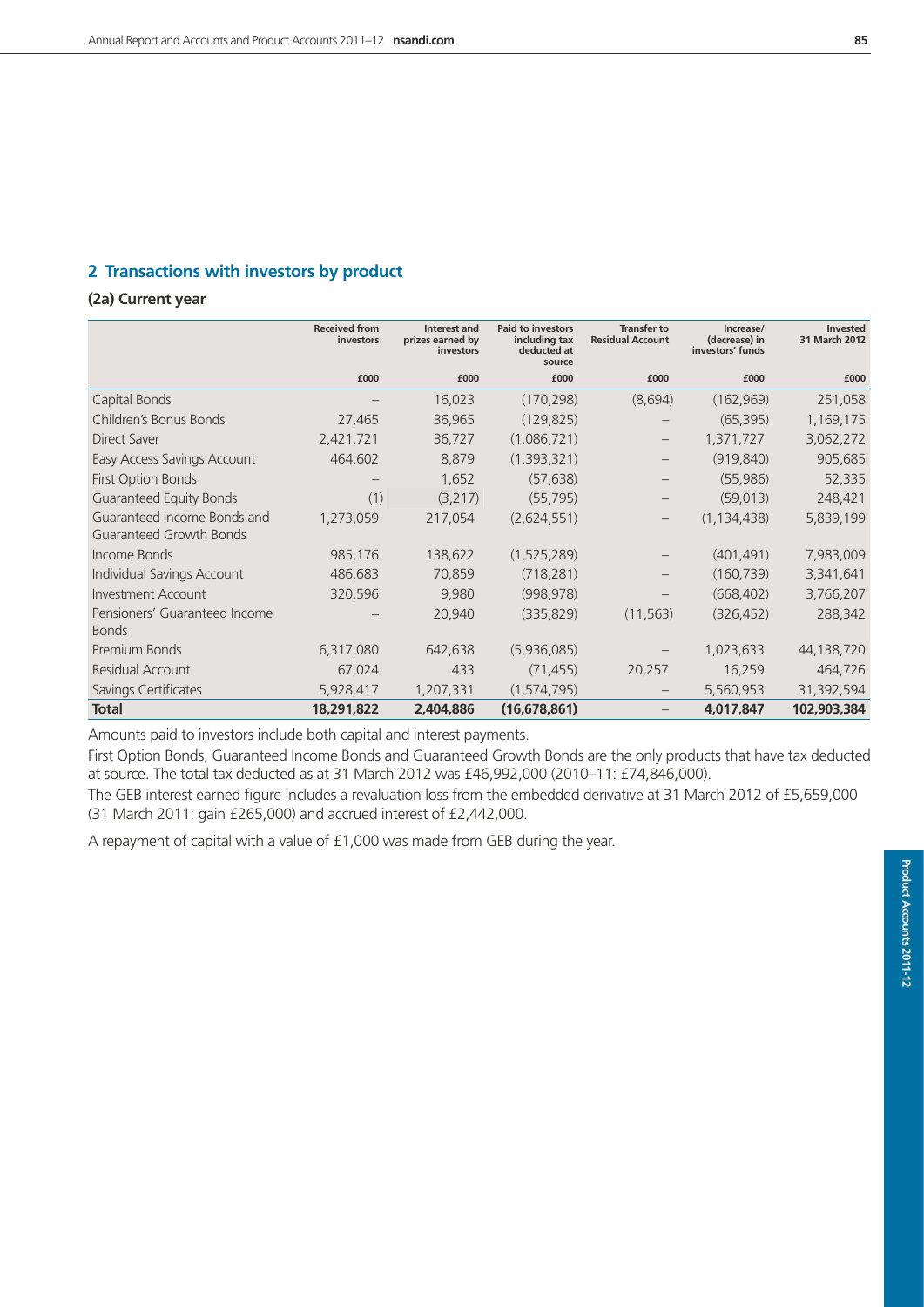|                                                        | <b>Received from</b><br>investors | Interest and<br>prizes earned by<br>investors | <b>Paid to investors</b><br>including tax<br>deducted at<br>source | <b>Transfer to</b><br><b>Residual Account</b> | Increase/<br>(decrease) in<br>investors' funds | Invested<br>31 March 2011 |
|--------------------------------------------------------|-----------------------------------|-----------------------------------------------|--------------------------------------------------------------------|-----------------------------------------------|------------------------------------------------|---------------------------|
|                                                        | £000                              | £000                                          | £000                                                               | £000                                          | £000                                           | £000                      |
| Capital Bonds                                          |                                   | 22,384                                        | (175,000)                                                          | (14, 745)                                     | (167, 361)                                     | 414,027                   |
| Children's Bonus Bonds                                 | 32,200                            | 42,497                                        | (113, 793)                                                         |                                               | (39,096)                                       | 1,234,570                 |
| <b>Direct Saver</b>                                    | 2,234,211                         | 22,166                                        | (683, 769)                                                         | $\overline{\phantom{0}}$                      | 1,572,608                                      | 1,690,545                 |
| Easy Access Savings Account                            | 572,161                           | 12,363                                        | (1,387,430)                                                        |                                               | (802,906)                                      | 1,825,525                 |
| First Option Bonds                                     |                                   | 3,148                                         | (22, 722)                                                          |                                               | (19, 574)                                      | 108,321                   |
| <b>Guaranteed Equity Bonds</b>                         | (15)                              | 2,824                                         | (77, 384)                                                          |                                               | (74, 575)                                      | 307,434                   |
| Guaranteed Income Bonds and<br>Guaranteed Growth Bonds | 787,720                           | 333,727                                       | (4,052,250)                                                        |                                               | (2,930,803)                                    | 6,973,637                 |
| Income Bonds                                           | 1,292,475                         | 151,920                                       | (1,609,257)                                                        |                                               | (164, 862)                                     | 8,384,500                 |
| Individual Savings Account                             | 605,942                           | 67,898                                        | (758, 923)                                                         |                                               | (85,083)                                       | 3,502,380                 |
| <b>Investment Account</b>                              | 391,492                           | 11,252                                        | (936, 532)                                                         |                                               | (533, 788)                                     | 4,434,609                 |
| Pensioners' Guaranteed Income<br><b>Bonds</b>          |                                   | 32,986                                        | (234, 709)                                                         | 4,695                                         | (197, 028)                                     | 614,794                   |
| Premium Bonds                                          | 6,636,591                         | 626,741                                       | (5,720,893)                                                        |                                               | 1,542,439                                      | 43,115,087                |
| Residual Account                                       | 61,605                            | 412                                           | (67, 527)                                                          | 10,050                                        | 4,540                                          | 448,467                   |
| Savings Certificates                                   | 2,656,844                         | 1,250,362                                     | (1,930,134)                                                        |                                               | 1,977,072                                      | 25,831,641                |
| <b>Total</b>                                           | 15,271,226                        | 2,580,680                                     | (17,770,323)                                                       |                                               | 81,583                                         | 98,885,537                |

## **3 Interest and prizes**

|                                                                  | $2011 - 12$ | 2010-11     |
|------------------------------------------------------------------|-------------|-------------|
|                                                                  | £000        | £000        |
| Total interest earned in year                                    | (2,404,886) | (2,580,680) |
| Less accrued interest opening balance                            | (1,061,793) | (961, 744)  |
| Less interest capitalised in year                                | 1,720,128   | 1,671,694   |
| Less prizes & dividends paid in year                             | 801,920     | 811,524     |
| Add movements in out of date warrants/outstanding prizes in year | (2,593)     | (2, 587)    |
| <b>Accrued interest at 31 March</b>                              | (947, 224)  | (1,061,793) |

This table reconciles the interest and prizes earned in note 2 with those accrued in note 6.

#### **4 Amounts held by NLF**

|                                                     | $2011 - 12$  | 2010-11      |
|-----------------------------------------------------|--------------|--------------|
|                                                     | £000         | £000         |
| As at 1 April                                       | 98,338,931   | 98,120,139   |
| Interest and prizes financed by the NLF             | 2,404,886    | 2,580,680    |
| Received from the NLF                               | (15,012,309) | (16,309,669) |
| Paid to the NLF                                     | 16,687,568   | 13,938,090   |
| Net funds held by the NLF                           | 102,419,076  | 98,329,240   |
| Amortisation movements of GEB principal liabilities | 8,126        | 9,691        |
| As at 31 March                                      | 102,427,202  | 98,338,931   |

The amount held by the NLF as at 31 March 2012 includes interest and prizes accrued in 2011-12 of £881,995,000 (31 March 2011: £998,930,000).

The difference in the amounts held by the NLF and the total amount invested at 31 March 2012 (note 2) is explained in note 1.7.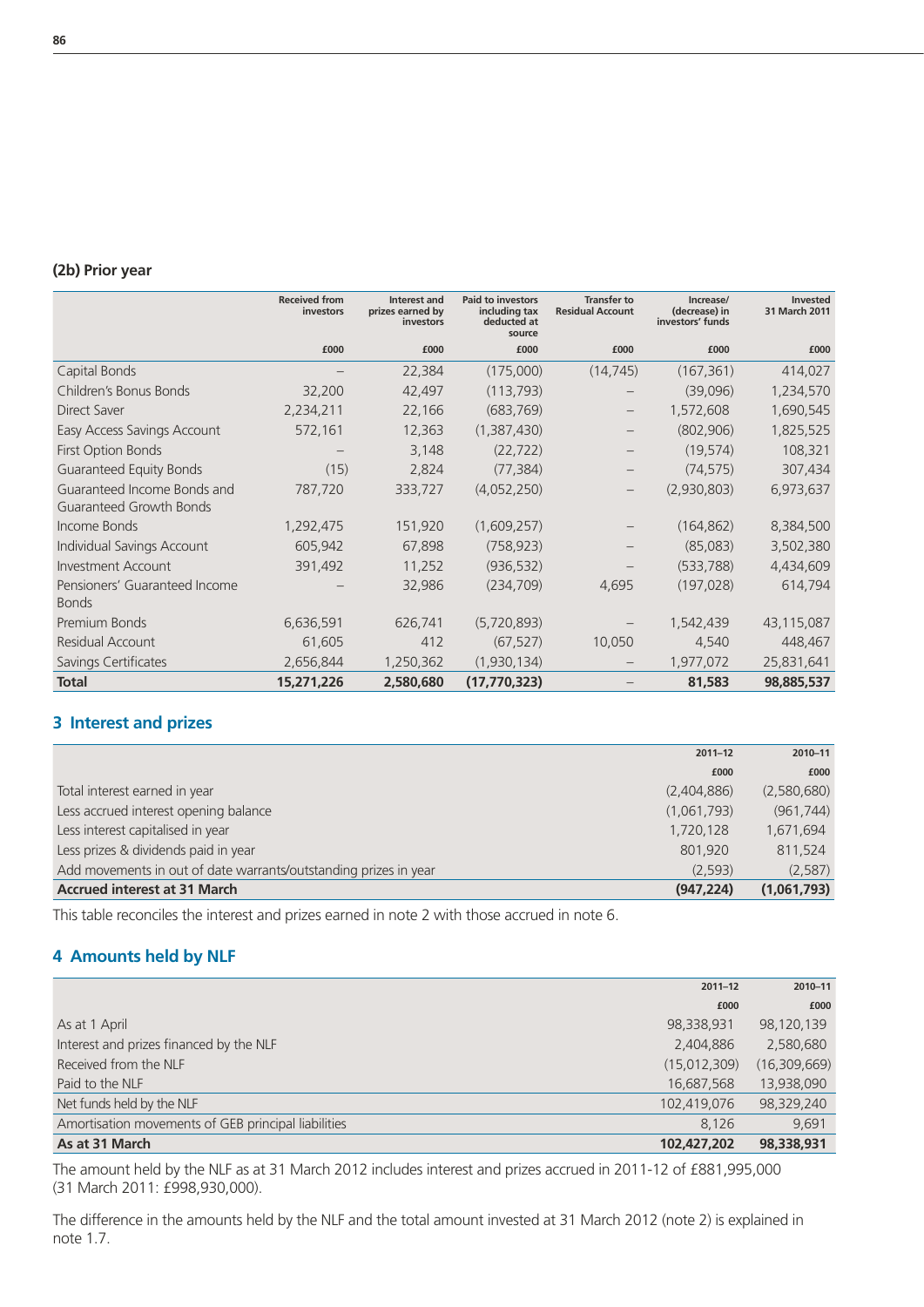#### **5 Other receivables**

|                   | 31 March<br>2012 | 31 March<br>2011 |
|-------------------|------------------|------------------|
|                   | £000             | £000             |
| Agents            | 60,303           | 44,288           |
| Post Office®      | 40,218           | 37,276           |
| Other receivables | 3,560            | 4,603            |
| <b>Total</b>      | 104,081          | 86,167           |

Some NS&I products are distributed by the Post Office®. The Post Office® provides face-to-face counter and brochure pick-up services for customers, across its UK network. NS&I also uses agents, such as Barclays Merchant Acquirer, to process card transactions.

#### **6 Liability to investors**

#### **(6a) Current year**

|                                                     | <b>Principal liability</b> | <b>Accrued interest and</b><br>prizes | Liability<br>31 March 2012 |
|-----------------------------------------------------|----------------------------|---------------------------------------|----------------------------|
|                                                     | £000                       | £000                                  | £000                       |
| <b>Current liabilities</b>                          |                            |                                       |                            |
| Capital Bonds                                       | 242,512                    | 8,546                                 | 251,058                    |
| Children's Bonus Bonds                              | 1,128,348                  | 40,827                                | 1,169,175                  |
| <b>Direct Saver</b>                                 | 3,062,272                  |                                       | 3,062,272                  |
| Easy Access Savings Account                         | 905,685                    |                                       | 905,685                    |
| <b>First Option Bonds</b>                           | 51,681                     | 654                                   | 52,335                     |
| Guaranteed Equity Bonds                             | 55,084                     |                                       | 55,084                     |
| Guaranteed Income Bonds and Guaranteed Growth Bonds | 5,792,184                  | 47,015                                | 5,839,199                  |
| Income Bonds                                        | 7,960,210                  | 22,799                                | 7,983,009                  |
| Individual Savings Account                          | 3,274,878                  | 66,763                                | 3,341,641                  |
| Investment Account                                  | 3,763,959                  | 2,248                                 | 3,766,207                  |
| Pensioners' Guaranteed Income Bonds                 | 285,234                    | 3,108                                 | 288,342                    |
| Premium Bonds                                       | 44,034,499                 | 104,221                               | 44,138,720                 |
| Residual Account                                    | 464,340                    | 386                                   | 464,726                    |
| Savings Certificates                                | 30,770,746                 | 621,848                               | 31,392,594                 |
|                                                     | 101,791,632                | 918,415                               | 102,710,047                |
| <b>Non-current liabilities</b>                      |                            |                                       |                            |
| Guaranteed Equity Bonds                             | 164,528                    | 28,809                                | 193,337                    |
|                                                     | 164,528                    | 28,809                                | 193,337                    |
| <b>Total liability to investors</b>                 | 101,956,160                | 947.224                               | 102,903,384                |

Principal liability comprises initial investment plus capitalised interest that has been added to the holding where applicable. Accrued interest and prizes comprise only interest and prizes earned in 2011-12 that has not yet been paid out or capitalised and added to the holding. The accrued interest disclosed above (£947,224,000) is accrued interest in respect of the principal liability to investors. Note 4 discloses accrued interest (£881,995,000) in respect of balances held by the NLF.

All products are payable on demand and therefore are classified as current liabilities, except for GEBs, which have a five-year term and repay at maturity.

The GEB accrued interest figure at 31 March 2012 of £28,809,000 (31 March 2011: £34,468,000) represents the fair value of the embedded derivative contained within the GEB products. Accordingly, the GEB principal liability is amortised using the effective interest method as described in note 1.6.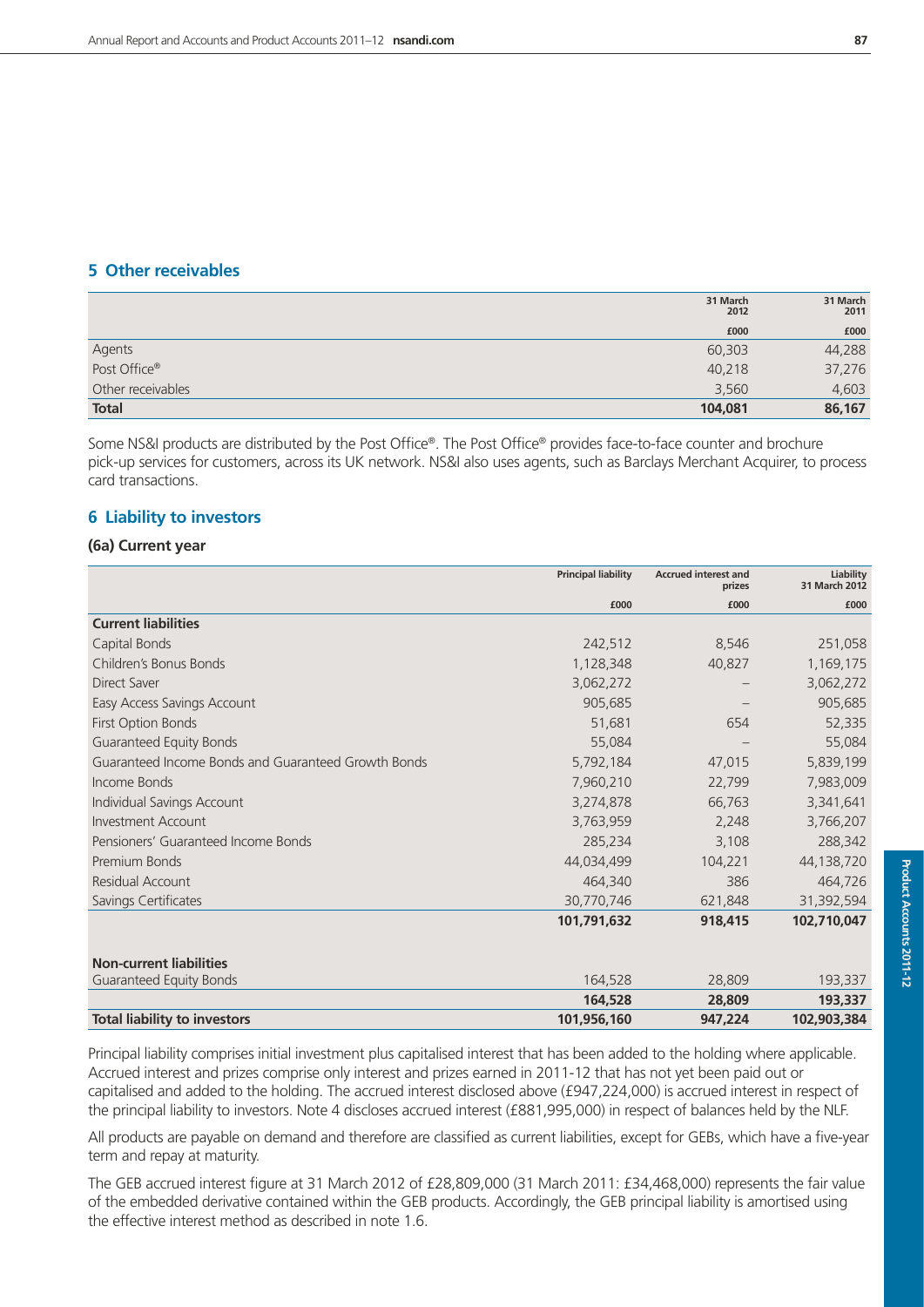# **(6b) Prior year**

|                                                     | <b>Principal liability</b> | <b>Accrued interest and</b><br>prizes | Liability<br>31 March 2011 |
|-----------------------------------------------------|----------------------------|---------------------------------------|----------------------------|
|                                                     |                            |                                       |                            |
|                                                     | £000                       | £000                                  | £000                       |
| <b>Current liabilities</b>                          |                            |                                       |                            |
| Capital Bonds                                       | 400,676                    | 13,351                                | 414,027                    |
| Children's Bonus Bonds                              | 1,186,987                  | 47,583                                | 1,234,570                  |
| <b>Direct Saver</b>                                 | 1,690,545                  |                                       | 1,690,545                  |
| Easy Access Savings Account                         | 1,825,525                  |                                       | 1,825,525                  |
| First Option Bonds                                  | 106,686                    | 1,635                                 | 108,321                    |
| <b>Guaranteed Equity Bonds</b>                      | 59,277                     | 2,224                                 | 61,501                     |
| Guaranteed Income Bonds and Guaranteed Growth Bonds | 6,911,329                  | 62,308                                | 6,973,637                  |
| Income Bonds                                        | 8,361,463                  | 23,037                                | 8,384,500                  |
| Individual Savings Account                          | 3,438,020                  | 64,360                                | 3,502,380                  |
| <b>Investment Account</b>                           | 4,431,993                  | 2,616                                 | 4,434,609                  |
| Pensioners' Guaranteed Income Bonds                 | 610,938                    | 3,856                                 | 614,794                    |
| Premium Bonds                                       | 43,014,722                 | 100,365                               | 43,115,087                 |
| Residual Account                                    | 448,147                    | 320                                   | 448,467                    |
| Savings Certificates                                | 25, 123, 747               | 707,894                               | 25,831,641                 |
|                                                     | 97,610,055                 | 1,029,549                             | 98,639,604                 |
| <b>Non-current liabilities</b>                      |                            |                                       |                            |
| <b>Guaranteed Equity Bonds</b>                      | 213,689                    | 32,244                                | 245,933                    |
|                                                     | 213,689                    | 32,244                                | 245,933                    |
| <b>Total liability to investors</b>                 | 97,823,744                 | 1,061,793                             | 98,885,537                 |

# **7 Other payables**

|                                                                          | 31 March<br>2012 | 31 March<br>2011 |
|--------------------------------------------------------------------------|------------------|------------------|
|                                                                          | £000             | £000             |
| <b>NLF</b>                                                               | 116              | 168              |
| HM Revenue and Customs                                                   | 27               | 8                |
| Agents                                                                   | 594              | 92               |
| Other payables including sales accruals and evidence of identity refunds | 5,721            | 7,611            |
| <b>Total</b>                                                             | 6,458            | 7,879            |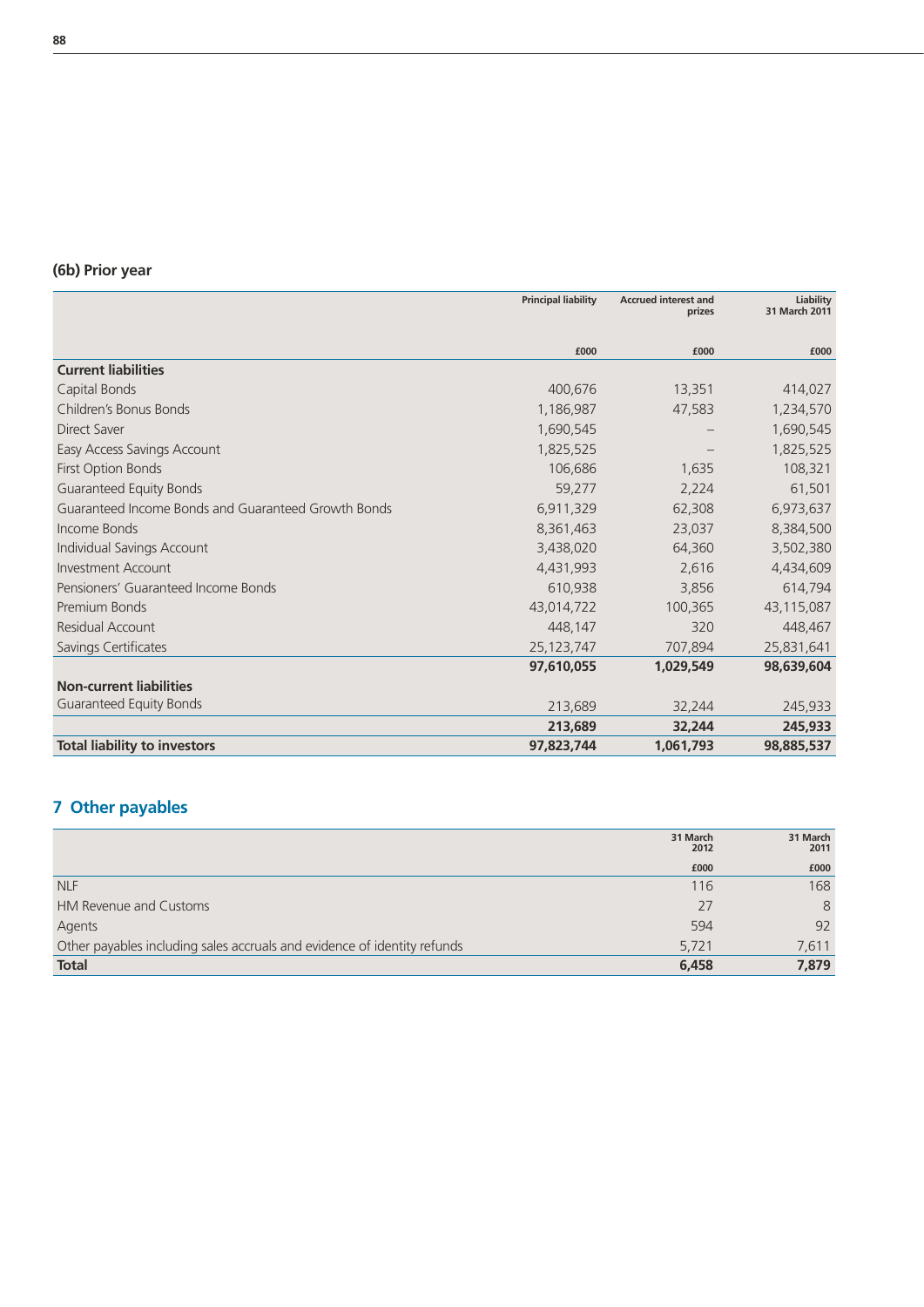# **8 Movement in net funds held by the NLF**

|                                          | $2011 - 12$ | 2010-11                       |
|------------------------------------------|-------------|-------------------------------|
|                                          | £000        | £000                          |
| <b>NLF</b>                               |             |                               |
| Received from the NLF                    | 15,012,309  | 16,309,669                    |
| Paid to the NLF                          |             | $(16,687,568)$ $(13,938,090)$ |
| Net NLF (inflow)/outflow                 | (1,675,259) | 2,371,579                     |
| Interest and prizes payable to investors | (2,404,886) | (2,580,680)                   |
| Increase in net funds held by the NLF    | (4,080,145) | (209, 101)                    |

Cash received from investors is not invested by NS&I but is passed daily to the NLF for all products. Cash is drawn from the NLF for payments to investors as and when required.

#### **9 Cash and cash equivalents**

|                                                 | $2011 - 12$ | 2010-11   |
|-------------------------------------------------|-------------|-----------|
|                                                 | £000        | £000      |
| <b>Balance at 1 April</b>                       | 468,318     | 522,068   |
| Net change in cash and cash equivalent balances | (89, 759)   | (53,750)  |
| <b>Closing Balance</b>                          | 378,559     | 468,318   |
|                                                 |             |           |
| The following balances at 31 March are held at: |             |           |
| Bank of England                                 | 456.850     | 486,858   |
| Government Banking Service (items in transit)   | (78, 291)   | (18, 540) |
| <b>Balance at 31 March</b>                      | 378,559     | 468,318   |

### **10 Categorisation of financial assets and liabilities**

|                                                                                             | 31 March<br>2012 | 31 March<br>2011 |
|---------------------------------------------------------------------------------------------|------------------|------------------|
|                                                                                             | £000             | £000             |
| <b>Assets</b>                                                                               |                  |                  |
| Financial assets measured at fair value through Statement of comprehensive income (note 14) | 28,809           | 34,468           |
| Loans and receivables                                                                       | 102,502,474      | 98,390,630       |
| Cash and cash equivalents                                                                   | 378,559          | 468,318          |
| <b>Total</b>                                                                                | 102,909,842      | 98,893,416       |
|                                                                                             |                  |                  |
| <b>Liabilities</b>                                                                          |                  |                  |
|                                                                                             |                  |                  |

| <b>Total</b>                                                                                     | $(102,909,842)$ $(98,893,416)$ |          |
|--------------------------------------------------------------------------------------------------|--------------------------------|----------|
| Financial liabilities measured at amortised cost                                                 | $(102,881,033)$ $(98,858,948)$ |          |
| Financial liabilities measured at fair value through Statement of comprehensive income (note 14) | (28.809)                       | (34.468) |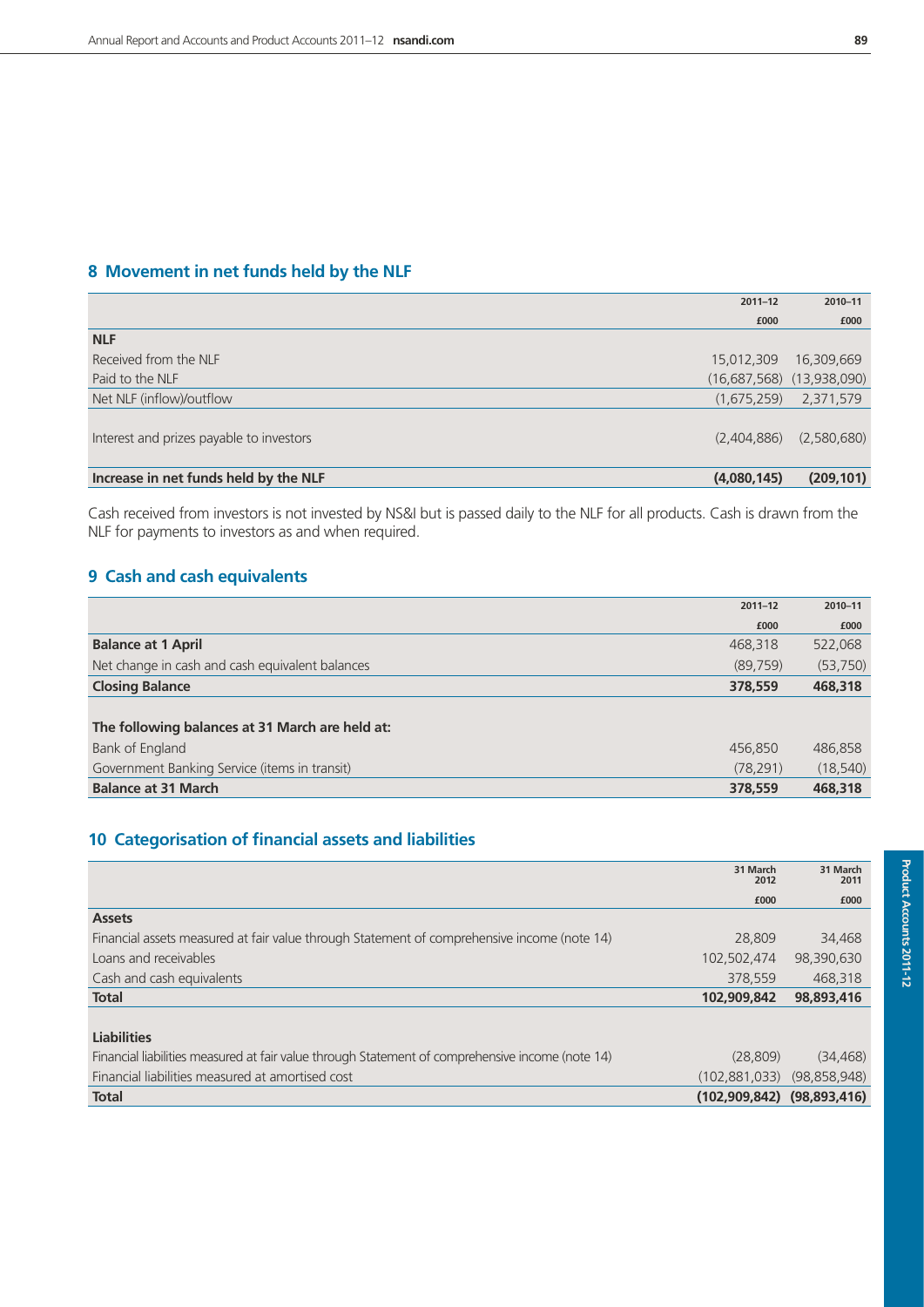#### **11 Market, liquidity and credit risk**

NS&I is an Executive Agency of the Chancellor of the Exchequer. NS&I's principal activity is to finance a part of the Government's borrowing by selling savings and investment products to retail savers and investors. Monies received by NS&I are passed to the NLF, which guarantees to honour the product terms and conditions in the form of a 100% HM Treasury guarantee.

NS&I's banking services provider is the Government Banking Service (GBS). GBS has contracted the Royal Bank of Scotland Group (RBSG) and Citigroup to provide transaction processing services for NS&I. Monies held at RBSG and Citigroup are transferred to the Government's accounts at the Bank of England during, and/or at the end of, each day to mitigate credit risks to both NS&I and HM Treasury. In the event that either of the banks were unable to meet their obligations, HM Treasury would step in to provide NS&I with the necessary funds to meet its liabilities to investors as part of the HM Treasury underwritten guarantees. Therefore, NS&I does not face any material credit risk. Credit risk relating to the agents and other debtors is mitigated by the short settlement period.

NS&I has no liquidity risk in respect of customer sales and repayments, as liquidity risk is managed through a main bank account held at the Bank of England and linked to the Ways and Means account at the NLF to ensure a smooth flow of funds between the NLF and NS&I. Interest rate risk belongs to the UK Government and is managed by the NLF in conjunction with the DMO. There is no currency exposure, as all assets and liabilities are denominated in sterling.

#### **12 Product maturity profile**

All products are repayable on demand, except for GEB products, which are repayable at maturity. As required by IFRS 7, the undiscounted maturity profile for the total liability for all products is as follows:

|                                                              | Variable rate,<br>prize-based and<br>index-linked<br>products<br>31 March 2012 | <b>Fixed rate</b><br>products<br>31 March 2012 | Non-interest<br>bearing<br>products<br>31 March 2012 | <b>Total</b><br>31 March 2012 |
|--------------------------------------------------------------|--------------------------------------------------------------------------------|------------------------------------------------|------------------------------------------------------|-------------------------------|
|                                                              | £000                                                                           | £000                                           | £000                                                 | £000                          |
| Maturing in one year or less or repayable on demand          | 89,944,205                                                                     | 12,651,088                                     |                                                      | 115,494 102,710,787           |
| Maturing in more than one year but not more than two years   | 112,343                                                                        |                                                |                                                      | 112,343                       |
| Maturing in more than two years but not more than five years | 89,059                                                                         |                                                |                                                      | 89,059                        |
| Total                                                        | 90,145,607                                                                     | 12,651,088                                     |                                                      | 115,494 102,912,189           |
| There are no products maturing in more than 5 years          |                                                                                |                                                |                                                      |                               |
|                                                              | Variable rate,<br>prize-based and<br>index-linked<br>products<br>31 March 2011 | <b>Fixed rate</b><br>products<br>31 March 2011 | Non-interest<br>bearing<br>products<br>31 March 2011 | Total<br>31 March 2011        |
|                                                              | £000                                                                           | £000                                           | £000                                                 | £000                          |
| Maturing in one year or less or repayable on demand          | 83,696,191                                                                     | 14,861,979                                     | 81,888                                               | 98,640,058                    |
| Maturing in more than one year but not more than two years   | 57,355                                                                         |                                                |                                                      | 57,355                        |
| Maturing in more than two years but not more than five years | 204,951                                                                        |                                                |                                                      | 204,951                       |

There are no products maturing in more than 5 years.

Variable rate products include Guaranteed Equity Bonds, Direct Saver, Easy Access Savings Account, Income Bonds, Investment Account and Residual Account. Other products are prize-based Premium Bonds and Index-linked Savings Certificates.

Fixed rate products include Children's Bonus Bonds, First Option Bonds, Guaranteed Growth Bonds, Guaranteed Income Bonds, Pensioners Guaranteed Income Bonds and Fixed Interest Savings Certificates.

**Total 83,958,497 14,861,979 81,888 98,902,364**

Non-interest bearing products are historical balances on products which have been closed.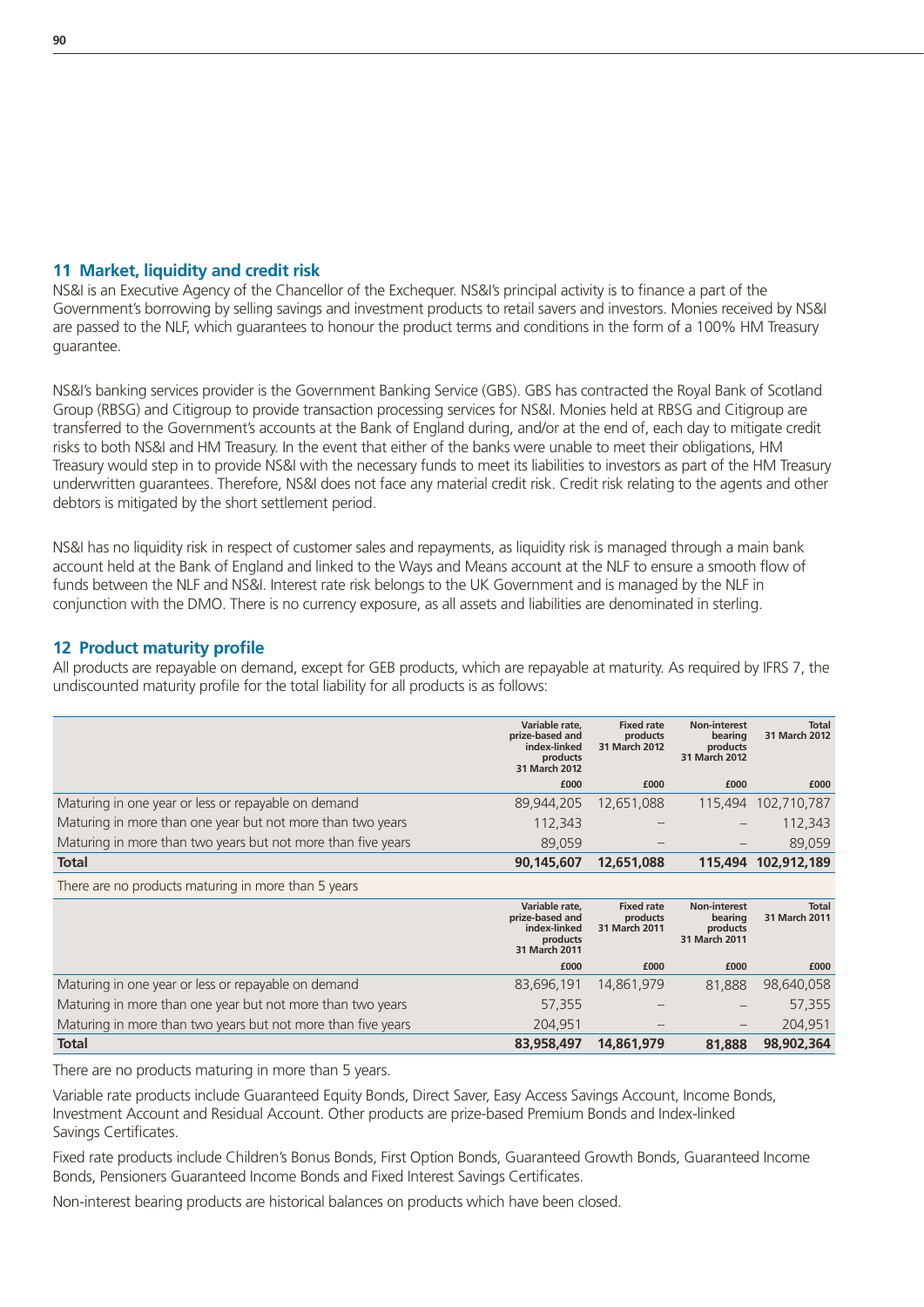## **13 Fair values of assets and liabilities**

|                                               | <b>Total per accounts</b><br>31 March 2012    | <b>Fair value</b><br>31 March 2012    |
|-----------------------------------------------|-----------------------------------------------|---------------------------------------|
|                                               | £000                                          | £000                                  |
| <b>Assets</b>                                 |                                               |                                       |
| Held by the NLF - all products apart from GEB | 102,179,907                                   | 102,589,488                           |
| Held by the NLF - GEB                         | 247,295                                       | 254,642                               |
| Cash and cash equivalents                     | 378,559                                       | 378,559                               |
| Other receivables                             | 104,081                                       | 104,081                               |
| <b>Total</b>                                  | 102,909,842                                   | 103,326,770                           |
|                                               |                                               |                                       |
| <b>Liabilities</b>                            |                                               |                                       |
| Fixed rate products                           | (12,651,088)                                  | (13,060,669)                          |
| GEB                                           | (248, 421)                                    | (255, 768)                            |
| Variable rate products - apart from GEB       | (89, 888, 381)                                | (89, 888, 381)                        |
| Non-interest bearing products                 | (115, 494)                                    | (115, 494)                            |
| Other payables                                | (6, 458)                                      | (6, 458)                              |
| <b>Total</b>                                  |                                               | (102,909,842) (103,326,770)           |
|                                               |                                               |                                       |
|                                               | <b>Total per accounts</b><br>31 March<br>2011 | <b>Fair value</b><br>31 March<br>2011 |
|                                               | £000                                          | £000                                  |
| <b>Assets</b>                                 |                                               |                                       |
| Held by the NLF - all products apart from GEB | 98,033,218                                    | 98,119,790                            |
| Held by the NLF - GEB                         | 305,713                                       | 310,758                               |
| Cash and cash equivalents                     | 468,318                                       | 468,318                               |
| Other receivables                             | 86,167                                        | 86,167                                |
| <b>Total</b>                                  | 98,893,416                                    | 98,985,033                            |
|                                               |                                               |                                       |
| <b>Liabilities</b>                            |                                               |                                       |
| Fixed rate products                           | (14, 861, 979)                                | (14, 948, 551)                        |
| <b>GEB</b>                                    | (307, 434)                                    | (312, 479)                            |
| Variable rate products – apart from GEB       | (83, 634, 236)                                | (83, 634, 236)                        |
| Non-interest bearing products                 | (81, 888)                                     | (81,888)                              |
| Other payables                                | (7, 879)                                      | (7, 879)                              |
| <b>Total</b>                                  | (98,893,416)                                  | (98, 985, 033)                        |

Note 12 discloses products in each of the above categories.

There is no material difference between the carrying value and the fair value of the variable rate products, non-interest bearing products, other payables and receivables. The variable rate products in the fair value table include all variable rate, prize-based and index-linked products apart from the GEB product which has been disclosed separately. The rates for variable rate products are determined by taking into account factors highlighted on page 12 (Our product range) including the base rate, therefore they are deemed to be at fair value. The fixed rate products are products with rates being fixed for the duration of the products term. The fair value of the fixed rate products is derived by discounting future expected cash flows using the relevant gilt rates obtained from Thomson Reuters Datastream. Any impact of early repayments is ignored, as their impact is immaterial. Subject to timing differences, the fair value of the assets held by the NLF is a mirror of the related liabilities which it guarantees.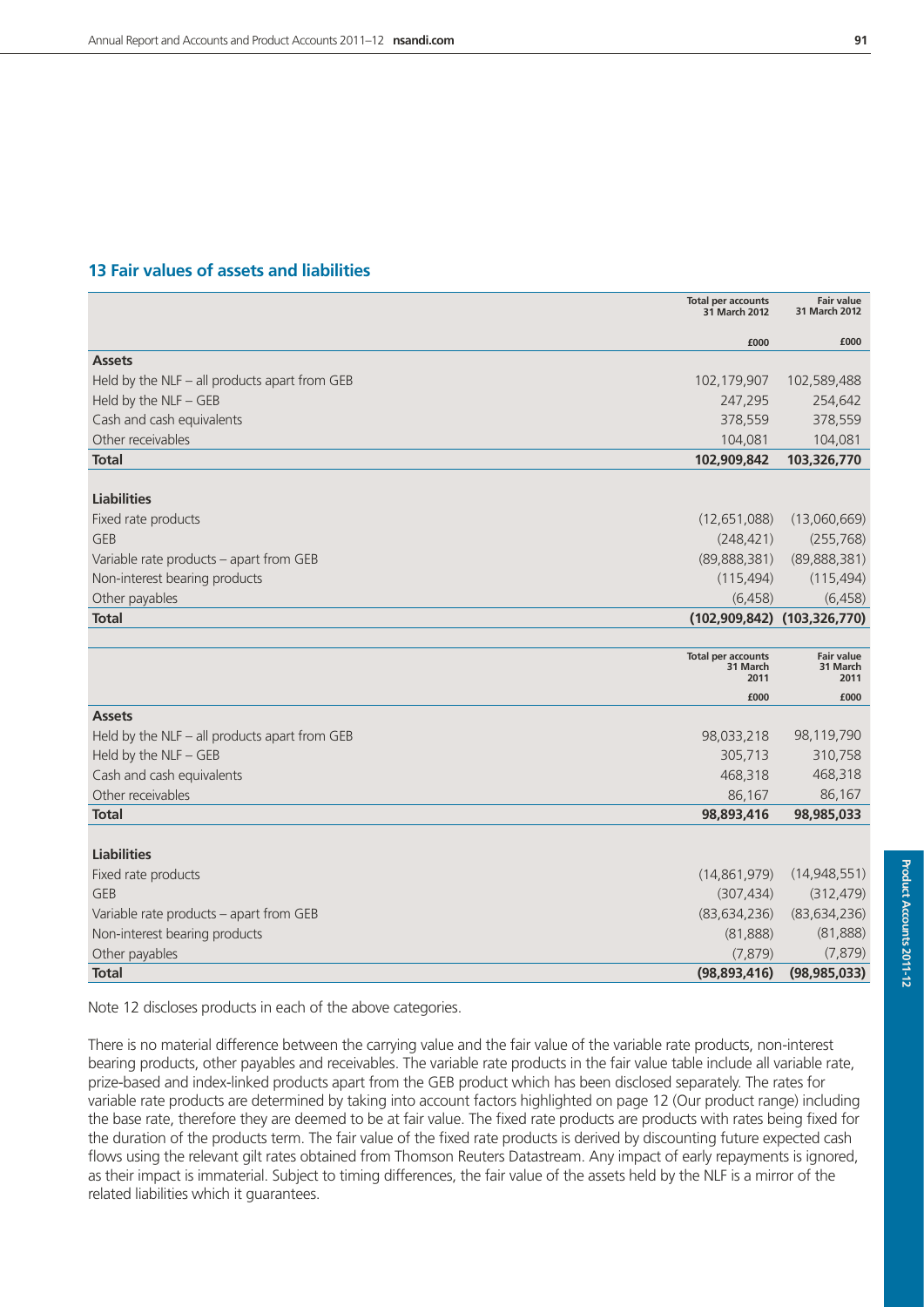The fair value of the GEB product is the total of the fair value of the embedded derivative and the fair value of the related host contract. The fair value of the embedded derivative is calculated by an independent specialist company and provided to NS&I by the DMO. The fair value of the host contract is derived by discounting future expected cash flows at an appropriate zero coupon bond rate. The impact of early repayments on the GEB product has proved to be immaterial, and therefore does not impact upon the fair values shown. For each GEB issue a matched hedge is in place with the DMO.

#### **14 Fair value hierarchy disclosures**

IFRS 7 requires financial instruments measured at fair value to be classified into hierarchy levels, which are based on the significance of inputs used in measuring the fair value of the financial assets and liabilities. The fair value hierarchy levels are as follows:

Level 1: quoted prices (unadjusted) in active markets for identical assets and liabilities;

Level 2: inputs other than quoted prices included within Level 1 that are observable for the asset or the liability, either directly (i.e. as prices) or indirectly (i.e. derived from prices); and

Level 3: inputs for the asset or liability that are not based on observable market data (unobservable inputs).

The following table presents financial assets and liabilities measured at fair value in the Statement of financial position in accordance with the fair value hierarchy.

|                         |             | Level 2<br>31 March 2012 | <b>Total</b><br>31 March 2012 | Level <sub>2</sub><br>31 March 2011 | <b>Total</b><br>31 March 2011 |
|-------------------------|-------------|--------------------------|-------------------------------|-------------------------------------|-------------------------------|
|                         | <b>Note</b> | £000                     | £000                          | £000                                | £000                          |
| <b>Assets</b>           |             |                          |                               |                                     |                               |
| GEB embedded derivative | (a)         | 28,809                   | 28,809                        | 34,468                              | 34,468                        |
|                         |             | 28,809                   | 28,809                        | 34,468                              | 34,468                        |
|                         |             |                          |                               |                                     |                               |
| <b>Liabilities</b>      |             |                          |                               |                                     |                               |
| GEB embedded derivative | (a)         | (28, 809)                | (28, 809)                     | (34, 468)                           | (34, 468)                     |
|                         |             | (28, 809)                | (28, 809)                     | (34, 468)                           | (34, 468)                     |

#### **(a) GEB embedded derivative**

When active market prices are not available (for example, for the equity leg of equity index / interest rate swaps), fair values are determined by using valuation techniques that refer to observable market data. Such instruments are classified as level 2 in the fair value hierarchy defined by IFRS 7. Note 1.9 contains further details of how the fair value of the GEB embedded derivative is calculated.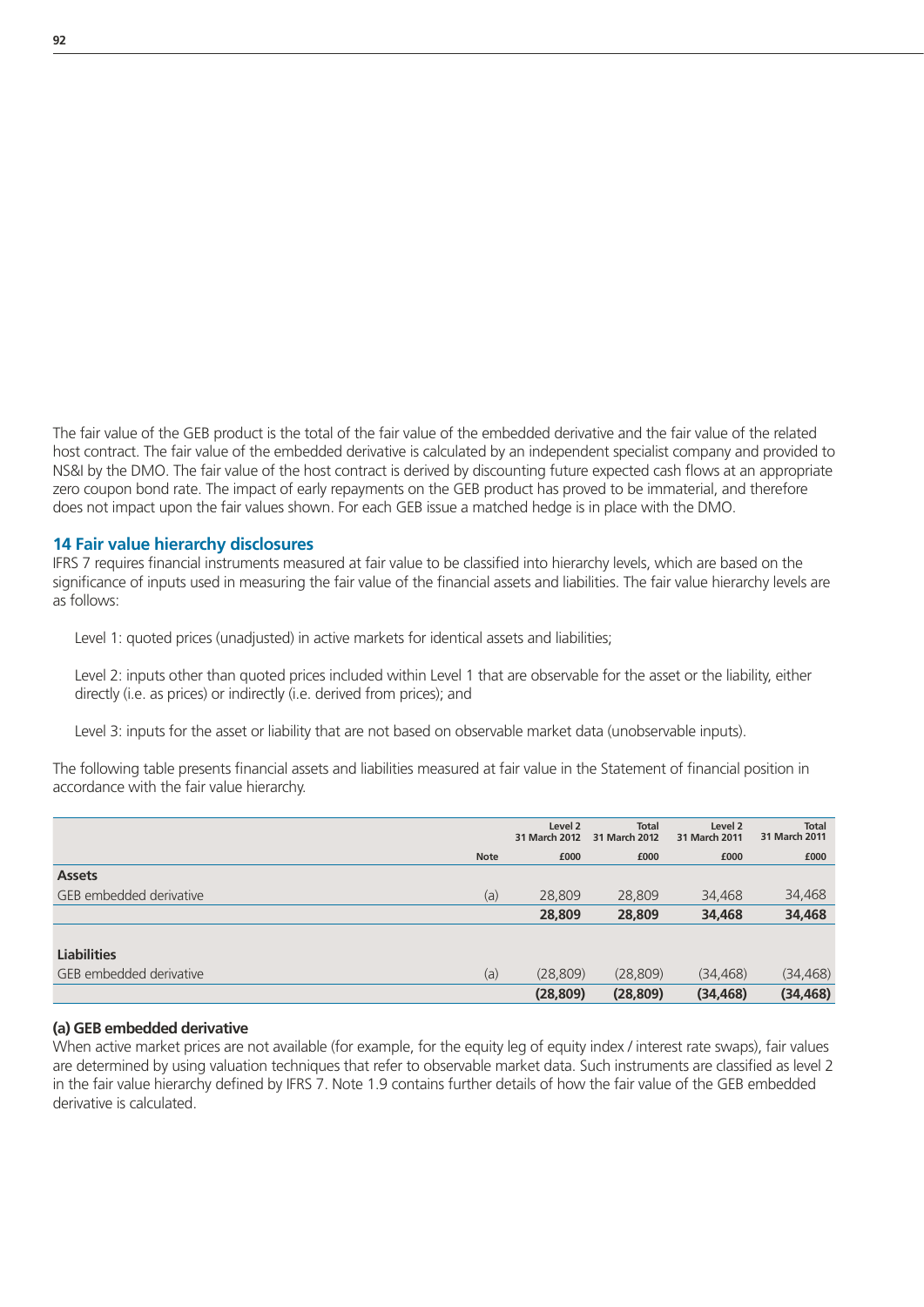## **15 Related party transactions**

NS&I is an Executive Agency of the Chancellor of the Exchequer. The Chancellor of the Exchequer is regarded as a related party. NS&I has not undertaken any material transactions with the Chancellor of the Exchequer during the year.

In addition to the DMO, NLF (note 4 contains details of the NLF transactions) and HM Treasury (NS&I's relationships with these parties are mentioned in the 'Product Accounts background' and the 'Board, committees and how we operate section'), the Post Office® is a major distributor of NS&I products and, as a public body, the Post Office® is a related party. NS&I had a significant number of transactions with the Post Office® during the accounting period in relation to sales received from investors and repayments made to investors through Post Office® channels. The total amount received from the Post Office® during 2011-12 was £2.58 billion (2010-11: £3.12 billion) and the total amount transferred to the Post Office® for repayment during 2011-12 was £0.22 billion (2010-11: £0.19 billion). The outstanding amount due from the Post Office® at 31 March 2012 is £40.22 million (31 March 2011: £37.28 million).

NS&I has carried out transactions with HM Revenue and Customs (HMRC) on behalf of investors, in respect of tax deducted (2011-12 £46.99 million: 2010-11 £74.85 million) at source on interest earned on First Option Bonds, Guaranteed Income Bonds and Guaranteed Growth Bonds. In this regard as a public body, HMRC is a related party.

Neither the Commercial Secretary to HM Treasury, nor any board member, nor any key manager or other related party has undertaken any material transactions with NS&I during the year. Investments in NS&I products by members of staff are not considered to be related party transactions and are therefore excluded from this declaration. Ministers, board members and key managers are judged to be related parties as they have authority and responsibility for planning, directing and controlling the activities of the entity.

The deposits of Executive and Non-executive Directors, with the exception of Premium Bonds, are disclosed on page 75 of this Annual Report and Accounts and Product Accounts.

## **16 Events after the reporting period**

There are no reportable events between the Statement of financial position date and 17 December 2012, the date on which these accounts are authorised. The financial statements do not reflect events after that date.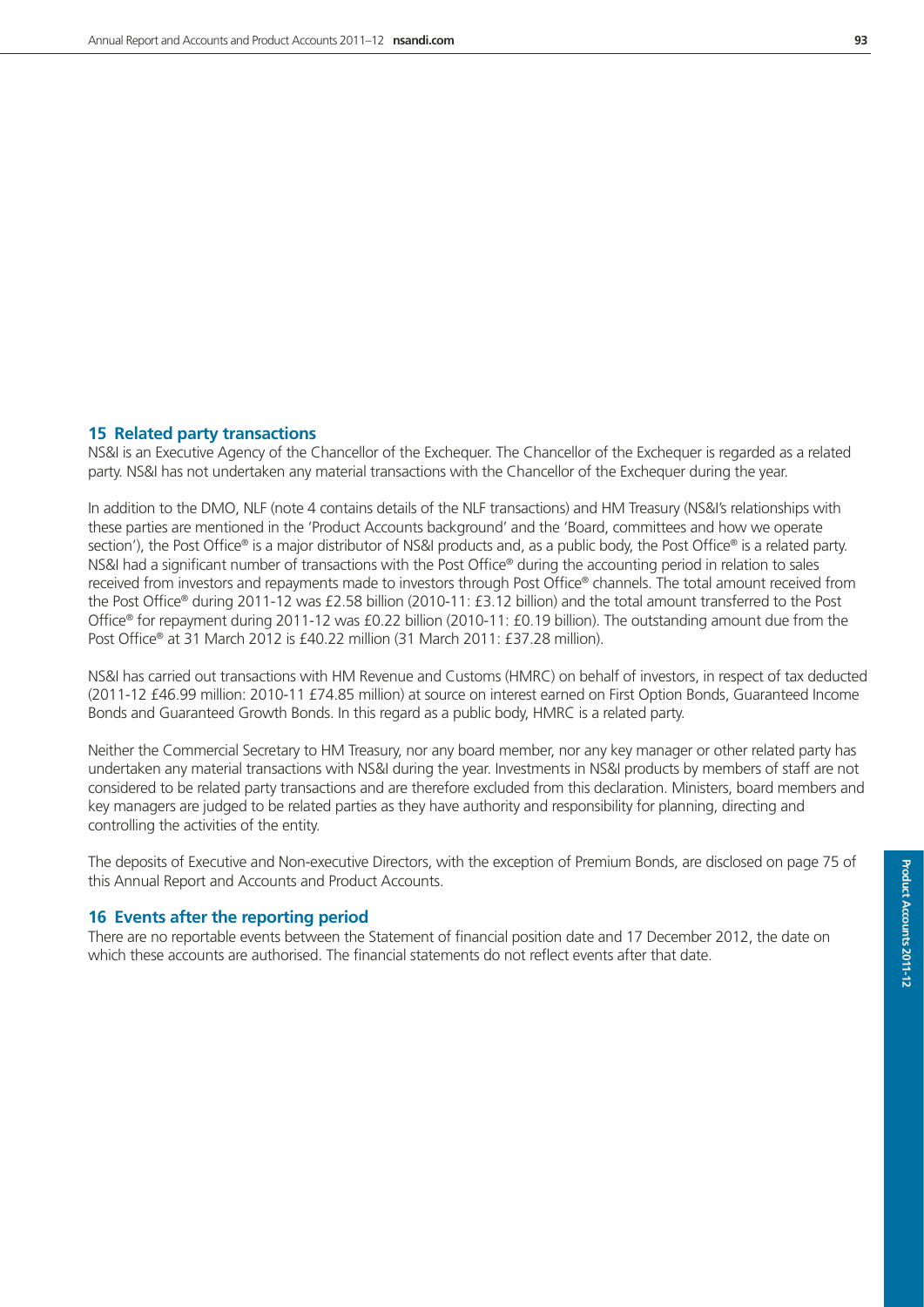# Annex 1: Product Accounts **Direction**

#### **ACCOUNTS DIRECTION GIVEN BY HM TREASURY IN ACCORDANCE WITH SECTION 7(2) OF THE GOVERNMENT RESOURCES AND ACCOUNTS ACT 2000**

- 1. This direction applies to the Department of National Savings and Investments.
- 2. The Department of National Savings and Investments shall prepare accounts for its Product Accounts for the year ending 31 March 2012 (and each subsequent financial year) that give a true and fair view of the state of affairs of the Product Accounts at the reporting date and of their income and expenditure and cash flows for the year then ended.
- 3. The accounts shall be prepared in accordance with applicable accounting standards, and shall be consistent with relevant requirements of the extant Government Financial Reporting Manual (FReM) except to the extent set out below:
	- a. a Statement of Comprehensive Income shall be prepared instead of a Statement of Comprehensive Net Expenditure; and
	- b. the Statement of Parliamentary Supply and the Statement of Changes in Taxpayers' Equity are not relevant to the Product Accounts.
- 4. Compliance with the requirements of the FReM will, in all but exceptional circumstances, be necessary for the accounts to give a true and fair view. If, in these exceptional circumstances, compliance with the requirements of the FReM is inconsistent with the requirement to give a true and fair view, the requirements of the FReM should be departed from only to the extent necessary to give a true and fair view. In such cases, informed and unbiased judgement should be used to devise an appropriate alternative treatment which should be consistent with both the economic characteristics of the circumstances concerned and the spirit of the FReM. Any material departure from the FReM should be discussed in the first instance with the Treasury.
- 5. This Accounts Direction shall be reproduced as an Appendix to the Product Accounts.
- 6. This Accounts Direction supersedes that issued on 21 January 2011.

ry World

**Chris Wobschall Deputy Director, Assurance and Financial Reporting Policy HM Treasury 6 January 2012**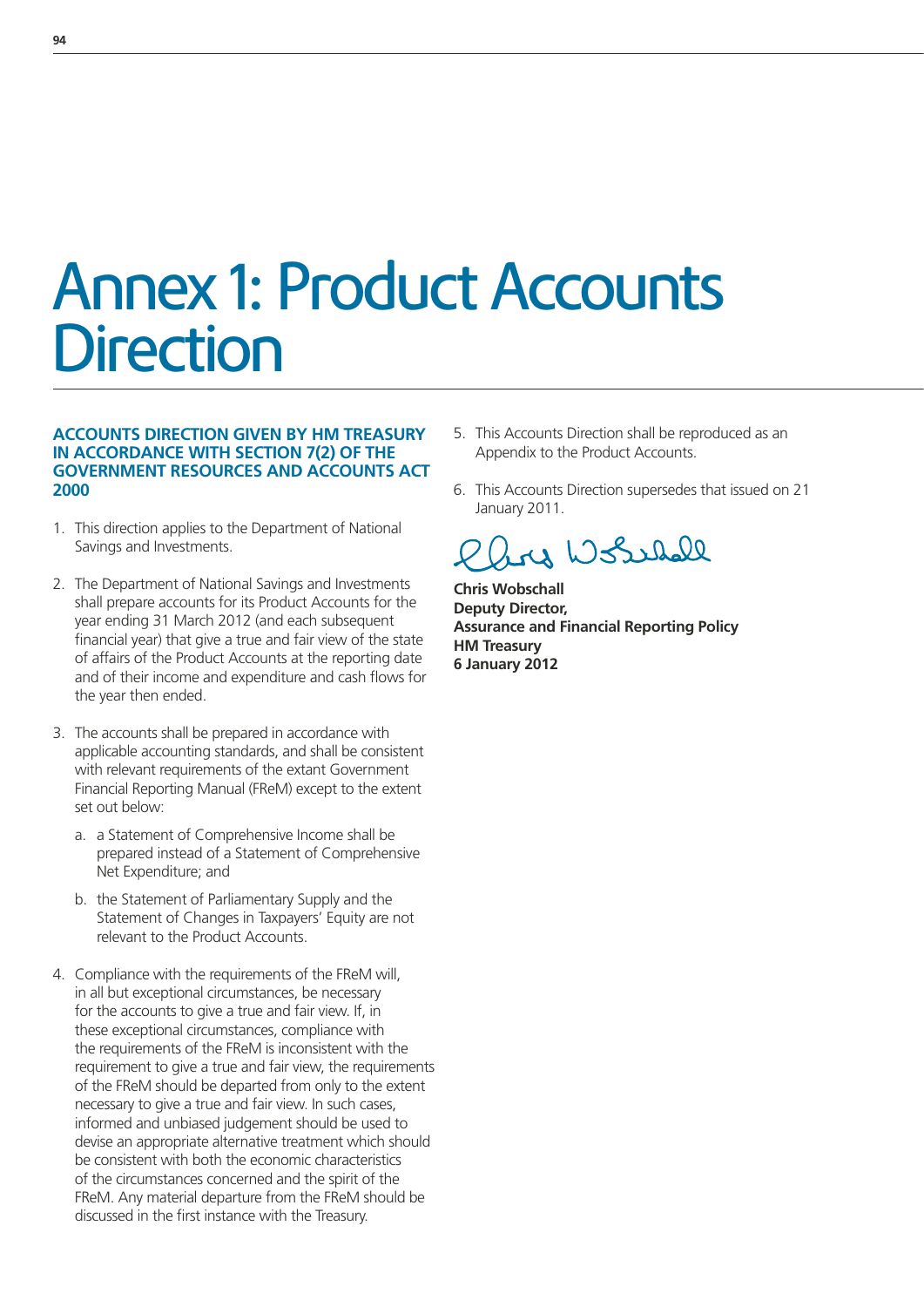# Annex 2: Departmental Report information

The 2011–12 Departmental Report information shown in the tables below is not consistent with the information shown in the 2011–12 Accounts. As a result there is no direct link to the Statement of comprehensive net expenditure found in the Accounts.

The differences in the information below and the Accounts are as a result of HM Treasury guidance on Departmental Report content leading to a divergence of treatment of a number of items in departmental budgets, Supply estimates and the Accounts.

The main difference is that departmental budgets are not adjusted for IFRS and hence they do not reflect the assets brought onto the Statement of financial position following the application of the HM Treasury adaptation of IFRIC 12: Service Concession Arrangements. The Departmental Report tables provide information on NS&I's expenditure within resource and capital DEL and resource AME limits. Table 1: Total departmental spending does not include any spending that is classified as non-budget.

There are also further changes brought about by changes in HM Treasury's required budgetary framework which are not reflected in the Accounts. The main changes that have impacted are shown below:

- creation and increases in provisions are within the resource AME limit and also in programme costs
- cash payments related to paying off the obligation recognised by a provision are transferred from resource AME to resource DEL. These payments are not recognised as costs in the Accounts
- revaluations to properties owned by NS&I are accounted for in resource AME and also in programme costs
- IFRIC 12 adjustments for depreciation, impairment of assets and transfers to IFRIC 12 capital are accounted for under non-budget and programme costs. They do not feature in the Departmental Report tables.

The above changes have been applied to previous years' figures shown in the Departmental Report and also to plans for 2012–13 to 2014–15. As a result the data shown in this Departmental Report does not directly reconcile to the Accounts.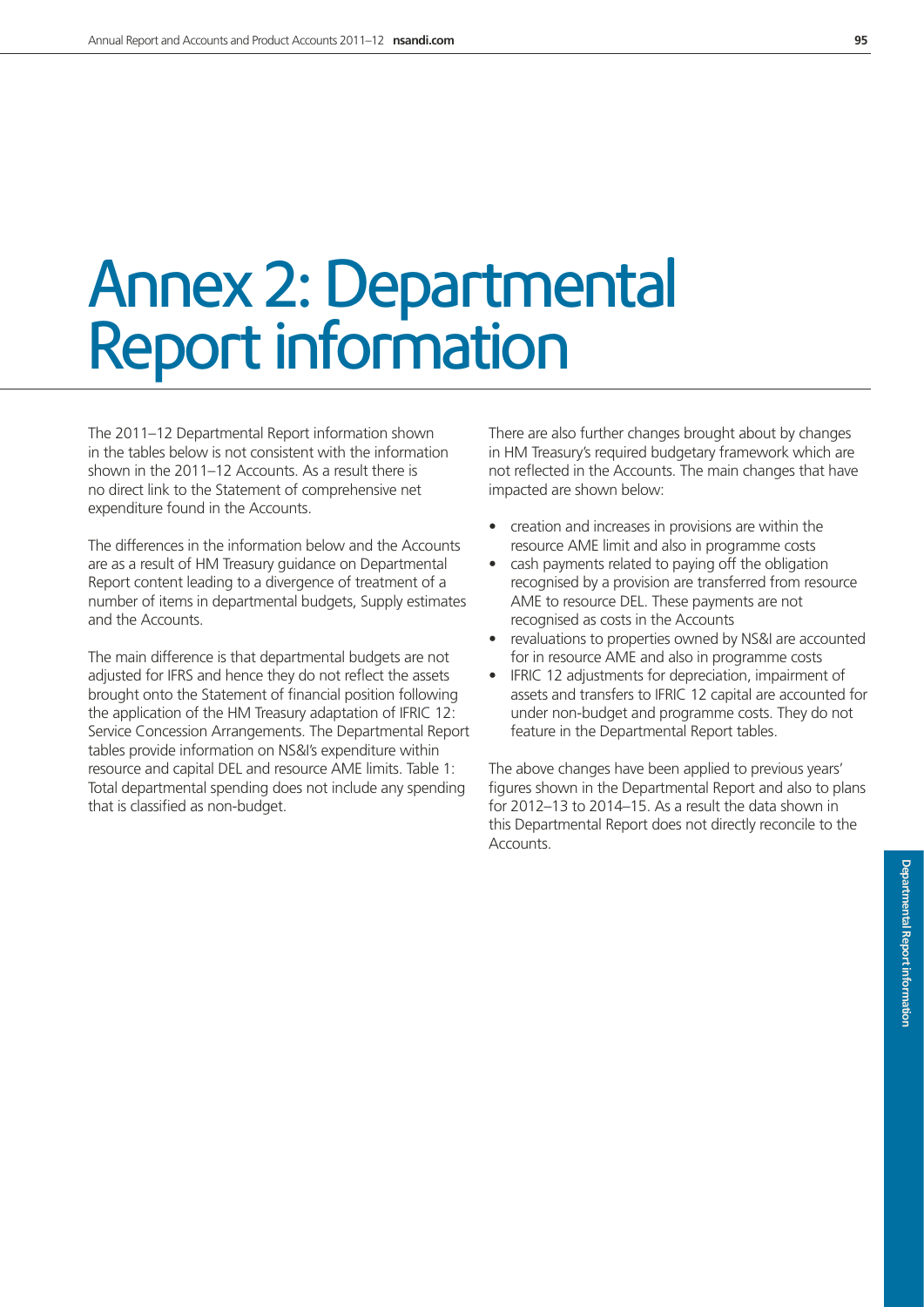|  |  | <b>Table 1: Total departmental spending</b> |  |
|--|--|---------------------------------------------|--|
|--|--|---------------------------------------------|--|

|                                                                     | Outturn<br>2007-08 | Outturn<br>2008-09       | Outturn<br>2009-10 | Outturn<br>2010-11 | Outturn<br>$2011 - 12$ | Plans<br>$2012 - 13$ | Plans<br>2013-14 | Plans<br>2014-15 |
|---------------------------------------------------------------------|--------------------|--------------------------|--------------------|--------------------|------------------------|----------------------|------------------|------------------|
|                                                                     | £000               | £000                     | £000               | £000               | £000                   | £000                 | £000             | £000             |
| <b>Resource DEL</b>                                                 | 153,533            | 183,766                  | 179,189            | 169,103            | 172,465                | 169,950              | 154,636          | 154,736          |
| Section A: Administration                                           | 153,533            | 183,766                  | 179,189            | 169,103            | 172,465                | 169,950              | 154,636          | 154,736          |
| <b>Total resource DEL</b>                                           | 153,533            | 183,766                  | 179,189            | 169,103            | 172,465                | 169,950              | 154,636          | 154,736          |
| of which:                                                           |                    |                          |                    |                    |                        |                      |                  |                  |
| Pay                                                                 | 7,993              | 8,922                    | 9,514              | 9,770              | 9,695                  | 10,530               | 10,827           | 11,101           |
| Net current<br>procurement (1)                                      | 141,991            | 171,108                  | 167,696            | 157,545            | 160,348                | 156,121              | 140,389          | 140,095          |
| Current grants and<br>subsidies to the private<br>sector and abroad |                    |                          |                    |                    |                        |                      |                  |                  |
| Current grants to local<br>government                               |                    |                          |                    |                    |                        |                      |                  |                  |
| Depreciation (2)                                                    | 2,894              | 3,002                    | 1,211              | 1,026              | 1,563                  | 2,500                | 2,600            | 2,700            |
| Other                                                               | 655                | 734                      | 768                | 762                | 859                    | 799                  | 820              | 840              |
| <b>Resource AME</b>                                                 |                    |                          |                    |                    |                        |                      |                  |                  |
| Section B: Administration                                           | (181)              | (4)                      | 1,502              | 3,747              | 639                    | 5,300                | 5,300            | 5,300            |
| <b>Total resource AME</b>                                           | (181)              | (4)                      | 1,502              | 3,747              | 639                    | 5,300                | 5,300            | 5,300            |
| of which:                                                           |                    |                          |                    |                    |                        |                      |                  |                  |
| Pay                                                                 |                    |                          |                    |                    |                        |                      |                  |                  |
| Net current<br>procurement (1)                                      |                    |                          |                    |                    |                        |                      |                  |                  |
| Current grants and<br>subsidies to the private<br>sector and abroad |                    |                          |                    |                    |                        |                      |                  |                  |
| Current grants to local<br>government                               |                    |                          |                    |                    |                        |                      |                  |                  |
| Net public service<br>pensions (3)                                  |                    |                          |                    |                    |                        |                      |                  |                  |
| Take-up of provisions                                               | 73                 | 203                      | 93                 | 480                | (107)                  | 300                  | 300              | 300              |
| Release of provisions                                               | (254)              | (207)                    | (277)              | (392)              | (198)                  |                      |                  |                  |
| Depreciation (2)                                                    |                    | $\overline{\phantom{0}}$ | 1,686              | 3,659              | 944                    | 5,000                | 5,000            | 5,000            |
| Other                                                               |                    |                          |                    |                    |                        |                      |                  |                  |
| <b>Total resource budget</b>                                        | 153,352            | 183,762                  | 180,691            | 172,850            | 173,104                | 175,250              | 159,936          | 160,036          |
| of which:                                                           |                    |                          |                    |                    |                        |                      |                  |                  |
| Depreciation (2)                                                    | 2.894              | 3,002                    | 2,897              | 4.685              | 2,507                  | 7,500                | 7,600            | 7,700            |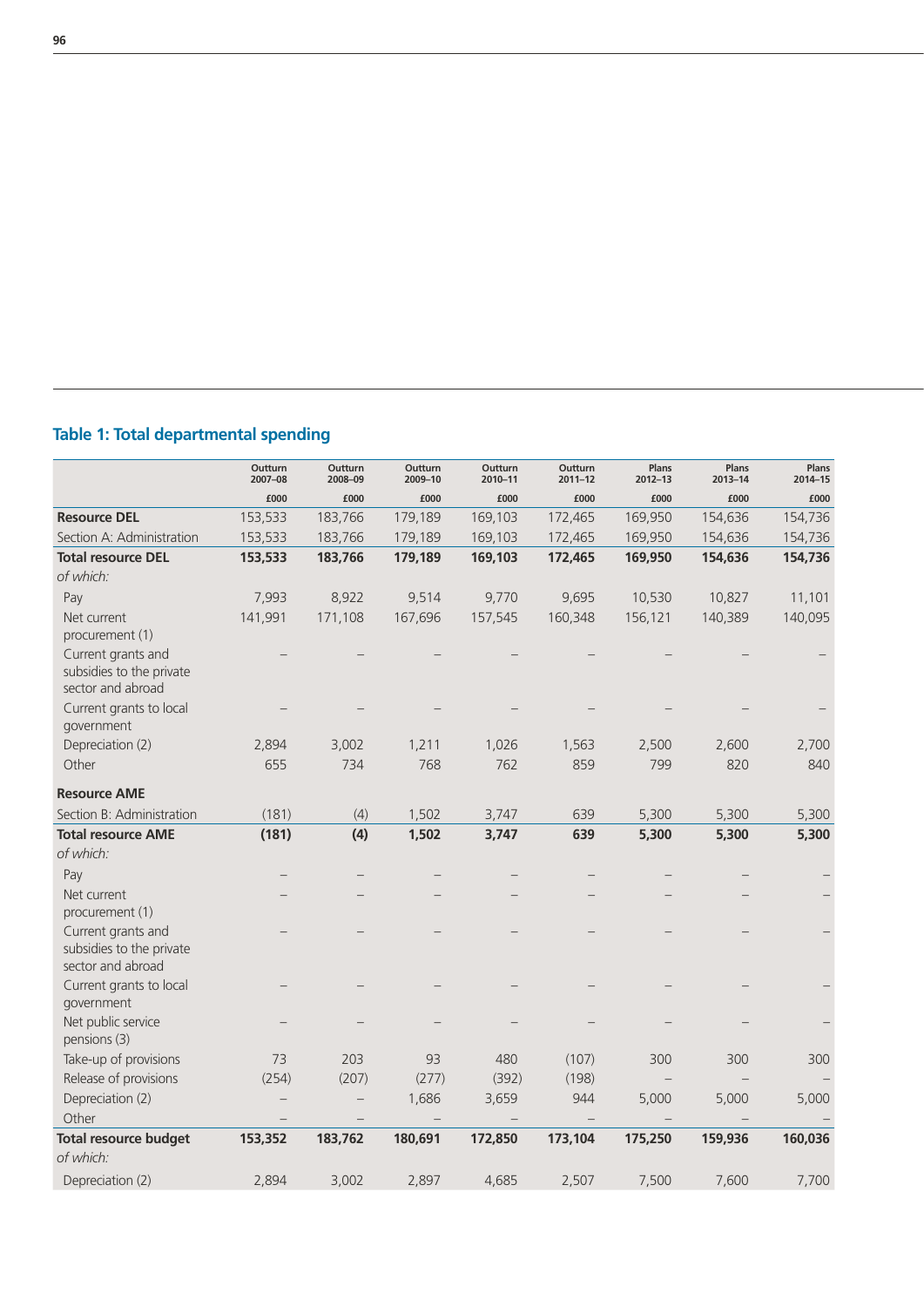# **Table 1: Total departmental spending** *(continued)*

|                                                    | Outturn<br>2007-08 | Outturn<br>2008-09 | Outturn<br>2009-10 | Outturn<br>2010-11 | Outturn<br>$2011 - 12$ | Plans<br>$2012 - 13$ | Plans<br>2013-14 | Plans<br>2014-15 |
|----------------------------------------------------|--------------------|--------------------|--------------------|--------------------|------------------------|----------------------|------------------|------------------|
|                                                    | £000               | £000               | £000               | £000               | £000                   | £000                 | £000             | £000             |
| <b>Capital DEL</b>                                 |                    |                    |                    |                    |                        |                      |                  |                  |
| Section A: Administration                          | 45                 | 926                | 4,991              | 1,415              | 191                    | 239                  | 215              | 273              |
| <b>Total capital DEL</b>                           | 45                 | 926                | 4,991              | 1,415              | 191                    | 239                  | 215              | 273              |
| of which:                                          |                    |                    |                    |                    |                        |                      |                  |                  |
| Net capital procurement (4)                        | 45                 | 926                | 4,991              | 1,415              | 191                    | 239                  | 215              | 273              |
| Capital grants to the private<br>sector and abroad |                    |                    |                    |                    |                        |                      |                  |                  |
| Capital support for local<br>government            |                    |                    |                    |                    |                        |                      |                  |                  |
| Capital support for public<br>corporations         |                    |                    |                    |                    |                        |                      |                  |                  |
| Other                                              |                    |                    |                    |                    |                        |                      |                  |                  |
| <b>Capital AME</b>                                 |                    |                    |                    |                    |                        |                      |                  |                  |
| <b>Total capital AME</b>                           |                    |                    |                    |                    |                        |                      |                  |                  |
| of which:                                          |                    |                    |                    |                    |                        |                      |                  |                  |
| Capital grants to the private<br>sector and abroad |                    |                    |                    |                    |                        |                      |                  |                  |
| Net lending to the private<br>sector and abroad    |                    |                    |                    |                    |                        |                      |                  |                  |
| Capital support for public<br>corporations         |                    |                    |                    |                    |                        |                      |                  |                  |
| Other                                              |                    |                    |                    |                    |                        |                      |                  |                  |
| <b>Total capital budget</b>                        | 45                 | 926                | 4,991              | 1,415              | 191                    | 239                  | 215              | 273              |
| <b>Total departmental spending</b><br>(5)          | 150,503            | 181,686            | 182,785            | 169,580            | 170,788                | 167,989              | 152,551          | 152,609          |
| of which:                                          |                    |                    |                    |                    |                        |                      |                  |                  |
| <b>Total DEL</b>                                   | 150,684            | 181,690            | 181,283            | 165,833            | 170,149                | 162,689              | 147,251          | 147,309          |
| <b>Total AME</b>                                   | (181)              | (4)                | 1,502              | 3.747              | 639                    | 5.300                | 5,300            | 5,300            |

(1) Net of income from sales of goods and services.

(2) Includes impairments.

(3) Pension schemes report under FRS 17 accounting requirements. These figures therefore include cash payments made and contributions received, as well as certain non-cash items.

(4) Expenditure on tangible and intangible fixed assets net of sales.

(5) Total departmental spending is the sum of the resource budget and the capital budget less depreciation. Similarly, total DEL is the sum of the resource budget DEL and capital budget DEL less depreciation in DEL, and total AME is the sum of resource budget AME and capital budget AME less depreciation in AME.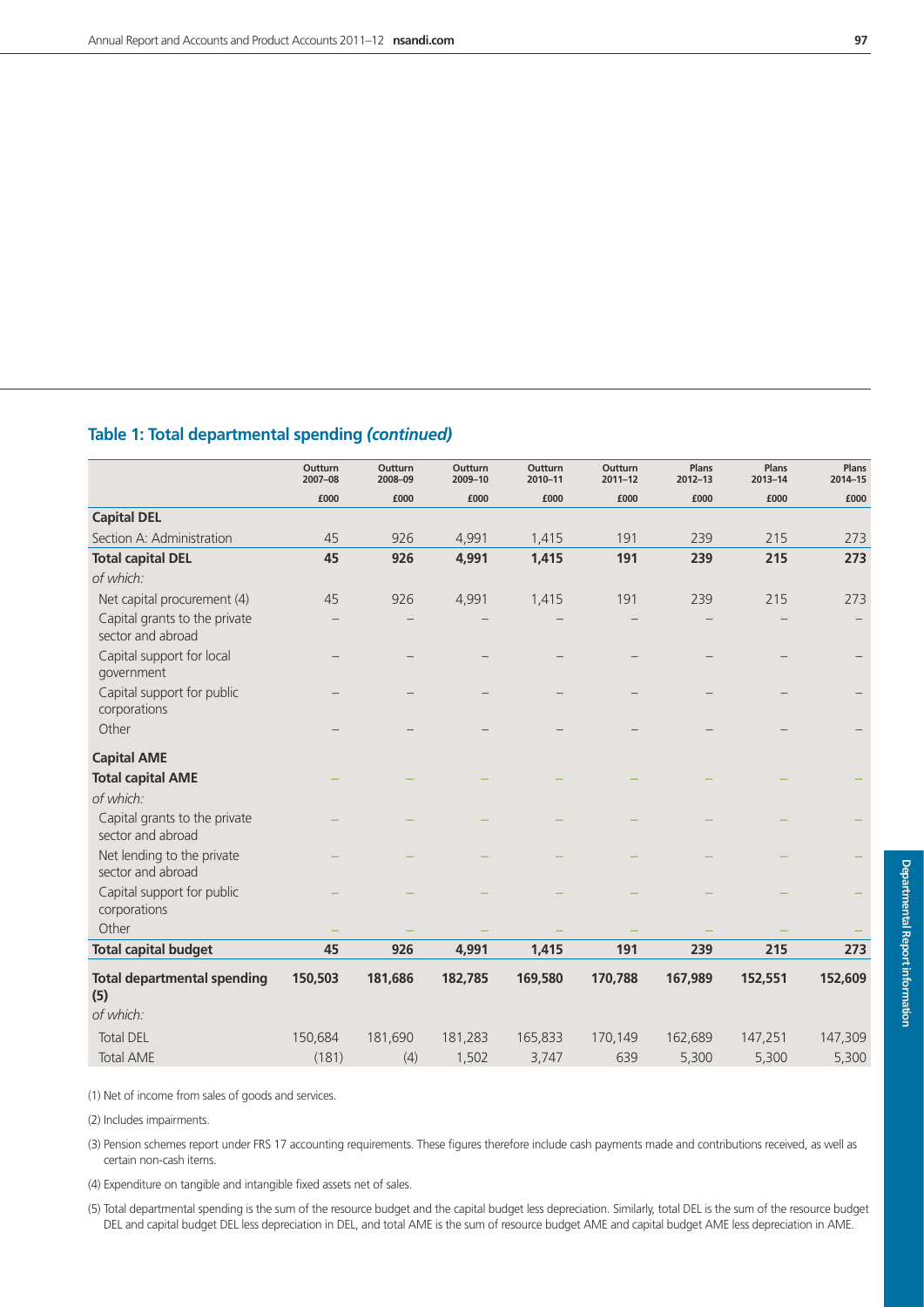# **Spending by local authorities on functions relevant to the Department**

|                                       | Outturn<br>2007-08 | Outturn<br>2008-09 | Outturn<br>2009-10 | Outturn<br>2010-11 | Outturn<br>$2011 - 12$ |
|---------------------------------------|--------------------|--------------------|--------------------|--------------------|------------------------|
|                                       | £000               | £000               | £000               | £000               | £000                   |
| <b>Current spending</b>               |                    |                    |                    |                    |                        |
| of which:                             |                    |                    |                    |                    |                        |
| financed by grants from budgets above | 149.984            | 180.030            | 177.210            | 167,315            | 170,043                |
|                                       |                    |                    |                    |                    |                        |
| <b>Capital spending</b>               | —                  |                    |                    |                    |                        |
| of which:                             |                    |                    |                    |                    |                        |
| financed by grants from budgets above | 45                 | 926                | 4,991              | 1,415              | 191                    |

# **Table 2: Public spending control**

|                                                                   | <b>Supply Estimate</b>   |                          |                |                          |                     | <b>Winter supplementary</b>     |                          |                               | Final<br>provision | Final<br>outturn | <b>Differences</b> |
|-------------------------------------------------------------------|--------------------------|--------------------------|----------------|--------------------------|---------------------|---------------------------------|--------------------------|-------------------------------|--------------------|------------------|--------------------|
|                                                                   | Admin                    | Other<br>Current         | Gross<br>total | A in A                   | <b>Net</b><br>total | Change<br>in gross<br>provision | Change<br>in<br>A in A   | Change<br>in net<br>provision |                    |                  |                    |
|                                                                   | £000                     | £000                     | £000           | £000                     | £000                | £000                            | £000                     | £000                          | £000               | £000             | £000               |
| <b>Resources</b>                                                  |                          |                          |                |                          |                     |                                 |                          |                               |                    |                  |                    |
| Spending in<br>departmental<br>expenditure<br>limit (DEL)         | 185,275                  | $\overline{\phantom{0}}$ | 185,275        | (7, 875)                 | 177,400             | 19,210                          | (23,000)                 | (3,790)                       | 173,610            | 172.465          | 1,145              |
| <b>Spending</b><br>in annually<br>managed<br>expenditure<br>(AME) | $\overline{\phantom{m}}$ | 5,300                    | 5,300          | $\overline{\phantom{m}}$ | 5,300               | 2,000                           | $\overline{\phantom{m}}$ | 2,000                         | 7,300              | 639              | 6,661              |
|                                                                   | 185,275                  | 5,300                    | 190,575        | (7, 875)                 | 182,700             | 21,210                          | (23,000)                 | (1,790)                       | 180,910            | 173,104          | 7,806              |

|                                                     | <b>Supply Estimate</b> | Winter supplementary            |                        |                               | <b>Final</b><br>provision | Final<br>outturn | <b>Differences</b> |
|-----------------------------------------------------|------------------------|---------------------------------|------------------------|-------------------------------|---------------------------|------------------|--------------------|
|                                                     | Capital                | Change<br>in gross<br>provision | Change<br>in<br>A in A | Change<br>in net<br>provision |                           |                  |                    |
|                                                     | £000                   | £000                            | £000                   | £000                          | £000                      | £000             | £000               |
| <b>Capital</b>                                      |                        |                                 |                        |                               |                           |                  |                    |
| Spending in departmental<br>expenditure limit (DEL) | 237                    | 240                             | $\qquad \qquad -$      | 240                           | 477                       | 191              | 286                |
|                                                     | 237                    | 240                             |                        | 240                           | 477                       | 191              | 286                |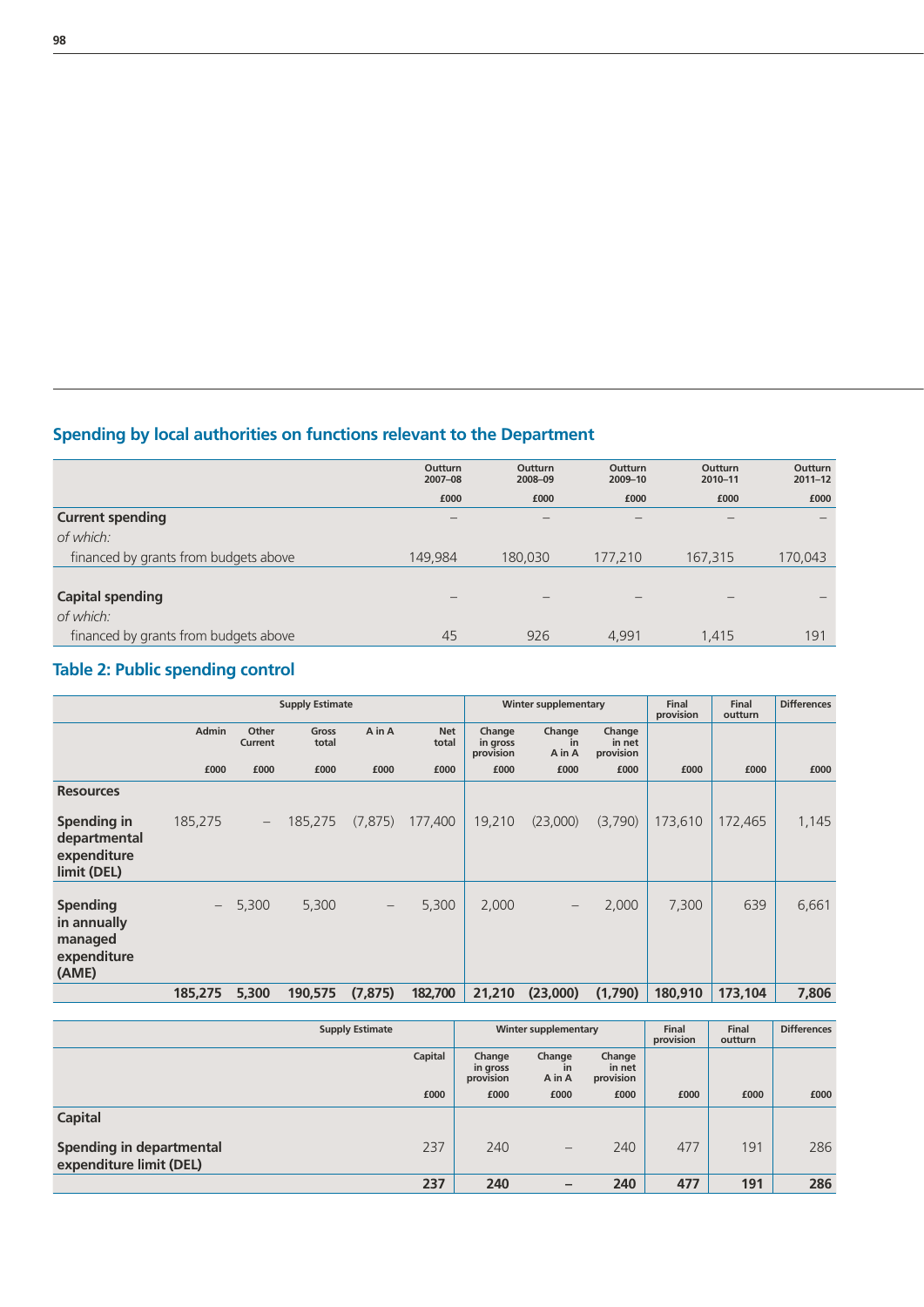# **Table 3: NS&I capital employed**

|                                                  | Outturn<br>2005-06 | Outturn<br>2006-07 | Outturn<br>2007-08 | Outturn<br>2008-09 | Outturn<br>2009-10 | Outturn<br>2010-11 | Outturn<br>$2011 - 12$ | Plans<br>$2012 - 13$ | Plans<br>2013-14 | Plans<br>$2014 - 15$ |
|--------------------------------------------------|--------------------|--------------------|--------------------|--------------------|--------------------|--------------------|------------------------|----------------------|------------------|----------------------|
|                                                  | £000               | £000               | £000               | £000               | £000               | £000               | £000                   | £000                 | £000             | £000                 |
| <b>Assets on balance sheet</b><br>at end of year |                    |                    |                    |                    |                    |                    |                        |                      |                  |                      |
| <b>Non-current assets</b>                        |                    |                    |                    |                    |                    |                    |                        |                      |                  |                      |
| Intangible                                       | 222                | 144                | 1,897              | 16,637             | 38,371             | 55,726             | 66,915                 | 58,000               | 52,000           | 52,000               |
| Property, plant and<br>equipment                 | 25,318             | 25,204             | 29,608             | 35,185             | 40,539             | 38,877             | 28,677                 | 33,000               | 33,000           | 33,000               |
| of which:                                        |                    |                    |                    |                    |                    |                    |                        |                      |                  |                      |
| Land and buildings                               | 22,842             | 23,139             | 25,156             | 27,159             | 27,642             | 23,819             | 18,210                 | 20,000               | 20,000           | 20,000               |
| Information technology                           | 140                | 137                | 1,373              | 5,075              | 9,793              | 12,383             | 8,281                  | 11,000               | 11,000           | 11,000               |
| Plant and machinery                              | 340                | 260                | 1,151              | 893                | 634                | 435                | 39                     | 400                  | 400              | 400                  |
| Furniture and fittings                           | 1,996              | 1,668              | 1,928              | 1,208              | 2,470              | 2,240              | 2,147                  | 1,600                | 1,600            | 1,600                |
| Assets under construction                        |                    |                    |                    | 850                |                    |                    |                        |                      |                  |                      |
| Other receivables                                |                    |                    |                    |                    |                    |                    | 5,245                  | 4,371                | 3,497            | 2,623                |
| <b>Current assets</b>                            | 9,145              | 4,641              | 2,054              | 1,576              | 855                | 4,525              | 340,297                | 3,000                | 3,000            | 3,000                |
| Creditors <1 year                                | (23, 161)          | (26, 356)          | (20, 113)          | (25, 498)          | (34, 146)          | (31, 330)          | (378, 201)             | (28,000)             | (28,000)         | (28,000)             |
| Provisions <1 year                               |                    |                    |                    | (345)              | (287)              | (424)              | (126)                  |                      |                  |                      |
| Creditors $>1$ year                              |                    |                    |                    | $\qquad \qquad -$  | (2,532)            | (7,616)            | (20, 832)              | (12,000)             | (9,000)          | (6,000)              |
| Provisions >1 year                               | (1,045)            | (728)              | (547)              | (198)              | (72)               | (23)               | (16)                   |                      |                  |                      |
| Capital employed within<br>main department       | 10,479             | 2,905              | 12,899             | 27,357             | 42,728             | 59,735             | 41,959                 | 58,371               | 54,497           | 56,623               |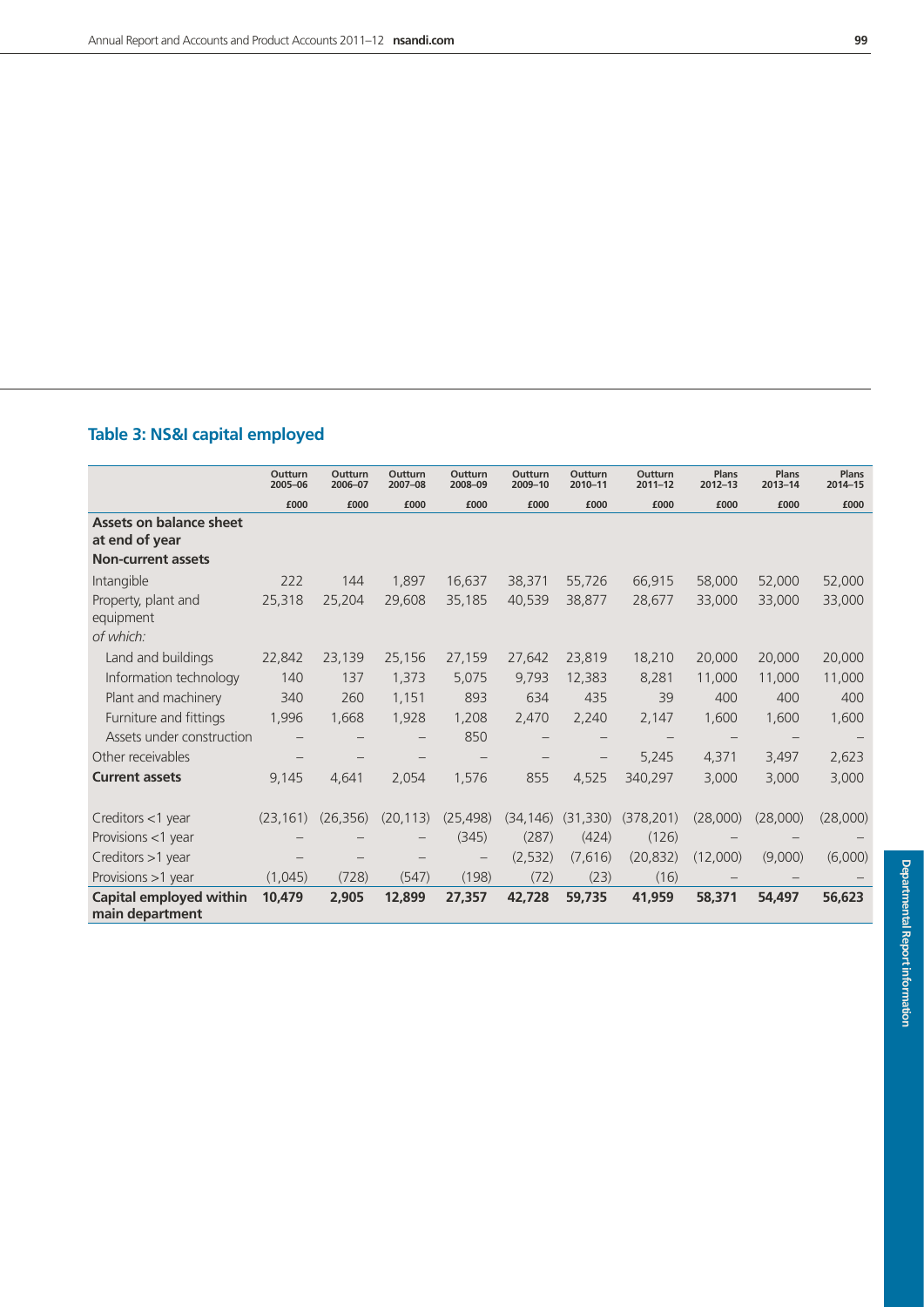|  | <b>Table 4: Administration budget</b> |  |
|--|---------------------------------------|--|
|--|---------------------------------------|--|

|                             | <b>Outturn</b><br>2007-08 | Outturn<br>2008-09 | Outturn<br>2009-10 | Outturn<br>$2010 - 11$ | Outturn<br>$2011 - 12$ | Plans<br>$2012 - 13$ | Plans<br>$2013 - 14$ | Plans<br>2014-15 |
|-----------------------------|---------------------------|--------------------|--------------------|------------------------|------------------------|----------------------|----------------------|------------------|
|                             | £000                      | £000               | £000               | £000                   | £000                   | £000                 | £000                 | £000             |
| Section A: Administration   | 153,533                   | 183,766            | 179.189            | 169,103                | 172,465                | 169,950              | 154,636              | 154,736          |
| <b>Total administration</b> | 153,533                   | 183,766            | 179,189            | 169,103                | 172,465                | 169,950              | 154,636              | 154,736          |
| budget                      |                           |                    |                    |                        |                        |                      |                      |                  |
| of which:                   |                           |                    |                    |                        |                        |                      |                      |                  |
| Paybill                     | 7,993                     | 8,922              | 9.514              | 9,770                  | 9.695                  | 10.530               | 10.827               | 11,101           |
| Expenditure                 | 151.165                   | 180,592            | 175,507            | 171,089                | 194,025                | 169,317              | 155,606              | 155,332          |
| Income                      | (5,625)                   | (5,748)            | (5,832)            | (11,756)               | (31, 255)              | (9,897)              | (11, 797)            | (11, 697)        |
|                             |                           |                    |                    |                        |                        |                      |                      |                  |

## **Table 5: NS&I staff numbers**

| <b>Staff numbers at:</b> | 1 April<br>2007 | 1 April<br>2008 | 1 April<br>2009 | 1 April<br>2010 | 1 April<br>2011 | 1 April<br>2012 |
|--------------------------|-----------------|-----------------|-----------------|-----------------|-----------------|-----------------|
| Permanent                | 129             | 135             | 141             | 143             | 140             | 140             |
| Casual                   |                 |                 |                 | 1 <sup>2</sup>  |                 |                 |
| <b>Total</b>             | 133             | 136             | 147             | 156             | 157             | 155             |

(1) The staff numbers shown in the table for 2011–12 above do not agree with the table in Note 7 of the Accounts. The figures in the Accounts are calculated by averaging the staff numbers over the year while the numbers above are shown on spot dates.

# **Table 6: NS&I consultancy and professional services**

|                       | <b>Outturn</b><br>2007-08 | <b>Outturn</b><br>2008-09 | <b>Outturn</b><br>2009-10 | Outturn<br>2010-11 | <b>Outturn</b><br>$2011 - 12$ |
|-----------------------|---------------------------|---------------------------|---------------------------|--------------------|-------------------------------|
|                       |                           |                           |                           |                    |                               |
|                       | £000                      | £000                      | £000                      | £000               | £000                          |
| Consultancy services  | 1,585                     | 2,042                     | 1,903                     | 1,435              | 1,776                         |
| Professional services | 2,345                     | 4,016                     | 4,186                     | 5,687              | 7,846                         |
| Contract staff        | 943                       | 908                       | 717                       | 491                | 1,795                         |
| Other services        | 950                       | 1.031                     | 1.463                     | 1.656              | 1,476                         |
|                       | 5,823                     | 7.997                     | 8,269                     | 9,269              | 12,893                        |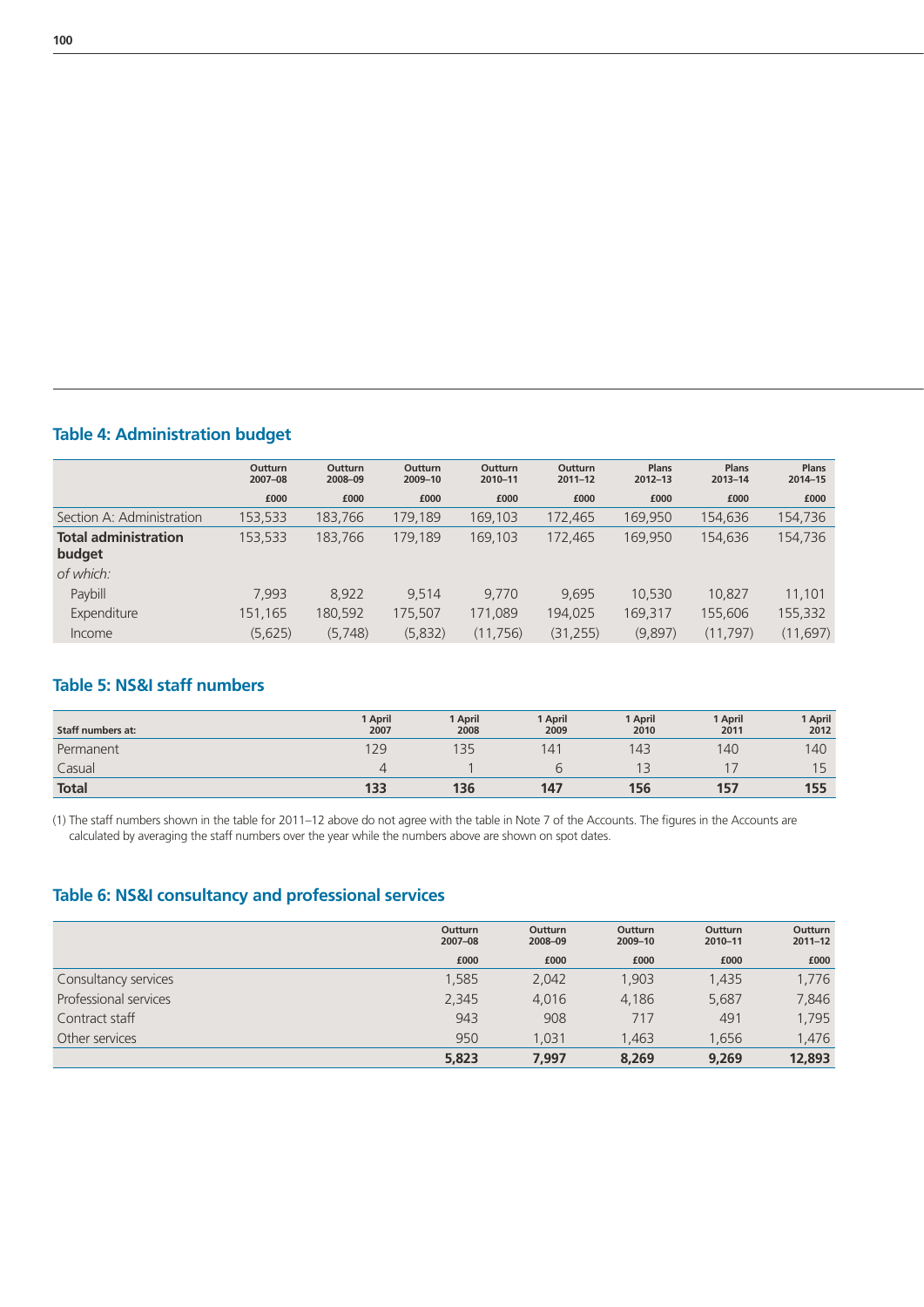# **Glossary**

#### **Accounting Officer**

A person appointed by HM Treasury or designated by a department to be accountable for the operations of an organisation and the preparation of its accounts. The appointee is, by convention, usually the head of a department or other organisation or the Chief Executive of a non-departmental public body.

#### **Appropriations in aid (A in A)**

Income received by a Government department which it is authorised to retain to finance related expenditure. Such income is voted by Parliament and accounted for in departmental Accounts.

#### **BACS**

A method of transferring money between bank accounts by direct debit, direct credit or individual payments or settlements. Premium Bond prize warrants can now be paid by BACS direct into winners' accounts.

#### **Basis point**

This is usually one-hundredth of a percentage point.

#### **Bonds**

Apart from specific bonds issued by NS&I, a bond is another name given to fixed interest securities – including those issued by governments.

#### **Capitalised interest**

Interest that has been added to the customer's investment and may now be earning further interest in accordance with the terms and conditions of the product.

#### **Consolidated Fund**

The Consolidated Fund is the Government's general bank account at the Bank of England.

#### **Customer Service Excellence**

The UK government's customer service standard. www.cse.cabinetoffice.gov.uk

#### **Departmental expenditure limit (DEL)**

Expenditure limit within which a Government department has responsibility for allocation.

#### **Director of Savings**

The person appointed by HM Treasury to manage NS&I in accordance with the statutory functions set out in the National Debt Act and the National Savings Bank Act. Since we acquired Executive Agency status, the Director of Savings has also been the Chief Executive and the Accounting Officer.

#### **Executive Agency**

NS&I is both a government department and an Executive Agency of the Chancellor of the Exchequer. Executive Agencies have greater autonomy in making management decisions to ensure the effective delivery of their services.

#### **Faster Payments**

The Faster Payments Service allows customers to make faster automated payments, typically using the telephone or online banking, enabling the payments to get to the destination within a couple of hours. It is used by the majority of UK banks and building societies. NS&I began accepting Faster Payments from customers making deposits in December 2011.

#### **Financial Ombudsman Service (FOS)**

The independent service for settling disputes between businesses that provide financial services and their customers.

#### **Financial Services Authority (FSA)**

The regulator for the financial services industry in the UK. In 2013, the FSA will be replaced by two new regulatory bodies: the Prudential Regulation Authority, which will be responsible for promoting the stable and prudent operation of the financial system through regulation of all deposit-taking institutions, insurers and investment banks, and the Financial Conduct Authority, which will be responsible for regulation of conduct in retail, as well as wholesale, financial markets.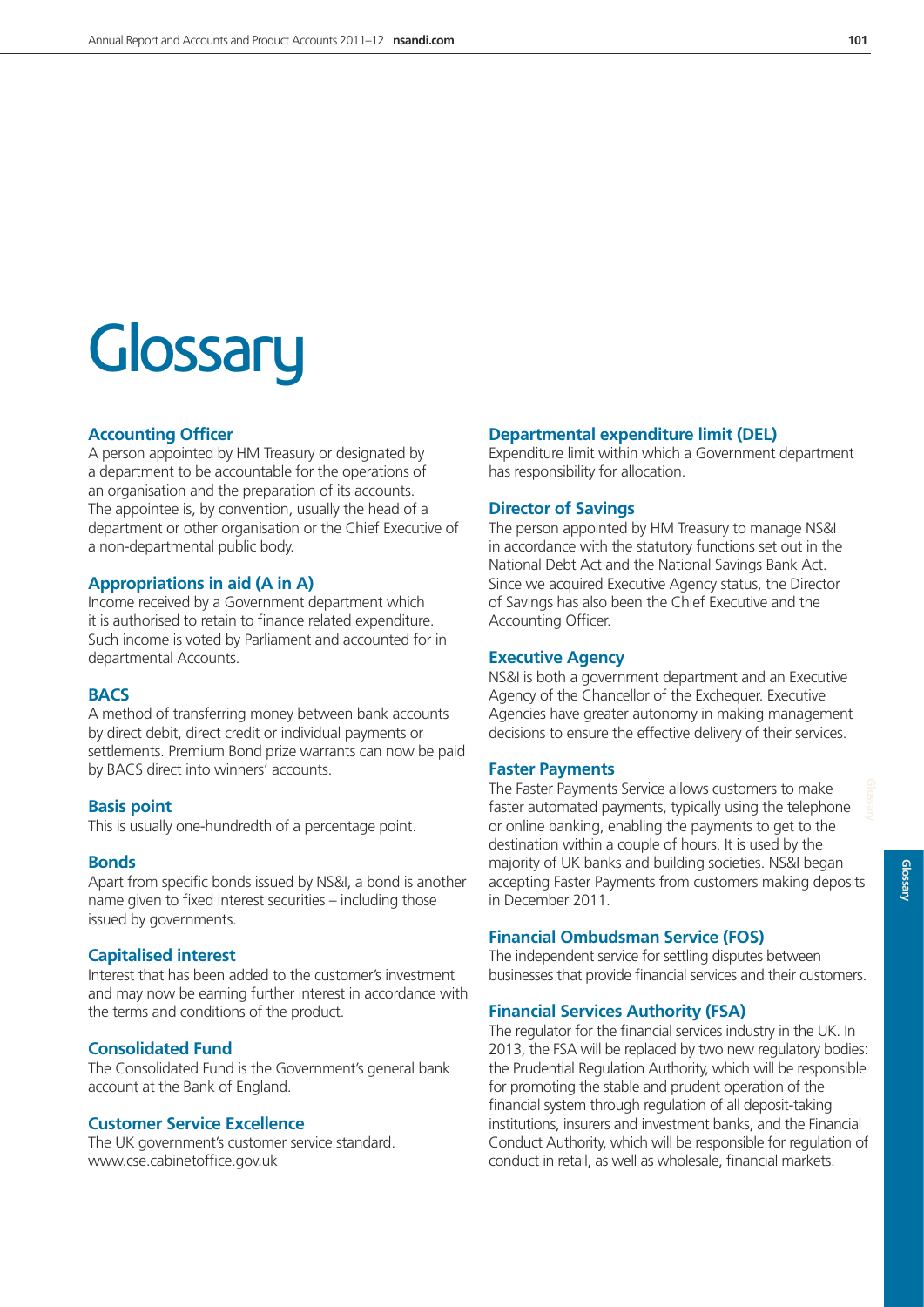#### **Fixed or guaranteed rate products**

Savings and investments which have rates of interest fixed at the outset for a specified period.

#### **Flows**

Annual flows of total sales and repayments on NS&I products and investments.

#### **Gilts (or gilt-edged stock)**

The name given to marketable UK Government securities. The name came from the original certificate issued for these securities, which had gilded edges.

#### **Gross inflows**

The total inflows from all deposits including retention of maturing monies.

#### **Growth**

How the customer's savings grow through the addition of interest.

#### **Hedge**

Using our Guaranteed Equity Bond as an example, the Exchequer's exposure to paying an equity-linked return is covered by entering a swap (exchanging a variable rate of interest for the equity-linked return) with a third-party bank. (No NS&I customer is exposed to risk with a third-party bank through this process.)

#### **Index-linked**

For Index-linked Savings Certificates, this means that the value of a Certificate moves in line with changes in the Retail Prices Index (RPI) – a commonly used measure of inflation.

#### **Issue**

Our fixed term products are sold in Issues, each with its own guaranteed interest rate(s). We periodically bring out a new Issue and always do so when the fixed rate on offer changes.

#### **Net Financing**

Net Financing is the measure of the net change of NS&I funds, meaning total inflows from deposits, retention of maturing monies and capitalised and accrued interest less the total outflows from withdrawals and interest or Premium Bond prize draw payments.

#### **Public Private Partnership (PPP)**

A long-term partnership between a public sector and private sector organisation, designed for mutual benefit. Our PPP with Atos encompasses the provision of transactionprocessing together with front and back office operations.

#### **Retail Prices Index (RPI)**

A frequently used measure of price inflation, calculated by the Office for National Statistics (ONS) each month.

#### **Spending Review**

Spending Reviews set firm and fixed multi-year budgets for government departments. The most recent Spending Review was conducted in 2010.

#### **Tax foregone**

As NS&I's tax-free products potentially deprive HM Treasury of tax revenue, this tax foregone is taken into account when calculating the Value Indicator.

#### **Tax-free**

When used in the context of NS&I products, this means that interest earned is exempt from UK Income Tax and Capital Gains Tax.

#### **Term**

For fixed rate products, this refers to the period of time for which the interest rates are fixed.

#### **Treasury Bills**

Treasury Bills are short-term government bonds. They do not earn interest. Instead, they are sold at a discount to their face value.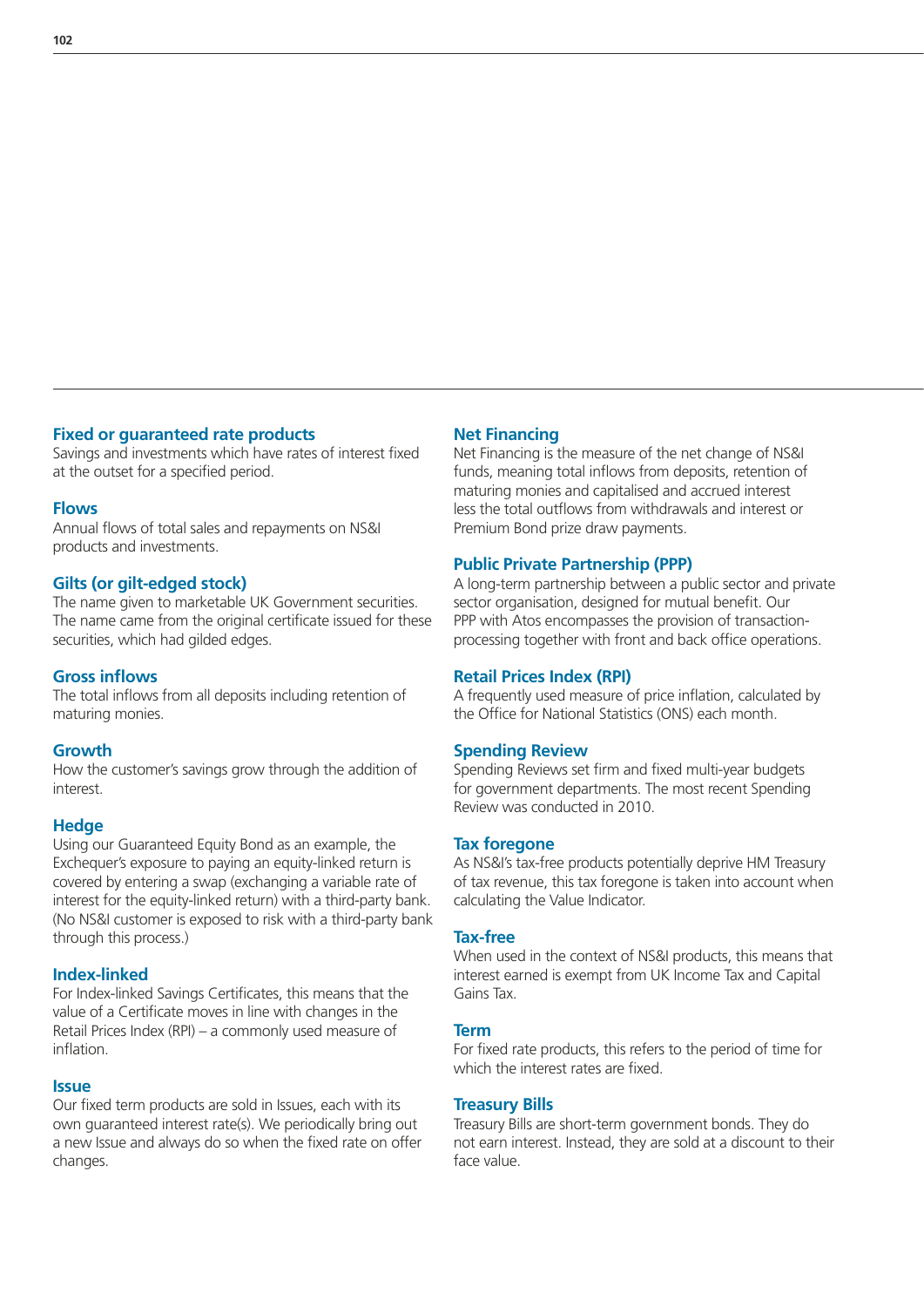#### **UK Debt Management Office (DMO)**

An Executive Agency of HM Treasury responsible for cash management on behalf of the Exchequer and the sale of Government stock (gilts) and Treasury Bills.

#### **UK Government Securities**

NS&I's bonds and certificates are UK Government Securities issued by HM Treasury under the National Loans Act 1968.

#### **Unclaimed assets**

Savings or investments belonging to a customer with whom we have lost contact. Customers who think they have unclaimed assets can contact us to trace them through **mylostaccount.org.uk**

#### **Value Indicator**

A measure of our cost-effectiveness in raising finance for the Government. It compares the total cost of delivering Net Financing and servicing existing customers' deposits with how much it would cost the Government to raise funds through the wholesale market via equivalent maturity gilts and Treasury Bills.

#### **Variable rate products**

Savings and investments where the rate of interest can be changed from time to time, in accordance with the terms and conditions.

#### **Warrant**

A type of payment similar to a cheque.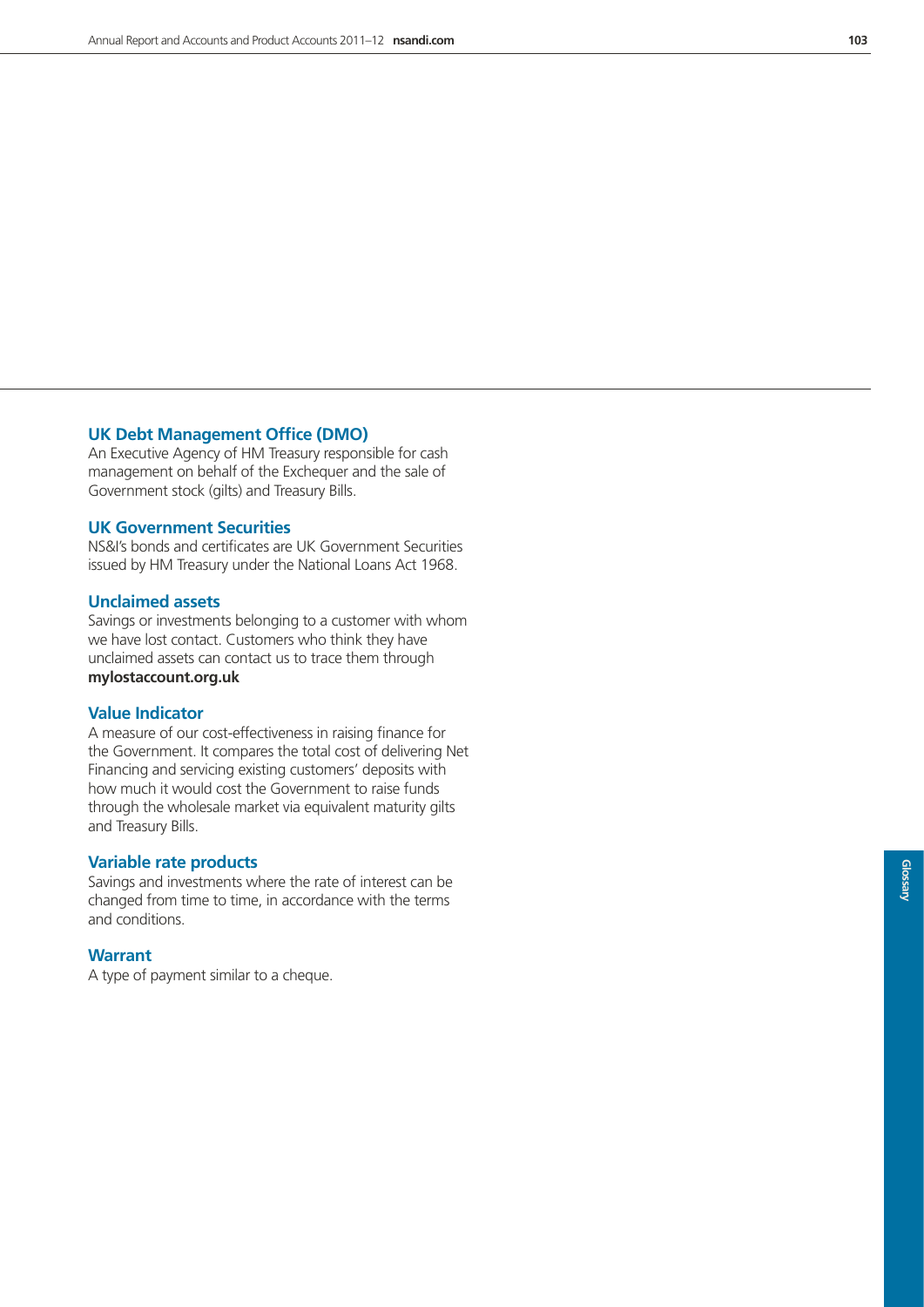# Contacts and more information

We want to make it as easy as possible for you to contact us at any time in a way that is convenient to you.

#### **Internet**

Visit our website at **nsandi.com**

#### **Telephone**

- For general enquiries, call us free on **0500 007 007**
- To buy our products, call us free on **0500 500 000**

Our customer service team is available every day from 7am until midnight. Calls from mobiles and some landline providers may not be free. Calls may be recorded.

#### **Textphone**

Use our free textphone service on **0800 056 0585** if you have Minicom equipment.

#### **Post**

Write to us at National Savings and Investments, Glasgow G58 1SB.

**Email**

enquiries@nsandi.com

#### **Thank you**

NS&I would like to thank all staff for their contribution to the 2011–12 Annual Report and Accounts and Product Accounts.